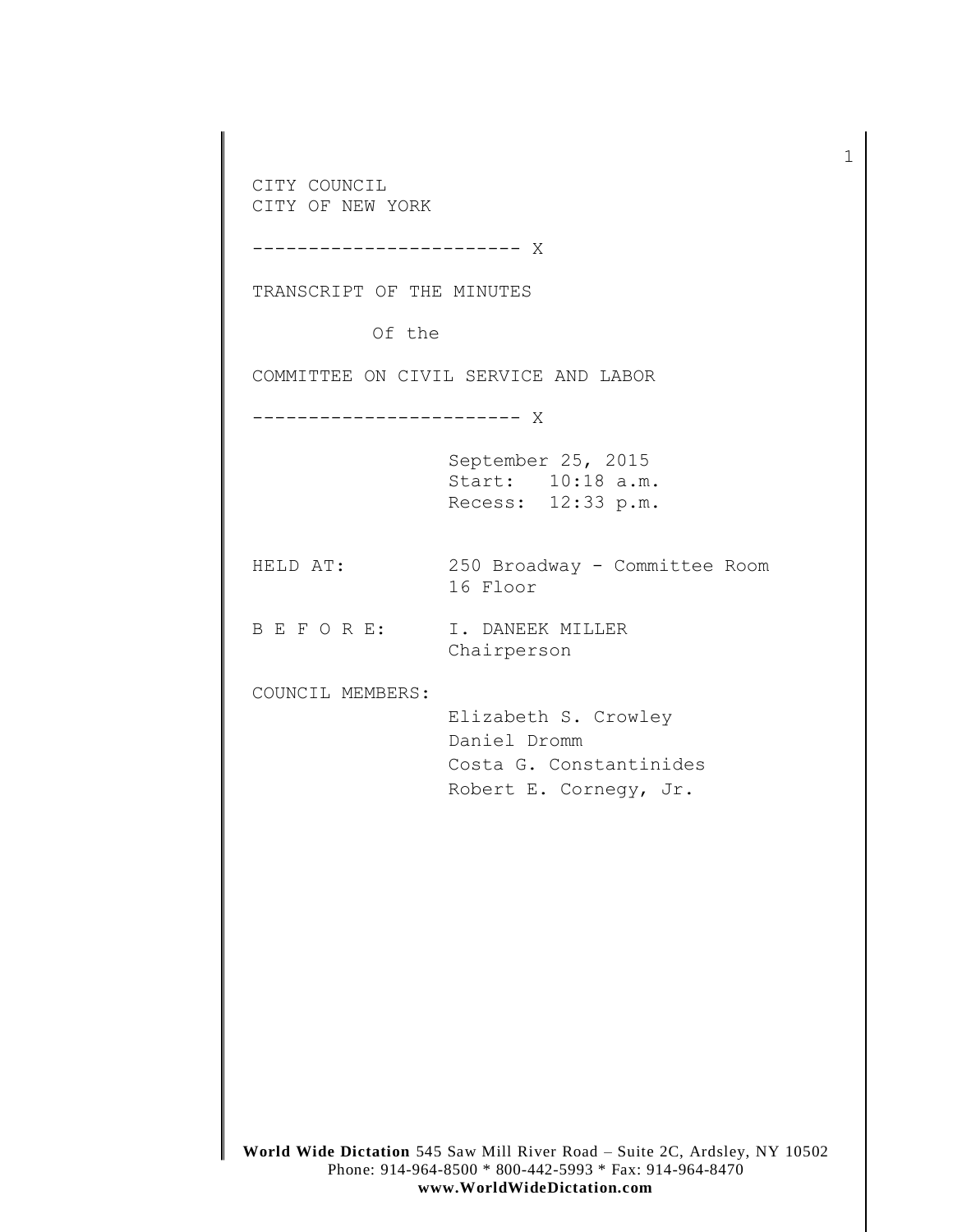## A P P E A R A N C E S (CONTINUED)

Dennis Diggins First Deputy Commissioner New York City Department of Sanitation

David Mertz New York City Director Retail, Wholesale and Department Store Union, RWDSU

Brendon Sexton Political Coordinator United Food and Commercial Workers Union Local 1500

Nikki Kateman Deputy Director Politics, Communications and Special Projects Local 338, RWDSU/UFCW

Jay Peltz General Counsel and Vice President Government Relations Food Industry Alliance of New York State

Haile Rivera Executive Director National Supermarket Association

John Durante Vice President of Business Development Key Food Stores Co-operative

Alma Torres Food Emporium Worker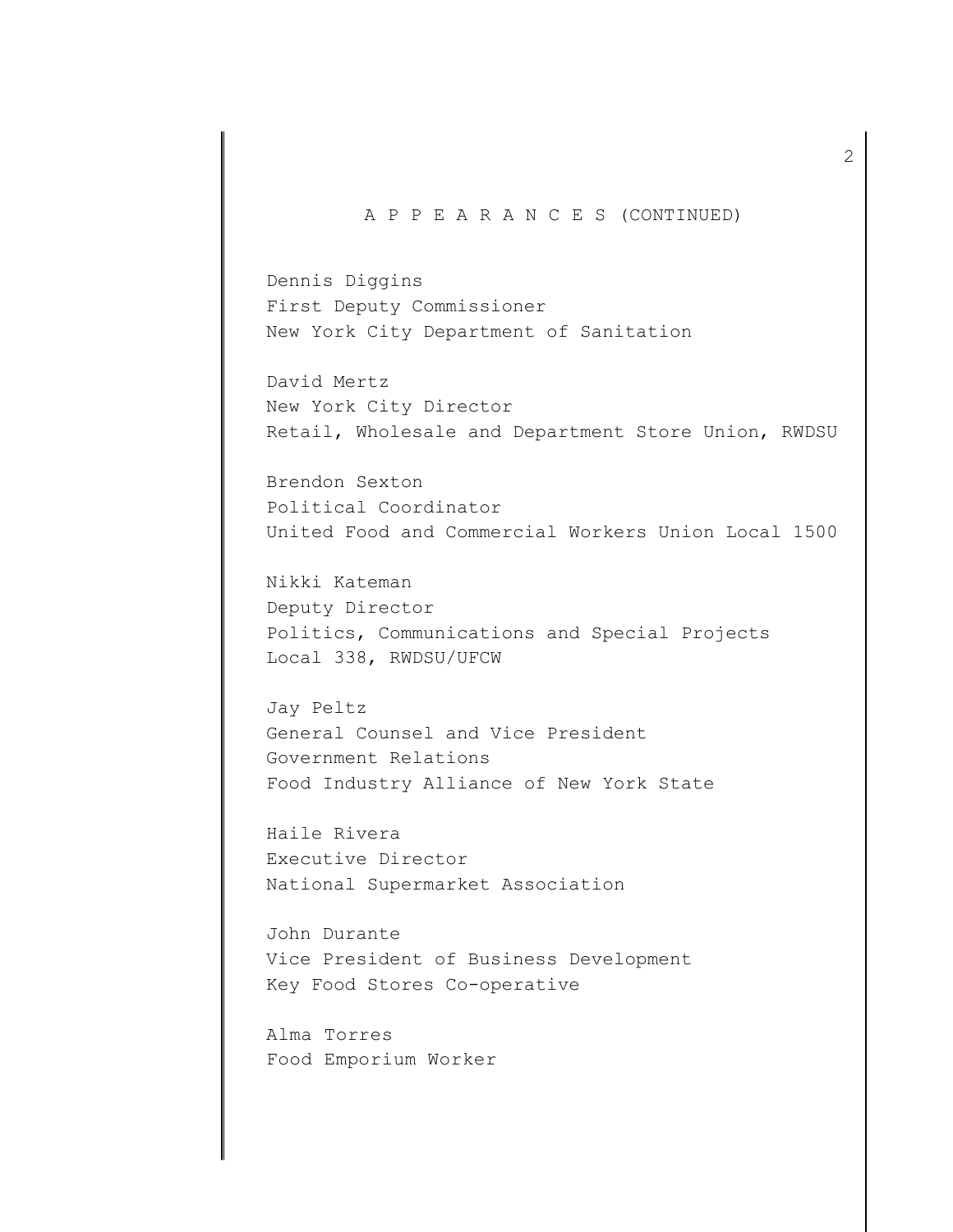Josh Kellerman Senior Research and Policy Analyst Alliance for a Greater New York, ALIGN

Pedro Goyco (sp?) Supermarket Owner/Operator

Jenny Jorge (sp?) Supermarket Owner/Operator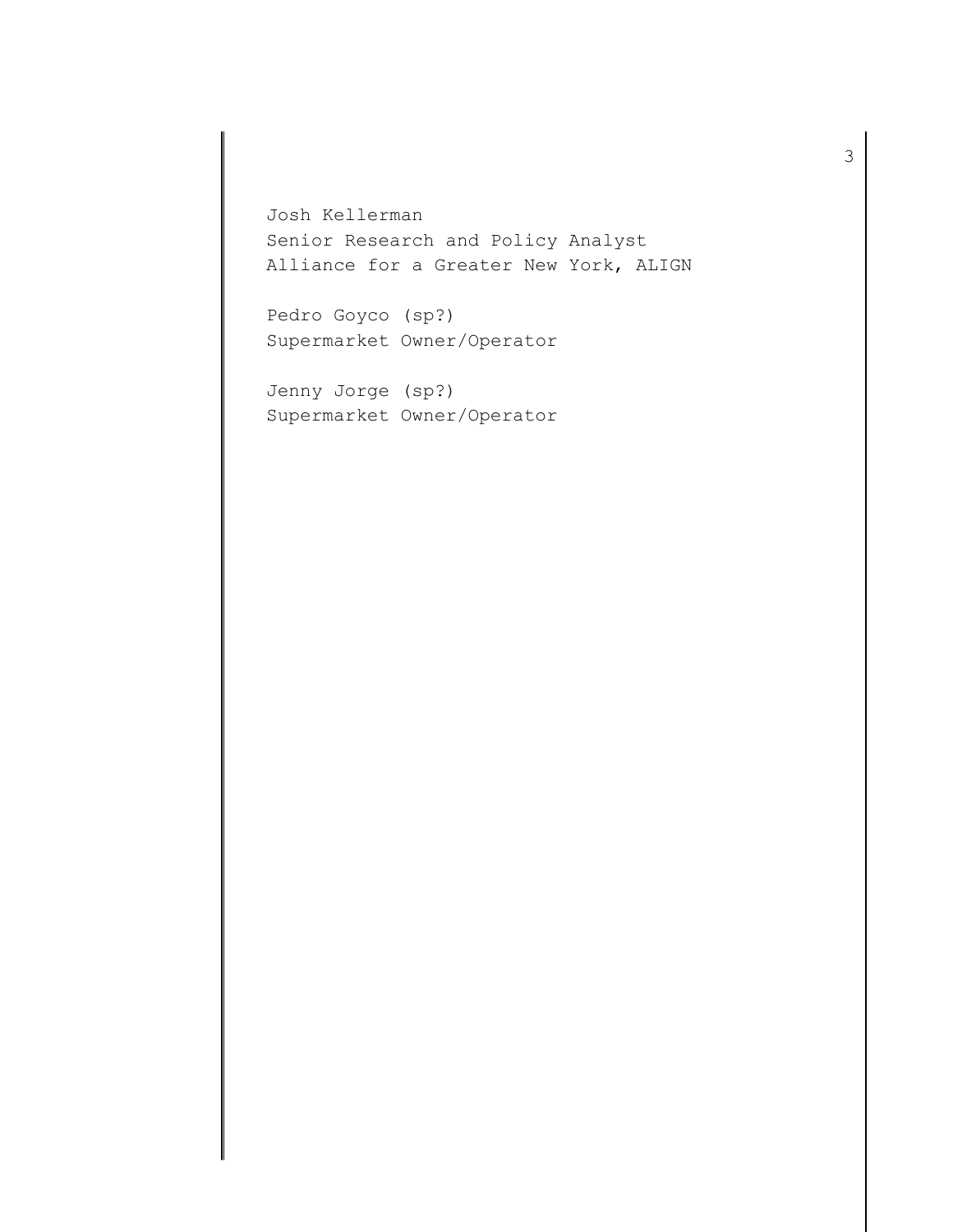| $\mathbf 1$     | COMMITTEE ON CIVIL SERVICE AND LABOR<br>4             |
|-----------------|-------------------------------------------------------|
| 2               | [sound check, pause]                                  |
| 3               | [gavel]                                               |
| 4               | CHAIRPERSON MILLER: Good morning. For                 |
| 5               | my staff and the members of the Council welcome back  |
| 6               | to our first hearing of this legislative hearing--    |
| $7\phantom{.0}$ | season, and obviously we have two important issues    |
| 8               | that we're going to be addressing this morning. Good  |
| 9               | morning. I am Council Member I. Daneek Miller. I'm    |
| 10              | the Chair of the Committee on Civil Service and       |
| 11              | Labor. Today, we are hearing two bills going to       |
| 12              | benefit one family in the midst of tragedy and the    |
| 13              | other to protect an entire class of workers. Intro    |
| 14              | 903 is a bill sponsored by and requested by Mayor de  |
| 15              | Blasio. On July 29, 2015, Frank Muscella a Sergeant   |
| 16              | at New York City Department of Sanitation passed away |
| 17              | while on duty in Staten Island. Mr. Muscella had      |
| 18              | served--had served the department since 2005 and is   |
| 19              | survived by his wife Alessandra and his two sons      |
| 20              | Frank and Anthony Muscella. Section 12126 of the      |
| 21              | Code grants authority of the Mayor to use his         |
| 22              | discretion to extend health benefit insurance to      |
| 23              | spouses, domestic partners and eligible dependents of |
| 24              | employees of specific agencies who died during the    |
| 25              | curse of their employment. However, Mr. Muscella's    |
|                 |                                                       |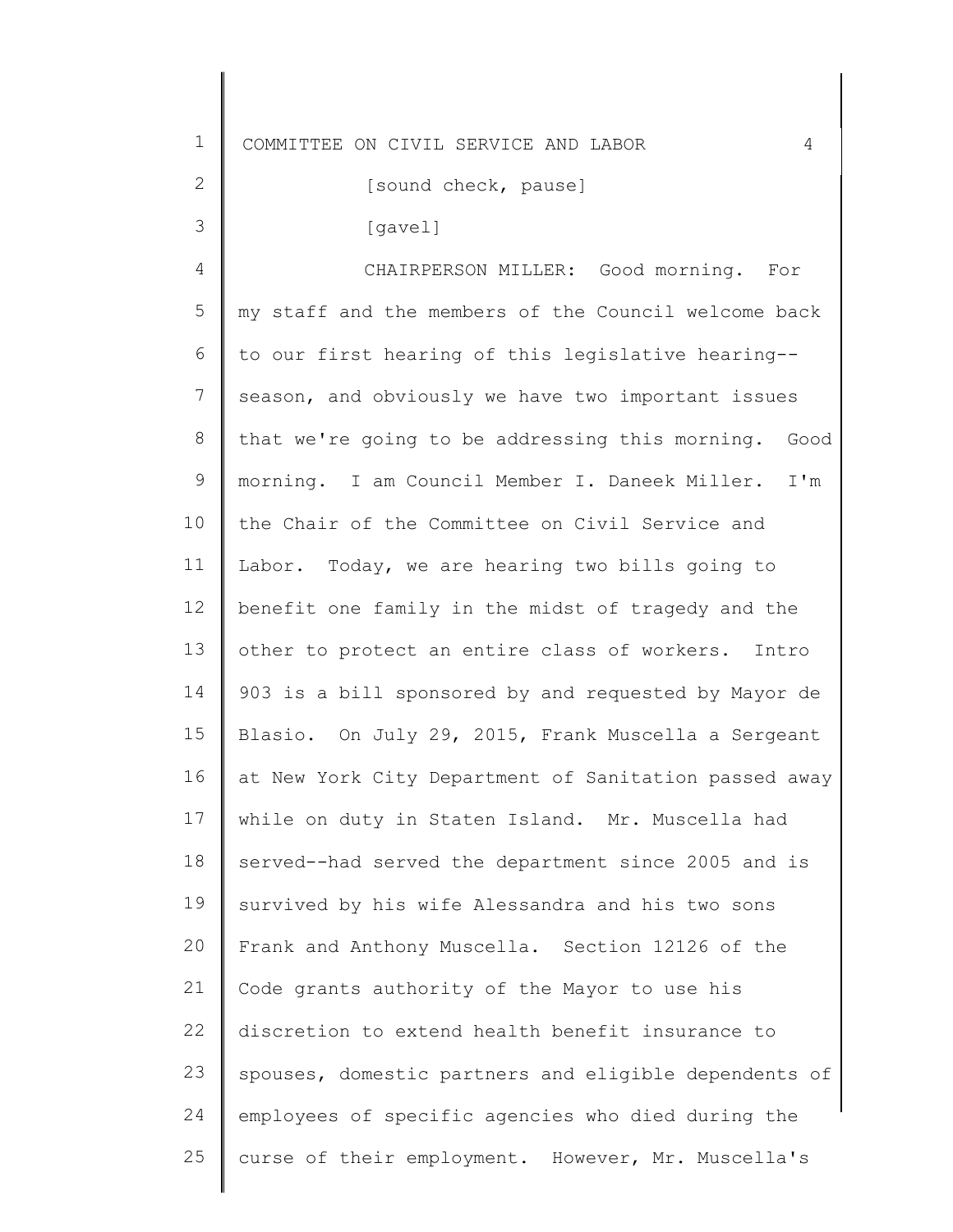1 2 3 4 5 COMMITTEE ON CIVIL SERVICE AND LABOR 5 family is not covered by this section. So it is up to the City Council to fill this gap and provide this benefit to this grieving family. I urge my colleagues to support 903.

6 7 8 9 10 11 12 13 14 15 16 17 18 19 20 21 22 23 24 25 Secondly, we will hear a bill that I sponsored, which could not be timelier, the Grocery Worker Retention Act proposing Intro 632-A. It was originally done after 9/11 and the Council passed a similar bill in 2002 called the Displaced Building Workers Protection Act, which was Local Law 39 of 2002. The bill required that new owners must retain the building service staff for up to 90 days after the purchase of the property. Inasmuch, evaluate- have the opportunity to evaluate and offered continued employment to those employees deemed satisfactory to the new owners. Although we do not have hard data on this law and its workings, the last--over the last 13 years our friends at 32BJ SEIU has informed us that it has been a success. I note that the National Labor Board just a couple of weeks ago found that the new owners of several properties had been in violation of this law. Grocery workers, however, have not been afforded the same rights as building service workers. While the State of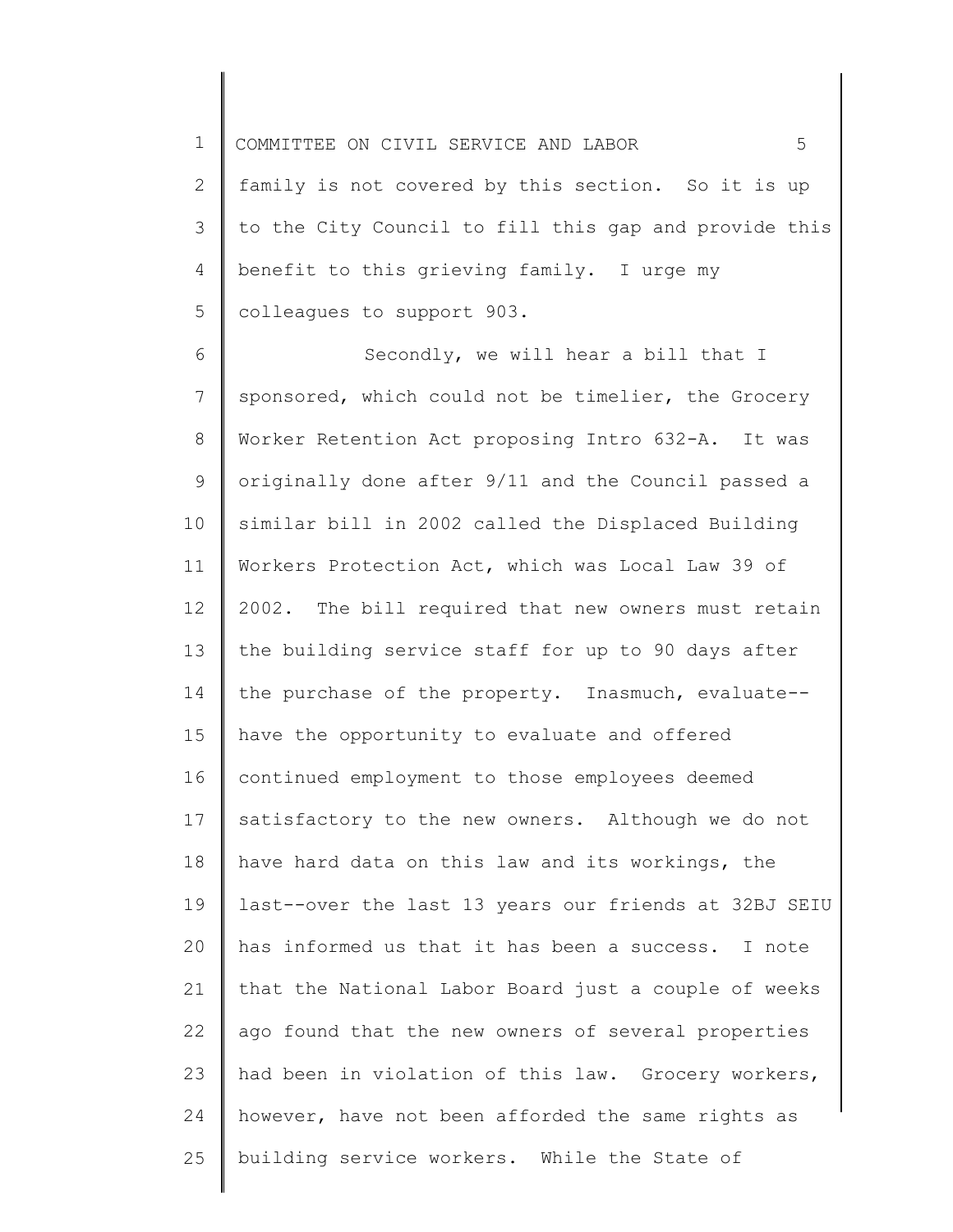| $\mathbf 1$    | 6<br>COMMITTEE ON CIVIL SERVICE AND LABOR             |
|----------------|-------------------------------------------------------|
| $\overline{2}$ | California recently passed such protections for       |
| 3              | grocery workers statewide, the Council should at      |
| 4              | least provide such benefits to the grocery workers    |
| 5              | here in the City of New York, and the timing cannot   |
| 6              | be more dire. The committee had been closely          |
| 7              | following the ongoing bankruptcy of A&P, which also   |
| 8              | operates Pathmark, Food Emporium, Waldbaums, Food     |
| 9              | Basic, Super Fresh stores in six states.<br>The       |
| 10             | committee hopes that this legislation can be put into |
| 11             | place to protect A&P New York employees during this   |
| 12             | time of uncertainty.                                  |
| 13             | We are not here to vote on 632-A, but                 |
| 14             | hope in the very near future that we can. We are,     |
| 15             | however, voting today on 903, the deceased sanitation |
| 16             | worker's family. And, with that, I thank everybody    |
| 17             | for coming out, and I would like to acknowledge       |
| 18             | Council Member Dromm for being here, and we are       |
| 19             | expecting the other members of the committee. I also  |
| 20             | would like to acknowledge Counsel--Counsel, committee |
| 21             | Counsel Matt Carlin, Analyst Mr. Z--Zaaloff (sic)     |
| 22             | back there, and we have a new analyst Paul Stern and, |
| 23             | of course, from my staff Mr. Ali Asunajad (sp?) And   |
| 24             | we, of course, have been joined--are now being joined |
| 25             | by Elizabeth Crowley. So we will begin by having      |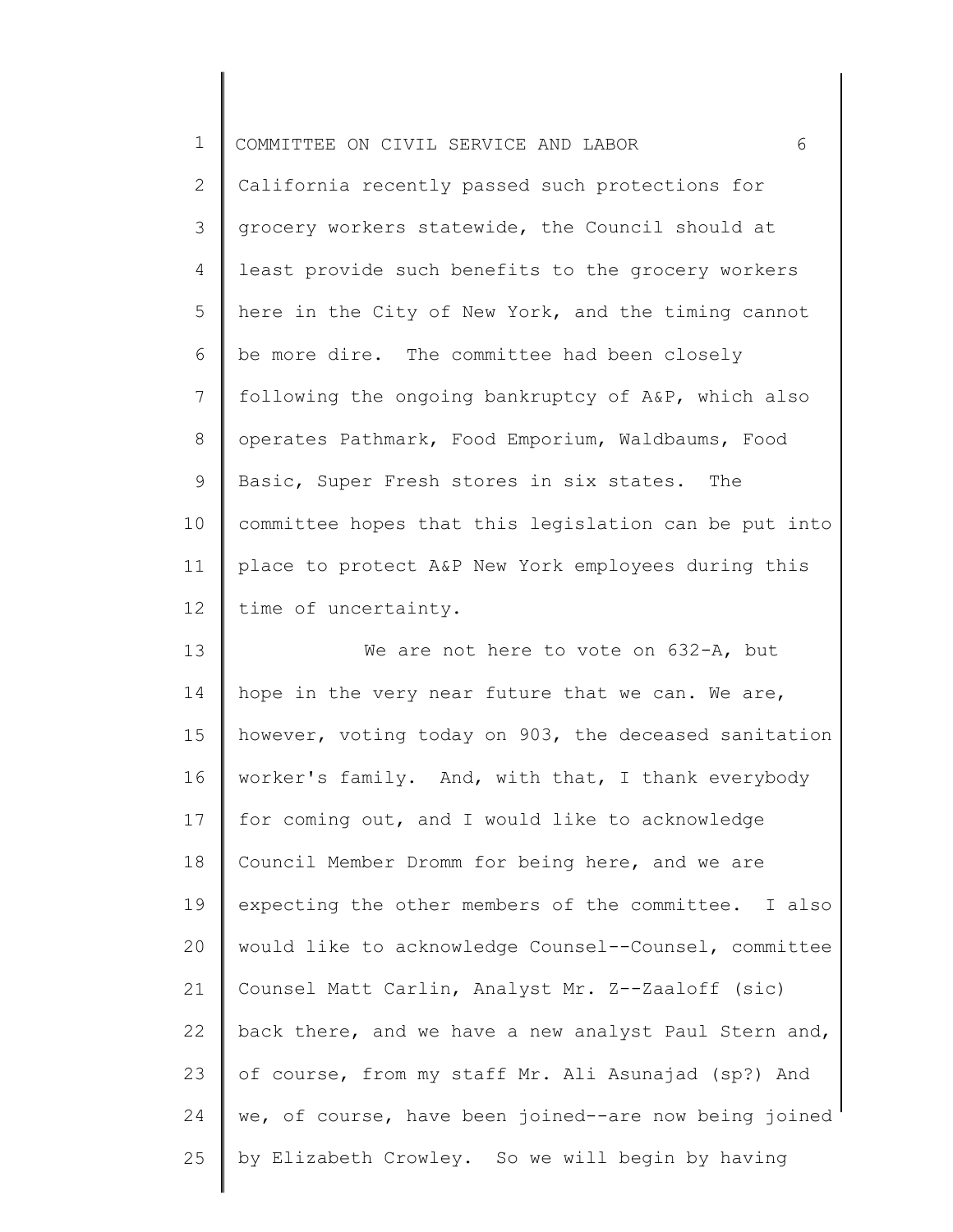1 COMMITTEE ON CIVIL SERVICE AND LABOR 7

2 3 4 testimony by the First Deputy Commissioner of New York--New York City Department of Sanitation Dennis Diggins.

5 6 7 8 9 10 11 12 13 14 15 16 17 18 19 20 21 22 23 24 25 DEPUTY COMMISSIONER DIGGINS: [off mic] God morning Chair Miller. [pause] I'm sorry-- [pause] Sorry. Good morning, Chair Miller and members of the City Council Committees on Civil Service and Labor. I am Dennis Diggins, First Deputy Commissioner of the New York City Department of Sanitation. I'm here today to testify in support of Intro 903, which would authorize the Mayor to extend health insurance benefits to the surviving family members of a recently deceased member of the Enforcement Division of the Sanitation Department. On July 29, 2015, Sergeant Frank Muscella tragically lost his life while on duty on Staten Island. His surviving family members include his wife of 17 years, Alessandra and his two sons Frank, Jr. and Anthony. Sergeant Muscella's death was the first line of duty death in the 34-year history of the Department of Sanitation's Enforcement Division. Sergeant Muscella was a nine-year veteran of that division, and was a dedicated employee who took great pride in his work. Aside from the great work that he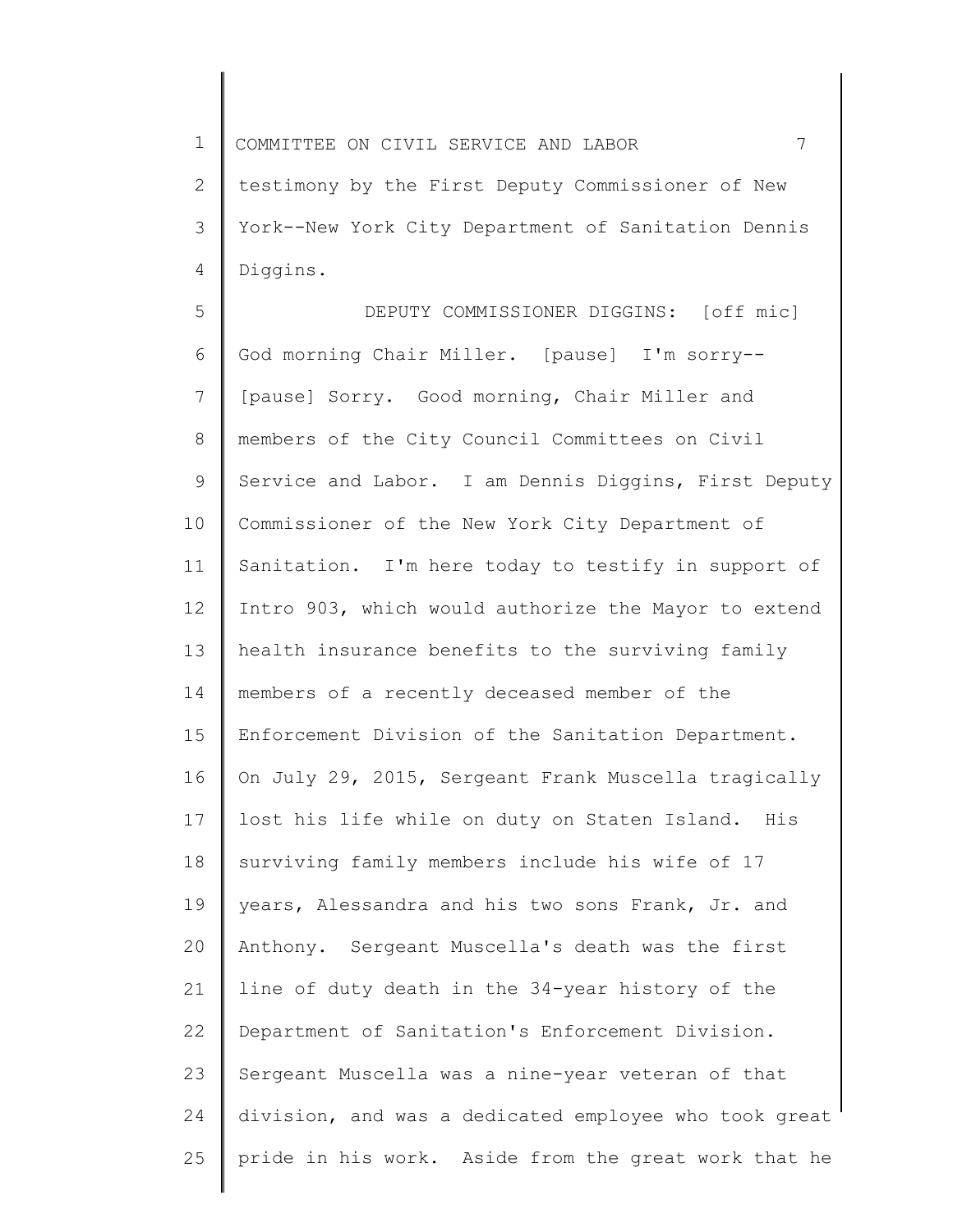| $\mathbf 1$     | 8<br>COMMITTEE ON CIVIL SERVICE AND LABOR             |
|-----------------|-------------------------------------------------------|
| 2               | did for the department, Sergeant Muscella, whose son  |
| 3               | Frank is on the Autism spectrum, was also a dedicated |
| 4               | Autism advocate, who worked tirelessly to raise funds |
| 5               | for the Department's partnership with the             |
| 6               | organization Autism Speaks. He was greatly respected  |
| $7\phantom{.0}$ | by all those who knew him, and by all who worked with |
| 8               | him. The Department of Sanitation relies upon and     |
| $\mathsf 9$     | appreciates the hard work and dedication of the men   |
| 10              | and women of its Enforcement Division in ensuring     |
| 11              | that the city is clean and safe for the millions who  |
| 12              | work, live and visit here. Though we hope never       |
| 13              | again to have to witness such a tragedy, when a       |
| 14              | tragedy occurs, it is important that we recognize the |
| 15              | contributions these men and women have made to this   |
| 16              | great city. By ensuring that the Mayor has the        |
| 17              | option to provide their families with continuing      |
| 18              | health insurance benefits to at least ease some of    |
| 19              | their financial burdens. Therefore, I urge you to     |
| 20              | honor Sergeant Muscella pass this bill. Thank you     |
| 21              | for your time                                         |
| 22              | CHAIRPERSON MILLER: Thank you                         |
| 23              | Commissioner and we also want to thank and applaud    |
| 24              | the Mayor for his--his--his continued effort to       |
| 25              | demonstrate that he values workers not just while     |
|                 |                                                       |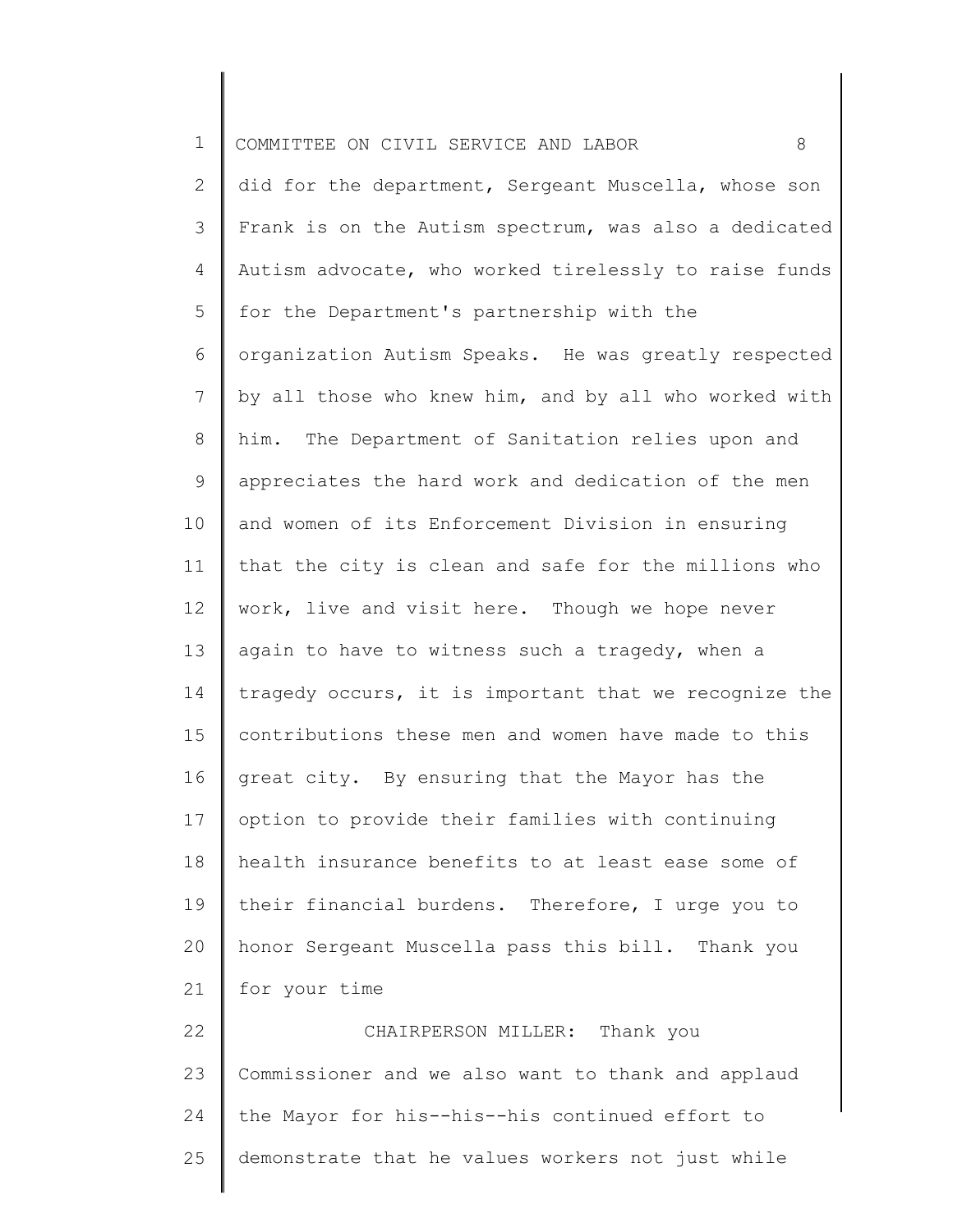| 1            | COMMITTEE ON CIVIL SERVICE AND LABOR<br>9           |
|--------------|-----------------------------------------------------|
| $\mathbf{2}$ | they're on the job, but in particular in situations |
| 3            | like this when they have given their lives in the   |
| 4            | line of duty, and obviously this committed has      |
| 5            | indicated time and time again that we value workers |
| 6            | in the same way. So I would-- [background           |
| 7            | conversation] So, we will--the committee will be    |
| 8            | voting on this as soon as we have a quorum, and I   |
| 9            | know the quorum is somewhere around--very close     |
| 10           | because I hear her, and here she is. So the         |
| 11           | committee will now be voting on Intro 903.          |
| 12           | CLERK: Committee Clerk Matthew                      |
| 13           | Destefano, Committee on Civil Service and Labor.    |
| 14           | Roll call on Intro No. 903. Council Member Miller.  |
| 15           | CHAIRPERSON MILLER: I vote aye.                     |
| 16           | CLERK: Crowley.                                     |
| 17           | COUNCIL MEMBER CROWLEY: [off mic] I vote            |
| $1\,8$       | aye.                                                |
| 19           | CLERK: Dromm.                                       |
| 20           | COUNCIL MEMBER DROMM: Aye.                          |
| 21           | CLERK: By a vote of 3 in the                        |
| 22           | affirmative, 0 in the negative and no abstentions,  |
| 23           | the item has been adopted.                          |
| 24           |                                                     |
| 25           |                                                     |
|              |                                                     |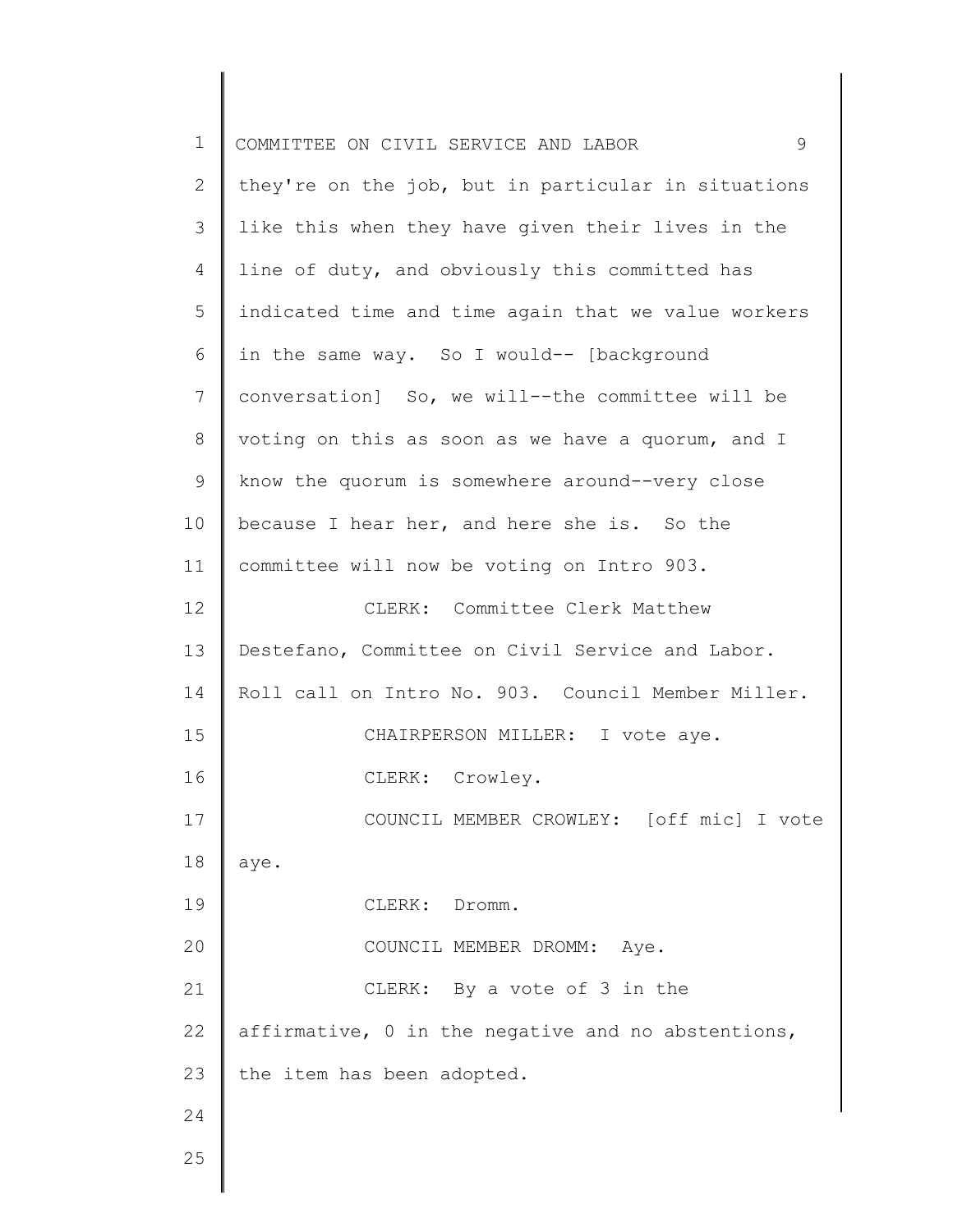1 COMMITTEE ON CIVIL SERVICE AND LABOR 10

2 3 4 CHAIRPERSON MILLER: Okay, we will keep this open in case the other members of arrive before the hearing is done.

5 6 DEPUTY COMMISSIONER DIGGINS: Thank you very much, Chair.

7 8 9 10 11 12 13 14 15 16 17 18 19 20 21 22 23 24 25 CHAIRPERSON MILLER: Thank you so much, Commissioner. [pause] I love it when we can do the people's business in such an efficient manner, and they will provide benefits to that family. That's why we're here. So I'd like to call the next panel concerning Intro 632-A, and that would be David Mertz, RWDSU, Brandan Sexton, UFCW and Nikki Kateman. [background comments] Yeah, we can--Does anybody have any testimony that they wanted to hand in. DAVID MERTZ: I think it's all be handed in. CHAIRPERSON MILLER: Okay, so fine. So, you can begin in either direction and DAVID MERTZ: Good morning, Chair Miller, and let me just begin by saying thank you for your introductory remarks about this important matter. It is much appreciated, and right on the money, and good morning to the rest of the members of the committee. My name is David Mertz and I am the New York City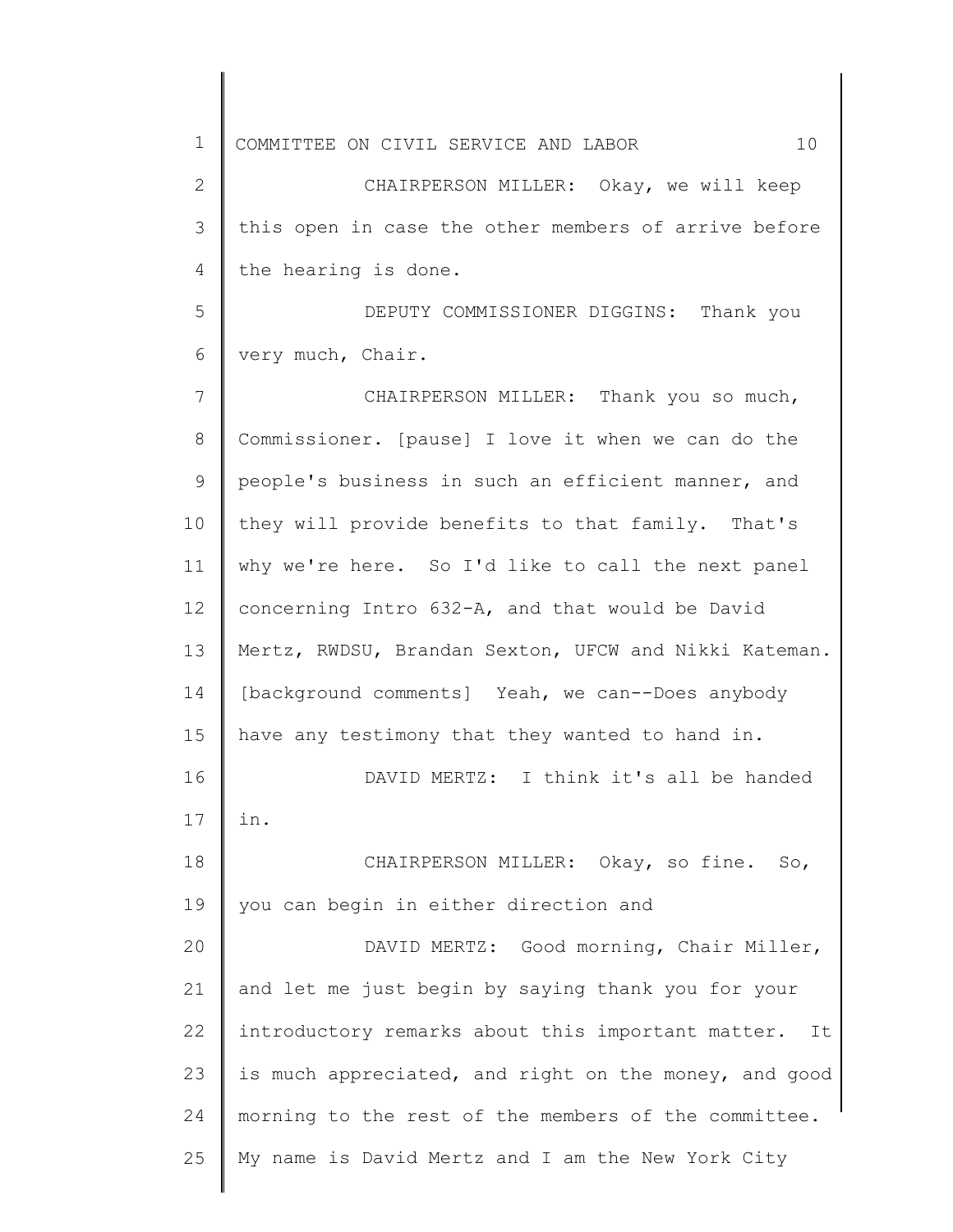| $\mathbf 1$ | 11<br>COMMITTEE ON CIVIL SERVICE AND LABOR            |
|-------------|-------------------------------------------------------|
| 2           | Director of the Retail, Wholesale and Department      |
| 3           | Store Union, RWDSU. I am pleased to testify today on  |
| 4           | this legislation requiring successful employers in    |
| 5           | the grocery store industry to retain workers for 90   |
| 6           | days following a change in ownership of a large       |
| 7           | format 10,000 square foot grocery store. The RWDSU    |
| 8           | represents 100,000 workers in the United States with  |
| 9           | 45,000 residing in New York. RWDSU members work in    |
| 10          | food and food and non-retail food processing and      |
| 11          | other low-wage sectors. Our union is deeply involved  |
| 12          | in progressive activisms, and movement for economic   |
| 13          | and social justice. RWDSU is committed to raising     |
| 14          | job standards for workers across all industries and   |
| 15          | occupations. There are well over 50,000 workers in    |
| 16          | the grocery store industry making up almost a quarter |
| 17          | of our city's retail workforce. Employment in the     |
| 18          | industry grew by 30% from 2000 to 2012 according to   |
| 19          | New York City Economic Development Corporation.       |
| 20          | Changes in this industry are occurring at a rapid     |
| 21          | pace with new players and formats entering the market |
| 22          | with greater rapidity. In the city, it is very        |
| 23          | common for grocery stores to change ownership, and    |
| 24          | when this happens, workers often lose their jobs      |
| 25          | through no fault of their own. This circumstance is   |
|             |                                                       |

║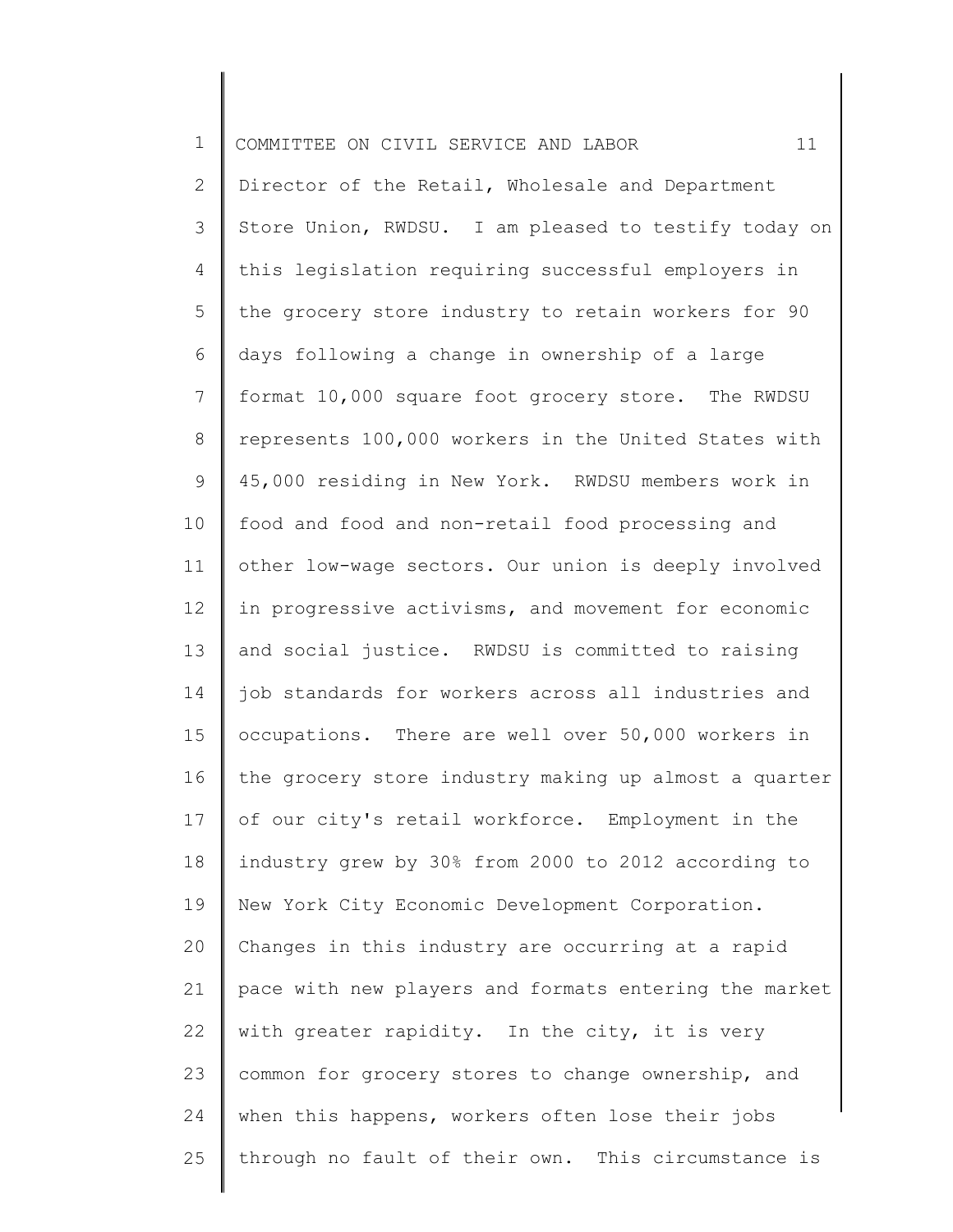1 2 3 4 5 6 7 8 9 10 11 12 13 14 15 16 17 18 19 20 21 22 23 24 25 COMMITTEE ON CIVIL SERVICE AND LABOR 12 bad for all three stakeholders: Workers, owners and customers. A worker retention policy such as this in this legislation protects working families, provides a stable and experienced workforce for owners, and thus maintains safe and reliable services for consumers. That is why the RWDSU stands firmly in support of the Grocery Worker Retention Act, GWRA. The main provisions of the GWRA will require new employers to retain employees for at least 90 days, and renew rehire process to give employees of the former owner priority hire. Retention of employees by seniority if fewer are needed by the new owner, and that the new owner, and that the new owner keep a preferential hiring list for any jobs that may become available, just cause for discharge in the transition period. And that new employers complete a written performance evaluation for each employee retained under this law. If satisfactory, the employer must consider offering the worker a position. The GWRA seeks to lessen the adverse impacts of ownership transition on hardworking men and women that make up this industry, and helps to ensure the industry--that industry workplace standards are maintained. By protecting grocery employment, this legislation also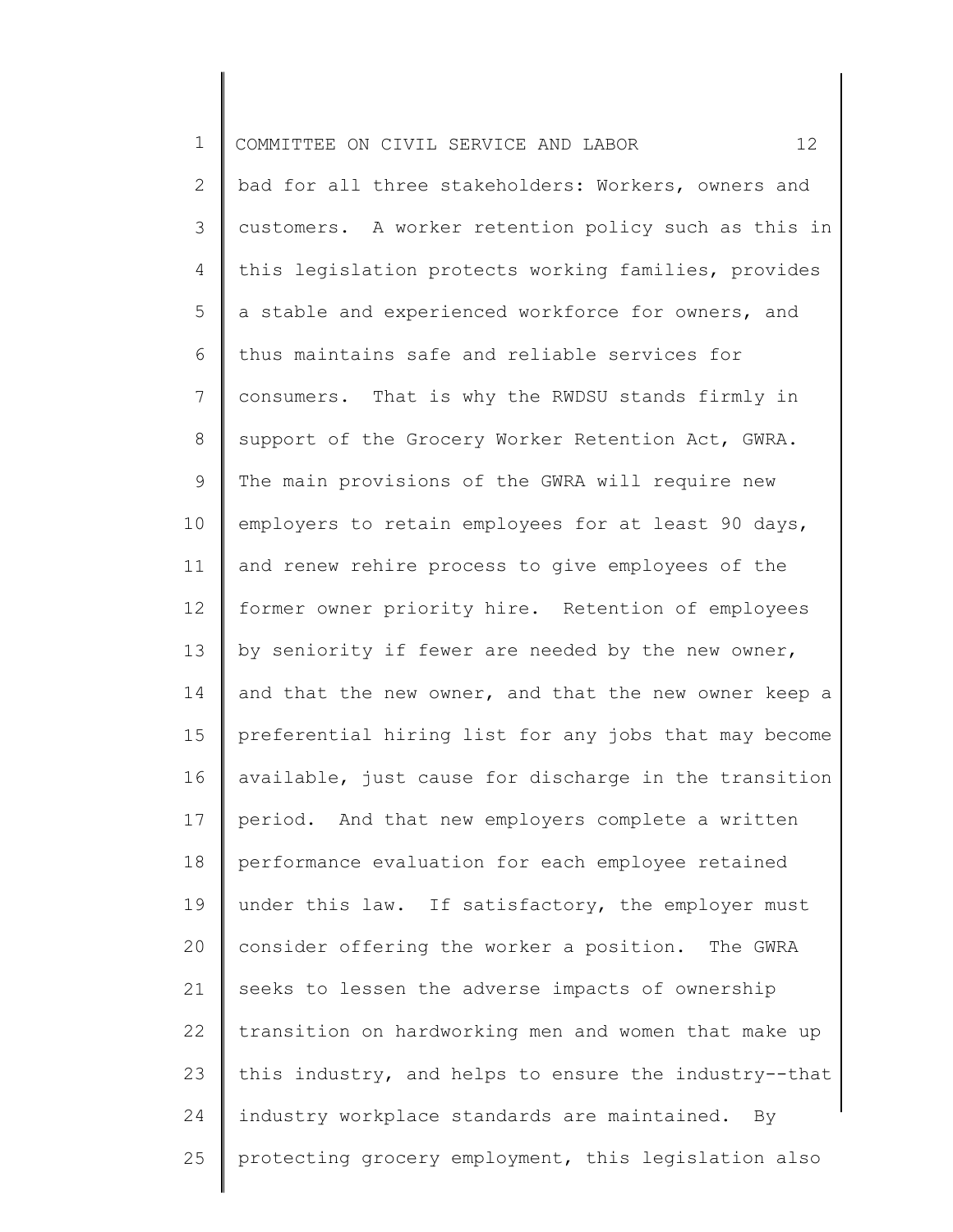1 2 3 4 5 6 7 COMMITTEE ON CIVIL SERVICE AND LABOR 13 maintains the health and safety standards of grocery stores by making sure that the stores are staffed by experienced grocery workers who have knowledge of proper sanitation procedures and health regulations in the food industry, a vitally important part of the effort of this bill.

8 9 10 11 12 13 14 15 16 17 New York City needs to address the problems of grocery store ownership change and the adverse impact on workers and the communities these stores serve. The GWRA seeks to minimize the harmful effects of this situation with common sense policies. The city needs to pass this legislation to protect experienced grocery workers that in turn protects our communities. I want to thank you for allowing the RWDSU to give testimony today, and I want to thank the committee for their attention to this matter.

CHAIRPERSON MILLER: Thank you.

19 20 21 22 23 24 25 BRENDAN SEXTON: Good morning. My name is Brendan Sexton, Political Coordinator of the United Food and Commercial Workers Union Local 1500. I'll be reading testimony today on behalf of UFCW President Local Bruce W. Both. Thank you Chairman Miller and members of the Civil Service and Labor Committee for the opportunity to provide a voice for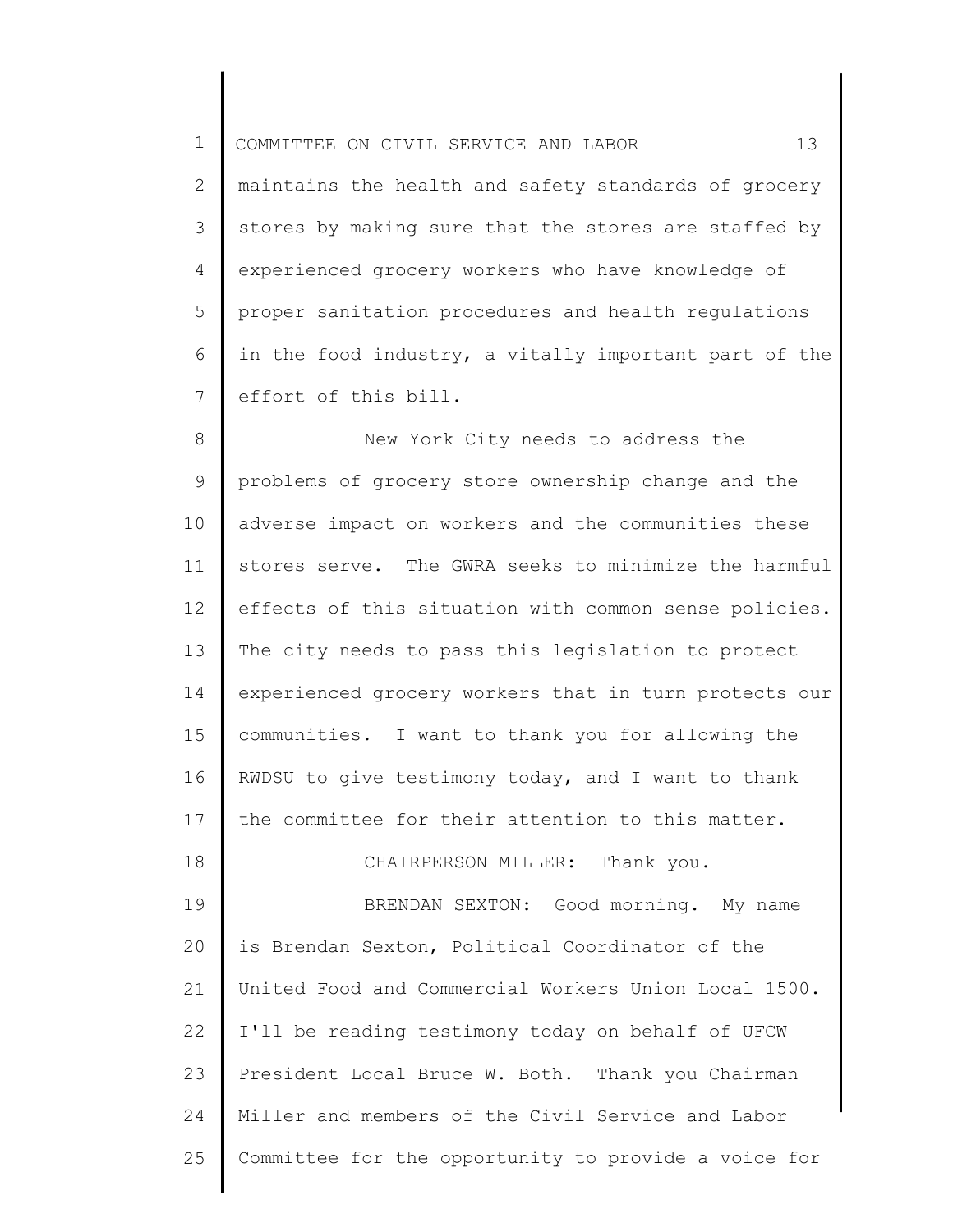| $\mathbf 1$  | 14<br>COMMITTEE ON CIVIL SERVICE AND LABOR            |
|--------------|-------------------------------------------------------|
| $\mathbf{2}$ | over 22,000 proud union members of Local 1500. Local  |
| 3            | 1500 members are the community's grocery and retail   |
| 4            | workers. From helping New York's families to provide  |
| 5            | healthy produce to safely packaging the meals that go |
| 6            | into your family's lunch bags, our members are the    |
| 7            | fabrics of the neighborhoods we serve. When your      |
| $8\,$        | union supermarket butcher hands you a steak that you  |
| $\mathsf 9$  | will prepare for your dinner, you know it's been      |
| 10           | handled safely and with care. In support and respect  |
| 11           | for thousands of employees that are charged with      |
| 12           | handling the food that we eat each day, Local 1500    |
| 13           | supports Introduction 632 of the Grocery Worker       |
| 14           | Retention Act. Supermarket employees are the          |
| 15           | gatekeepers that ensure the food we consume on a      |
| 16           | daily basis is maintained according to the highest    |
| 17           | health and safety standards. New York City can only   |
| 18           | benefit by keeping these workers employed, serving    |
| 19           | our families while they can continue to provide for   |
| 20           | their own. Continued employment means more families   |
| 21           | can maintain their housing, have less dependence on   |
| 22           | public assistance benefits, and require fewer social  |
| 23           | services. It also means that experienced employees    |
| 24           | with a demonstrated track record of knowledge and     |
| 25           | expertise can maintain high standards in food safety  |
|              |                                                       |

║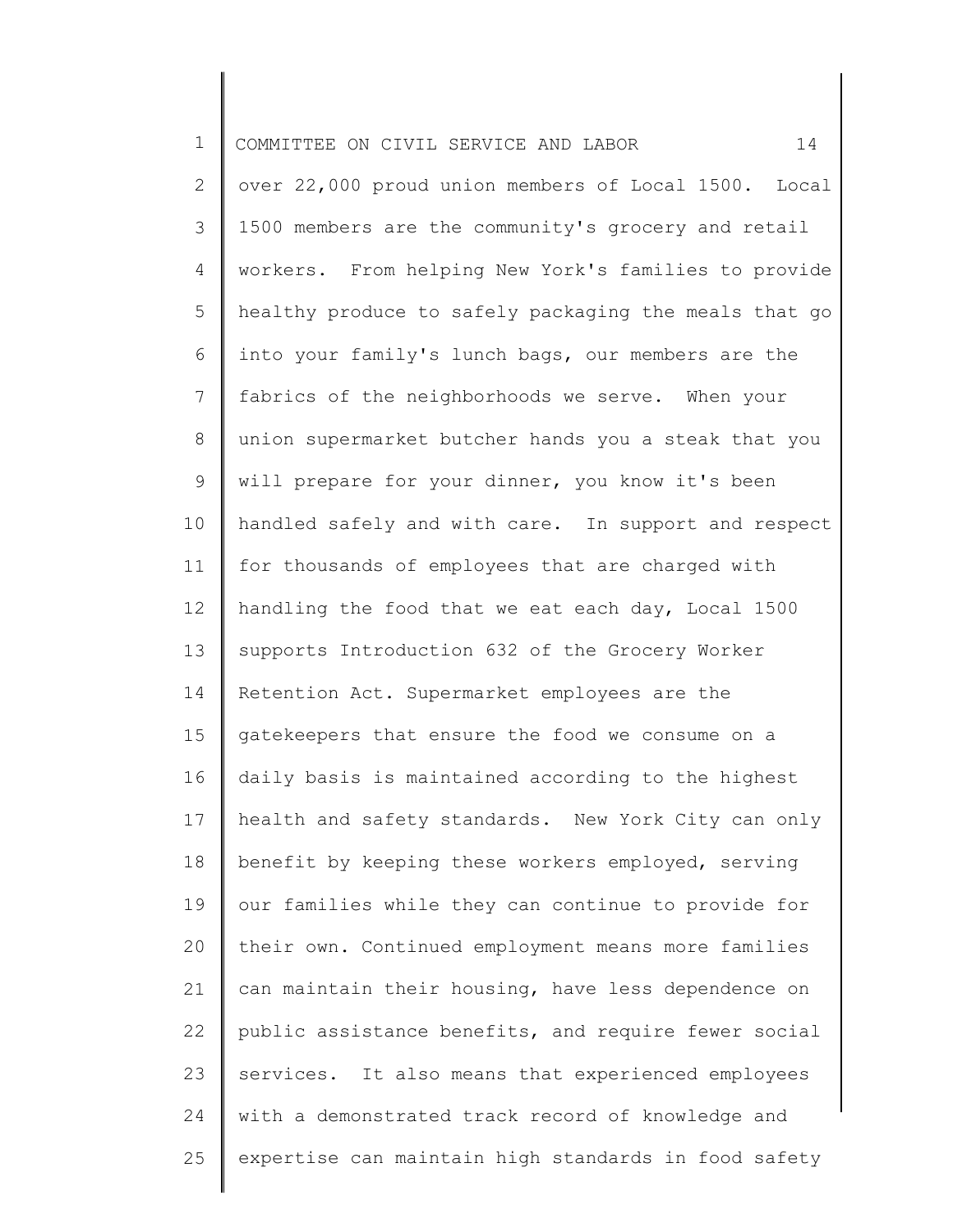| $\mathbf 1$  | 15<br>COMMITTEE ON CIVIL SERVICE AND LABOR            |
|--------------|-------------------------------------------------------|
| $\mathbf{2}$ | during a company's transition period. Retaining       |
| 3            | Local 1500 members is a particular advantage to New   |
| 4            | York City's economic stability. On average union      |
| 5            | employees contribute more to the local economy by     |
| 6            | having higher wages, and are healthier due to medical |
| 7            | benefits, including dental and vision and develop a   |
| 8            | higher level of expertise through proper training and |
| 9            | higher retention rates. And they're more likely to    |
| 10           | deliver better customer service due to better working |
| 11           | conditions, and overall job satisfaction.             |
| 12           | I'd like to bring your attention to the               |
| 13           | current situation happening here in New York City.    |
| 14           | The--the local supermarket chain Pathmark, which      |
| 15           | serves communities all across New York City, is going |
| 16           | out of business. Through the hard work and tireless   |
| 17           | effort, Local 1500 has been able to maintain--retain  |
| 18           | the jobs of thousands of supermarket workers. This    |
| 19           | has been vital to keeping communities intact through  |
| 20           | the transition. Instead of workers and communities    |
| 21           | being upended by a supermarket changing owners, we've |
| 22           | been able to maintain it as a source of fresh foods   |
| 23           | and good jobs. Some supermarket workers and           |
| 24           | communities are not so lucky because of the           |
| 25           | unscrupulous nature of the owners. Local 1500 member  |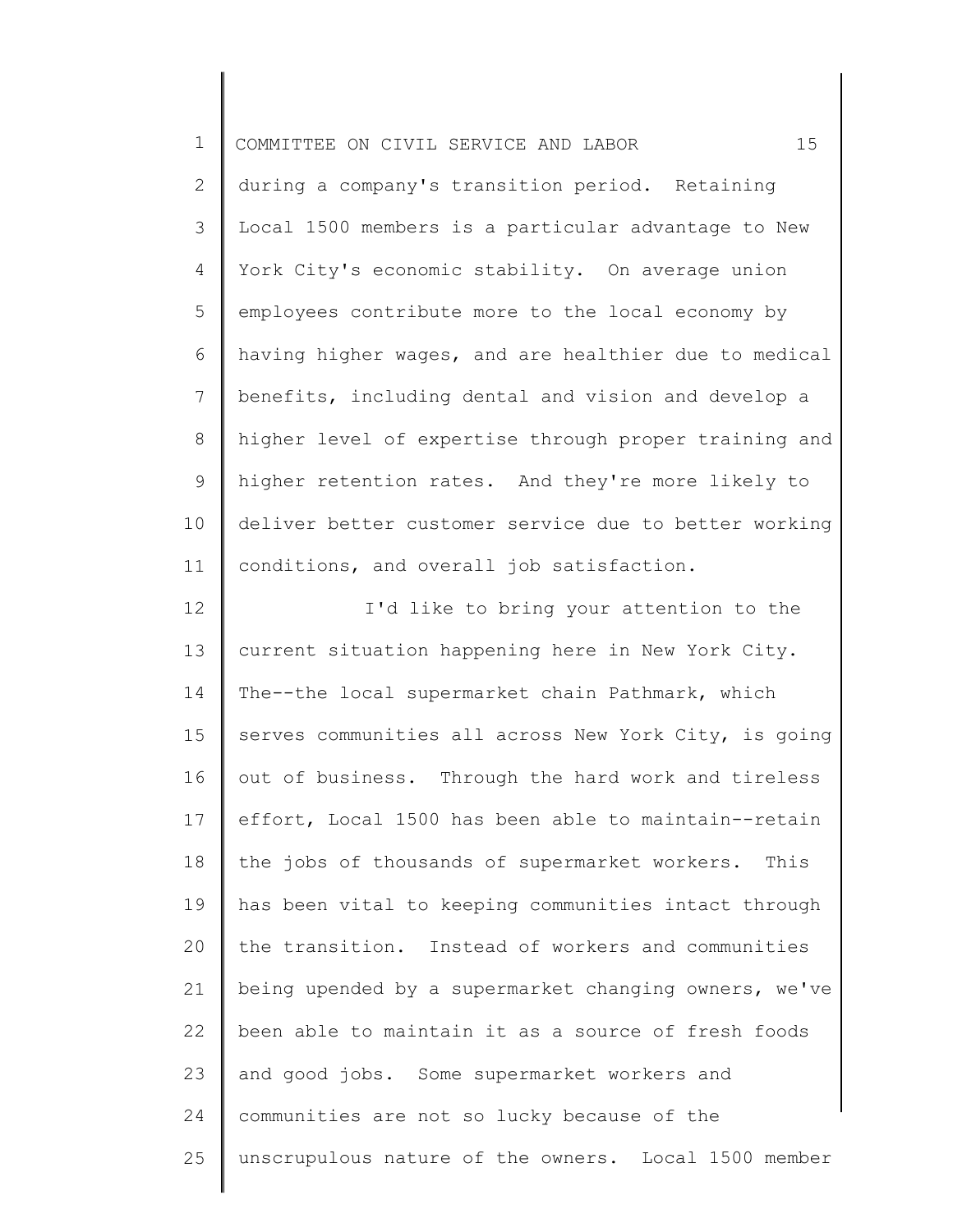| $\mathbf 1$    | 16<br>COMMITTEE ON CIVIL SERVICE AND LABOR            |
|----------------|-------------------------------------------------------|
| $\mathbf{2}$   | Joe Vino is a true representation of the potential in |
| 3              | passing the Grocery Workers Retention Act. Joe Vino   |
| 4              | has been a proud employee of the Co-op City Pathmark, |
| 5              | which has been in danger of closing for many years.   |
| 6              | Finally, the store was sold to an owner that will--   |
| $\overline{7}$ | that was willing to negotiate and willing to keep Joe |
| 8              | Vino and his co-workers. Now, Joe Vino, the sole      |
| 9              | provider for his family, can rest easy knowing that a |
| 10             | transition in ownership does not mean he will lose    |
| 11             | pay or health benefits, which his family depends on.  |
| 12             | With teen-age children will soon be going off to      |
| 13             | college, continuing his employment also gives him     |
| 14             | money to help his children secure their own future.   |
| 15             | New York City UFCW Local 1500 believes                |
| 16             | that the Grocery Workers Retention Act is a           |
| 17             | responsible solution in protecting the rights of      |
| 18             | supermarket employees that are faced with ownership   |
| 19             | changes through circumstances beyond an employee's    |
| 20             | control. But changes don't have to result in job      |
| 21             | losses, and communities don't have to suffer service  |
| 22             | disruptions. I applaud Chairman Miller for his        |
| 23             | leadership in introducing this important piece of     |
| 24             | legislation, and commend the entire Civil Service and |
| 25             | Labor Committee for working to push it forward.       |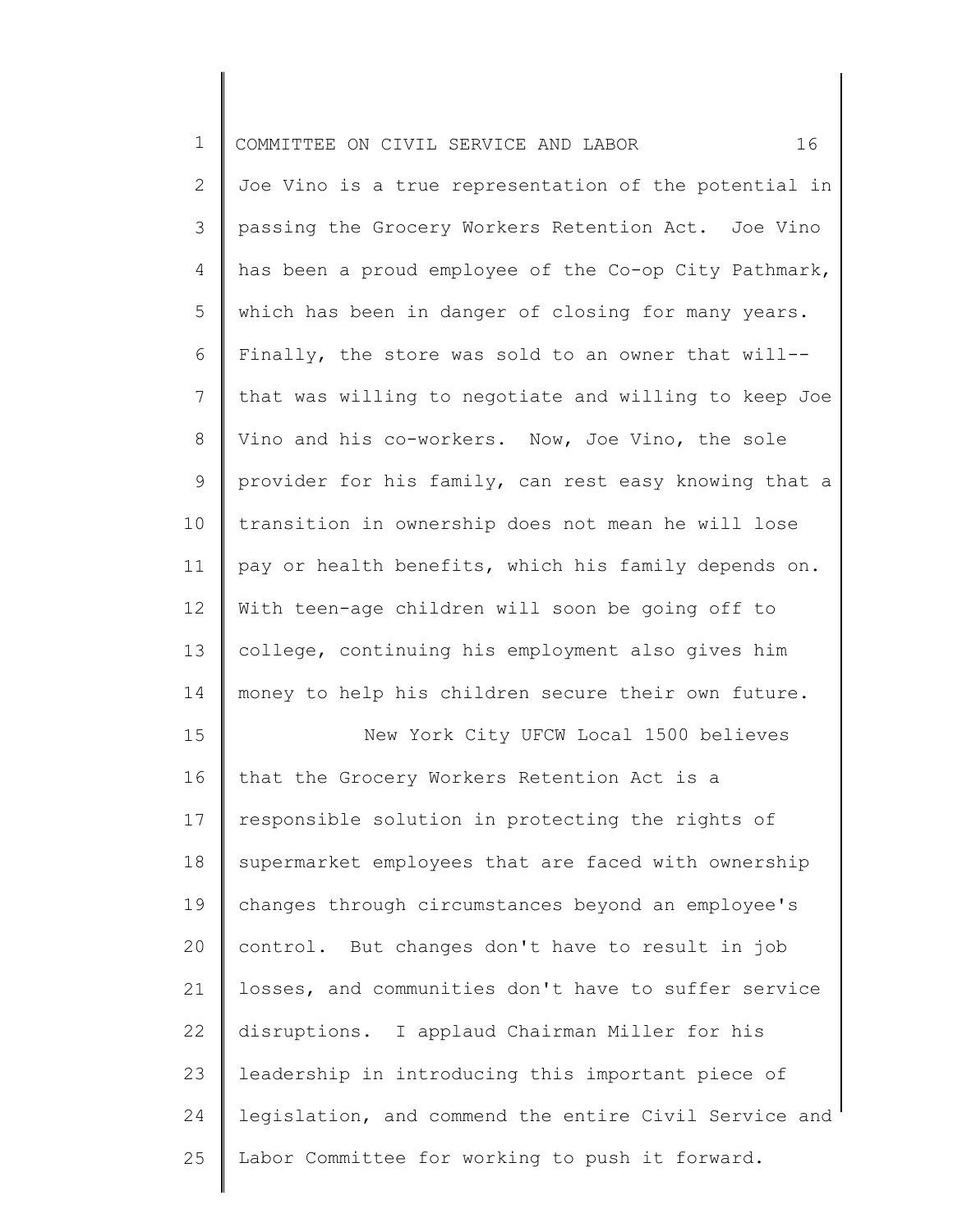1 2 3 COMMITTEE ON CIVIL SERVICE AND LABOR 17 Thank you for the opportunity to share this testimony with you today.

4

## CHAIRPERSON MILLER: Thank you.

5 6 7 8 9 10 11 12 13 14 15 16 17 18 19 20 21 22 23 24 25 NIKKI KATEMAN: Good morning, everyone. I'd like to thank the committee for the opportunity to testify today on the Grocery Worker Retention Act. My name is Nikki Kateman and I am here on behalf of Local 338, RWDSU/UFCW, a labor organization that represents approximately 19,000 men and women working in supermarkets, grocery stores, specialty food stores, retail drug stores, and pharmacies throughout the metropolitan area including over 8,400 who live and work in the five boroughs. In New York City over 50,000 men and women are employed in the grocery and food retail industries. The workforce of this growing industry is primarily immigrant, approximately two-thirds and on the lower end of the income scale. Unfortunately, many of these workers do not have union protections and often face workplace labor and/or safety violations. They also have little recourse to fight for their jobs when their employer permanently shuts its doors. The instance of food retailers selling their stores to new ownership leaving their employees without work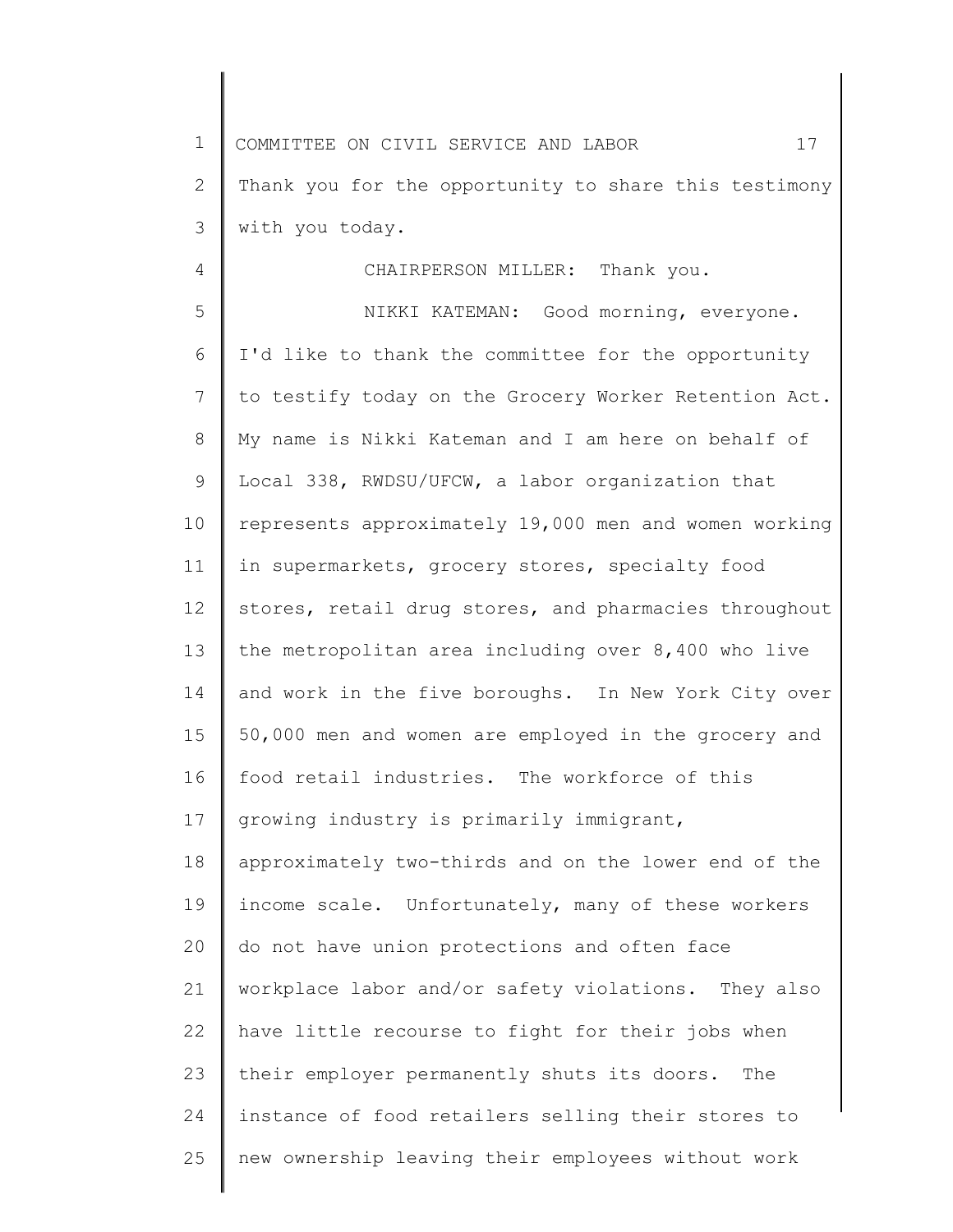| $\mathbf 1$    | 18<br>COMMITTEE ON CIVIL SERVICE AND LABOR            |
|----------------|-------------------------------------------------------|
| 2              | and with very little notice of said sale is not a     |
| 3              | rare occurrence. Over the past few years, Local 338   |
| 4              | members at two separate grocery stores experienced    |
| 5              | this first hand. In the spring of 2013, a South       |
| 6              | Ozone Park based Foodtown with approximately 50 union |
| $\overline{7}$ | employees was purchased by a non-union key food       |
| 8              | operator. The new owner promptly reduced the          |
| 9              | workforce in half, which Local 338 protested, but     |
| 10             | unfortunately with little recourse for the displaced  |
| 11             | workers. Two years later, we continued to fight on    |
| 12             | behalf of this workers at the--the workers at this    |
| 13             | location. Despite being certified by the National     |
| 14             | Labor Relations Board as the union designated to rep- |
| 15             | -designated to represent the employees, the new       |
| 16             | company continues to try to exclude some of the       |
| 17             | workforce from the bargaining unit.                   |
| 18             | A few short weeks before Christmas in                 |
| 19             | 2013, the workers at Trade Fair in Jackson Heights    |
| 20             | arrived for work as regularly scheduled. However,     |
| 21             | unbeknownst to them or Local 338, the owner of the    |
| 22             | company had sold the location to a non-union food     |
| 23             | retailer, violating our Collective Bargaining unit--  |
| 24             | Bargaining Agreement and leaving the workers without  |
| 25             | jobs during the holiday season. The new owner         |
|                |                                                       |

∥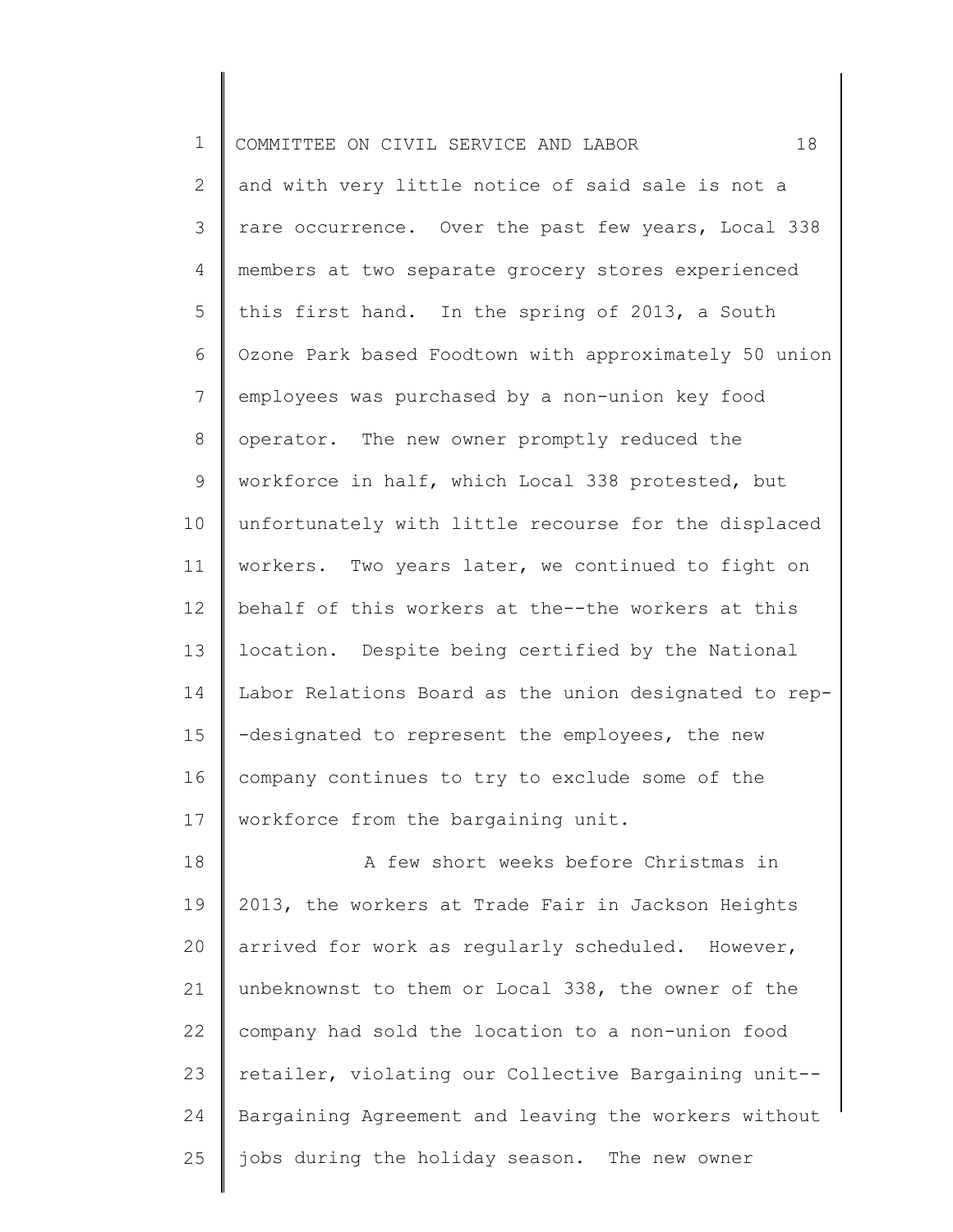| $\mathbf 1$    | 19<br>COMMITTEE ON CIVIL SERVICE AND LABOR            |
|----------------|-------------------------------------------------------|
| $\mathbf{2}$   | refused to rehire any of its displaced workers, and   |
| 3              | instead brought on new employees at lower wages and   |
| 4              | at--without benefits. After a long fight with the     |
| 5              | company, we were able to retain back pay and          |
| 6              | severance pay for the displaced workers.              |
| $\overline{7}$ | Unfortunately, many remained without jobs for several |
| 8              | months after the Trade Fair location was sold.        |
| 9              | Currently, thousands of workers in New                |
| 10             | York City are facing potential displacement with      |
| 11             | A&P's bankruptcy, and the subsequent store sales and  |
| 12             | closures. While some of the new operators have        |
| 13             | indicated their intent to maintain the store's        |
| 14             | current workforce, the future for many other workers  |
| 15             | at A&P owned stores is not so secure. Next week the   |
| 16             | remaining unsold A&P stores including the banners     |
| 17             | Walbaums, Food Emporium, Food Basics and Pathmark     |
| 18             | here in New York City will be sold at auction.<br>We  |
| 19             | have little indication of who will be purchasing      |
| 20             | these stores, and there is the very real and very     |
| 21             | serious threat the unscrupulous employers and well-   |
| 22             | known anti-worker companies could potentially have    |
| 23             | winning bids. This means that hundreds of dedicated   |
| 24             | workers with decades of experience could be headed to |
| 25             | the unemployment line as new owners replace them with |
|                |                                                       |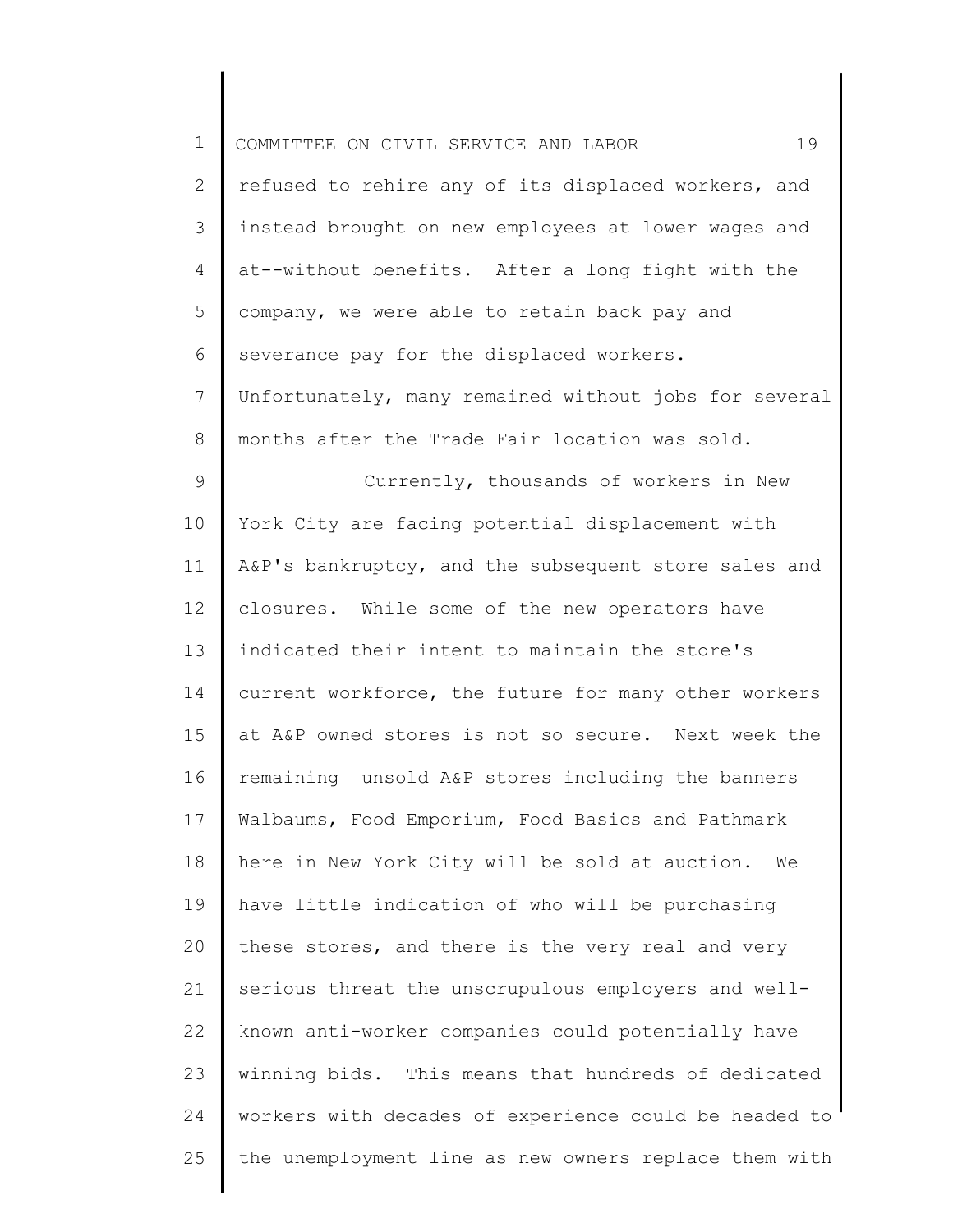| $\mathbf 1$     | 20<br>COMMITTEE ON CIVIL SERVICE AND LABOR            |
|-----------------|-------------------------------------------------------|
| $\mathbf{2}$    | minimum wage or in some instances off the books       |
| $\mathcal{S}$   | workers. These families are at risk of losing         |
| 4               | everything that is keeping the afloat through no      |
| 5               | fault of their own. The reality is that there is      |
| 6               | just--these are just a few examples of scenarios      |
| $7\phantom{.0}$ | where grocery stores have been sold with little care  |
| 8               | as to the future and wellbeing of the workforce.      |
| 9               | With the Grocery Workers Retention Act these working  |
| 10              | men and women will be given a second chance. The 90-  |
| 11              | day transition period in the lease will reduce the    |
| 12              | stress on these men and women by giving them almost   |
| 13              | three additional months to find alternative           |
| 14              | employments--employment opportunities or recourse to  |
| 15              | address outstanding grievances related to wage theft. |
| 16              | In the absolute best case workers will continue their |
| 17              | employment seamlessly with the new food retail        |
| 18              | operator ensuring their ability to support their      |
| 19              | families and contribute to their local economies.     |
| 20              | Additionally, protecting workers in the               |
| 21              | food retail industry will have a direct impact on the |
| 22              | surrounding communities. Often, community grocery     |
| 23              | stores hire from within the community and provide     |
| 24              | local residents with jobs. These workers,             |
| 25              | particularly long-term workers, are well trained in   |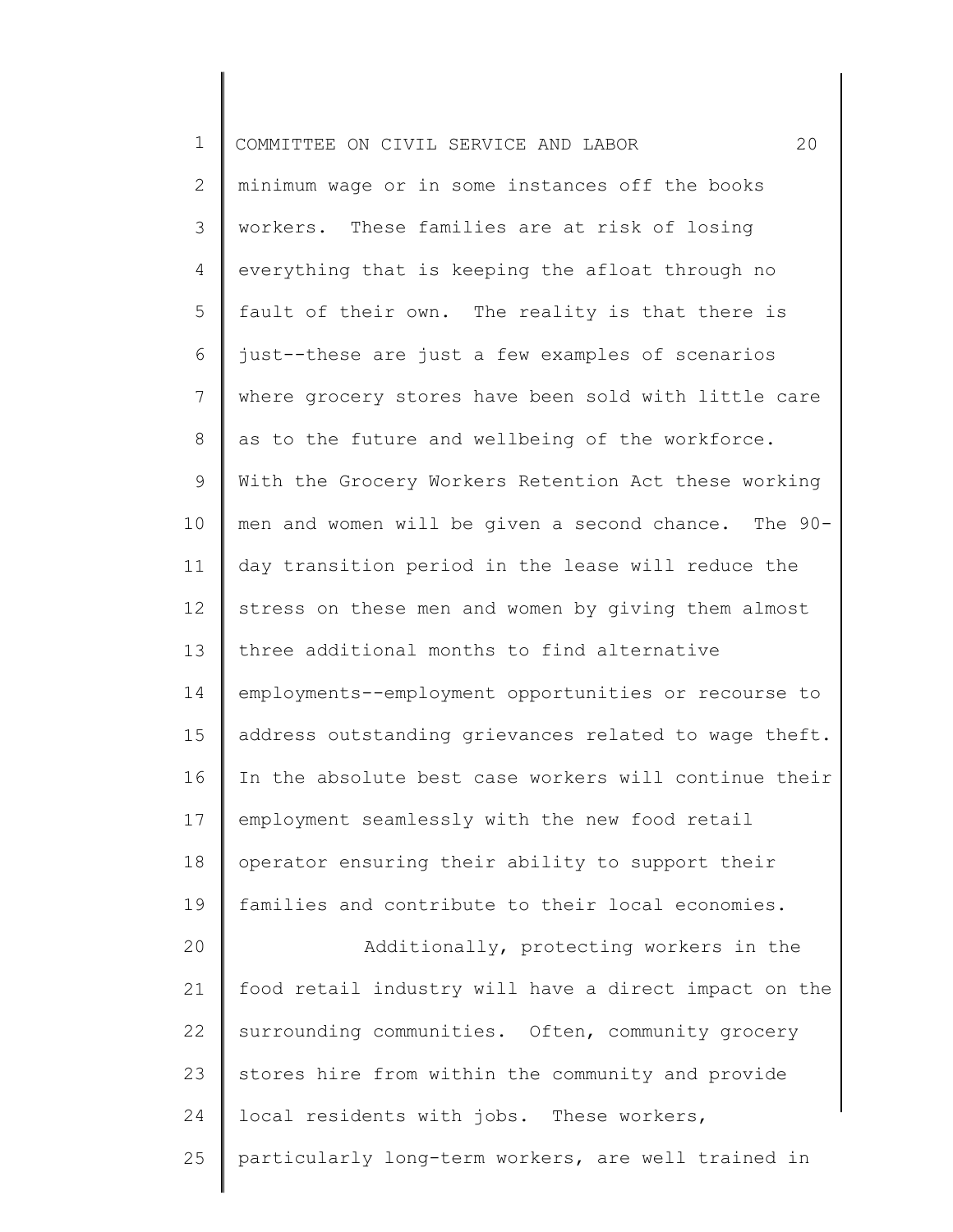| $\mathbf 1$    | 21<br>COMMITTEE ON CIVIL SERVICE AND LABOR            |
|----------------|-------------------------------------------------------|
| $\mathbf{2}$   | proper food preparation and sanitation procedures as  |
| 3              | well as how to best comply with health codes.<br>We   |
| 4              | have seen on multiple occasions employing--employers  |
| 5              | opting for less experienced and low paid workers,     |
| 6              | foregoing those with significant experience in those  |
| $\overline{7}$ | areas as a need to cut labor costs. The Grocery       |
| 8              | Workers Retention Act is also a community safety belt |
| 9              | by ensuring that during a change in ownership,        |
| 10             | communities maintain the standards that they have     |
| 11             | come to expect from the local food retailer. Think    |
| 12             | of your average worker in your local grocery store.   |
| 13             | They often live in your community and are your        |
| 14             | neighbor. You see them weekly or sometimes even       |
| 15             | daily. They know your family. Grocery and food        |
| 16             | retail workers are a vital part of our neighborhoods. |
| 17             | New York City has a strong history of protecting      |
| 18             | workers particularly those who find themselves        |
| 19             | displaced through no fault of their own. Local 333    |
| 20             | RWDSU/UFCW applauds the City Council for taking       |
| 21             | necessary steps to expand these protections to the    |
| 22             | men and women employed in the food retail industry as |
| 23             | well as providing the stability in the communities to |
| 24             | which they proudly serve. Thank you very much for     |
| 25             | your time.                                            |
|                |                                                       |

 $\begin{array}{c} \hline \end{array}$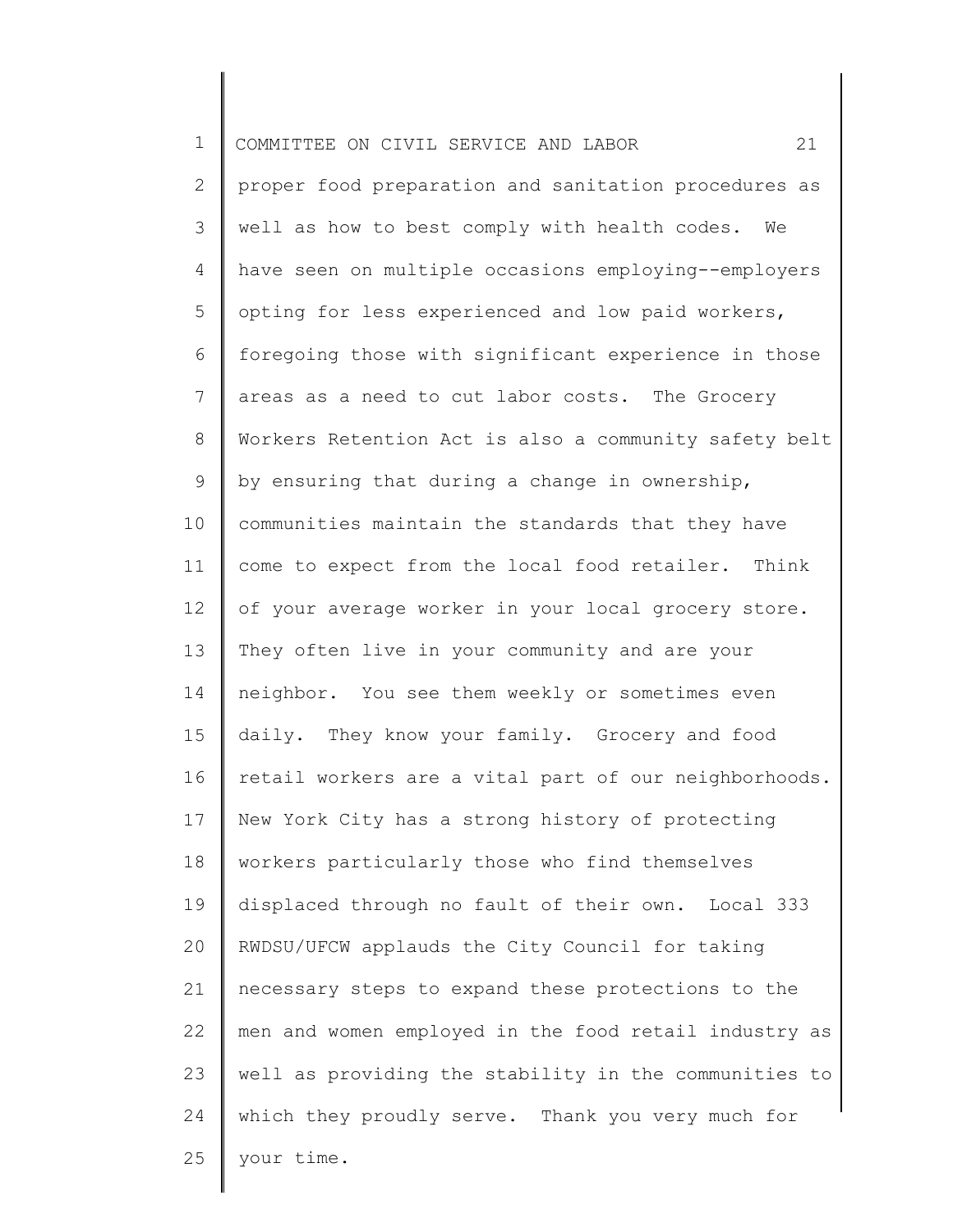| $\mathbf{1}$  | COMMITTEE ON CIVIL SERVICE AND LABOR<br>22            |
|---------------|-------------------------------------------------------|
| 2             | CHAIRPERSON MILLER: Thank you and before              |
| 3             | we--the committee has a few questions, but before we  |
| 4             | take those questions, I'd like to give Council Member |
| 5             | Cornegy the opportunity to vote on Intro 903.         |
| 6             | COUNCIL MEMBER CORNEGY: I vote aye.                   |
| 7             | [background comments]                                 |
| 8             | CLERK: Continuation of the roll call on               |
| $\mathcal{G}$ | Intro 903. Council Member Cornegy.                    |
| 10            | COUNCIL MEMBER CORNEGY: I vote aye.                   |
| 11            | CLERK: The vote now stands at 4 in the                |
| 12            | affirmative, 0 in the negative and no abstentions.    |
| 13            | CHAIRPERSON MILLER: Okay.                             |
| 14            | CLERK: Say the vote is close.                         |
| 15            | CHAIRPERSON MILLER: The vote is closed.               |
| 16            | [pause] Okay, so, um, I have a few questions there    |
| 17            | and--and--and basically some of them are very basic.  |
| 18            | Some are a little more educating and specific to      |
| 19            | communities, and hopefully somewhere over there seems |
| 20            | to be a little data driven that they can answer these |
| 21            | questions. But, I want to start just the simple       |
| 22            | benefits of this legislation, and--and so that could  |
| 23            | be obviously in terms of the workers, the new owners  |
| 24            | and the communities that--that are being serviced.    |
| 25            | So, it's not just specific to anyone.                 |
|               |                                                       |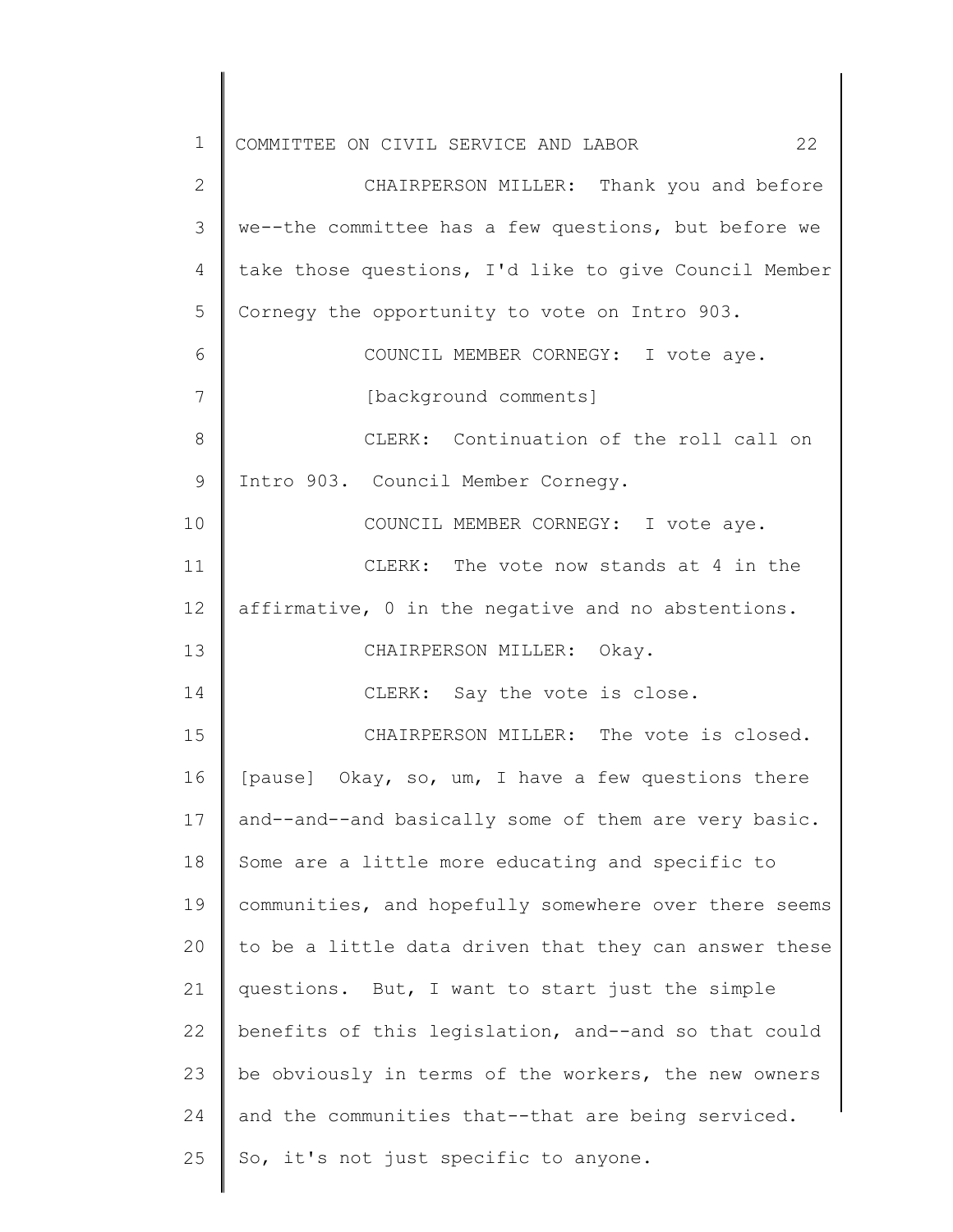1 COMMITTEE ON CIVIL SERVICE AND LABOR 23

2

[background comments]

3 4 5 6 7 8 9 10 11 12 13 14 15 16 17 18 19 20 21 22 23 24 25 DAVID MERTZ: Thank you, Mr. Chairman. We appreciate the opportunity to have a continuing conversation on this. The, um, the bill obviously protects workers who would otherwise be in a very precarious situation when ownership of their store changes simply by virtue of the fact that they--you know, something has happened outside of their control. This is, you know, obviously problematic. People would be facing unemployment. They'd be facing economic hardship, but it also has a very negative impact on the communities where these stores operate when ownership changes and there is major changes in the, um, the employment at the stores. You've got potential for disruptions. You also have low--potential for lowering standards in the industry, standards that are extremely important for creating economic opportunities, which in turn then, of course, makes for better communities here in the City of New York. Something that I think that we are all in agreement is what we should be striving to attain. The--the bill we also believe, too, provides opportunities for new employers by, you know, giving them an experienced workforce and a period of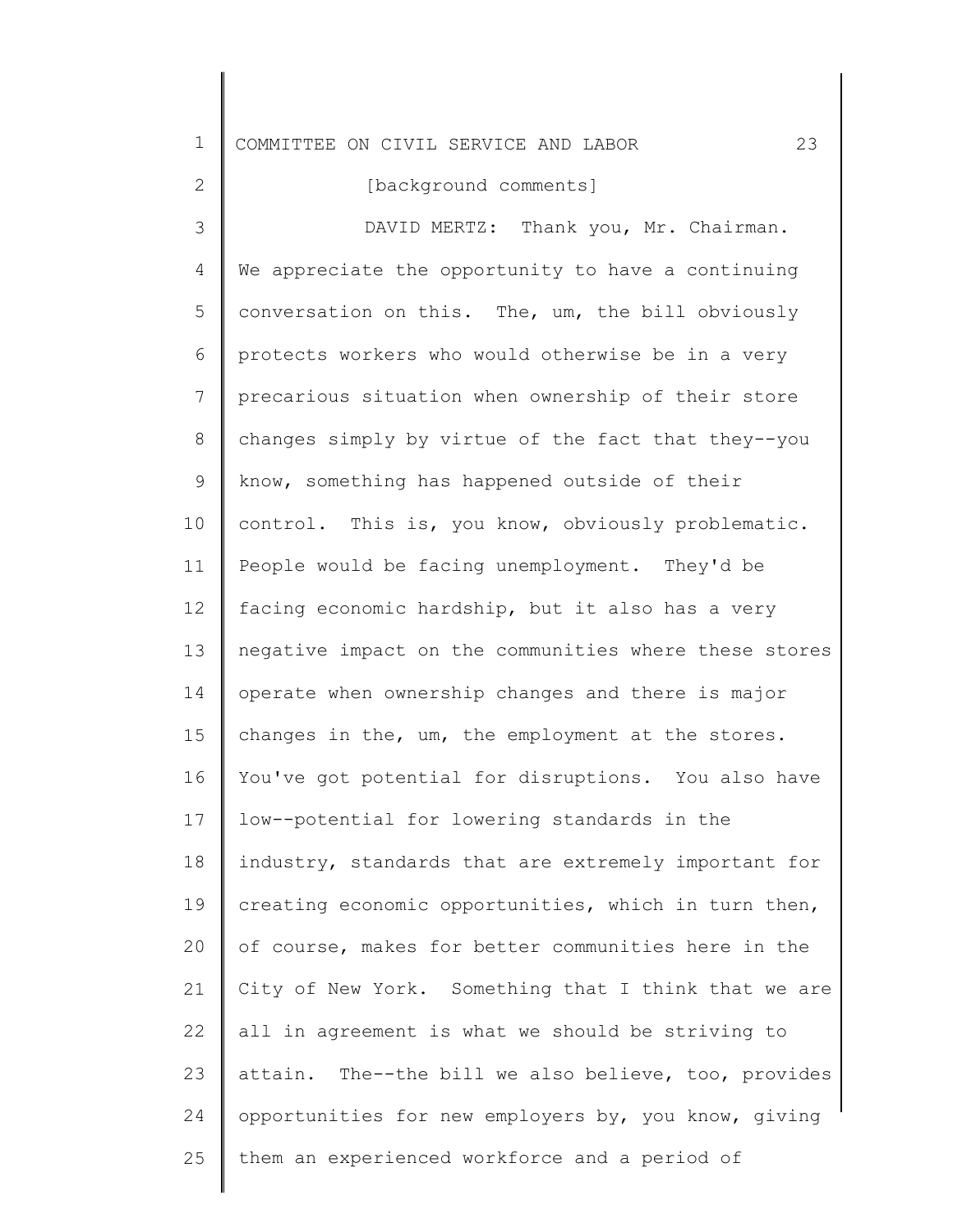| $\mathbf 1$ | 24<br>COMMITTEE ON CIVIL SERVICE AND LABOR            |
|-------------|-------------------------------------------------------|
| 2           | transition, which we--you know, does have some        |
| 3           | flexibility for the new owners, but it does at least  |
| 4           | allow for a period of transition if that new owner    |
| 5           | decides that they are going to be making significant  |
| 6           | changes at that store. So no one is hamstrung by      |
| 7           | the--by the legislation. Workers are protected and    |
| 8           | our communities are more secure as a result of this.  |
| 9           | CHAIRPERSON MILLER: Is there similar                  |
| 10          | legislation locally or somewhere throughout the       |
| 11          | country, and if so, what have we seen in terms of its |
| 12          | impact?                                               |
| 13          | DAVID MERTZ: I don't mean to monopolize               |
| 14          | the mic, but I think, Mr. Chairman, you touched on it |
| 15          | in your introductory remarks in the building services |
| 16          | sector of the--of the economy here in New York.       |
| 17          | There's been legislation, similar legislation in      |
| 18          | effect since 2002, and I think generally the--the     |
| 19          | impact has been extraordinarily positive both for the |
| 20          | workers who are involved in the communities where     |
| 21          | these jobs exist, and where these workers live.       |
| 22          | There is very similar legislation both on the city    |
| 23          | municipal level in California that has more recently  |
| 24          | become statewide legislation that is--is remarkably   |
| 25          | similar to this. And I think the, um, the experience  |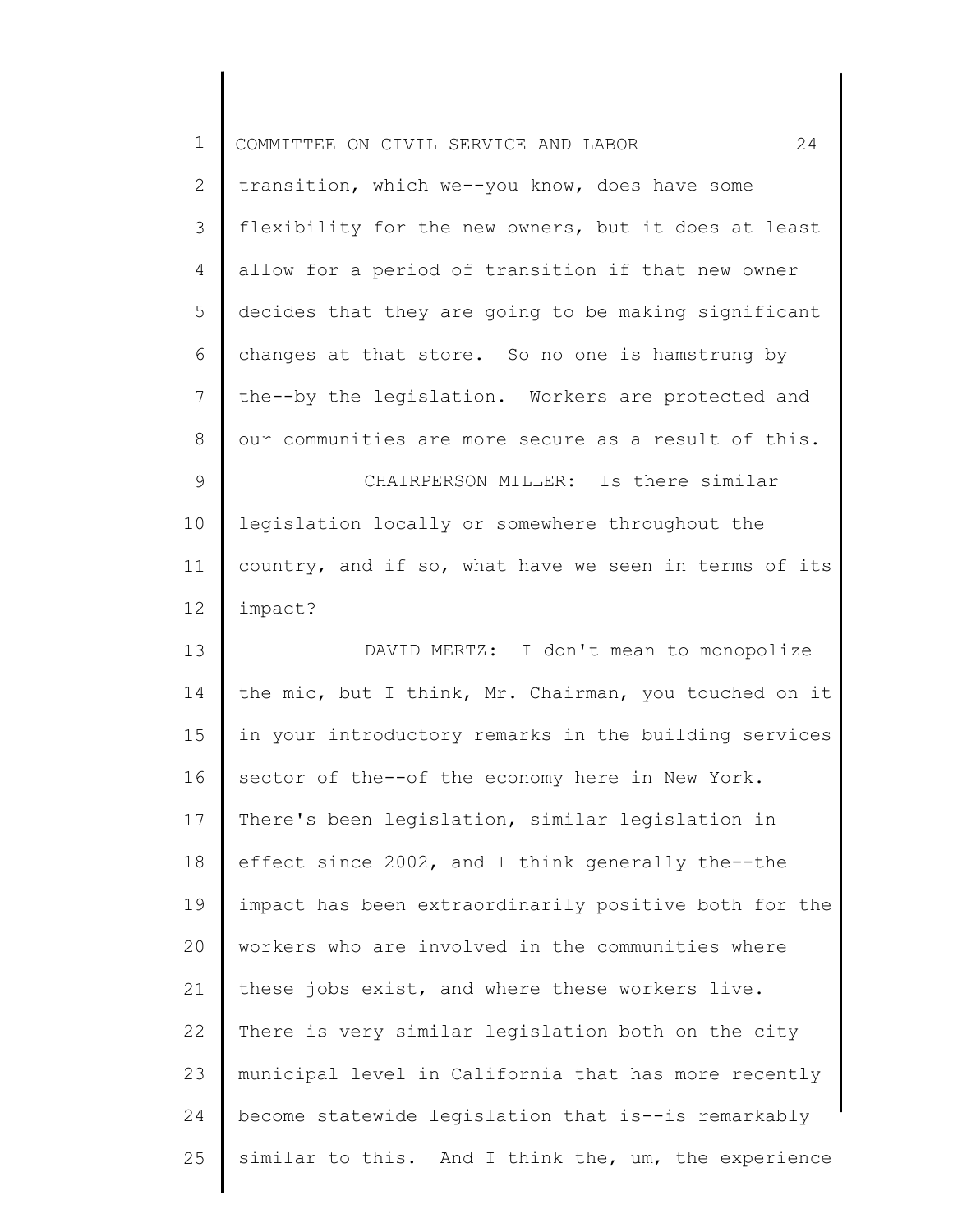| $\mathbf 1$    | 25<br>COMMITTEE ON CIVIL SERVICE AND LABOR            |
|----------------|-------------------------------------------------------|
| $\overline{2}$ | in--both in Los Angeles and San Francisco where some  |
| 3              | of this legislation has been in effect the longest    |
| 4              | was positive enough to--to make this statewide        |
| 5              | legislation in California. So, yeah.                  |
| 6              | NIKKI KATEMAN: Just--just as an aside,                |
| 7              | the--the, um, Los Angeles legislation was challenged  |
| 8              | in the California State Supreme Court, but it was     |
| 9              | upheld by the court as being constitutional in 2011.  |
| 10             | BRENDAN SEXTON: There are--there are                  |
| 11             | other localities as well, and we can get you a full   |
| 12             | list if that's something the committee is interested  |
| 13             | in.                                                   |
| 14             | CHAIRPERSON MILLER: And--and just a                   |
| 15             | snapshot of what this industry looks like in the City |
| 16             | of New York. How many--how many employees             |
| 17             | potentially could be impacted by this legislation.    |
| 18             | [background comments]                                 |
| 19             | NIKKI KATEMAN: Yeah, it would be about                |
| 20             | 50,000 across the board between union and non-union   |
| 21             | workers.                                              |
| 22             | CHAIRPERSON MILLER: And although--and I               |
| 23             | just want to say that this--we started drafting this  |
| 24             | and having this conversation over a year ago. So      |
| 25             | this A&P situation certainly was on my radar and      |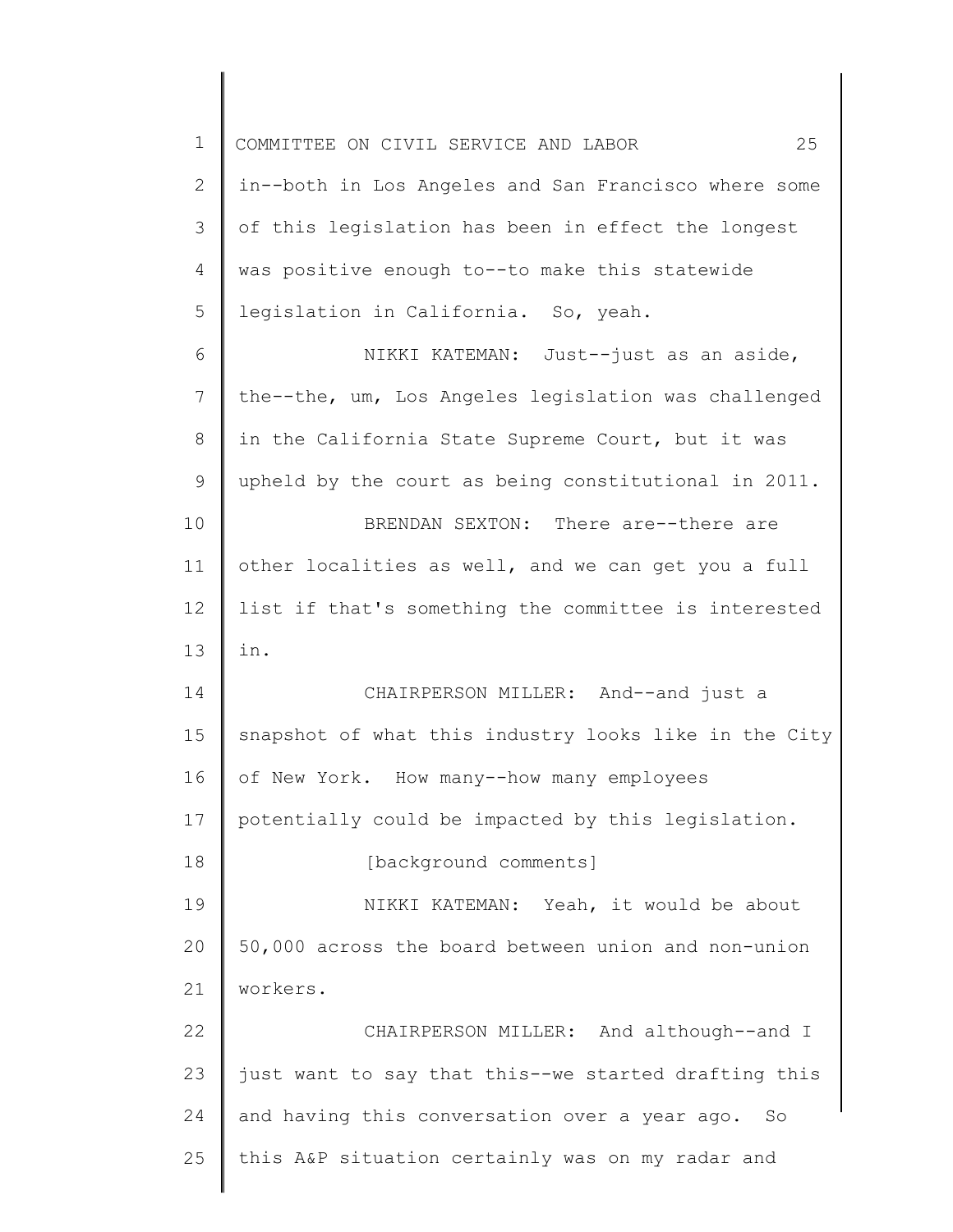| 1  | 26<br>COMMITTEE ON CIVIL SERVICE AND LABOR            |
|----|-------------------------------------------------------|
| 2  | doing so--and when this legislation was being drafted |
| 3  | and--but now that it is, we wanted to be able to      |
| 4  | mitigate that in whatever way we can so that we can   |
| 5  | bring some relief to obviously the workers and make   |
| 6  | sure that they employees have the opportunity to have |
| 7  | the most experienced workforce providing services to  |
| 8  | these communities. How many--how many stores are      |
| 9  | impacted by this--this bankruptcy and--and sales?     |
| 10 | BRENDAN SEXTON: Just in New York City                 |
| 11 | $or --$                                               |
| 12 | CHAIRPERSON MILLER: In New York City--                |
| 13 | well, in New York City, you know.                     |
| 14 | BRENDAN SEXTON: Under--under a hundred.               |
| 15 | I don't have the exact number.                        |
| 16 | CHAIRPERSON MILLER: Could you speak into              |
| 17 | the mic.                                              |
| 18 | BRENDAN SEXTON: Oh, yes, I apologize.                 |
| 19 | Yeah, um, across--across the five boroughs and Long   |
| 20 | Island and in Westchester, New Jersey, you're looking |
| 21 | at about 300 stores in--in New York City              |
| 22 | specifically. Um, I'm not really sure how many that   |
| 23 | is.                                                   |
| 24 | CHAIRPERSON MILLER: Um, have we                       |
| 25 | identified communities, um, where we know where these |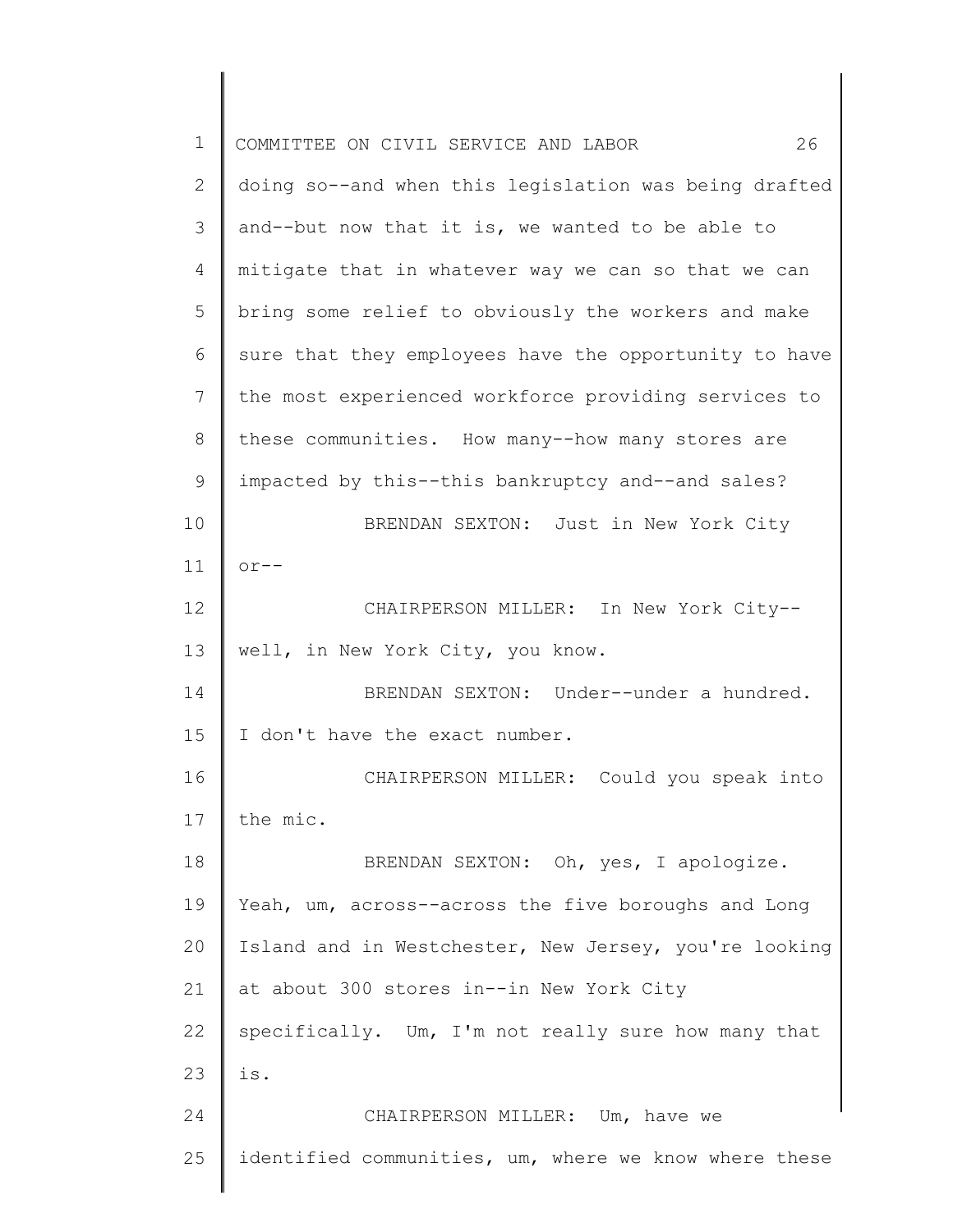1 2 3 4 5 6 7 8 9 10 11 12 13 14 15 16 17 18 19 20 21 22 23 24 25 COMMITTEE ON CIVIL SERVICE AND LABOR 27 stores--the local New York City stores are aside in the Springfield Gardens area that I represent? DAVID MERTZ: Yeah, we do--we do actually know, um, where all the stores are, and, um, it's a- it's spread, um, unfortunately throughout most of the five boroughs, and the impact will be potentially widespread and touch a number of communities, um, in a way that could be, um, very problematic both for the workers who are obviously involve, and for the communities where--where these folks live and work. [pause] CHAIRPERSON MILLER: Um, again, you know what I'll--I'll--I see someone else on the panel, and won't talk about the, um, that one. I'll kind of save that one for them, I'll--I'm going to pass the mic onto, um, my colleagues over here, and give them an opportunity and we'll double down. And first up is Council Member Dromm. COUNCIL MEMBER DROMM: Well, thank you, Mr. Chair. It may wind up being a question, but certainly, I do want to share some personal experiences that I've had with this issue. Um, that Trade Fair that you mentioned, it was in my district, and what a horror scene that owner was. And I found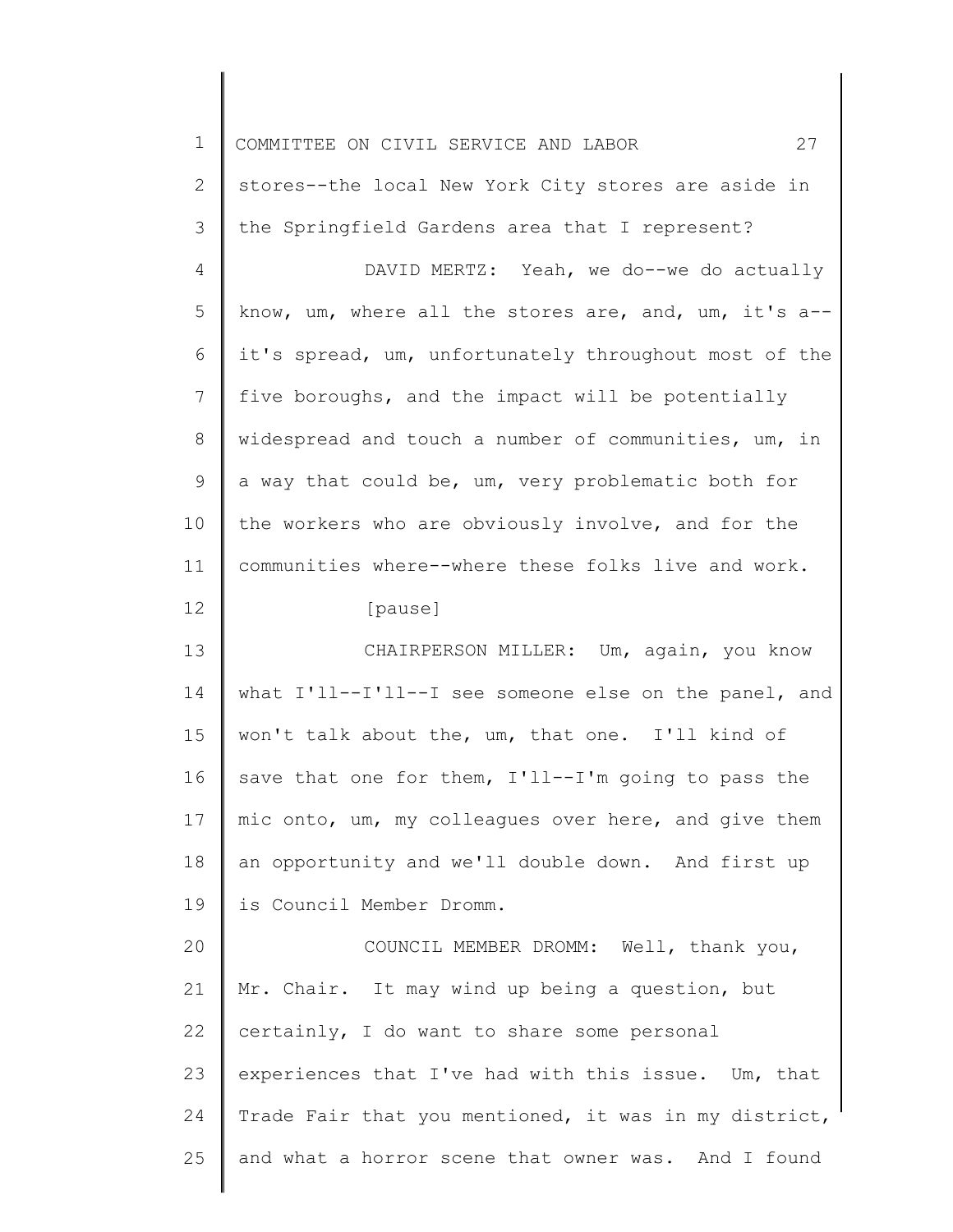| $\mathbf 1$     | 28<br>COMMITTEE ON CIVIL SERVICE AND LABOR            |
|-----------------|-------------------------------------------------------|
| 2               | out a few other owners are as well. Um, you know, it  |
| 3               | started out when I first got elected to the City      |
| 4               | Council and, um, many of the neighbors in the         |
| 5               | community had complained about this owner because he  |
| 6               | erected an outdoor shed, um, which was illegal. And   |
| 7               | finally after two or three years of fighting with him |
| 8               | and a \$25,000 fine on top of it for erecting that    |
| 9               | shed, um, he, you know, was forced to take it down.   |
| 10              | Um, this owner of that Trade Fair also cemented over  |
| 11              | a tree pit effectively killing a tree. Um, so I       |
| 12 <sup>2</sup> | should have known going into it what I was dealing    |
| 13              | with. Um, and then all of a sudden, he decided I      |
| 14              | think even before the action of the--of the changing  |
| 15              | of the hands of the store, um, locked out the         |
| 16              | butchers. And that was the first indication that      |
| 17              | head no regard for the livelihood or for the right to |
| 18              | unionize of those members. So went over there and we  |
| 19              | worked with some of those members as well to keep     |
| 20              | them in their jobs. Um, at the same time, he was      |
| 21              | threatening people. He was telling them that if they  |
| 22              | stick with the union he was going to get rid of them. |
| 23              | He tried every intimidation tactic possible to get    |
| 24              | these members not to, um, help and work with the      |
| 25              | butchers who were actually I think were thinking      |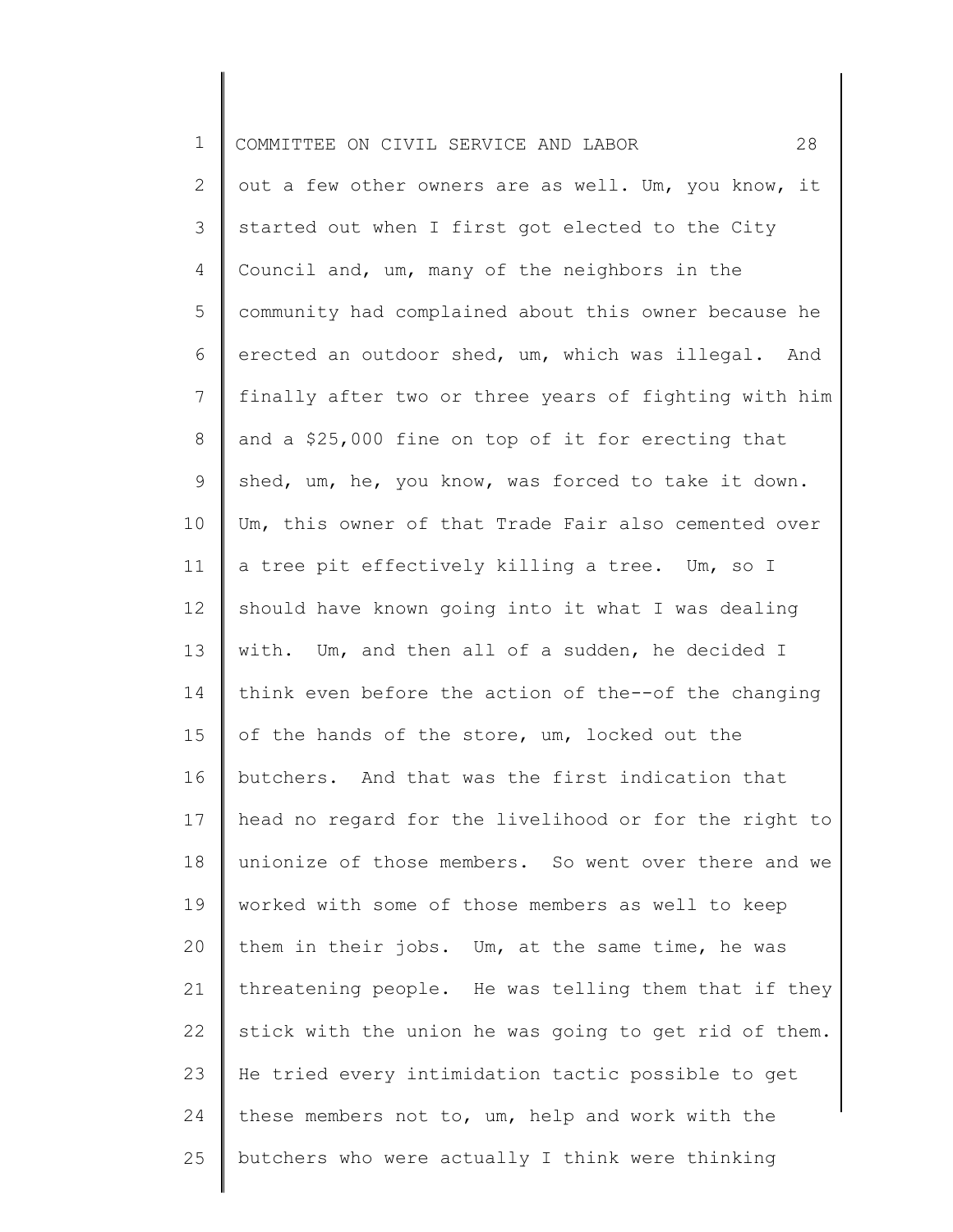| $\mathbf 1$    | 29<br>COMMITTEE ON CIVIL SERVICE AND LABOR            |
|----------------|-------------------------------------------------------|
| $\overline{2}$ | about at that time doing some type of an action. And  |
| 3              | the reports were numerous and constant. My office     |
| 4              | happens to be about a half a block away from that     |
| 5              | Trade Fair, and the workers on their way home would   |
| 6              | stop into my office and make these complaints. Um,    |
| $7\phantom{.}$ | and then one day, I believe it was a Wednesday        |
| 8              | morning, um, all of a sudden all of the workers       |
| 9              | arrived in my--in my office because he had locked     |
| 10             | them out the night before. No warning. The people     |
| 11             | showed up to work, and they could not get into the    |
| 12             | store, and the battled continued on from there. Um,   |
| 13             | and it was really a really hard--a really sad case    |
| 14             | because this happened a few days before Christmas.    |
| 15             | And here were these workers who had worked in that    |
| 16             | store for 20 something years or longer who were, you  |
| 17             | know, accustomed to being able to go to work, and had |
| 18             | no idea that the owner was even thinking of selling   |
| 19             | the store. And, um, and these workers suffered        |
| 20             | greatly. And the battle that ensued lasted for over   |
| 21             | a year I believe, a year and a half maybe. Um, and    |
| 22             | there was a rat out there, and I'm glad the rat was   |
| 23             | out there. And one of the things that I'm most proud  |
| 24             | of, though, is that the people who lived in Jackson   |
| 25             | Heights highly supported not buying items in that     |
|                |                                                       |

║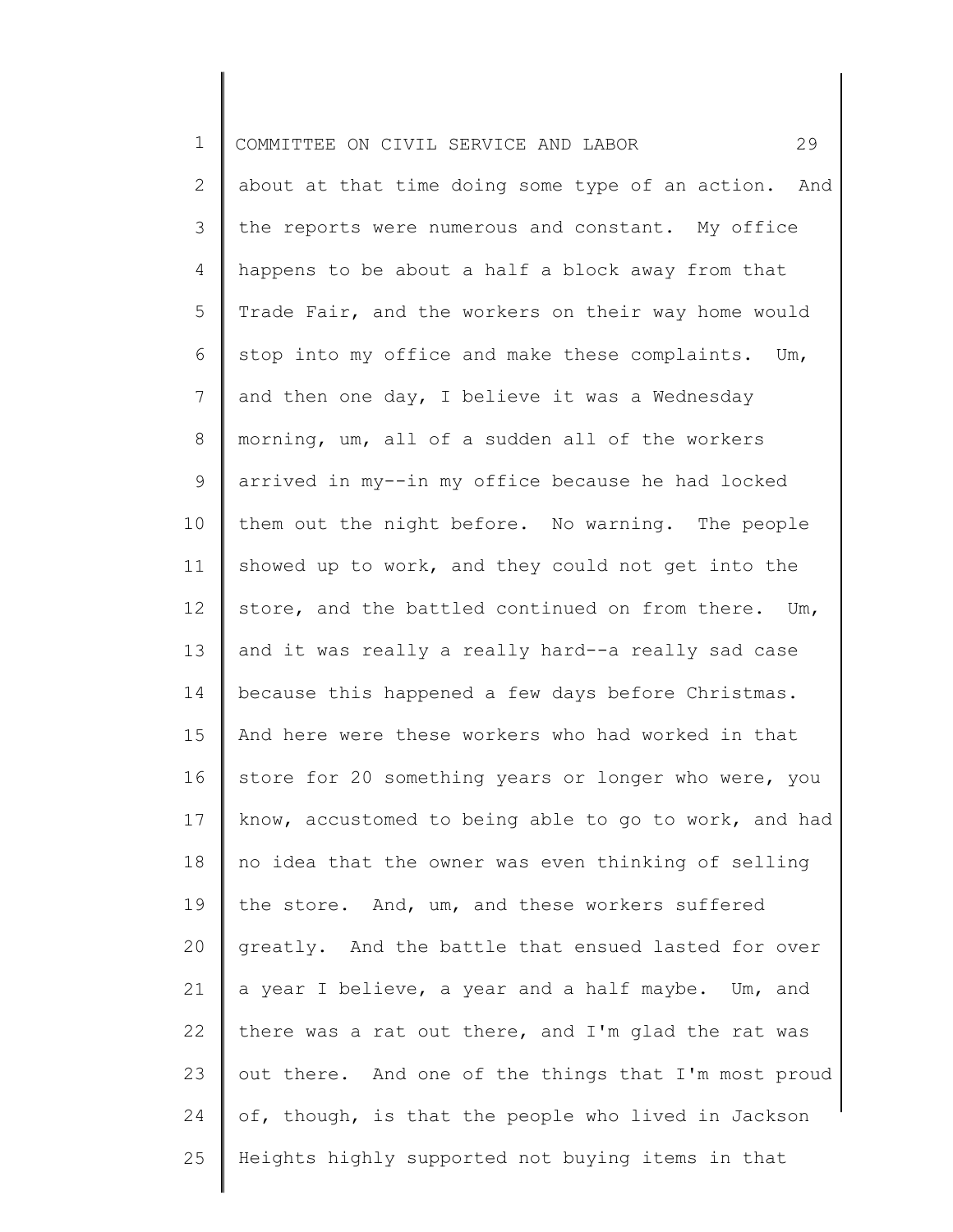1 COMMITTEE ON CIVIL SERVICE AND LABOR 30

2 3 4 5 6 7 8 9 10 11 12 13 14 15 16 17 18 19 20 21 22 23 24 25 store. A few people went in, but that guy lost an awful lot of business, and to be honest with you, I was really glad to see that. Um, I understand that now, you know, some arrangements have been made with him, and the situation isn't quite as bad as it used to be. Certainly, we forced him to abide with the existing building codes and stuff like that. But to honest with you, I see this happening in other stores as well where there's a disregard for the law, a disregard for the workers' rights, and it's a very, very bad situation. A lot of the people who were affected by this were immigrants, people who feared that if they spoke up somehow it might affect their immigration status. Um, so this intimidation that occurs from these grocery store owners is real, and it's tangible, and it's something that I saw very much with my own eyes in my own community. So, I'm very, very glad that we are going to pass this bill, and I believe that this bill will pass in the City Council, and I hope it passes sooner rather than later. I think that it will, and, you know, to be honest with you, if there are owners here that they need to clean up their act, and they need to treat their workers in the right way. So thank you very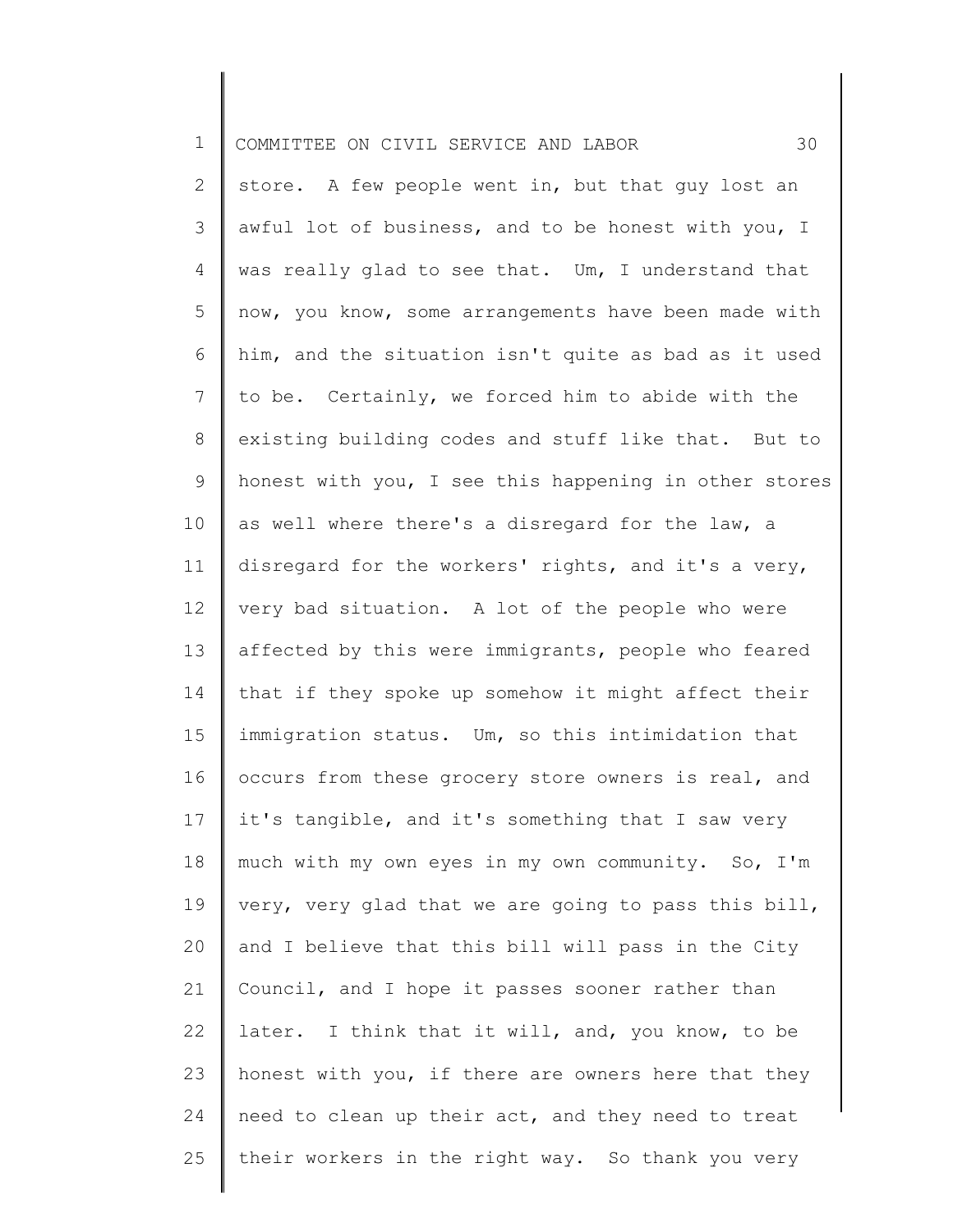1 2 3 4 5 6 7 8 9 10 11 12 13 14 15 16 17 18 19 20 21 22 23 24 25 COMMITTEE ON CIVIL SERVICE AND LABOR 31 much. I wasn't really sure if it would turn into a question, but having experienced this myself first hand and seeing what an effect it had on my constituents, I'm very, very much in support of this piece of legislation. Thank you. CHAIRPERSON MILLER: Thank you Council Member Dromm. Council Member Cornegy. COUNCIL MEMBER CORNEGY: Thank you Chair Miller. I have a relatively unique perspective on some questions. As I chair the Committee on Small Business, we are watching businesses across the city be pushed out because of increasing commercial rents and leases. And I wondered what the structure of some of the supermarkets are because they sit, you know, some of them sit on large parcels of land independent of other business, and--and I don't know if there is ownership to those, um, um, retail outlets or some structure that allows them to be not swept up in this time of increasing lease agreements, um, which is number one. Um, and then the second and third question I have is, um, what's--I'm wondering, what is the current state of the grocery industry financially in the City of New York, um, and are the grocery stores flourishing? Are they in financial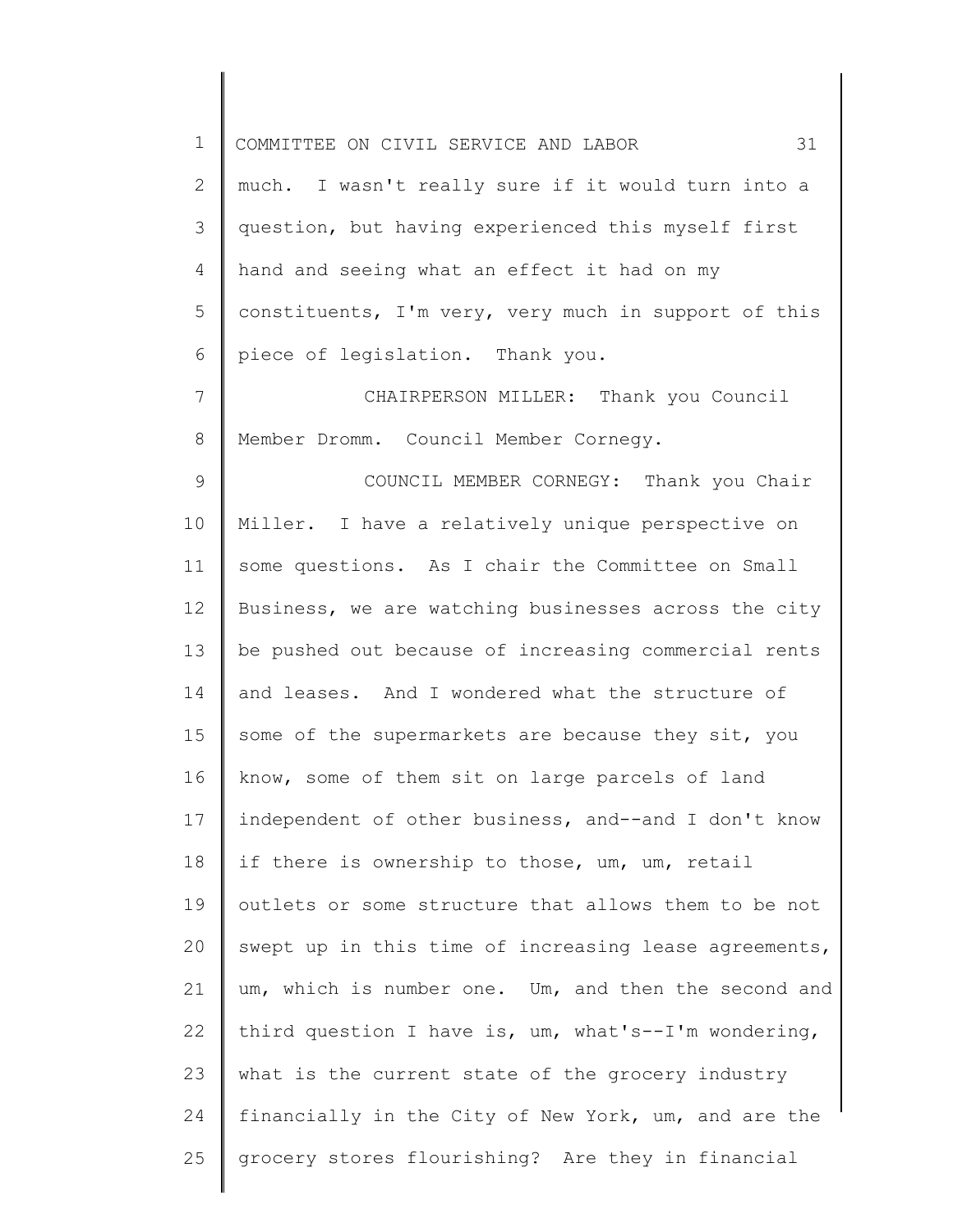1 2 3 4 5 6 7 8 9 10 11 12 13 14 15 16 17 18 19 20 21 22 23 24 25 COMMITTEE ON CIVIL SERVICE AND LABOR 32 trouble, and will this proposed legislation have an impact on the industry? That's a lot of questions I know. DAVID MERTZ: That's a lot of questions. If you don't mind, I'll start backwards because at this point my memory can only recall what I just heard. COUNCIL MEMBER CORNEGY: I've got a very small attention span, too. [laughter] So I shouldn't have really done that, but I apologize. DAVID MERTZ: That's all right. We can always review it with some other questions if we, um, if we don't answer it is what you're looking for. We'll be happy to. Um, I think, um, you know, the- the, um, the industry right now is in--is in flux. Um, and, um, that has been going on for some time. There's--I don't--I think that anyone can look around, and you'll see different, you know, different names of stores opening up, different formats. Um, their--their competition is--is fierce and, um, profit margins are--are, you know, slim. But at the same time it's a relatively, you know, healthy industry in that it has to exist. I mean it's one of the things you can't, um, off--you know, offshore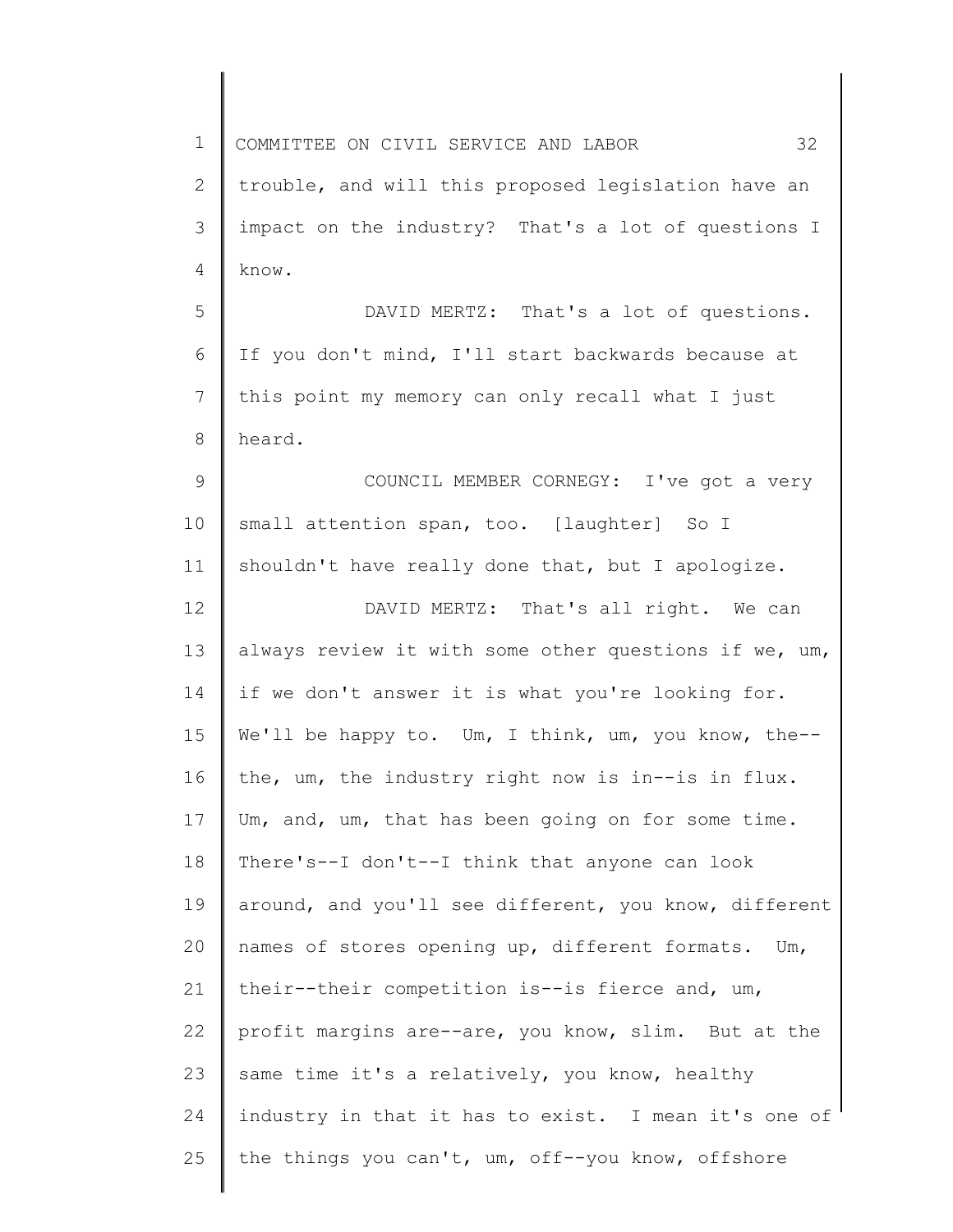1 2 3 4 5 6 7 8 9 10 11 12 13 14 15 16 17 18 19 20 21 22 23 24 25 COMMITTEE ON CIVIL SERVICE AND LABOR 33 your--your grocery stores, um, you can't necessarily- --you have to operate in the communities where you want to sell goods, um, even though there are some operators that are doing more in terms of like home delivery, the brick and mortar stores are still, you know, able to do well enough to exist and there are, um, you know, always other operators who can come into the City of New York. Um, the legislation itself I don't think has a particularly, you know, negative impact on the industry for those operators who are looking to be, um, above board operators. Um, the, um, the legislations covers stores 10,000 square feet or more. So they are, you know, we're talking about, you know, fairly, you know--we're not talking about little small neighborhood shops. We're talking about fairly big stores. I think I--I heard it compared to, um, you know, um, the store would be, um, like three professional tennis courts in size or greater. Um, you know, in--in employing, um, you know, a fair number of people in those locations. So the impact would not necessarily, um, be--be negative. But also to the legislation itself is fairly flexible. It's--it's not in perpetuity. Um, you're talking about a 90-day transition period,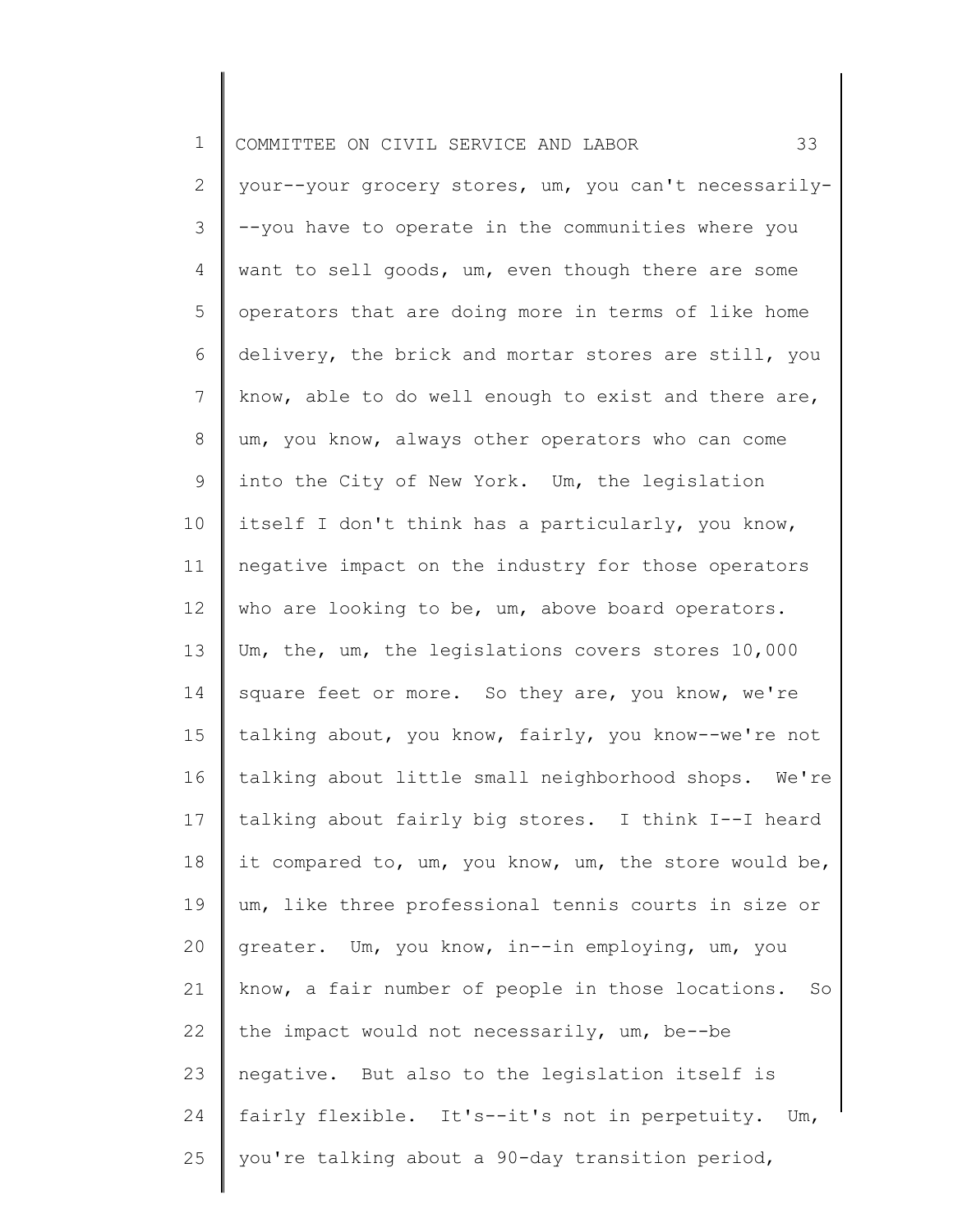| 1  | 34<br>COMMITTEE ON CIVIL SERVICE AND LABOR            |
|----|-------------------------------------------------------|
| 2  | which is an important piece to remember. It offers    |
| 3  | some protections for the workers, um, without         |
| 4  | necessarily creating burdens for the--for the new     |
| 5  | employers. And then I have to apologize and ask you   |
| 6  | if you wanted to repeat the earlier questions.        |
| 7  | [laughs]                                              |
| 8  | COUNCIL MEMBER CORNEGY: Basically the                 |
| 9  | earlier question was about whether or not you're      |
| 10 | negatively impacted by the increasing, um, lease fees |
| 11 | throughout the city or if this industry has somehow   |
| 12 | find--found a way to insulate itself from what I'm    |
| 13 | finding with other small businesses across the city?  |
| 14 | DAVID MERTZ: Yeah, I don't think the                  |
| 15 | legislation has a--has a negative impact on, um, on   |
| 16 | that. Again, I think it's a--it--it discourages, um,  |
| 17 | rather unscrupulous practices, but does not           |
| 18 | necessarily discourage new operators from--from, you  |
| 19 | know, operating within the city. Um, the same thing   |
| 20 | that we're finding I think and Ms, Kateman made       |
| 21 | reference to in the A&P situation. Um, there have     |
| 22 | been ongoing, um, you know, discussions with, um, you |
| 23 | know, folks who were looking to buy these stores who  |
| 24 | were looking to honor the conditions that are         |
| 25 | currently there. They understand. They get it that    |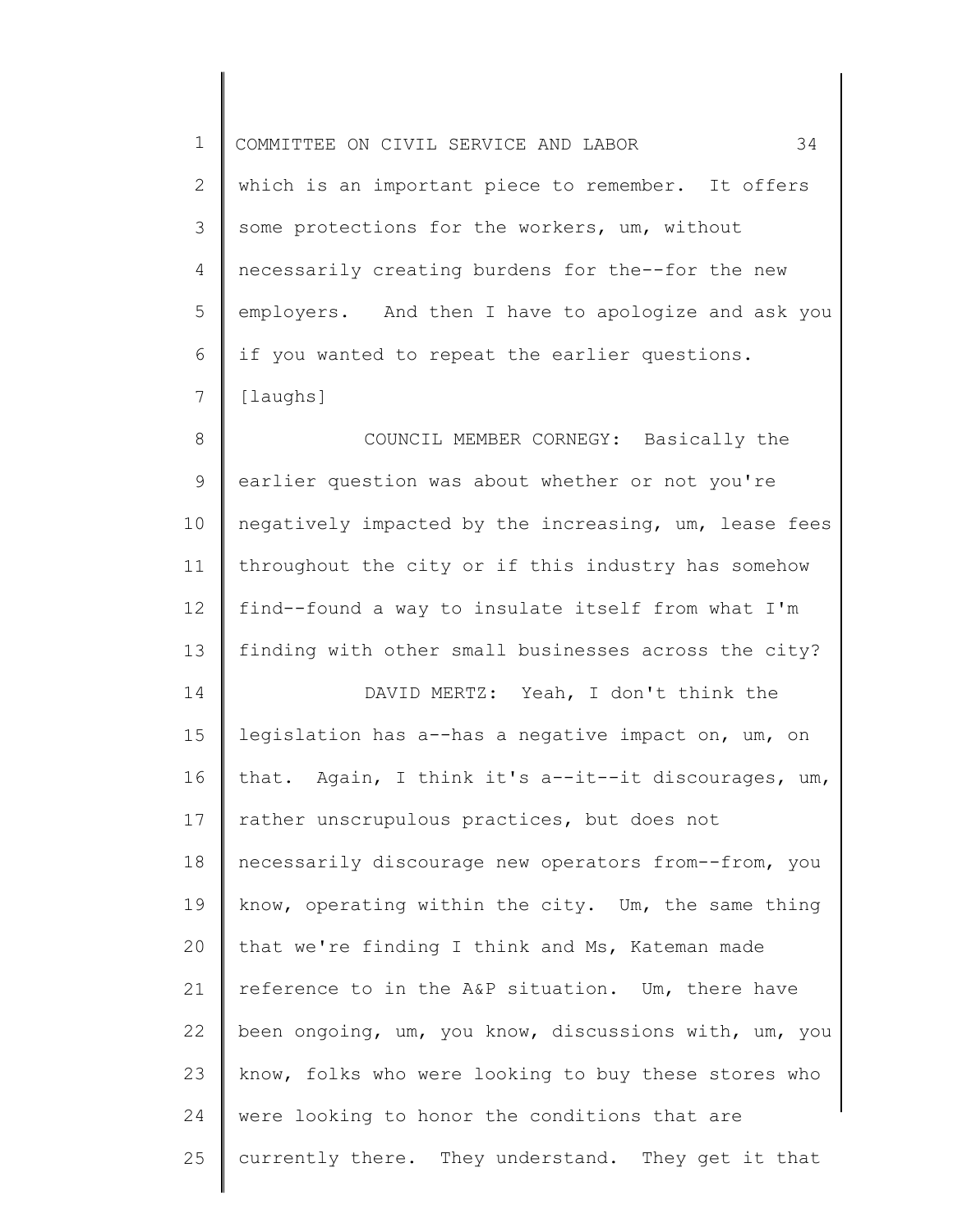1 2 3 4 5 6 COMMITTEE ON CIVIL SERVICE AND LABOR 35 there's no reason that you cannot run a profitable grocery business and still have fairly decent standards. I mean it's not--they are not mutually exclusive items. COUNCIL MEMBER CORNEGY: And then--and

7 8 9 10 11 then lastly for me, my--my district is in Brooklyn right outside of a very controversial district where a--a large store is coming, um, without the necessary protections. I'm trying not to mention the name, but I'm sure you all know who I'm talking about.

DAVID MERTZ: We do.

12

25

13 14 15 16 17 18 19 20 21 22 23 24 COUNCIL MEMBER CORNEGY: Um, and I'm just wondering what--what the, um, future holds as it relates to dealing with that particular situation. I mean it's of concern to me, but it's not my district, but--but the employment will from my district because we have one of the greatest resources, which is human resources in my adjacent district. So I am just really looking at what the, you know, what the impact will be ultimately on my district as that plays out. DAVID MERTZ: And--and we appreciate that, um, and I think that's--and this is just a little personal side of things exactly what the

government should always be playing. I mean we've--I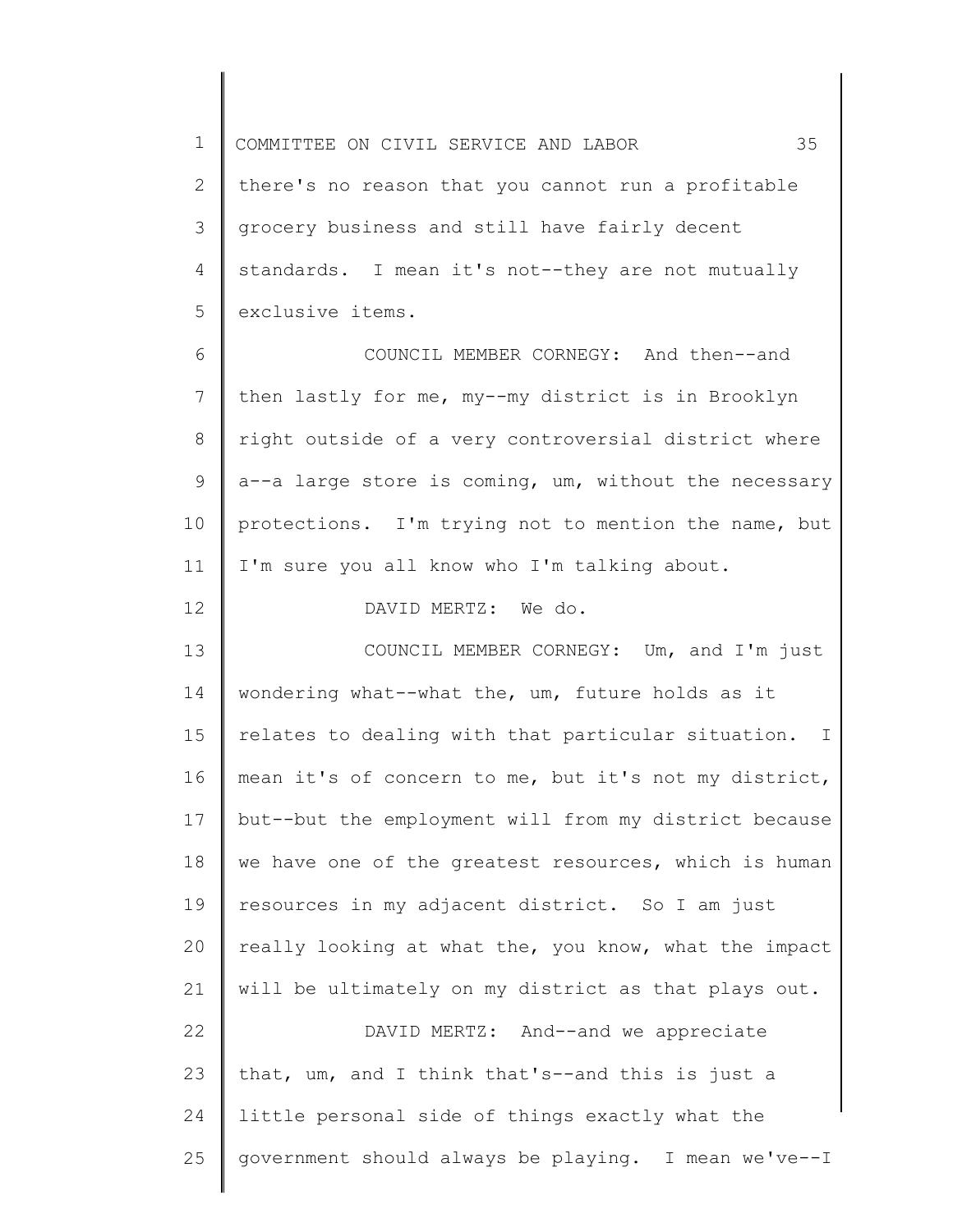| $\mathbf 1$    | 36<br>COMMITTEE ON CIVIL SERVICE AND LABOR            |
|----------------|-------------------------------------------------------|
| $\mathbf{2}$   | think all of us have a vested interest in trying to   |
| 3              | create higher employment. Um, it's just good for--    |
| 4              | for everyone involved. It's better for communities.   |
| 5              | It's better for the--for the workers. It's better     |
| 6              | for our economy, and I think if we're every given the |
| $\overline{7}$ | opportunity to do that, government is always in the   |
| $8\,$          | right place at the right time. Um, certainly, um,     |
| 9              | when it comes to this legislation it is absolutely in |
| 10             | the right place at the right time. Um, even though    |
| 11             | we may have been, you know, seeing discussions about  |
| 12             | this for a longer period of time, if timing is        |
| 13             | everything in life, now is the time to pass this. Um, |
| 14             | and it will, you know, offer some protections for     |
| 15             | folks who otherwise might not have any. But, but the  |
| 16             | role of the--of the union in all of this is to be     |
| 17             | actively fighting for all workers within the          |
| 18             | industries where we represent workers. And that is--  |
| 19             | it is our goal. It is our mission to raise            |
| 20             | standards, um, you know, throughout the industry so   |
| 21             | that we have, um, better opportunities for workers.   |
| 22             | You know, communities that have, um, better--better   |
| 23             | job opportunities for our--for our children. And,     |
| 24             | um, you know, a stronger, um, tax base for the, um,   |
| 25             | for the entire city, and that's, um, that's what the  |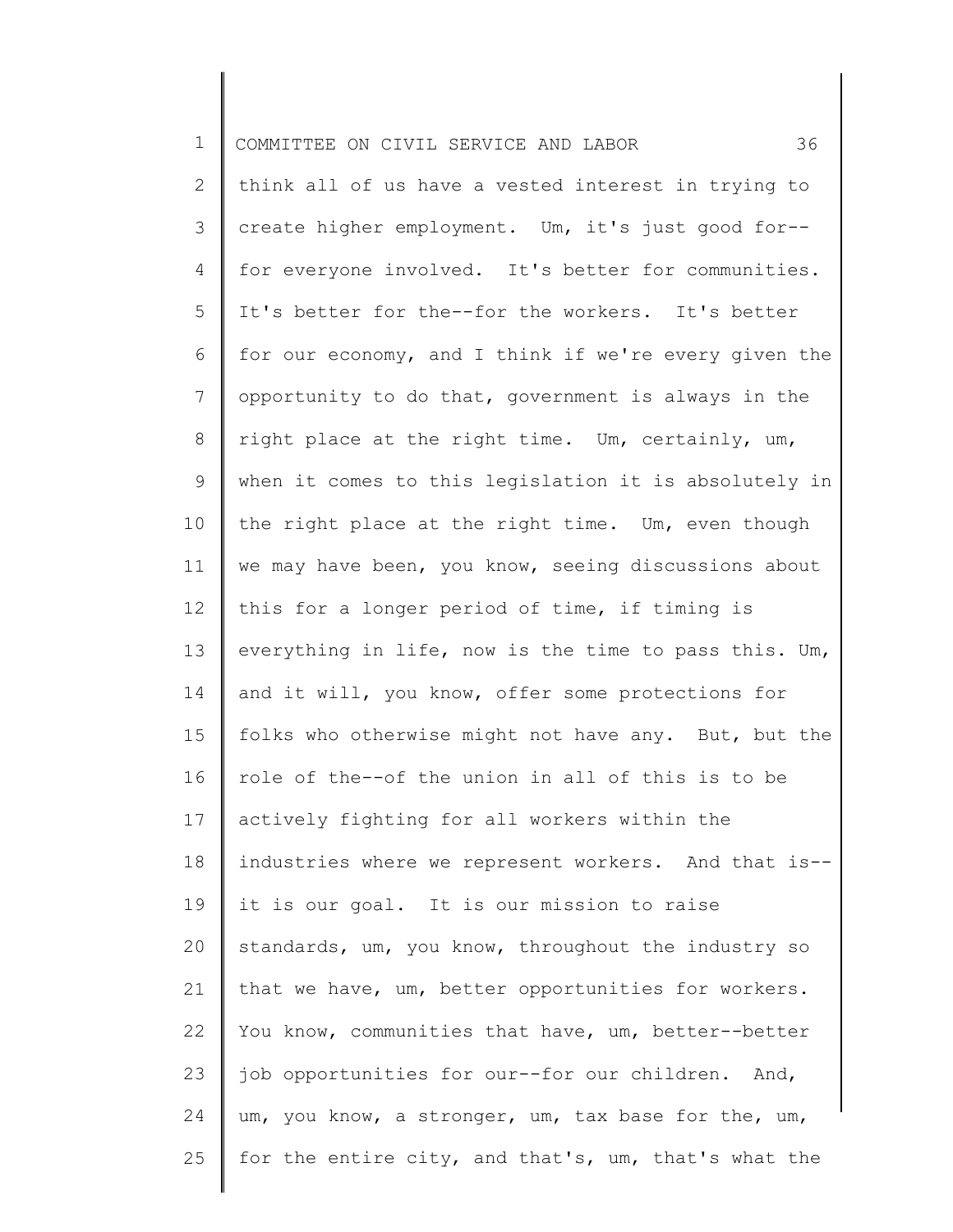| $\mathbf 1$   | 37<br>COMMITTEE ON CIVIL SERVICE AND LABOR           |
|---------------|------------------------------------------------------|
| 2             | union is all about. We just are always looking for,  |
| 3             | um, like-minded folks to try to help to get to that  |
| 4             | same, um, that same place.                           |
| 5             | COUNCIL MEMBER CORNEGY: Um, just so you              |
| 6             | know, myself and my district really appreciate good  |
| 7             | jobs.                                                |
| 8             | DAVID MERTZ: It's music to my ears.                  |
| $\mathcal{G}$ | CHAIRPERSON MILLER: Council Member                   |
| 10            | Crowley. [pause] Thank you. Good morning. I want     |
| 11            | to thank Chairman Miller for having this hearing     |
| 12            | today, and I want to thank the panel for coming to   |
| 13            | testify. Um, I have a few questions, um, as it       |
| 14            | relates to, um, how the industry is changing in the  |
| 15            | city and, um, what are--are there any threats right  |
| 16            | now? Is it a growing industry or supermarkets or do  |
| 17            | you find that more people are ordering online and    |
| 18            | does that affect your workforce in any way?          |
| 19            | BRENDAN SEXTON: Sure, um, so New York                |
| 20            | City is a city, but it's also neighborhoods, and     |
| 21            | depending on the neighborhood and the borough that   |
| 22            | you're in depends on--on what's happening in         |
| 23            | supermarket industry. You know, the Upper West Side  |
| 24            | is--has a supermarket on every corner, but there are |
| 25            | food deserts in Queens that have maybe one           |
|               |                                                      |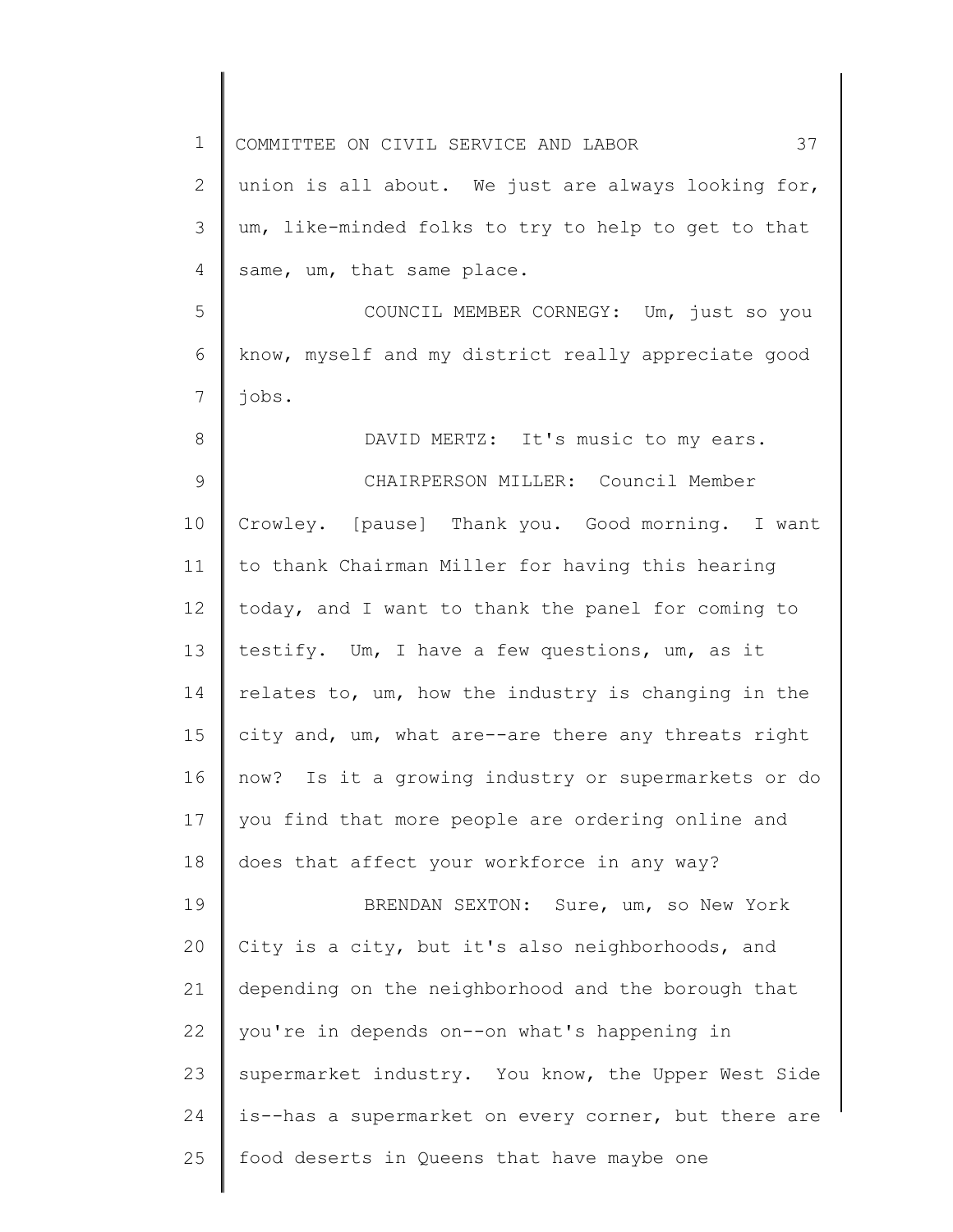| $1\,$           | 38<br>COMMITTEE ON CIVIL SERVICE AND LABOR            |
|-----------------|-------------------------------------------------------|
| $\mathbf{2}$    | supermarket. And that really depends on the           |
| 3               | neighborhood and--and how that affects it. Um, and    |
| 4               | the changing industry of on-line shopping is--is, um, |
| 5               | it's creating different, um, obstacles because again  |
| 6               | those workers that are fulfilling those orders, um,   |
| $7\overline{ }$ | most of them are non-union people are not being paid  |
| 8               | properly. There could be some wage theft there.<br>We |
| 9               | have an active campaign with some of these, um,       |
| 10              | online companies that are delivering in Manhattan.    |
| 11              | But again, this is really specific to--to Manhattan   |
| 12              | really. You know, maybe some parts of Brooklyn and--  |
| 13              | and some parts of Queens where this online shopping   |
| 14              | is happening. Um, but there are other parts           |
| 15              | throughout the city that really are food deserts, and |
| 16              | they only have one supermarket. And if that           |
| 17              | supermarket shuts its doors and sells and fires all   |
| 18              | the workers, that has a huge detrimental effect on it |
| 19              | 'cause that community doesn't order online.<br>You    |
| 20              | know, that community walks there.                     |
| 21              | COUNCIL MEMBER CROWLEY: Now, what if                  |
| 22              | that business was to close, and not be bought up by   |
| 23              | another business, would this legislation say that     |
| 24              | they need 90 days in advance to let the workforce     |
| 25              | know? What happens if they go bankrupt then?          |

║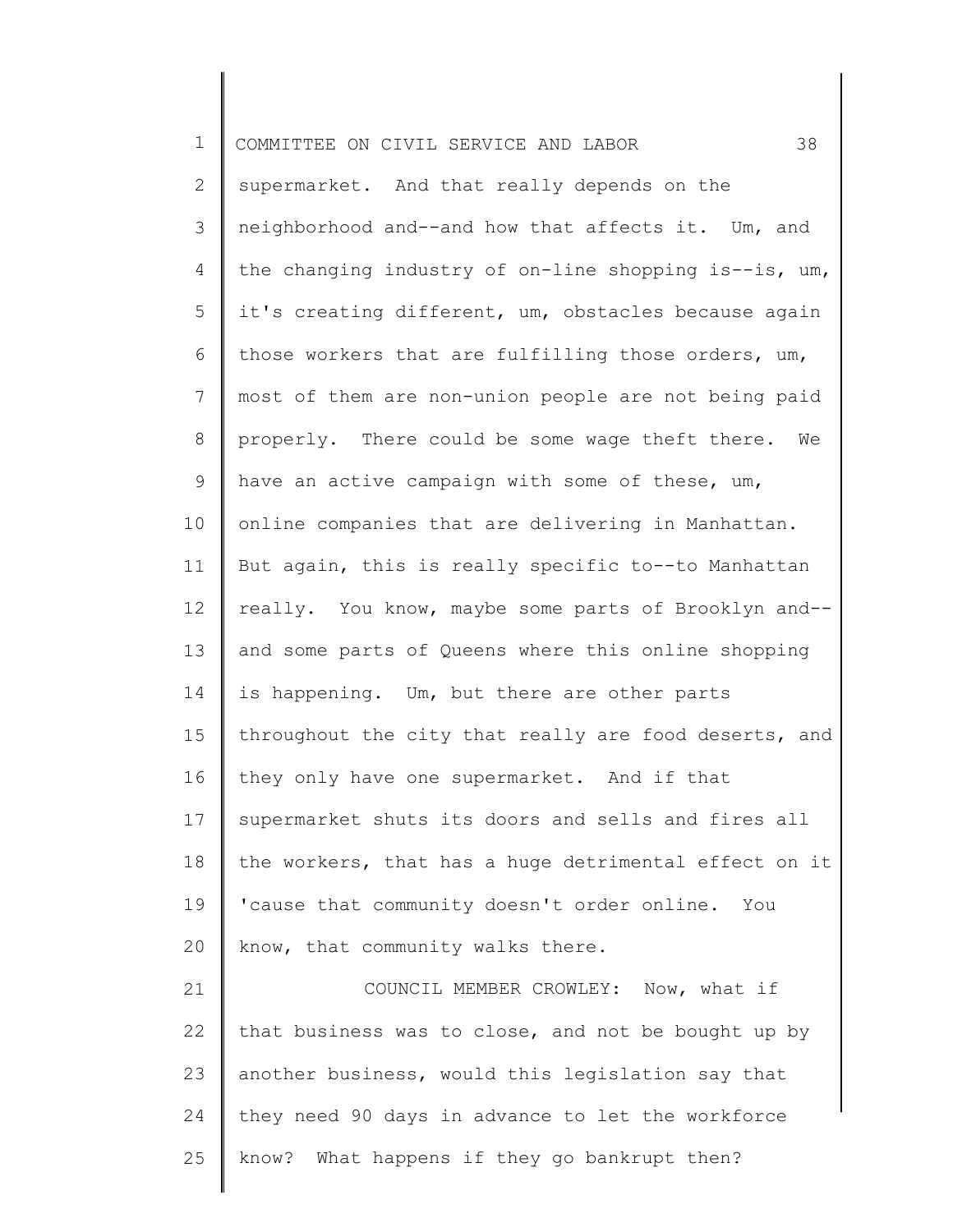| $\mathbf 1$    | 39<br>COMMITTEE ON CIVIL SERVICE AND LABOR            |
|----------------|-------------------------------------------------------|
| $\mathbf{2}$   | BRENDAN SEXTON: Well, if we--well,                    |
| $\mathfrak{Z}$ | there's--there's already, um, a law the WARN Act that |
| 4              | if businesses are shuttered and close permanently,    |
| 5              | the workers have to be notified 90 days in advance.   |
| 6              | Um, this--this deals with just a transition of--of    |
| 7              | ownership that the supermarket is going to maintain   |
| 8              | as a supermarket and it's just a new owner, and all   |
| 9              | the other pieces are the same.                        |
| 10             | COUNCIL MEMBER CROWLEY: Is there other                |
| 11             | industries where there are similar types of WARNs?    |
| 12             | BRENDAN SEXTON: Yeah, Terno (sic)                     |
| 13             | referenced the, um, with the--with the--I'm sorry?    |
| 14             | DAVID MERTZ: Building Services.                       |
| 15             | BRENDAN SEXTON: With the Building                     |
| 16             | Services that came out of 9/11.                       |
| 17             | COUNCIL MEMBER CROWLEY: Okay. No other                |
| 18             | questions. Thank you.                                 |
| 19             | CHAIRPERSON MILLER: Thank you. Just                   |
| 20             | before we and--and this is beginning to be time       |
| 21             | sensitive, but before we let you go, we want to just  |
| 22             | drill down on who would this be applicable to? Who    |
| 23             | would qualify to be protected by this, um,            |
| 24             | legislation.                                          |
| 25             |                                                       |
|                |                                                       |

║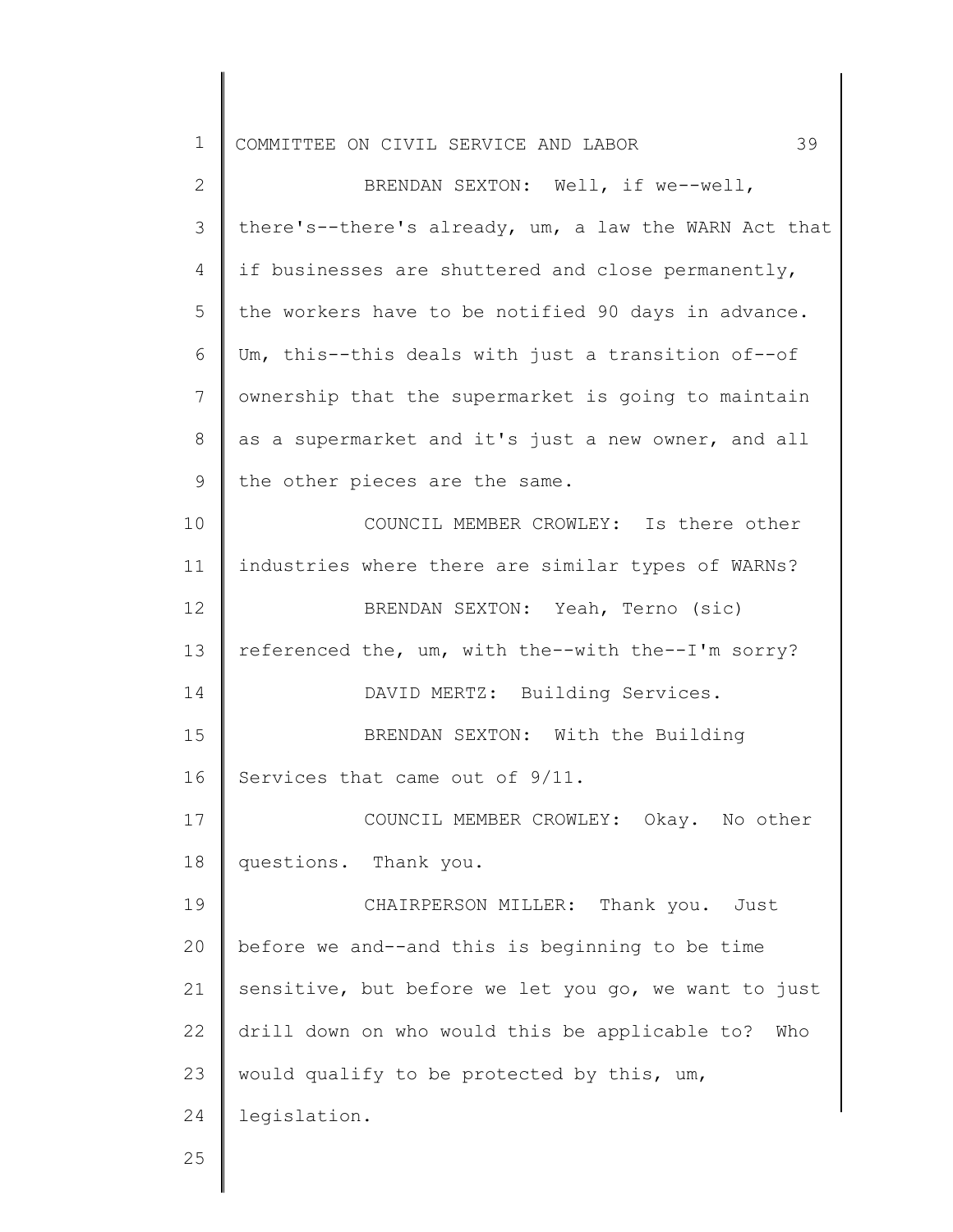1 2 3 COMMITTEE ON CIVIL SERVICE AND LABOR 40 DAVID MERTZ: It would be---the--the legislation is in effect for stores of 10,000 square

4 5 6 7 8 9 10 11 feet or more, um, that are primarily in the--in the grocery business, and there's some, um, language determining, um, you know, the amount of the business devoted to grocery to determine whether or not they qualify it. But in essence it's very, you know, larger format than grocery stores. CHAIRPERSON MILLER: So the 10,000 square feet does that include storage, parking and things of

12 13 14 that nature. DAVID MERTZ: It does not if my understanding is correct. Yeah, thank you.

15 16 17 CHAIRPERSON MILLER: Um, is there a provision which--which determines how--how much length of employment that that would qualify?

18 19 20 DAVID MERTZ: Yeah, I think it's with, um--I forget the exact numbers on it. Do you-- [background comments]

21 22 23 24 NIKKI KATEMAN: Yeah, there is, um--there is a piece that would only, um, impact workers who have I believe it's a year or more worth of time--of service to the previous employer.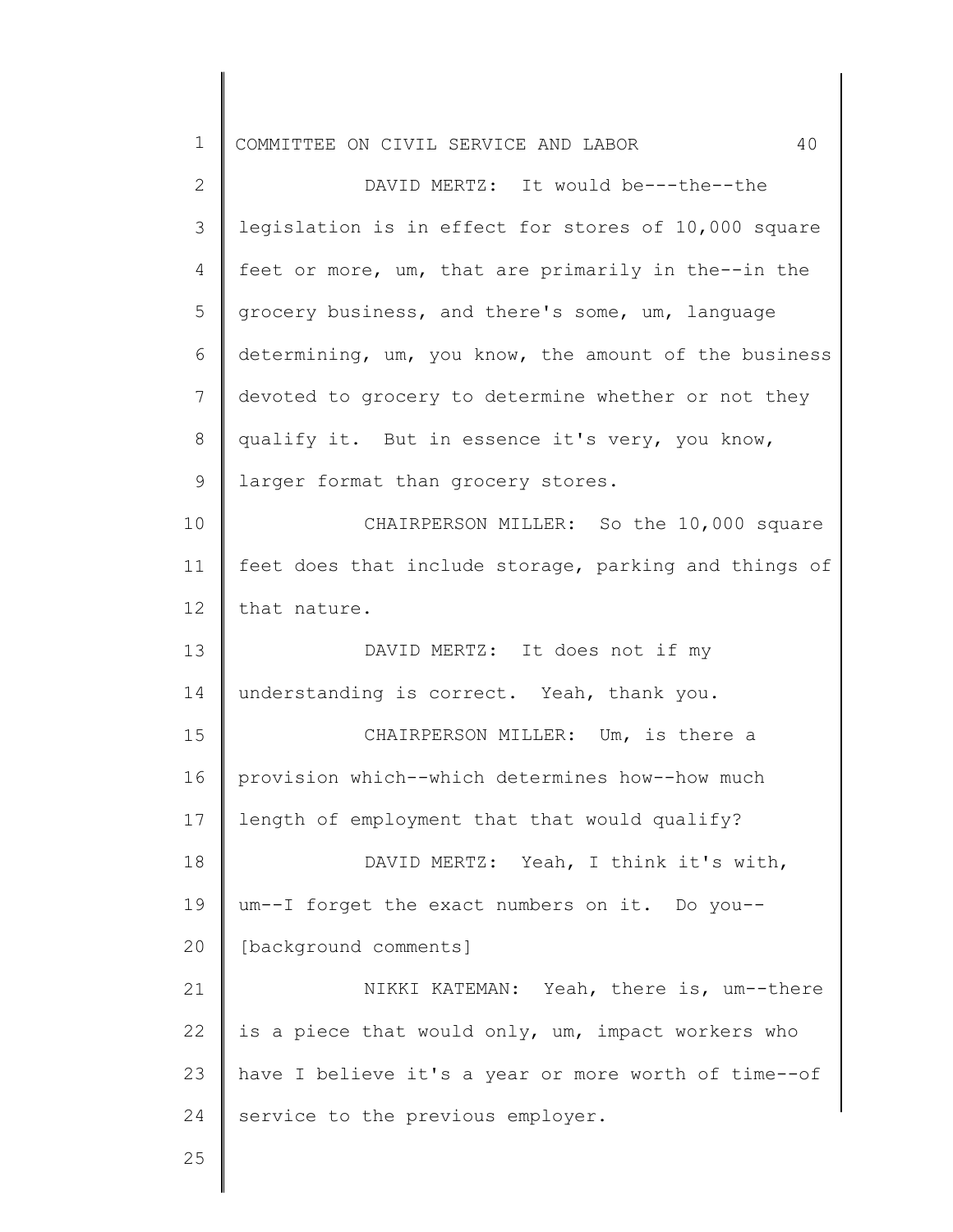| $\mathbf{1}$ | COMMITTEE ON CIVIL SERVICE AND LABOR<br>41            |
|--------------|-------------------------------------------------------|
| $\mathbf{2}$ | CHAIRPERSON MILLER: Is this--would this               |
| 3            | also be applied to part-time or just full-time        |
| 4            | workers.                                              |
| 5            | NIKKI KATEMAN: Both workers--both sets                |
| 6            | of workers.                                           |
| 7            | CHAIRPERSON MILLER: Okay. Thank you so                |
| 8            | much to the panel for coming.                         |
| 9            | DAVID MERTZ: Thank you.                               |
| 10           | [background comments, pause]                          |
| 11           | CHAIRPERSON MILLER: The next panel John               |
| 12           | Durante, Haile Rivera [pause] the National            |
| 13           | Supermarket Association and Joe Peltz, Food Industry  |
| 14           | Alliance.                                             |
| 15           | [background comments, pause]                          |
| 16           | CHAIRPERSON MILLER: Okay, you can just                |
| 17           | whoever has the mic can just jump and begin with it.  |
| 18           | JOE PELTZ: Thank you, Mr. Chairman.                   |
| 19           | Thank you for the opportunity to testify at today's   |
| 20           | public hearing. My name is Jay Peltz and I'm General  |
| 21           | Counsel and Vice President of Government Relations    |
| 22           | with the Food Industry Alliance of New York State.    |
| 23           | FIA is a non-profit trade association the promotes    |
| 24           | the interests statewide of New York's grocery stores, |
| 25           | drug stores and convenience stores. Our member        |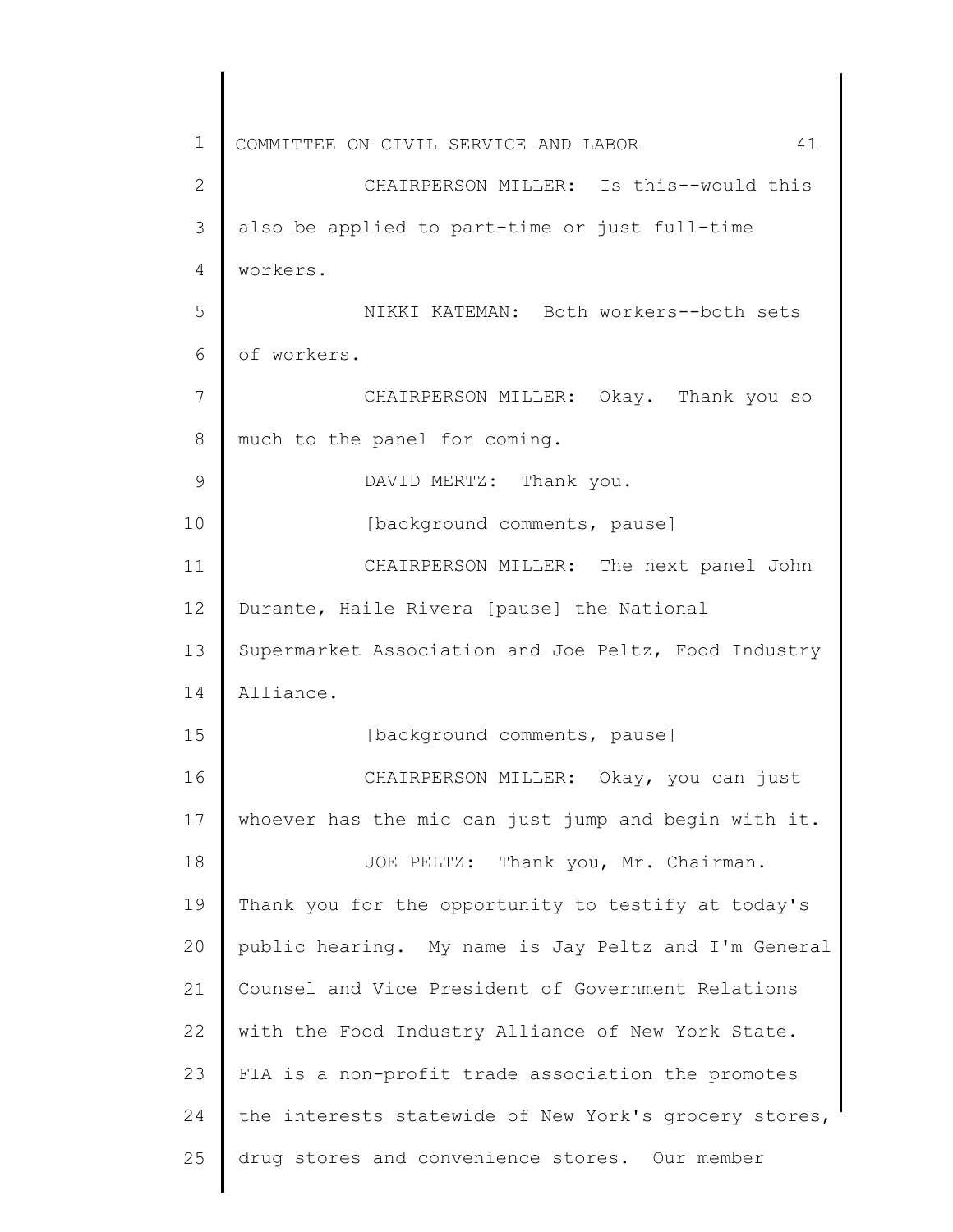| $\mathbf 1$    | 42<br>COMMITTEE ON CIVIL SERVICE AND LABOR             |
|----------------|--------------------------------------------------------|
| 2              | include chain and independent retailers and account    |
| 3              | for a significant share of New York City's food        |
| 4              | market and the wholesalers that supply them. Many of   |
| 5              | our member are small businesses struggling to survive  |
| 6              | as we muddle through the seventh year of the weakest   |
| $\overline{7}$ | recovery on record. As a result, weak consuming        |
| 8              | spending had become the new normal. Given this         |
| $\mathsf 9$    | context, this measure would hurt our members           |
| 10             | especially our small business members struggling to    |
| 11             | survive in a very low margin business being squeezed   |
| 12             | by non-traditional competitors such warehouse clubs,   |
| 13             | dollars stores and Internet sellers. The essence of    |
| 14             | this bill is that if a store manager earns the         |
| 15             | opportunity to buy a store after running it for 20     |
| 16             | years, then acquires it for a million dollars by       |
| 17             | investing \$100,000 of personal savings and borrowing  |
| 18             | the remaining \$900,000 on a personal guarantee basis, |
| 19             | he or she does not have the right to fully assemble    |
| 20             | the team that will operate the store from the day he   |
| 21             | or she assumes operational control. That would be--    |
| 22             | that would be inequitable since the failure of the     |
| 23             | business will cause substantial personal financial     |
| 24             | and emotional hardship. As more fully explained        |
| 25             | below, we believe the restrictions of this             |
|                |                                                        |

 $\begin{array}{c} \hline \end{array}$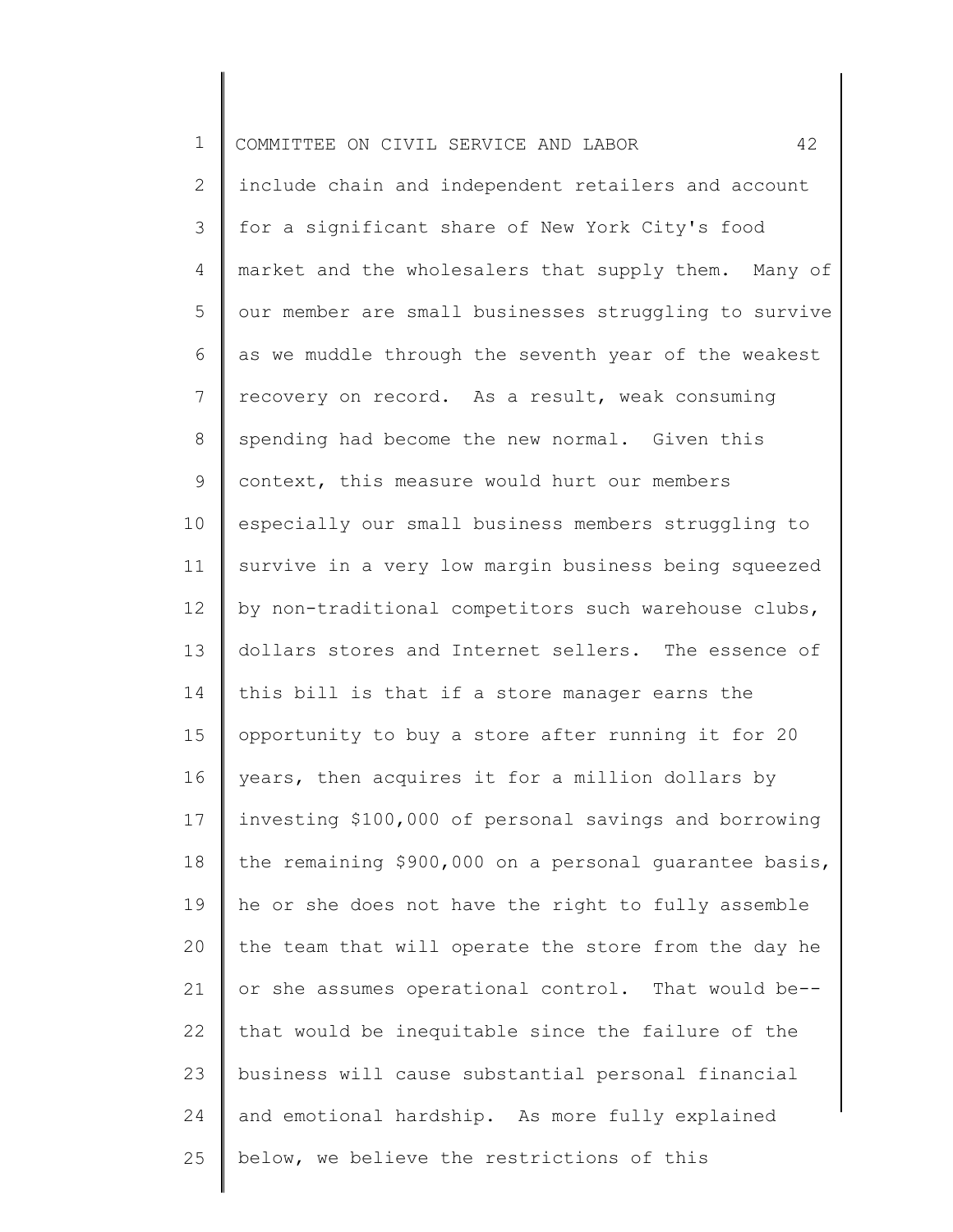| $\mathbf 1$    | 43<br>COMMITTEE ON CIVIL SERVICE AND LABOR            |
|----------------|-------------------------------------------------------|
| $\overline{2}$ | legislation will cause fewer stores to be sold. This  |
| 3              | will cause undue hardship for operators who need to   |
| 4              | sell their businesses but can't due to the measure's  |
| 5              | mandates. We also anticipate that fewer renovations   |
| 6              | will occur. This will cause a loss in construction    |
| $7\phantom{.}$ | and permanent jobs while neighborhoods will be        |
| $\,8\,$        | deprived of a better store with broader assortments,  |
| $\mathsf 9$    | wider aisles and healthier choices that could help    |
| 10             | turn a shopping center or the surrounding             |
| 11             | neighborhood around.                                  |
| 12             | We also believe that to the extent buyers             |
| 13             | consider purchasing a store they will demand a        |
| 14             | substantial discount to offset the heightened risks   |
| 15             | created on under proposed local law. This will cause  |
| 16             | sellers of small businesses to unnecessarily suffer   |
| 17             | economic harm. In addition, some stores are           |
| 18             | purchased because they are mismanaged. These          |
| 19             | scenarios are known as turnaround opportunities.      |
| 20             | Turnaround opportunities often require a substantial  |
| 21             | change in personnel in order to energize the store,   |
| 22             | create new synergies, provide better customer         |
| 23             | service, and send a clear message to the neighborhood |
| 24             | that the store has changed. This measure would stop   |
| 25             | these turnaround opportunities from occurring.        |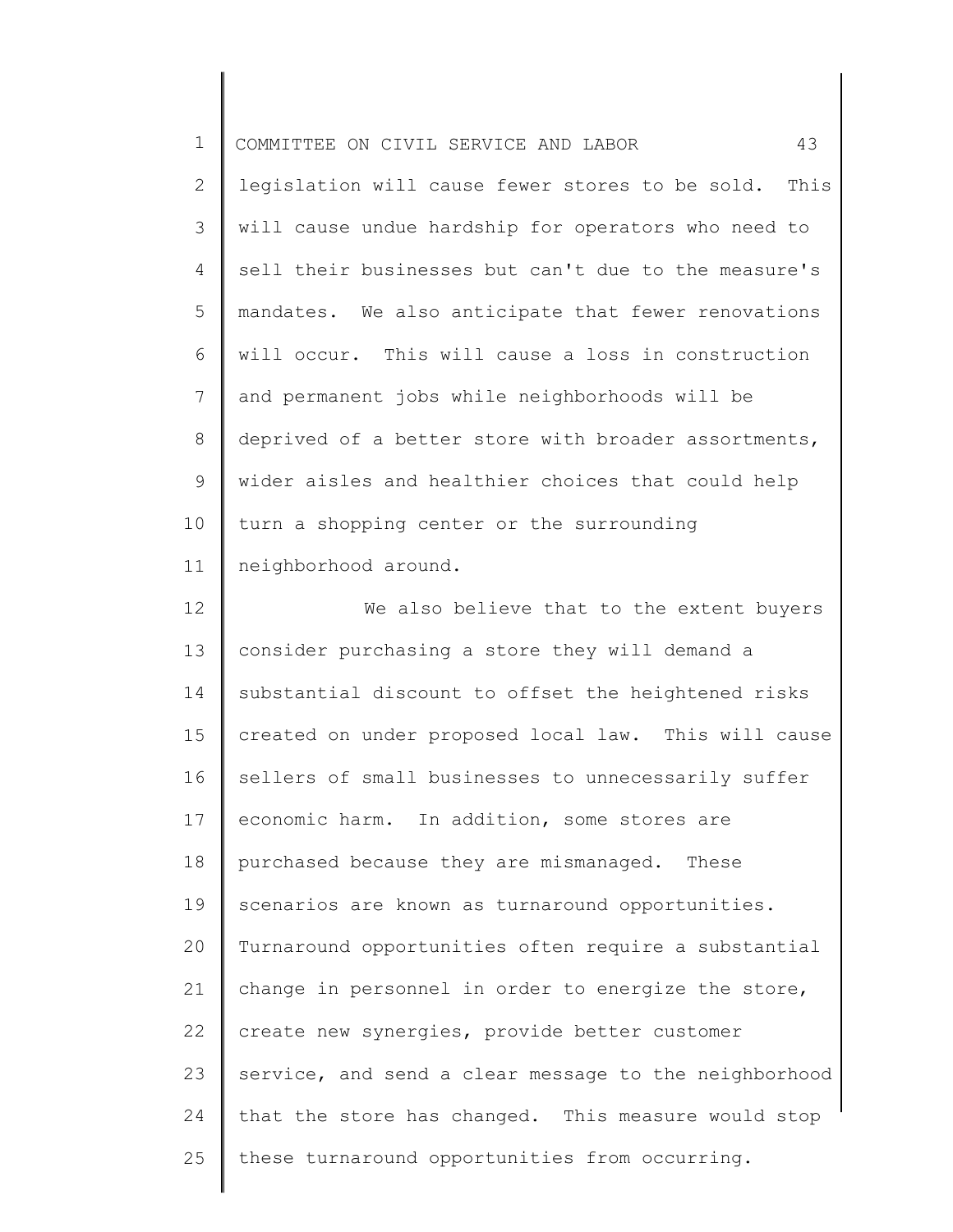## 1 COMMITTEE ON CIVIL SERVICE AND LABOR 44

2 3 4 5 6 7 8 9 10 11 12 13 14 15 16 17 18 19 20 21 22 23 24 25 Regarding legislative intent, we do not believe the state of intent provides a rational basis to determine that the proposed local law will achieve a legitimate local governmental purpose. As a result, we believe the legislation is arbitrary. The legislative intent section of the measure provides that quote, "The City has a direct interest in making sure that it provides for the welfare of its residents by maintaining health and safety standards at grocery establishments." To that end, it is important that these establishments are staffed by experienced grocery workers who have knowledge of proper sanitation procedures, health regulations, and who are familiar with the residents of the communities they serve. Through this local law, the city can make sure the health and safety of its residents will be secured through the means of a steady and dependable workforce. We are aware of no evidence that incumbent grocery workers are inherently better at maintaining health and safety standards at stores than the workers of successor employers. What if the store is persistently failing food safety inspections with incumbent workers? Indeed, to the extent a successor's employees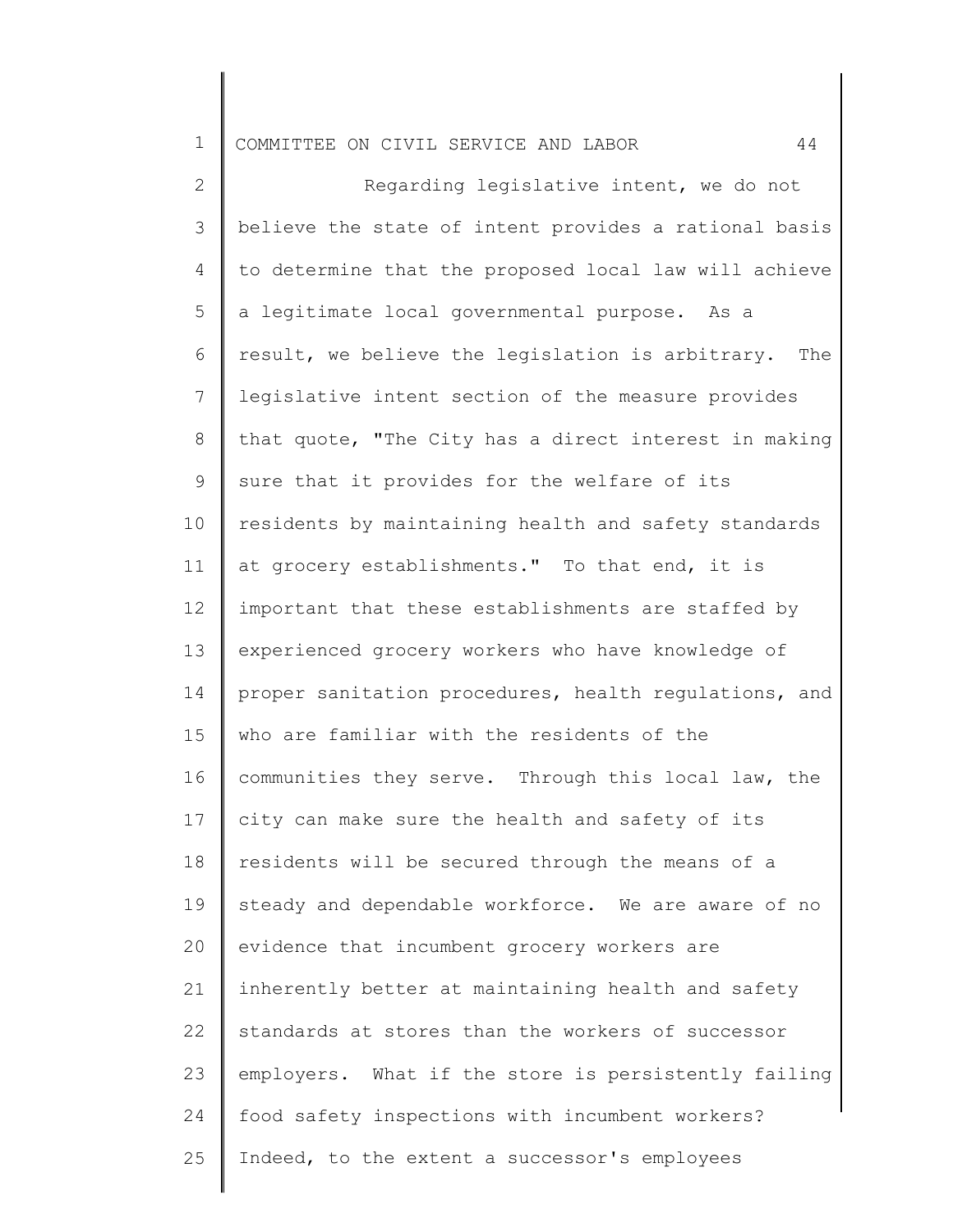| 45<br>COMMITTEE ON CIVIL SERVICE AND LABOR            |
|-------------------------------------------------------|
| maintain higher food safety standards than the        |
| retained workers, customers of those stores will      |
| actually shop in a less healthy, less safe            |
| environment. If it is true that retained workers are  |
| automatically better at maintaining health and food   |
| safety standards than a successor employer's workers, |
| then why doesn't the law apply to food service        |
| establishments such restaurants, cafes, food          |
| concessions, et cetera. This would make since         |
| typically all the sales of a food service             |
| establishment are derived from food processed on the  |
| premises, which is clearly not the case with the      |
| grocery store. Which would also make sense, since     |
| under longstanding state policy, food service         |
| establishments are regulated and inspected by the     |
| city with regard to food safety. In fact, under the   |
| bill's logic, the retention mandate ought to apply to |
| any private industry that impacts the quote "health   |
| and safety of a city's residents including healthcare |
| facilities, exterminators, HVAC companies, Con Ed     |
| workers and so on." Moreover, under the longstanding  |
| MOU between the New York State Department of Health   |
| and the New York State Department of Agriculture and  |
| Markets with regard to health and food safety, Ag and |
|                                                       |

║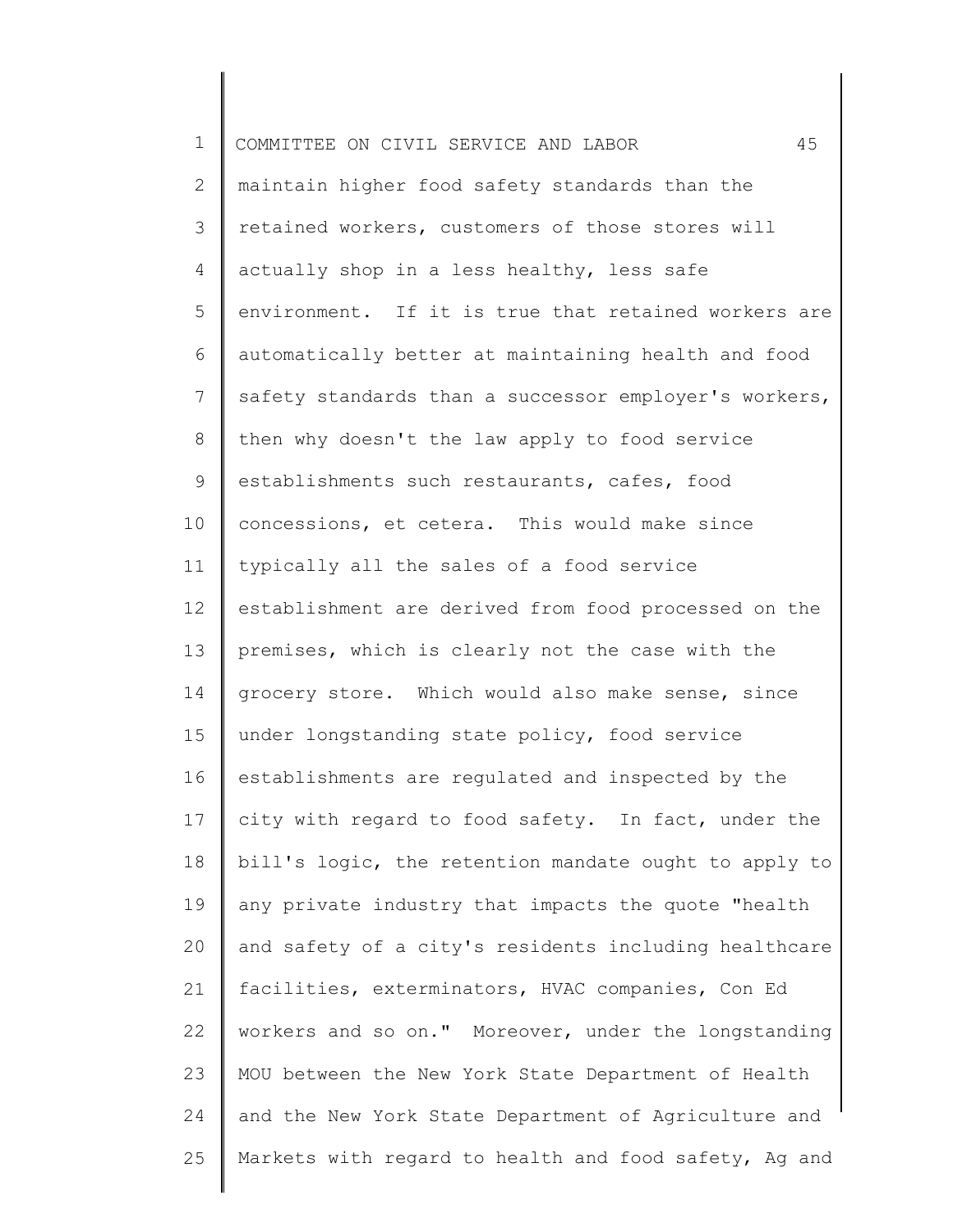| $\mathbf 1$    | 46<br>COMMITTEE ON CIVIL SERVICE AND LABOR            |
|----------------|-------------------------------------------------------|
| $\mathbf{2}$   | Markets has exclusive regulatory inspection           |
| 3              | jurisdiction over food processing establishments      |
| 4              | including grocery stores. While food service          |
| 5              | establishments, restaurants, cafes, food concessions, |
| 6              | et cetera, are regulated and inspected by health      |
| $\overline{7}$ | departments, this is why the NYC Department of        |
| $8\,$          | Consumer Affairs has no health and food safety        |
| 9              | jurisdiction over NYC grocery stores.<br>Its          |
| 10             | jurisdiction is limited to weights and measures, and  |
| 11             | other matters unrelated to food safety such as sign   |
| 12             | requirements, short (sic) packages and item pricing.  |
| 13             | Accordingly, the city cannot achieve the law's stated |
| 14             | purpose of providing quote "for the welfare of its    |
| 15             | residents by maintaining health and safety standards  |
| 16             | at grocery stores since it does not set those         |
| 17             | standards." Any attempt to do so under the proposed   |
| 18             | local law would conflict with longstanding state      |
| 19             | policy. The underlying assumption of the legislation  |
| 20             | is that health and safety standards at the city's     |
| 21             | supermarkets are systematically violated or           |
| 22             | substantial non-compliance is imminent. To our        |
| 23             | knowledge neither assertion is true. Whereas Aga and  |
| 24             | Markets the state agency that enforces health--that   |
| 25             |                                                       |
|                |                                                       |

 $\mathsf{l}$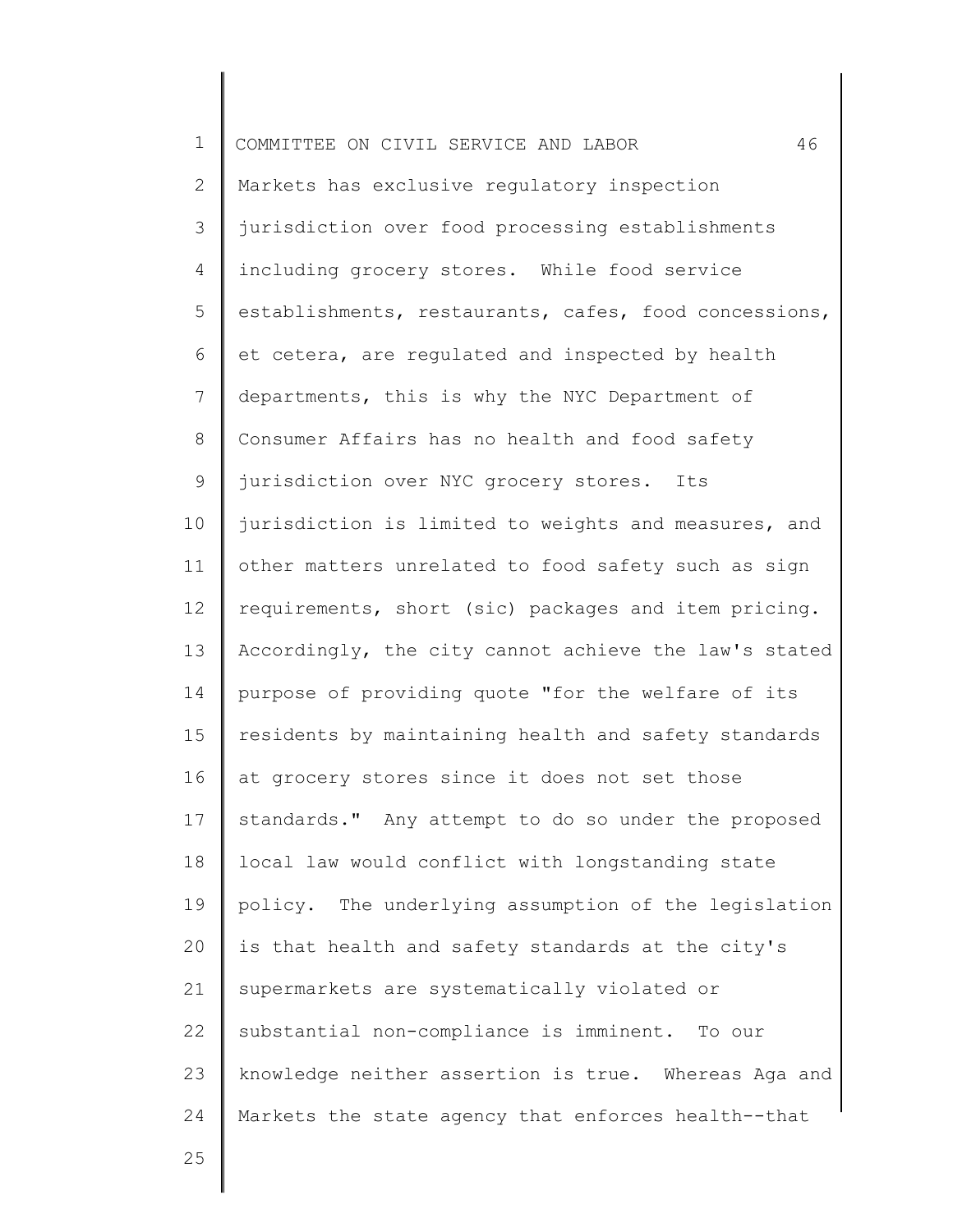1 2 3 COMMITTEE ON CIVIL SERVICE AND LABOR 47 enforces health and safety standards at NYC retail food stores made either assertion.

4 5 6 7 8 9 10 11 12 13 14 15 16 17 18 19 20 21 22 23 24 25 In addition, to our knowledge there is no connection between the maintenance of health and safety standards at the city's grocery stores and having experienced grocery workers on hand quote, "Who are familiar with the residents of the communities they serve." There is no evidence of a connection between knowledge of health and food safety standards and familiarity with the residents of a particular community. In addition, to the extent that residents of the community are not customers of a particular store, familiarity with those residents would not contribute to maintaining health and safety standards at that supermarket. Moreover, employee's performance with respect to health and safety standards is primarily driven by experienced track record, knowledge of rules and best practices as well as a good working relationship between employers and employees rather than mandated hiring. The industry (sic) believes that mandated retention is highly unlikely to lead to a good working relationship between workers and management in which case health and food safety compliance is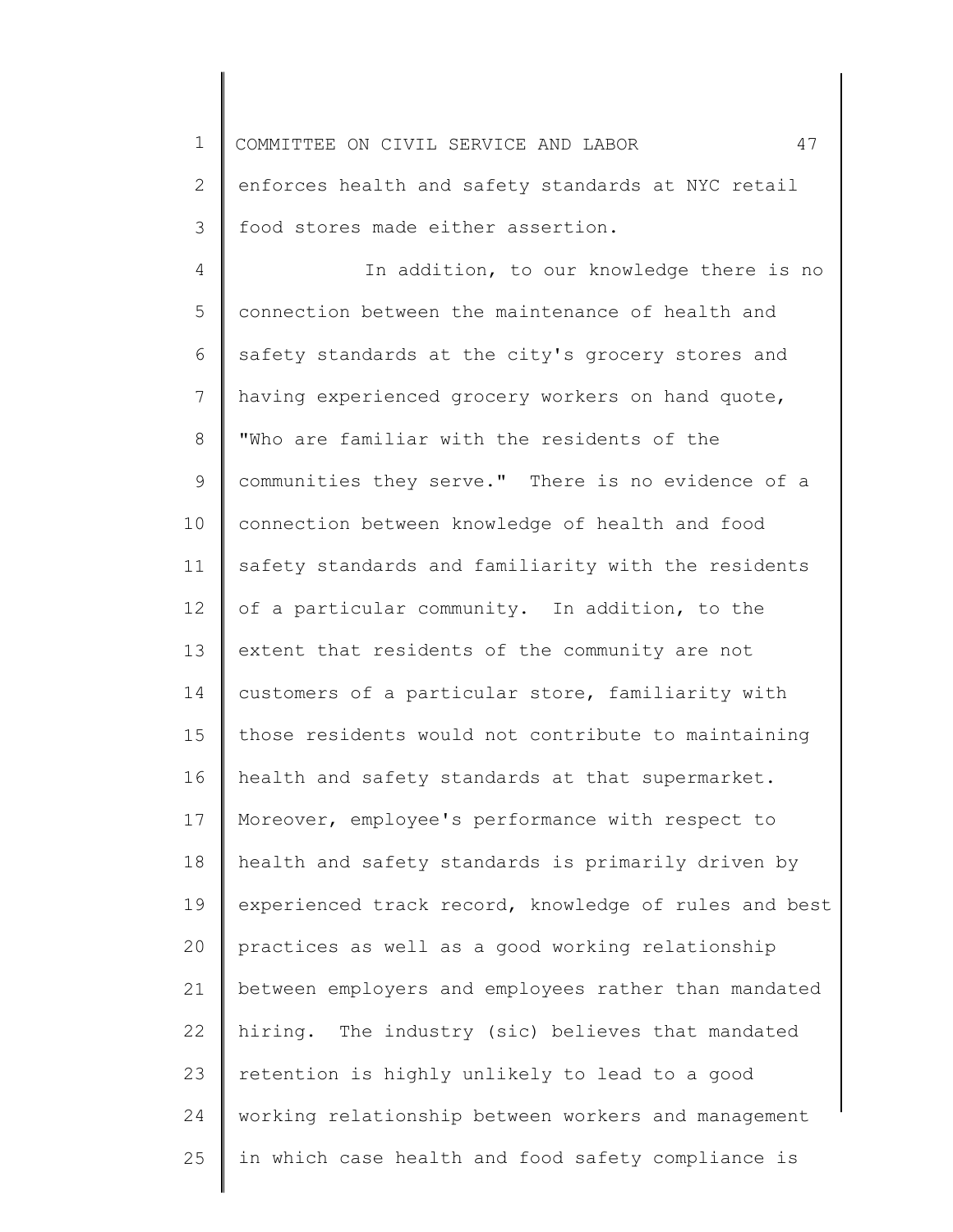| $\mathbf 1$    | 48<br>COMMITTEE ON CIVIL SERVICE AND LABOR            |
|----------------|-------------------------------------------------------|
| $\mathbf{2}$   | likely to decline. The contention that the measure    |
| 3              | facilitates the maintenance of quote, "A steady and   |
| 4              | dependable workforce is dubious since there is        |
| 5              | nothing steady about a temporary retention period,    |
| 6              | and assuming workers identified by successor employer |
| $\overline{7}$ | are better at maintaining health and food safety      |
| 8              | standards than the retained employees, the retrained  |
| $\mathsf 9$    | workers will actually be less dependable in that      |
| 10             | regard than the successor's workers." Moreover,       |
| 11             | requiring quote, "An opportunity to demonstrate       |
| 12             | retained workers value as employee's amounts to a     |
| 13             | mandated tryout period that poses substantial         |
| 14             | unnecessary risks on both incumbent and successor     |
| 15             | employers. In addition, as more fully explained       |
| 16             | below, we believe this legislation provides a         |
| 17             | significant distance enough to purchase and renovate  |
| 18             | stores, which means the neighborhood around it will   |
| 19             | be deprived of a better store with wider assortments, |
| 20             | healthier choices, and more jobs. This would hurt     |
| 21             | the health and wellbeing of an area not help it.      |
| 22             | There are other legal issues raised by                |
| 23             | the legislation. What is the specific legal           |
| 24             | authority that allows the city to force private       |
| 25             | employers to hire specific individuals when that      |
|                |                                                       |

║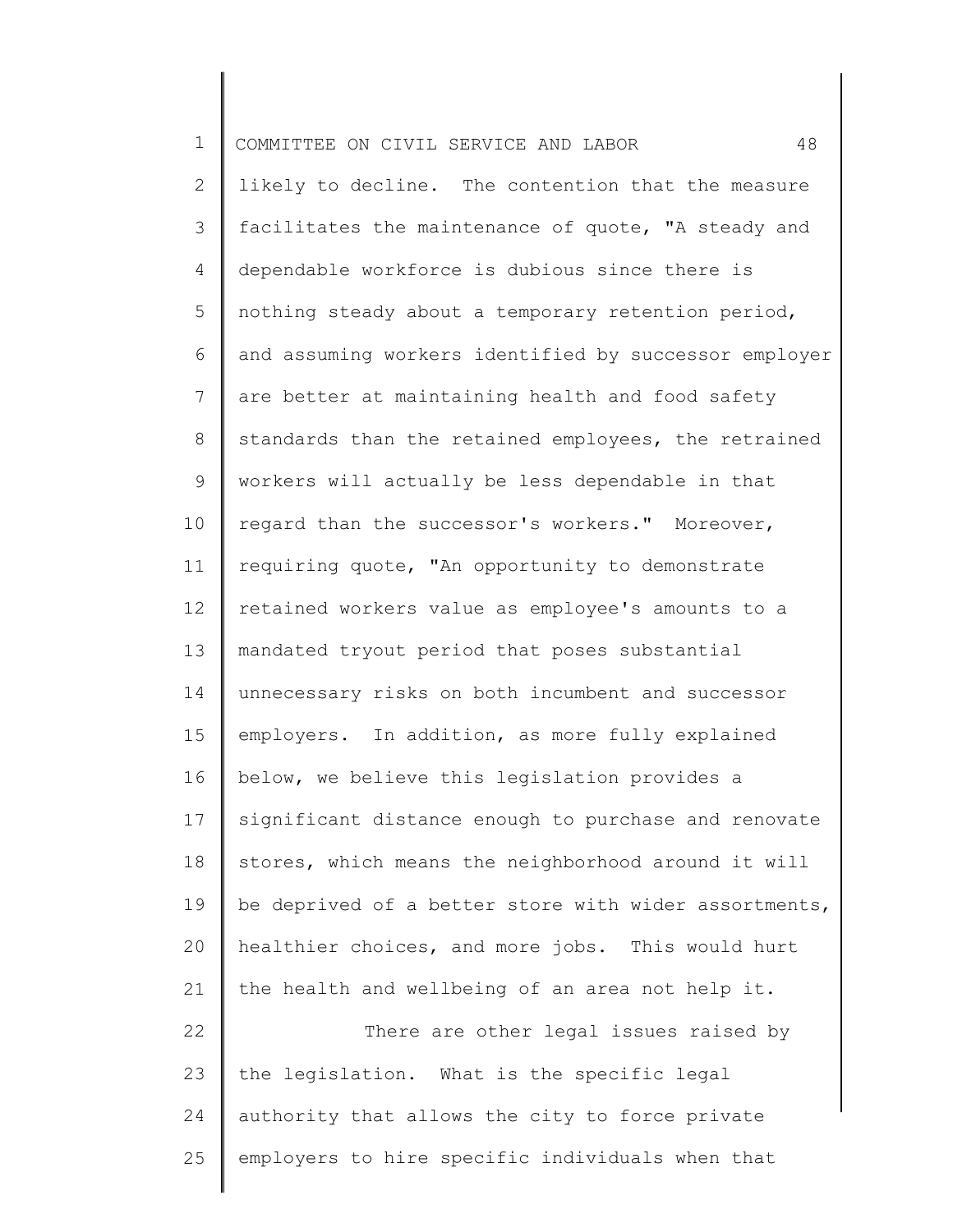| $\mathbf 1$    | 49<br>COMMITTEE ON CIVIL SERVICE AND LABOR             |
|----------------|--------------------------------------------------------|
| $\overline{2}$ | private company has not expressly agreed to that       |
| 3              | requirement as part of subsidy package? If the         |
| 4              | quote, "General welfare of the city's residents is     |
| 5              | the asserted legal authority, what specific            |
| 6              | interpretation of that power authorizes the city to    |
| $\overline{7}$ | require private grocery employers to hire specific     |
| 8              | individuals for a designated period?" Does the city    |
| 9              | have the power to mandate the hiring of specific       |
| 10             | individuals for a particular period with furtherance   |
| 11             | of the maintenance of health and safety standards      |
| 12             | when the city does not have the authority to adopt     |
| 13             | those standards themselves with regard to grocery      |
| 14             | stores?                                                |
| 15             | In addition, the bill prohibits successor              |
| 16             | employers from discharging retained workers during     |
| 17             | the transition employment period without cause. It     |
| 18             | is our understanding that New York is an "at will"     |
| 19             | state. To our knowledge, under that rule employees     |
| 20             | can be terminated for any reason or no reason at all   |
| 21             | subject to anti-discrimination laws. Is the proposed   |
| 22             | local law preempted under the state at-will law?<br>If |
| 23             | now, how can--how can the conflicting laws be          |
| 24             | reconciled? The mandates in the legislation            |
| 25             | regarding retention as well as seniority and rights    |
|                |                                                        |

∥ ∥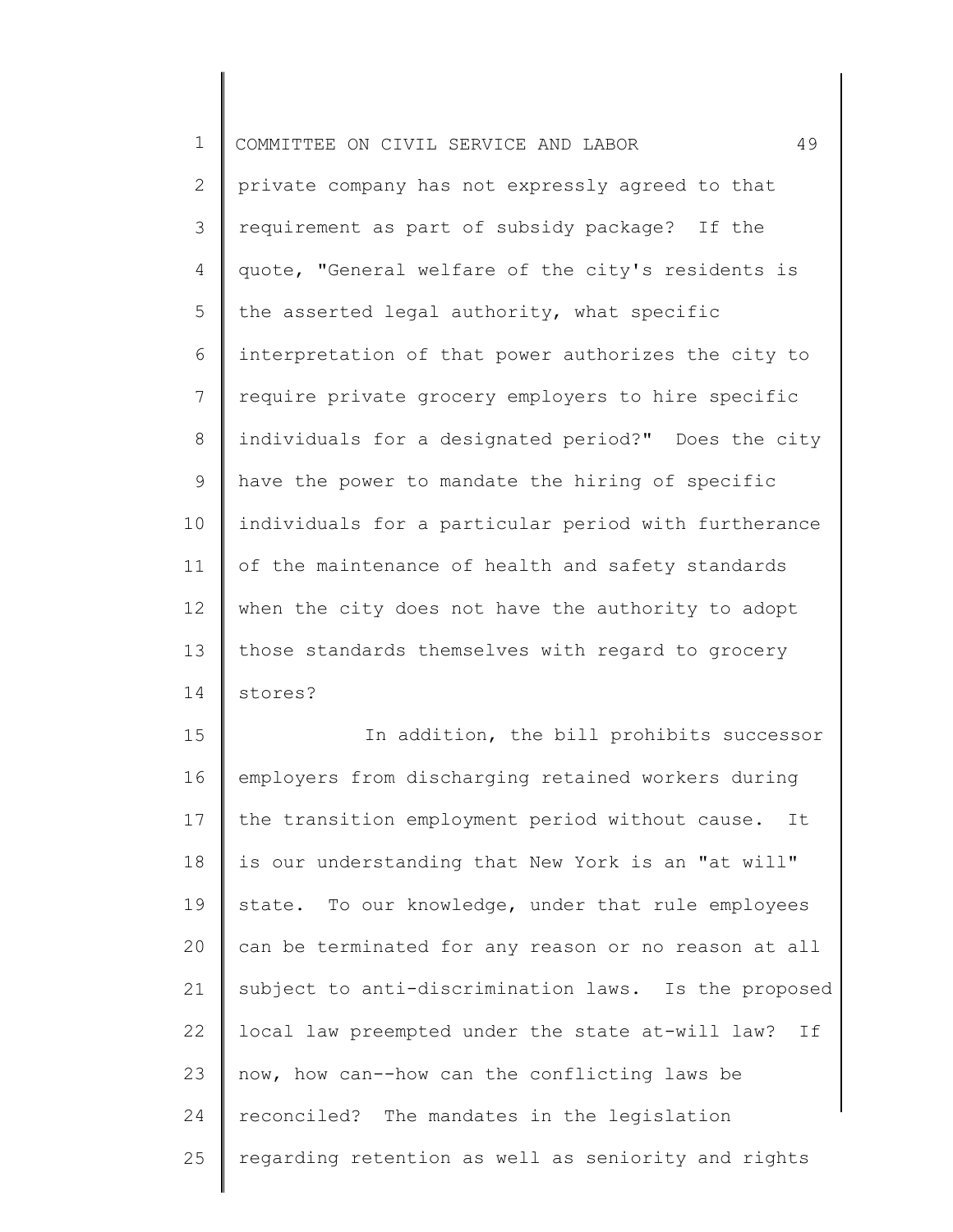| $\mathbf 1$  | 50<br>COMMITTEE ON CIVIL SERVICE AND LABOR            |
|--------------|-------------------------------------------------------|
| $\mathbf{2}$ | of first refusal in connection with layoffs are       |
| 3            | typically negotiated through collective bargaining.   |
| 4            | Will federal and state labor laws governing the       |
| 5            | organization of labor be violated by imposing these   |
| 6            | requirements via local law. Do federal and state      |
| 7            | labor laws regarding the collective bargaining        |
| 8            | preempt the city from enacting this measure?          |
| 9            | Regarding workers subject to a collective bargaining  |
| 10           | agreement, such employees should be exempt from the   |
| 11           | provisions of this bill since they have the ongoing   |
| 12           | opportunity to fully address these issues through     |
| 13           | collective bargaining.                                |
| 14           | Finally, is the legislation preempted                 |
| 15           | under the Federal Worker Adjustment and Retraining    |
| 16           | Notification Act? The proposed local law establishes  |
| 17           | a private right of action for the retained workers.   |
| 18           | That is unreasonable given the significant insurance  |
| 19           | and litigation costs already incurred by businesses,  |
| 20           | which are particularly burdensome to small            |
| 21           | businesses. Moreover, the private right of action     |
| 22           | imposes an inequitable choice on successor employers. |
| 23           | Retain the workers indefinitely are faced with the    |
| 24           | likelihood of litigation. In this context, any        |
| 25           | settlement of litigation would amount to a de facto   |
|              |                                                       |

∥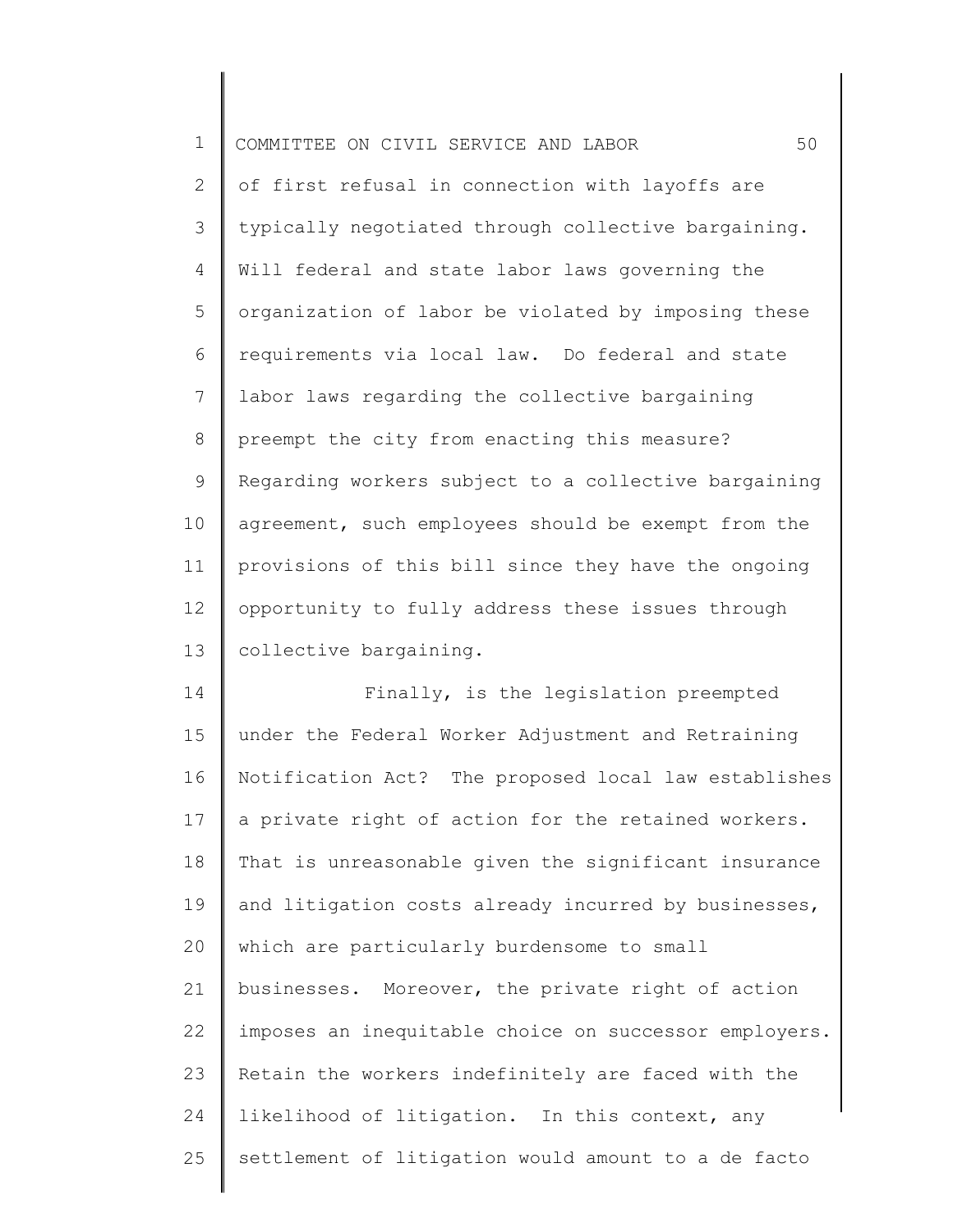1 2 3 4 5 6 7 8 9 10 11 12 13 14 15 16 17 18 19 20 21 22 23 24 25 COMMITTEE ON CIVIL SERVICE AND LABOR 51 severance payment. Further, the legislation requires that at least 15 days prior to the execution of any transfer document notice of a change of control be posted publicly, including the identity of the purchaser. Accordingly, the proposed local law requires disclosure of confidential proprietary information while sensitive negotiations are ongoing for a contract that may never be signed regarding a deal that may never close in the event a contract is signed. Confidential information, however, is intended not to be disclosed to avoid damages. As a result, the mandated disclosure of this confidential proprietary information can disrupt the business of both the incumbent and successor employers and result in economic harm. Moreover, the bill provides that a quote "successor grocery employer" shall retain each eligible employee for a transition employment period beginning upon execution of the transfer document and continuing for 90 days after such successor grocery employer's establishment is fully operational and open to the public. This is impossible since a successor employer does not employ the workers as of the date of the execution of the transfer document.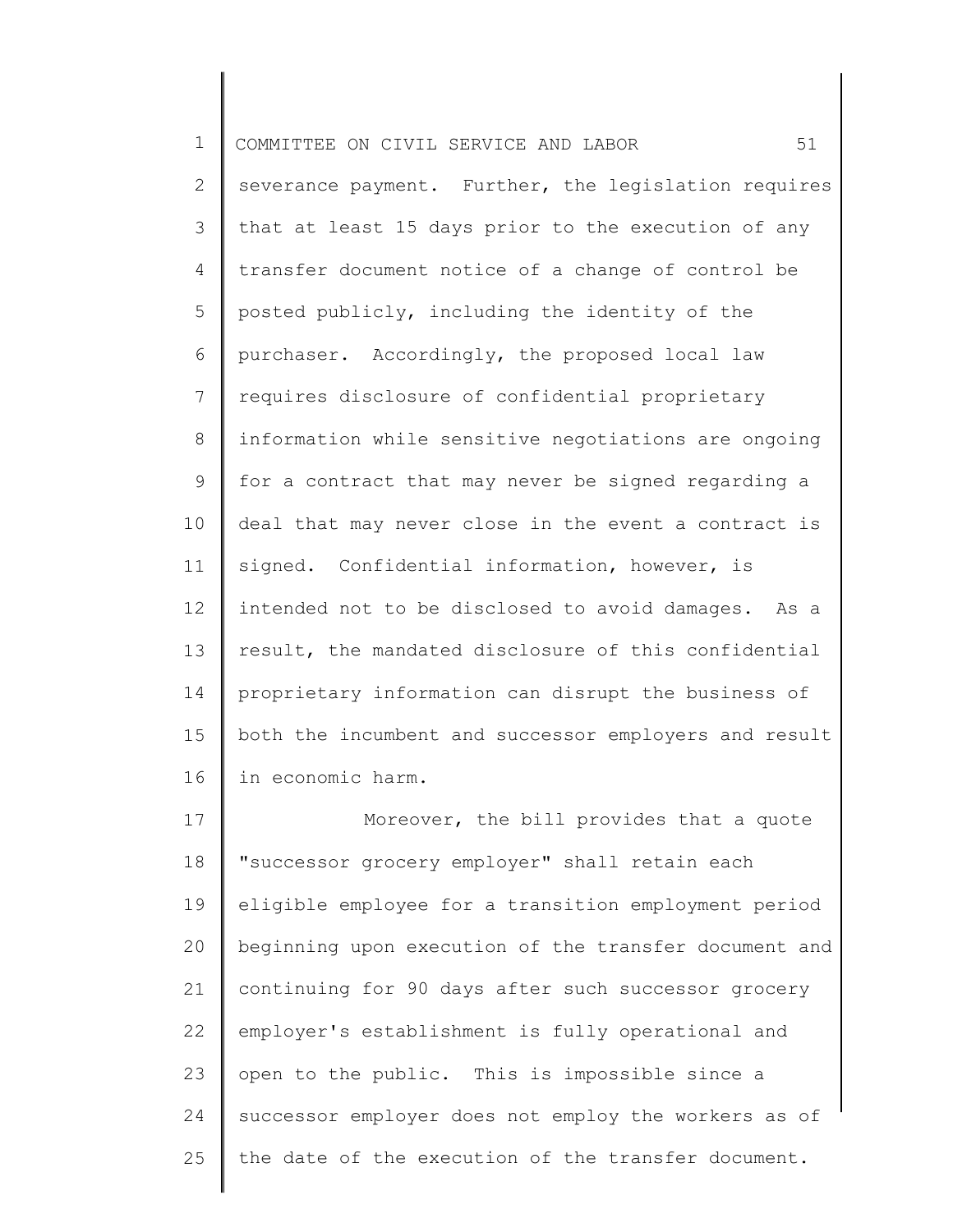1 2 3 4 5 6 7 8 9 10 11 12 13 14 15 16 17 18 19 20 21 22 23 24 25 COMMITTEE ON CIVIL SERVICE AND LABOR 52 CHAIRPERSON MILLER: Okay, listen, in the interest of time, then the rest of this statement could be entered into the record, and we can move onto the other members of the panel, if you don't mind. JOE PELTZ: Certainly. [pause, background comments] HAILE RIVERA: Okay. All right. I think I'll be a little bit brief and I'll ask permission to submit a written testimony at a later time if that's okay with the committee Chair? Okay. Well, good morning, Mr. Chairman and members of the Committee on Civil Service and Labor. My name is Haile Rivera. I'm the Executive Director of the National Supermarket Association, which has represented over 400 members in the New York Metro area, and down the East Coast all the way to Florida. In New York City alone we have over 200 supermarkets. We have a few owners that are here today, and one of them that you will hear from right after us. This Bill Intro 632-A is one that while on the surface seems to be a proworker bill, it will have an adverse effect on our industry, which provides thousands of jobs as it is in our communities including the communities each and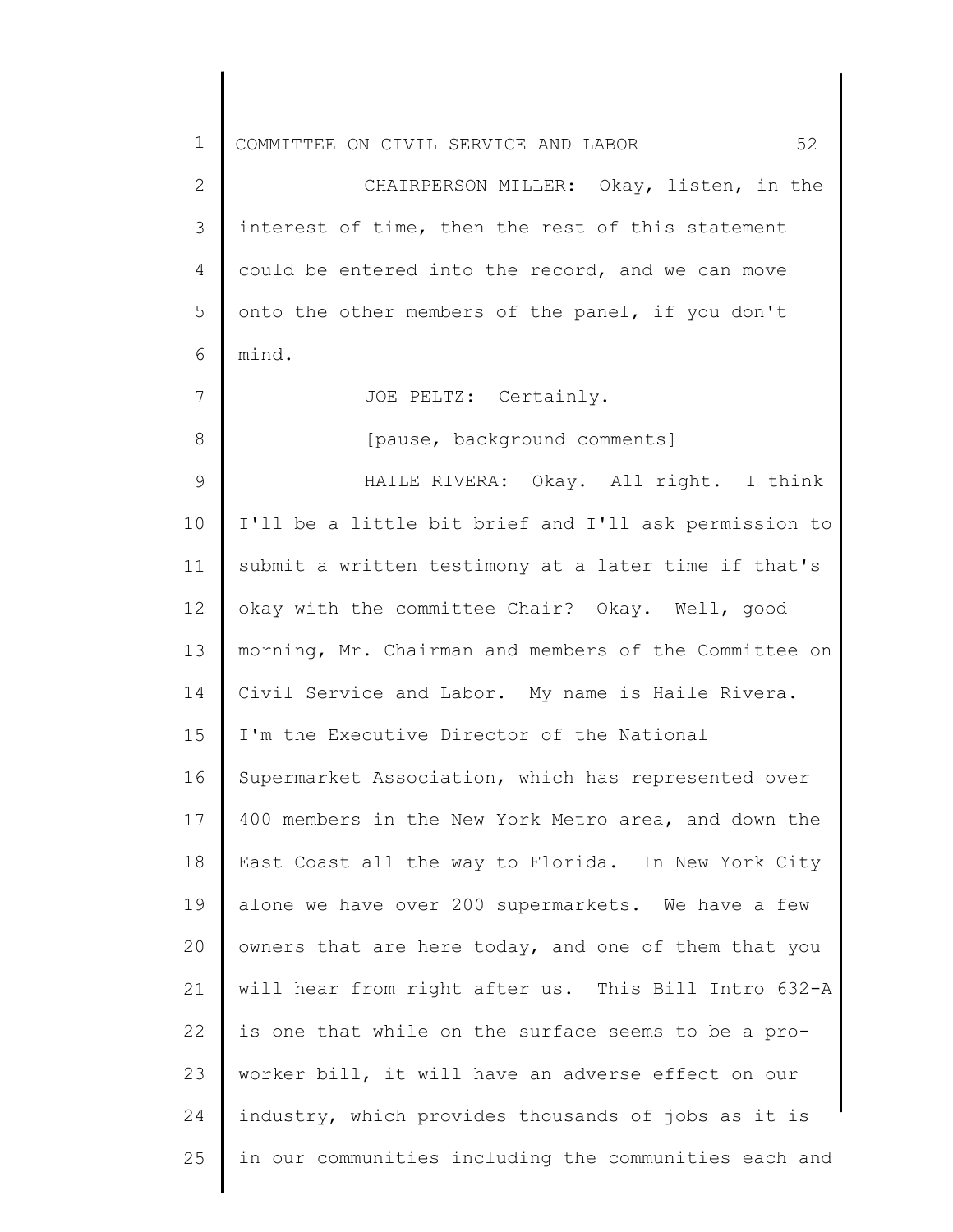| $\mathbf 1$    | 53<br>COMMITTEE ON CIVIL SERVICE AND LABOR            |
|----------------|-------------------------------------------------------|
| $\overline{2}$ | any--any--every one of you represent. This bill only  |
| 3              | adds to the burden small businesses face, increasing  |
| 4              | rents and increased costs while adjusting to items    |
| 5              | (sic) This bill, if you continue to push for it,      |
| 6              | will only force our members to consider you are       |
| $7\phantom{.}$ | completely shutting its doors when they're struggling |
| $8\,$          | and/or opening stores outside of New York City,       |
| 9              | something that Small Business Chair Cornegy had asked |
| 10             | prior to. And this is not just words that were        |
| 11             | drafted for this hearing. This is actually the        |
| 12             | reality. In addition, it is unfair to our members to  |
| 13             | assume that when they purchase a store, they come and |
| 14             | replace all the employees. This is simply not the--   |
| 15             | this is simply not the case, and we would have hope   |
| 16             | that you seek out our input prior to drafting this    |
| 17             | bill, and not have done so with hearing only one side |
| 18             | as it appears to be this morning. Let me be clear     |
| 19             | about this, our members deeply care for the           |
| 20             | employees, and I repeat the deeply care for our       |
| 21             | employees. I can give you many examples, but when     |
| 22             | one employee has a family who passes away, one of the |
| 23             | members, and when I mean members I mean the           |
| 24             | supermarket owner, has helped him or her with the     |
| 25             | funeral costs. Something that many employers would    |
|                |                                                       |

║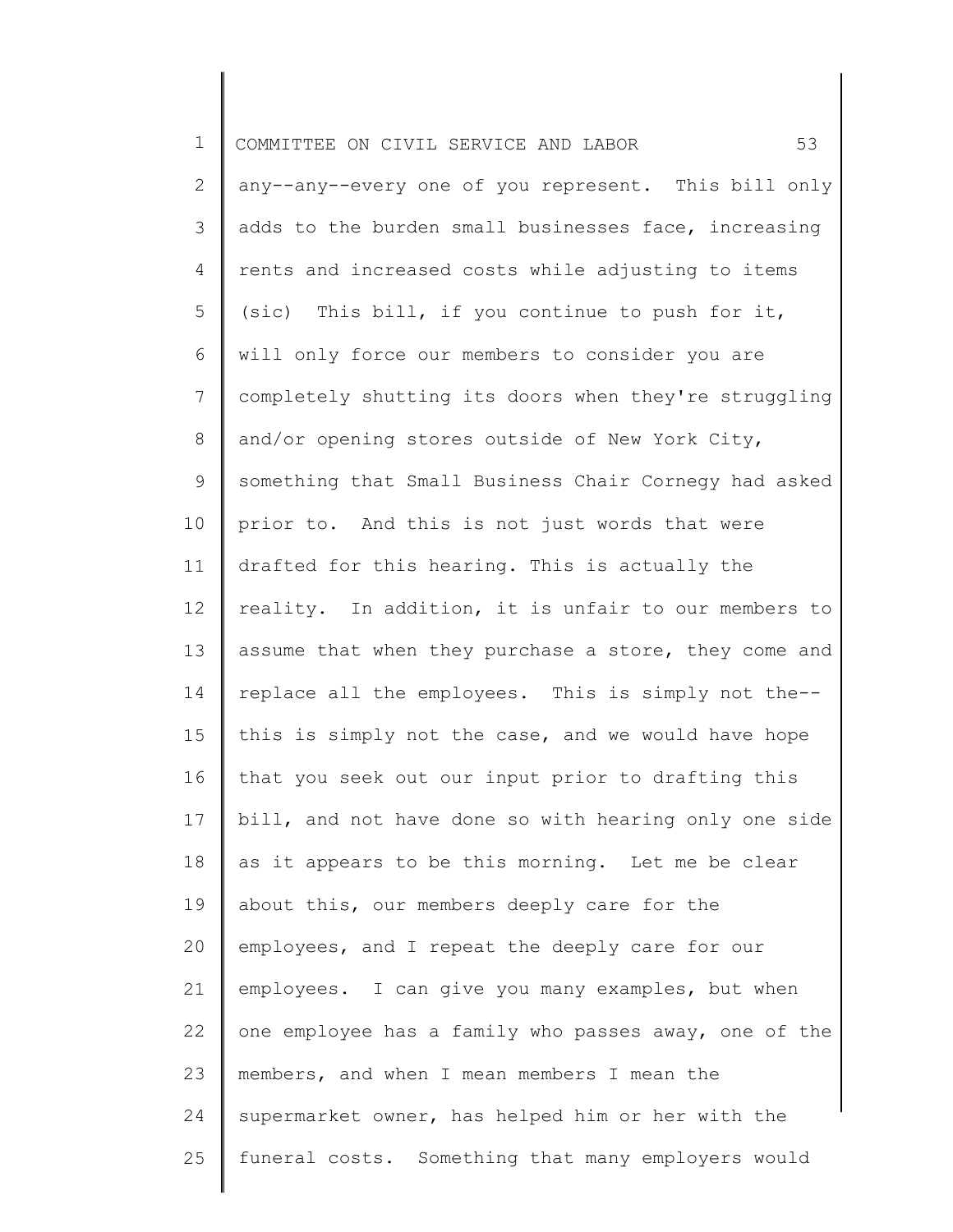| $\mathbf 1$    | 54<br>COMMITTEE ON CIVIL SERVICE AND LABOR            |
|----------------|-------------------------------------------------------|
| $\overline{2}$ | not do in any other sector. When an employee has an   |
| 3              | unexpected financial emergency, as many of our        |
| 4              | employees do, the owner steps in and we have one of   |
| 5              | our members here who will testify to that as well, to |
| 6              | help them with that emergency. There's no law that    |
| $7\phantom{.}$ | obligates them to do so. They do that because they    |
| 8              | care deeply about the employees. This is something    |
| 9              | they do. Again, because they care and they want to    |
| 10             | make sure that the employees are happy in their--     |
| 11             | being more effective at their jobs. This committee    |
| 12             | has no idea, as it was mentioned earlier this         |
| 13             | morning. I cannot imagine how any bill can be         |
| 14             | proposed and move forward. Mr. Chairman, I am         |
| 15             | actually going drift away a little bit from my        |
| 16             | written words just in the interest of time. And one   |
| 17             | of the Council Members, Dromm, spoke earlier about    |
| 18             | taking employees seriously and the law seriously.     |
| 19             | Our members do, too. They really do, and we're not    |
| 20             | here--they're not violating the laws, and that's why  |
| 21             | we have city agencies some of them that were in today |
| 22             | who go to our--to our NSA members and speak to them   |
| 23             | monthly and give them trainings on what's going on in |
| 24             | the city and things that they need to do. So,         |
| 25             | highlighting one example, one owner as Council Member |
|                |                                                       |

 $\begin{array}{c} \hline \end{array}$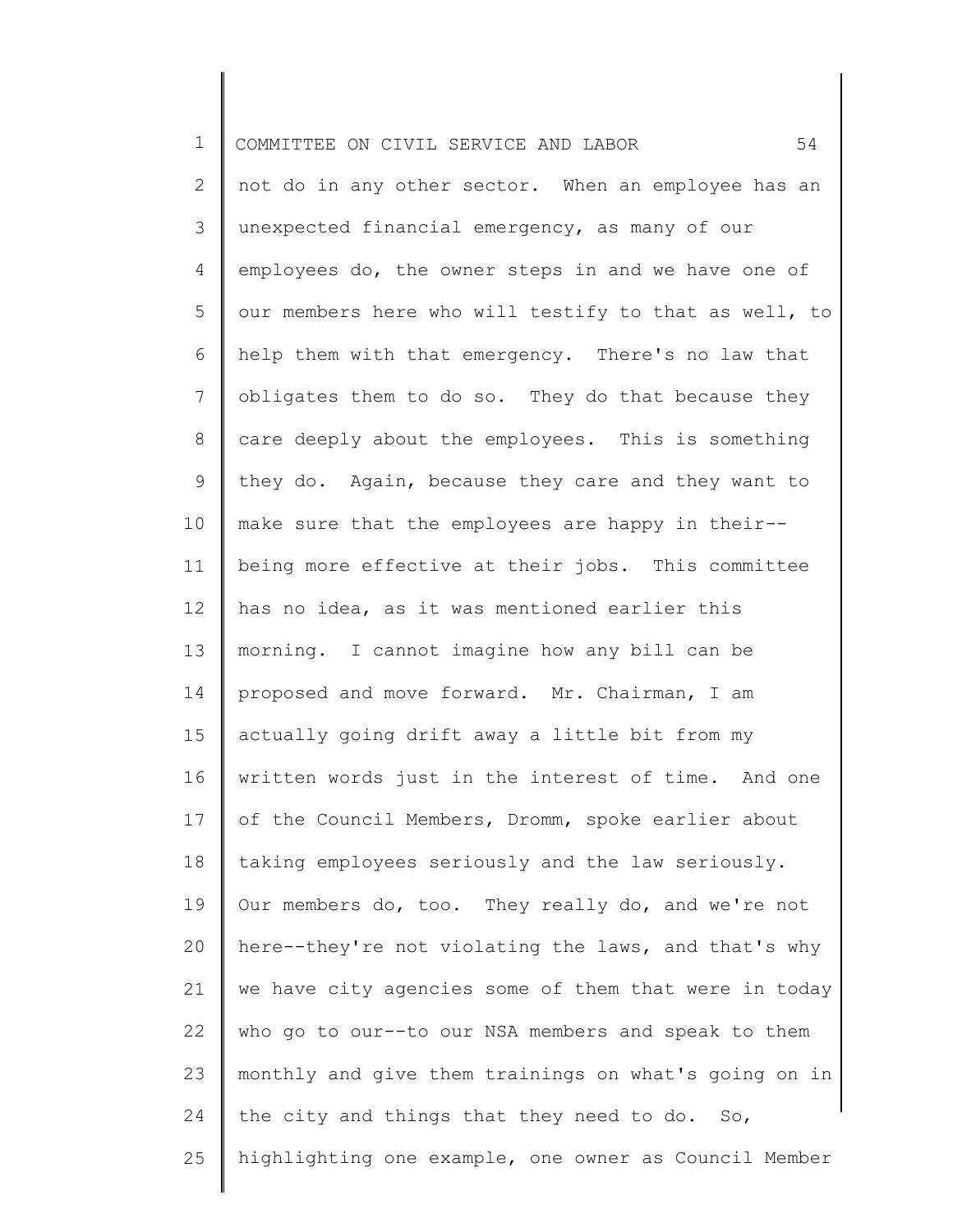1 2 3 4 5 6 COMMITTEE ON CIVIL SERVICE AND LABOR 55 Dromm did earlier, that's not represent the owners because if that's the case, I could say that all you guys are all corrupted just because one elected official is corrupt. It's not fair to you, is it? It's not fair to the owners either.

7 8 9 10 11 12 13 14 15 16 17 18 19 20 21 22 23 24 25 Being progressive and New York City is very popular these days. In drafting bills like this one will help to close down some stores, and take away jobs. How progressive is that? Our members are immigrants, and many started as cashiers, stock employees, one who sits on the board of directors started doing--cleaning the supermarket, and today he's an owner--proud owner of one of our stores. They were there when many including folks, residents, their neighborhood were burning, but it doesn't apply to the South Bronx only. It applies to Brooklyn. It applies to Queens. It applies to Manhattan, whenever anybody left, they stood behind risking their lives, providing a service and providing jobs. To this day they still do. We know that there's communities that are still not safe to walk in at 7 o'clock at night sadly, but they still had the doors open to 10 o'clock at night. And those of you who do not believe it, you should take a walk to our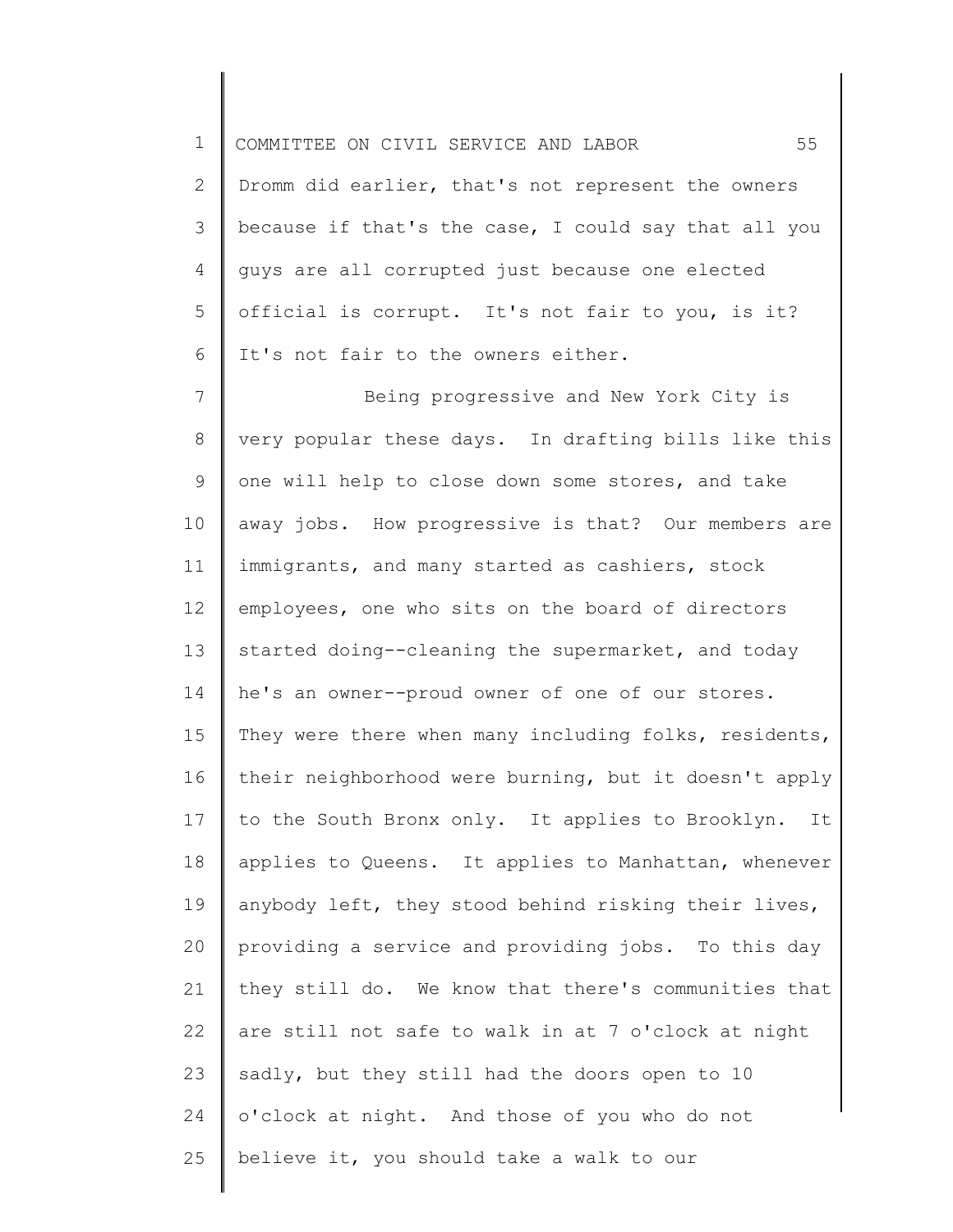| 56<br>COMMITTEE ON CIVIL SERVICE AND LABOR<br>supermarkets. Councilman Cornegy asked a question |
|-------------------------------------------------------------------------------------------------|
|                                                                                                 |
|                                                                                                 |
| that should have been asked before this bill was                                                |
| drafted, and I--I believe some of the members could                                             |
| ask that question, and I invite you guys to come to                                             |
| our board of directors and ask the questions that you                                           |
| need to have a bill that is fair. But this bill I                                               |
| repeat is not the bill that will do what you--the                                               |
| purpose that you're seeking. Again, it's an open                                                |
| invitation, and I'll pass on the work--the mic over                                             |
| to John Durante. Thank you.                                                                     |
| JOHN DURANTE: Thank you for the                                                                 |
| opportunity to testify before the committee today.                                              |
| My name is John Durante. I'm the Vice President of                                              |
| Business Development for Key Food Stores Co-                                                    |
| operative. We were founded in Brooklyn in 1937.<br>Key                                          |
| Food is a co-operative of independently owned and                                               |
| operated supermarkets. Our member consist of nearly                                             |
| 100 locally owned family business with diverse ethnic                                           |
| backgrounds. We are currently headquartered in                                                  |
| Staten Island, New York and have stores throughout                                              |
| the five boroughs. Many of our stores are located in                                            |
| low-income communities and communities with vast                                                |
| ethnic diversity. Our members are getting squeezed                                              |
| from all directions: Increased food costs, rising                                               |
|                                                                                                 |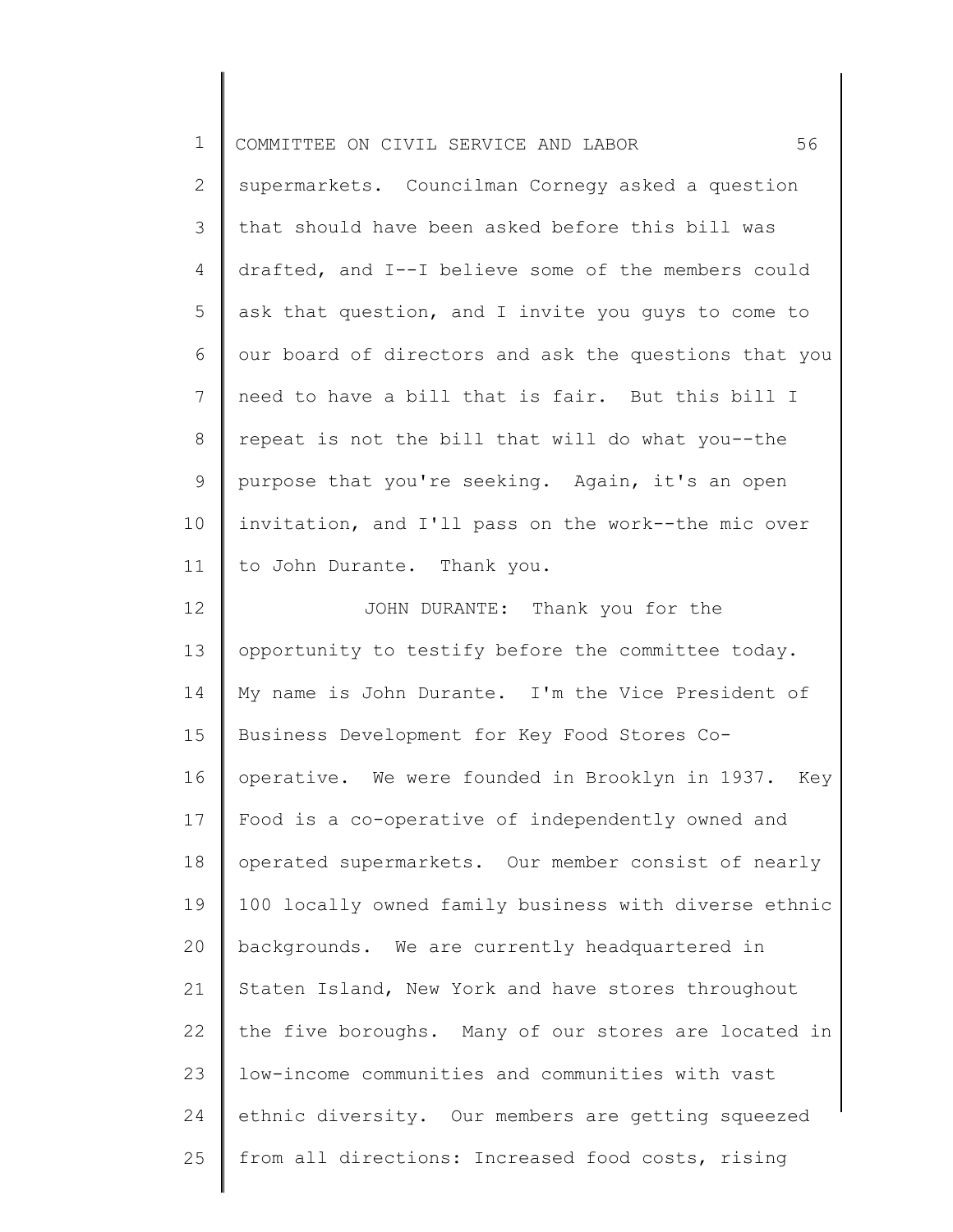1 2 3 4 5 6 7 8 9 10 11 12 13 14 15 16 17 18 19 20 21 22 23 24 25 COMMITTEE ON CIVIL SERVICE AND LABOR 57 rents, and shrinking margins are some of the factors making it more difficult for independent stores to survive. The legislation, if passed, will negatively impact our members and would represent yet another burden to New York's struggling independent supermarket owners. This bill erroneously assumes that all existing employees are competent and qualified. When a store changes ownership, there is often significant employee retention. It makes good business sense to retain good employees who know the store and the community it serves. However, that choice should be left in the hands of the new owner and not forced by legislation. Further, the compensation paid to the number of positions can--can vary greatly from store to store. The legislation as written will expose all new supermarket owners to increased potential for frivolous lawsuits especially in cases where store purchasers had a large number of employees and high wages. Such lawsuits can cripple a small business. As Key Foods' recent growth indicates, our members have a successful business model that produces profitable stores. Some of our members are parties to collective bargaining agreements, some are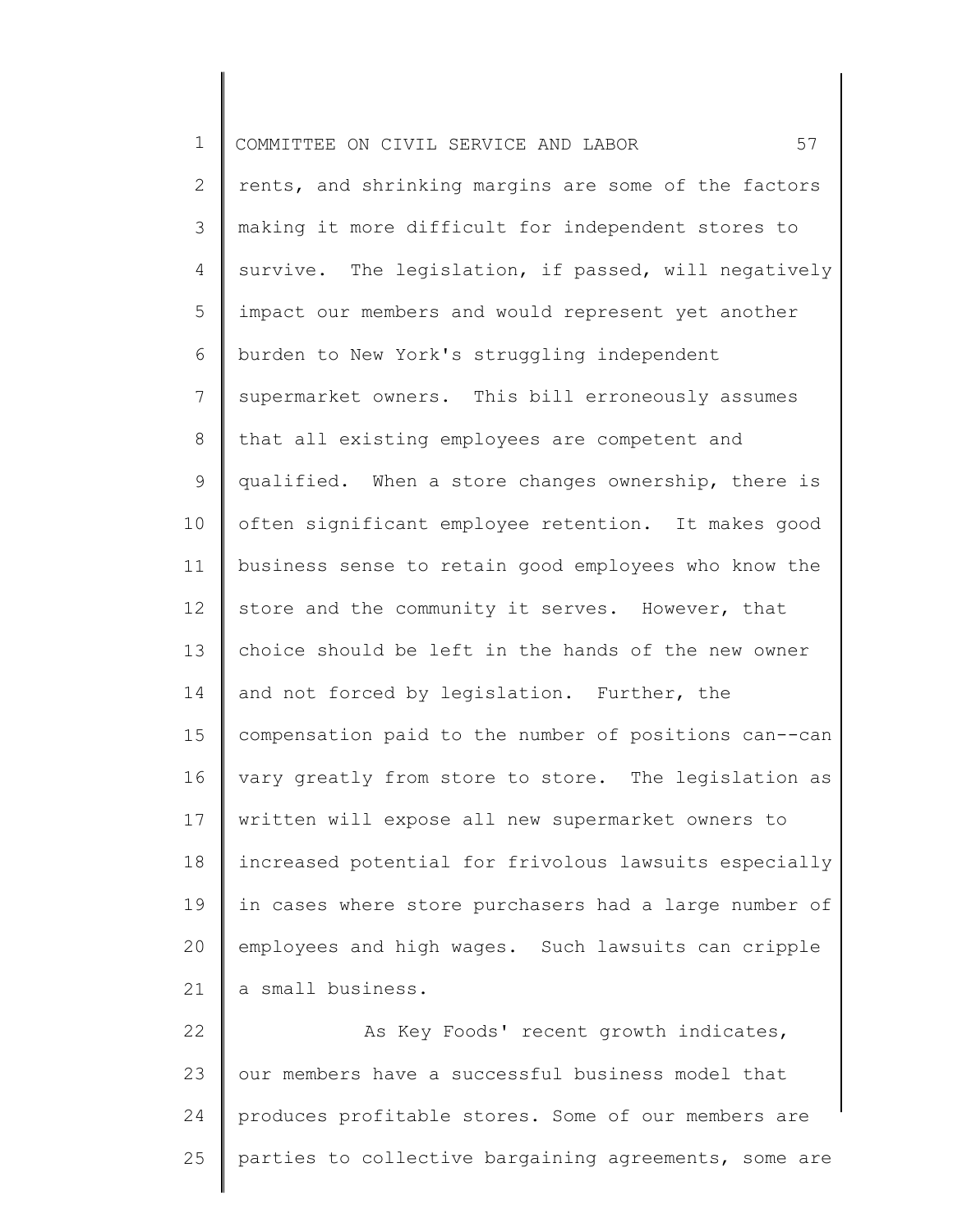| $\mathbf 1$ | 58<br>COMMITTEE ON CIVIL SERVICE AND LABOR           |
|-------------|------------------------------------------------------|
| 2           | not. The choice is currently left to the member and  |
| 3           | its employees. For the City Council to take that--   |
| 4           | that choice away is misguided. Additionally, this    |
| 5           | legislation increase the recording keeping and the   |
| 6           | administration burdens, which small independent      |
| 7           | supermarkets can often ill afford. Finally, and      |
| 8           | perhaps most importantly, this bill creates a        |
| 9           | disincentive for new stores to take over failing     |
| 10          | ones. When a large chain store with lots of          |
| 11          | employees and high labor costs fails, and they are   |
| 12          | failing, our members historically have been able to  |
| 13          | open new stores that serve the community. This bill  |
| 14          | threatens our members' ability to take--take over    |
| 15          | these failing stores and the results--results very   |
| 16          | well may be fewer supermarkets in the city that      |
| 17          | desperately needs healthier and more affordable food |
| 18          | choices. Therefore, Key Food Co-op on behalf of its  |
| 19          | members strenuously objects to the adoption of this  |
| 20          | bill. Thank you for your--your time.                 |
| 21          | CHAIRPERSON MILLER: Thank you,                       |
| 22          | gentlemen, and I have a few questions. In fact, I'm  |
| 23          | sure. And we've been joined by Council Member Kallos |
| 24          | and there are a number of questions. However, I'm    |
| 25          | going to be brief. But I can--I can tell by the      |
|             |                                                      |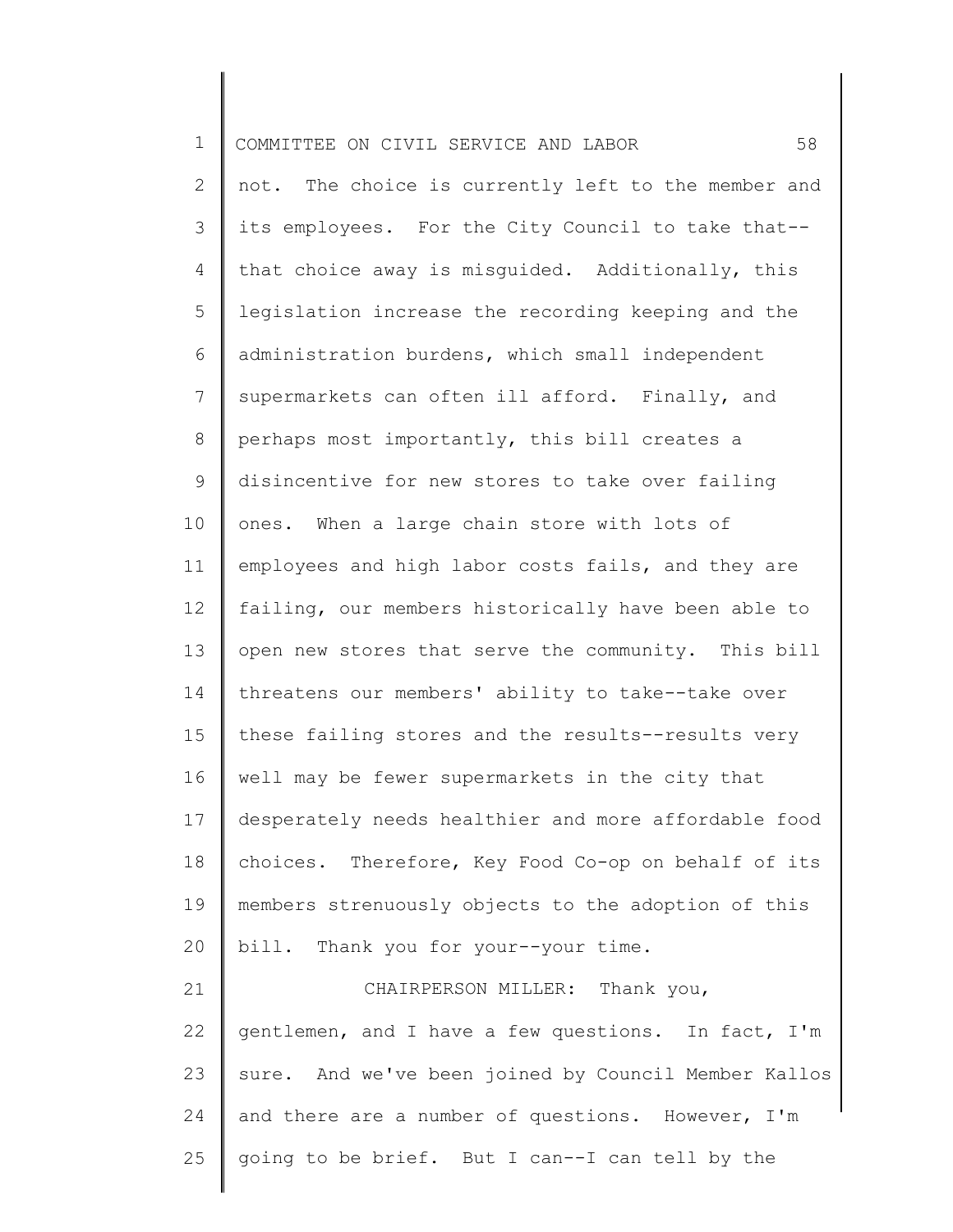| $\mathbf 1$ | 59<br>COMMITTEE ON CIVIL SERVICE AND LABOR            |
|-------------|-------------------------------------------------------|
| 2           | earlier dissertation that there was just a plethora   |
| 3           | of objections, um, to this legislation, but I really  |
| 4           | want to drill down on the common sense objections,    |
| 5           | and--and not to beg the merits of the legalese here.  |
| 6           | And--and there was a mention of high cost of labor as |
| 7           | well as--on the average, what is your member's        |
| $\,8\,$     | average hourly rate, and you can kind of call out     |
| 9           | any, um, title in the store that you'd like.          |
| 10          | JOHN DURANTE: I--I couldn't tell you                  |
| 11          | hourly rate but our member will--will probably,       |
| 12          | according to--Excuse me.                              |
| 13          | JOE PELTZ: Go ahead.                                  |
| 14          | JOHN DURANTE: No, no, these are for--                 |
| 15          | CHAIRPERSON MILLER: This is for the                   |
| 16          | panel. [background comments] Okay, does anybody       |
| 17          | have that answer on the panel. It's for anyone.       |
| 18          | HAILE RIVERA: No, no that's fine. So                  |
| 19          | I'll defend that question because one of our next     |
| 20          | panel was actual members of the stores, and they'll   |
| 21          | be more than glad to answer that question for you.    |
| 22          | CHAIRPERSON MILLER: What would be the                 |
| 23          | hiring practice in local communities where--where the |
| 24          | independent store exist?                              |
| 25          | [pause]                                               |
|             |                                                       |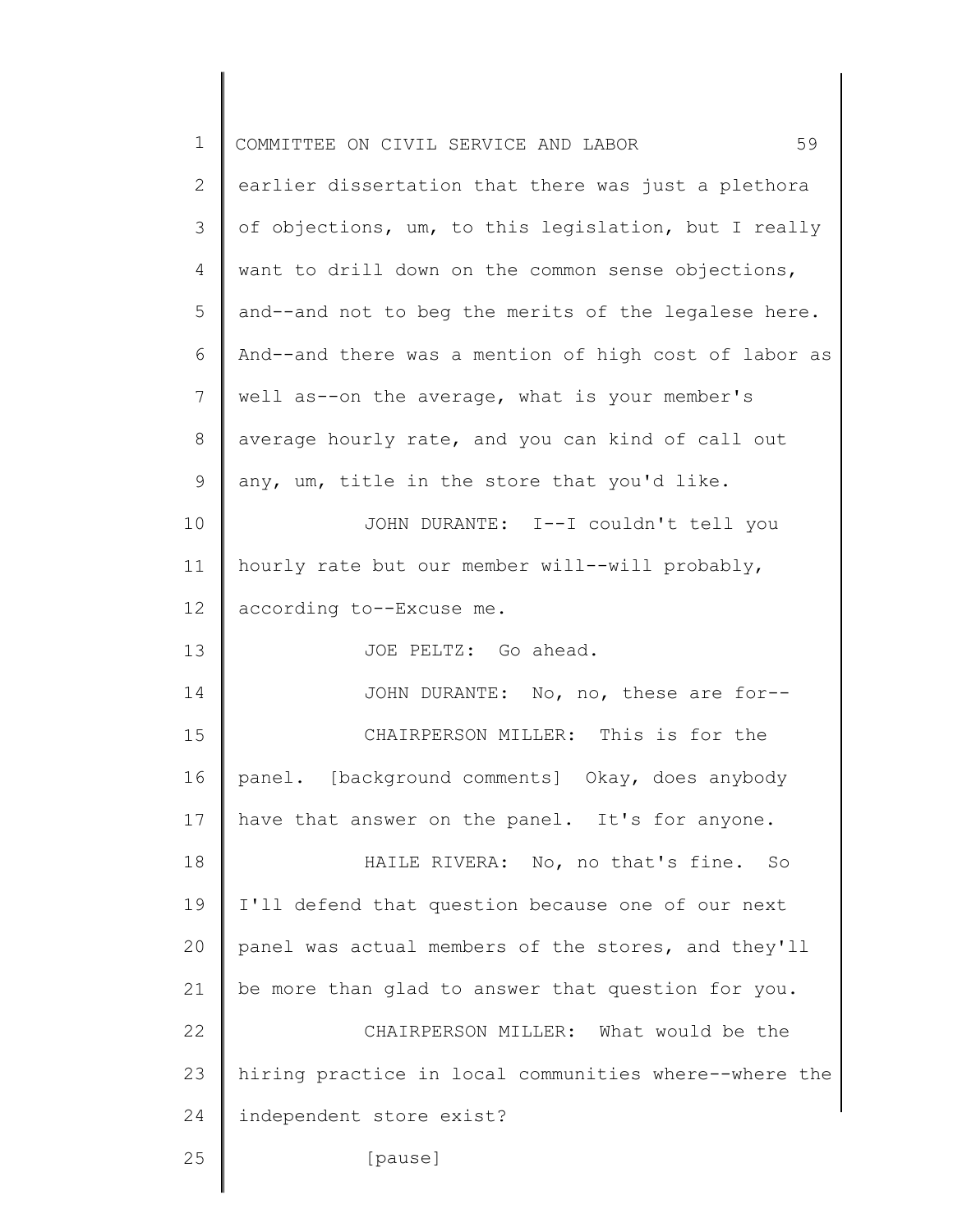1 2 3 4 5 6 7 8 9 10 11 12 13 14 15 16 17 18 19 20 21 22 23 24 25 COMMITTEE ON CIVIL SERVICE AND LABOR 60 JOHN DURANTE: I think we should have the individual owners to answer those questions. JOE PELTZ: Yeah, we'll defer to the individual owners who are here. CHAIRPERSON MILLER: Okay. So, Council Member Cornegy. COUNCIL MEMBER CORNEGY: So I'm going to start by apologizing. I stepped out for a minute so I didn't hear the context about which your testimony was. So I may ask a questions or make notes to myself that you answered already. So just please indulge me-- JOE PELTZ: Sure. COUNCIL MEMBER CORNEGY: --if--if that's the case. Um, I'm curious as to whether any of the co-operatives that are represented here today have anything to do with the pending bankruptcy and the purchase of any other the--the--the store as it relates to A&P? JOHN DURANTE: Yes, Key Food does. COUNCIL MEMBER CORNEGY: And, um, so this is kind of where all of the rubber really hits the road. So is it your intention to retain the workers that are there? Because we're having all of this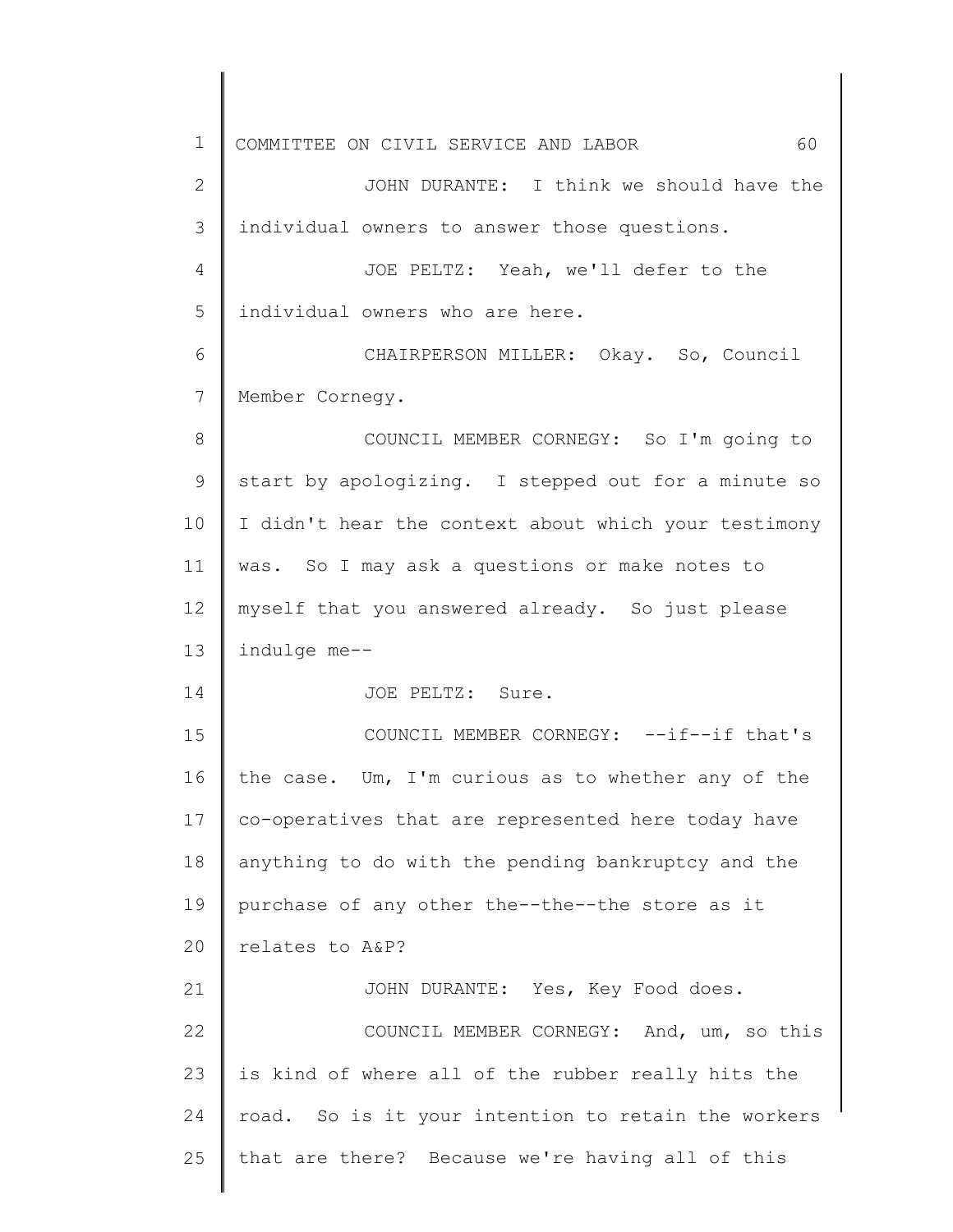| $\mathbf 1$    | 61<br>COMMITTEE ON CIVIL SERVICE AND LABOR            |
|----------------|-------------------------------------------------------|
| $\overline{2}$ | kind of theory around the legislation, but I'm        |
| 3              | curious as to whether or not where there's a practice |
| 4              | going on where there's the purchase of bankrupt       |
| 5              | stores? Is your intention to retain the workers?      |
| 6              | JOHN DURANTE: Yes, and we're in current               |
| 7              | negotiations with the union.                          |
| 8              | COUNCIL MEMBER CORNEGY: Um, and so, um,               |
| 9              | about there--about their wages and benefits rates do  |
| 10             | you--do you--what do you--what do you intend to do    |
| 11             | around that, and again, I'm not trying to be a jerk.  |
| 12             | I'm just curious as to like why we have all of this   |
| 13             | speculation, around the legislation? I really would   |
| 14             | like to know in practice what's happening really on   |
| 15             | the ground--                                          |
| 16             | JOHN DURANTE: Well, I'm--                             |
| 17             | COUNCIL MEMBER CORNEGY: -- and what your              |
| 18             | intention is.                                         |
| 19             | JOHN DURANTE: Well, I'm not sitting in                |
| 20             | the union negotiations. So I really don't know the    |
| 21             | actual labor rates, but it's all being negotiated.    |
| 22             | COUNCIL MEMBER CORNEGY: Between?                      |
| 23             | JOHN DURANTE: Key Food Co-op and--and                 |
| 24             | the union.                                            |
| 25             |                                                       |
|                |                                                       |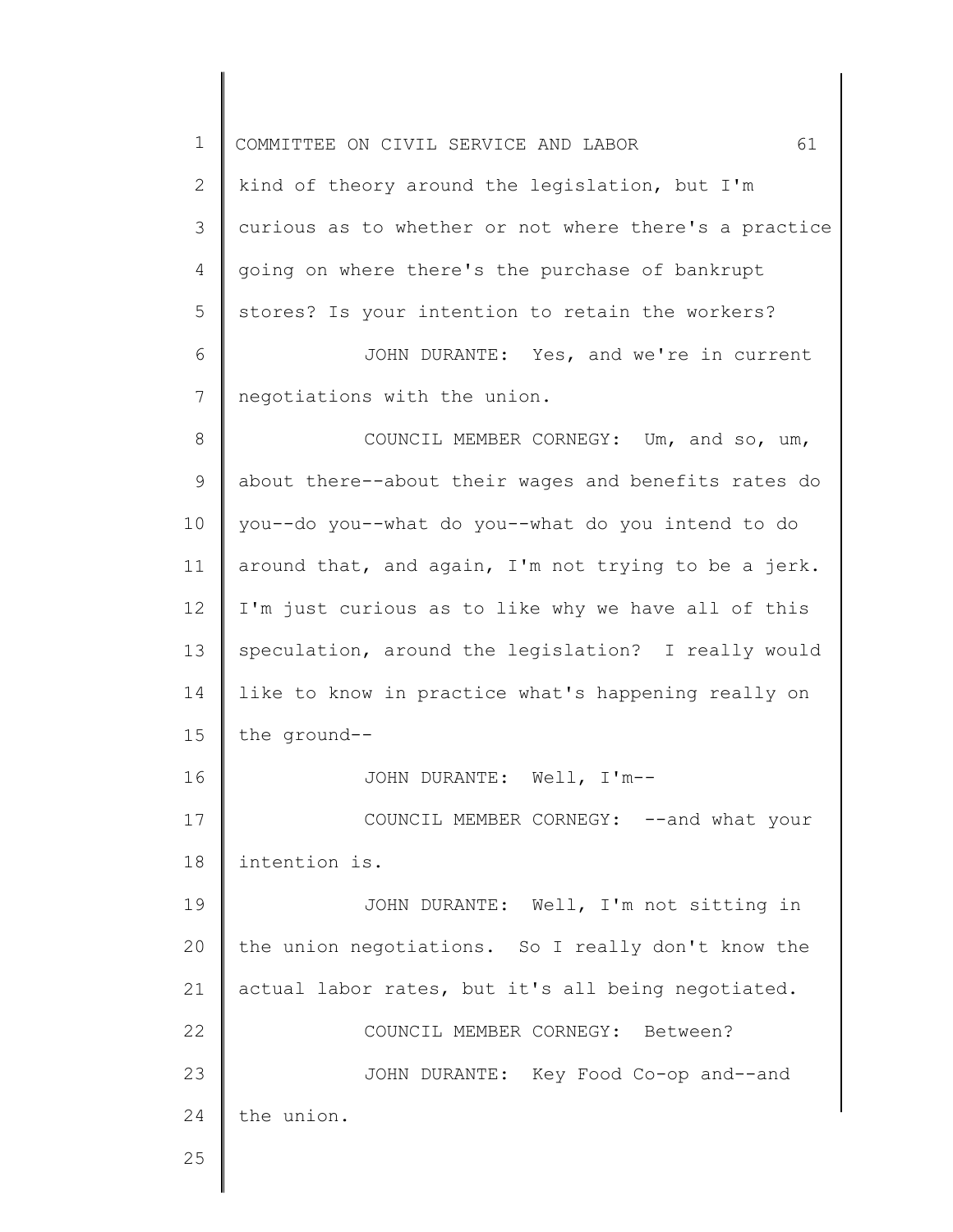1 2 3 4 5 6 7 8 9 10 11 12 13 14 15 16 17 18 19 20 21 22 23 24 25 COMMITTEE ON CIVIL SERVICE AND LABOR 62 COUNCIL MEMBER CORNEGY: So, this--this is not my, um, committee, um, chairmanship. So I won't drill down any further. I just ask that if some of that information could be conveyed to the chair and then disseminated to its membership, i.e., me, I would greatly appreciate it. But I defer to-- JOE PELTZ: Councilman. COUNCIL MEMBER CORNEGY: I defer to my chair, of course. JOE PELTZ: One comment. My understanding is that Stop and Shop and Acme have contracts to acquire 90 odd stores, and they have reached agreements with unions regarding successor arrangements. And that covers almost--that covers almost a third of A&P stores. COUNCIL MEMBER CORNEGY: Thank you. So we should be able to get that information, correct? CHAIRPERSON MILLER: Yeah, I would think that we'll have some of it, roughly before 5:00. COUNCIL MEMBER CORNEGY: Again, thank you for indulging me because whenever in my committee hearings I hate it when somebody steps out and them come back asking. So we're done doing questions. So I apologize.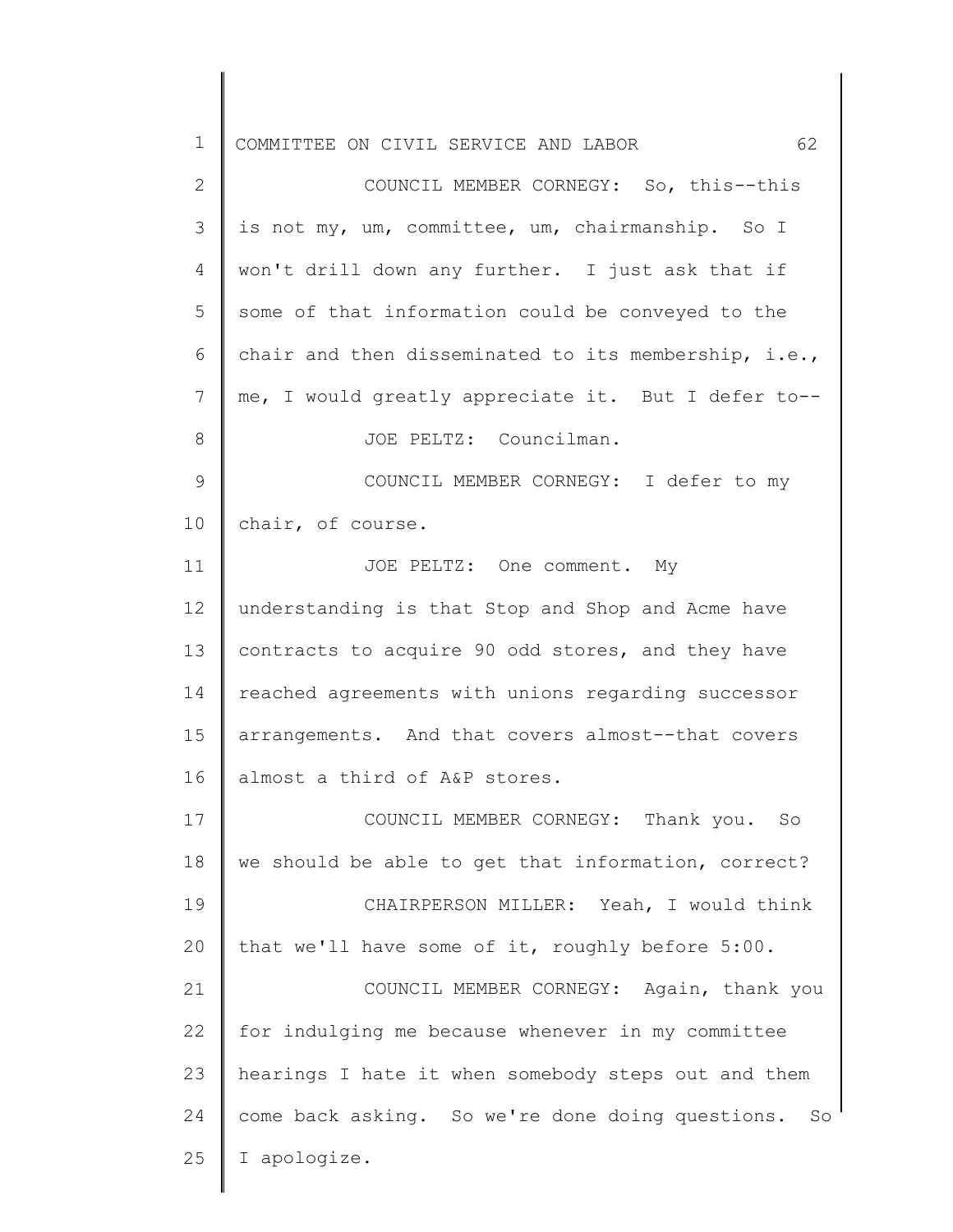| $\mathbf 1$    | 63<br>COMMITTEE ON CIVIL SERVICE AND LABOR            |
|----------------|-------------------------------------------------------|
| $\mathbf{2}$   | CHAIRPERSON MILLER: Council Member                    |
| 3              | Kallos.                                               |
| 4              | COUNCIL MEMBER KALLOS: Good morning, I                |
| 5              | just had some quick questions. I happened to do a     |
| 6              | lot of research on management and even wrote a paper  |
| $\overline{7}$ | on it. And when I was looking at it, I was looking    |
| $8\,$          | at retention specifically with the Peter Principle,   |
| 9              | and how do we keep people. And one of things that I   |
| 10             | found is that grocery stores spend a lot of money     |
| 11             | doing research on retention. How much money do        |
| 12             | grocery stores lose because of high turnover and what |
| 13             | is your retention goal?                               |
| 14             | JOE PELTZ: Well, I think the biggest                  |
| 15             | issue in terms of shrink, reduced margins is theft.   |
| 16             | Um, and in terms of retention ratio, I think that     |
| 17             | varies store by store.                                |
| 18             | COUNCIL MEMBER KALLOS: So in--in my time              |
| 19             | doing management work, I found a lot of research from |
| 20             | grocery stores that were saying that actually one of  |
| 21             | their biggest loss leaders is retention. So as store  |
| 22             | owner and industry leader, do you find that when      |
| 23             | somebody leaves, when you have high turn over there's |
| 24             | high cost to the store to train new people?           |
| 25             |                                                       |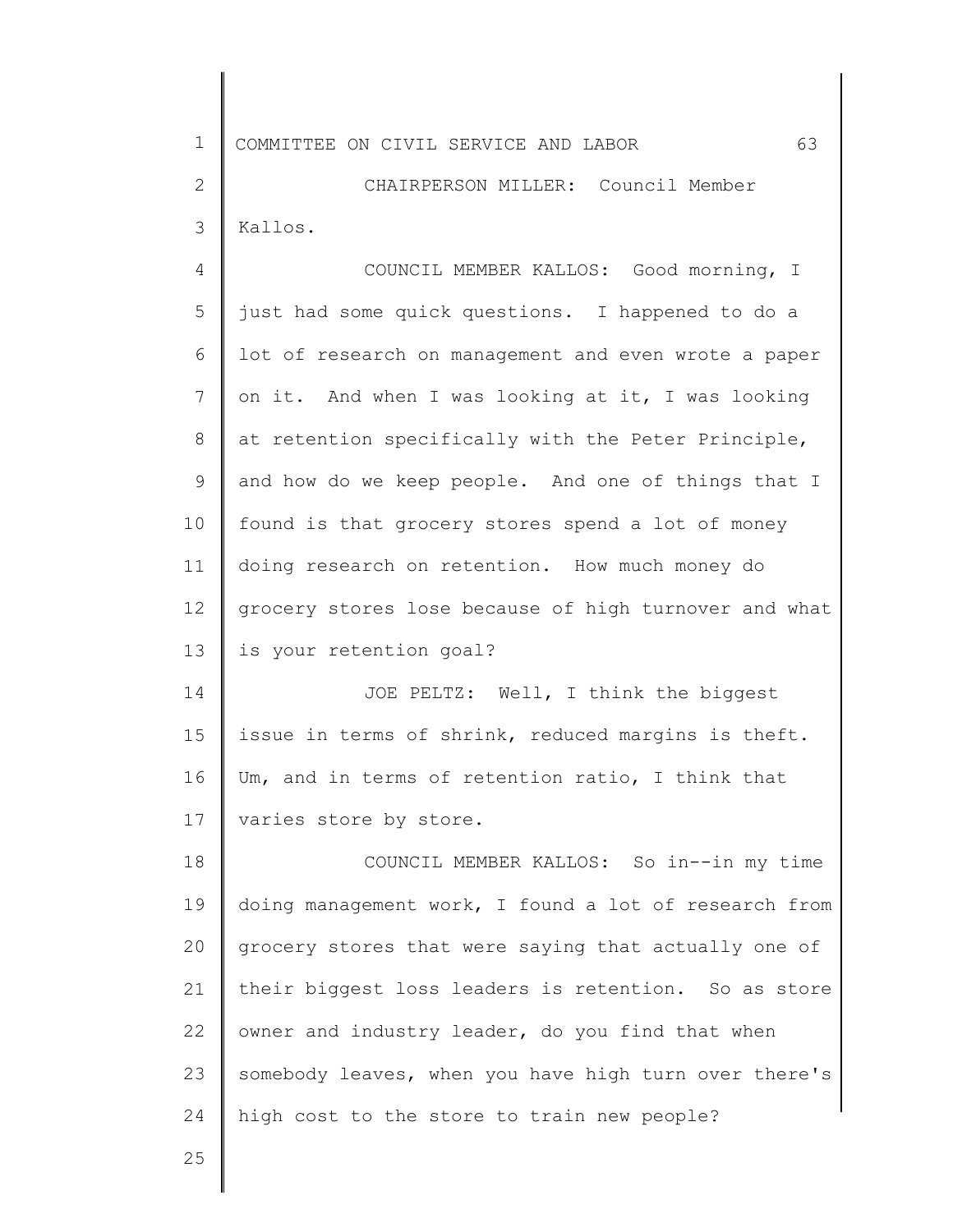1 2 3 4 5 6 7 8 9 10 11 12 13 14 15 16 17 18 19 20 21 22 23 24 COMMITTEE ON CIVIL SERVICE AND LABOR 64 JOE PELTZ: Well, there's always a cost but the idea is to retain productive people. That's what--that's what maximizes sales and productivity and maximizes job growth over time. COUNCIL MEMBER KALLOS: And how long does it take you to bring on new employees when you lose one of your productive employees because you're not able to retain them? [background comment] JOE PELTZ: Well, the owners can speak to that because they're, you know, on the ground, but again it depends on the situation. It depends on who's lost, what they were doing and what their value was. COUNCIL MEMBER KALLOS: Sure, it's just I--I find it problematic because as an industry, grocery stores are trying to increase retention and reduce turnover, and have productive people that are investing in, because that's how businesses make money, and all the social science research and all the research that the major nationwide groups are doing, is saying this is what we want to do. We actually want to retain people. So I just found that

your opposition to this bill troubling. So I guess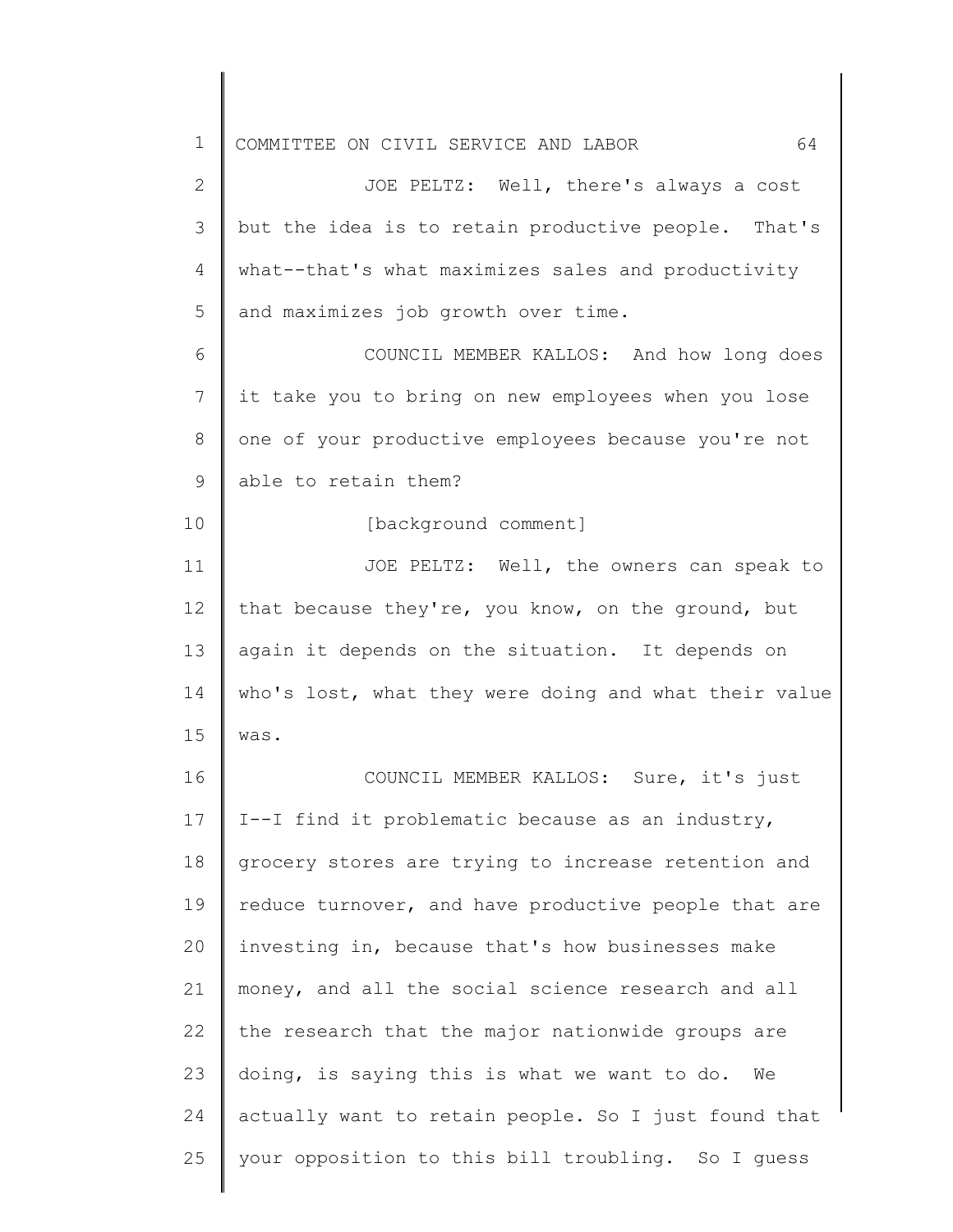1 2 3 4 5 6 7 8 9 10 11 12 13 14 15 16 17 18 19 20 21 22 23 24 25 COMMITTEE ON CIVIL SERVICE AND LABOR 65 one question is, and I guess having heard your testimony and read it, would you be willing to swear under oath that this testimony is accurate? JOE PELTZ: To the best of my knowledge, of course. COUNCIL MEMBER KALLOS: Sure so if the chair will give me a little bit of lead here. Sure, in one statement you said that stores are purchased because they are mismanaged as an indictment of this bill, but this bill provides no protections to the managers who would be doing the mismanagement. So why is that--why is that a concern with this legislation? JOE PELTZ: Well, no. Mismanagement could occur for a couple of reasons. Um, and I say that that was one situation when a store becomes available for purchase. But going back to your previous comment, we're aware of no evidence that mandated retention for a temporary period with reduced turnover over time. COUNCIL MEMBER KALLOS: Um, and then the next piece of it is where you actually say, quote, "We are aware of no evidence that incumbent grocery workers are inherently better at maintaining health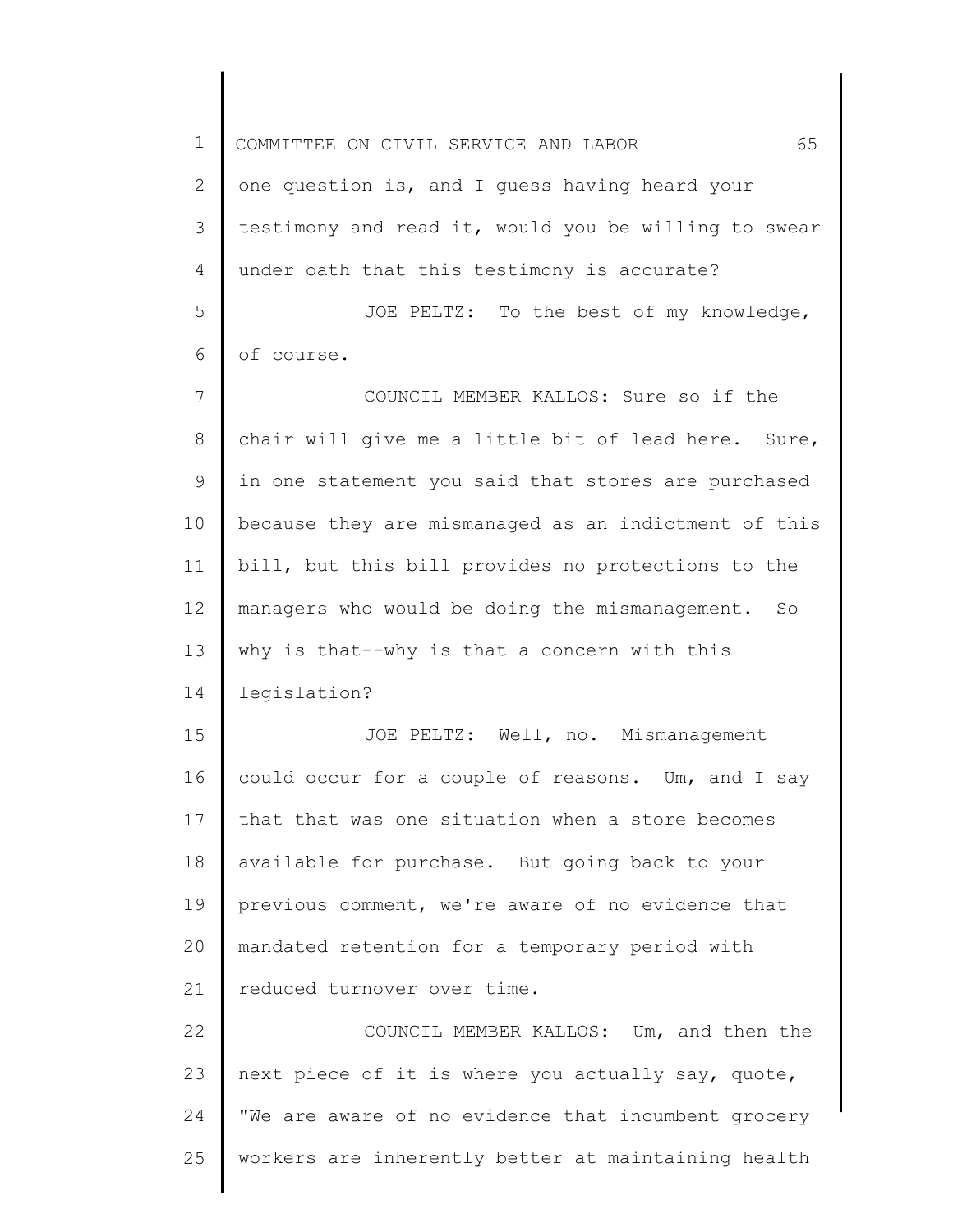| $\mathbf 1$  | COMMITTEE ON CIVIL SERVICE AND LABOR<br>66            |
|--------------|-------------------------------------------------------|
| $\mathbf{2}$ | and safety standards than the workers of successor--  |
| 3            | successor employers." Um, so do you mean to say that  |
| 4            | a new employee with no training, no experience        |
| 5            | whatsoever is able to live up to the same standards   |
| 6            | as an existing grocery worker? Because again, that's  |
| 7            | not what the social science research says or what     |
| 8            | reality says. That's why there a training time, and   |
| 9            | that's why it takes people to be on board it.         |
| 10           | JOE PELTZ: Well, the successor                        |
| 11           | employers, employees don't necessarily have less      |
| 12           | experience or less ability. So the automatic          |
| 13           | assumption that incumbent workers are better on any   |
| 14           | level in anyway, there's no basis, there's no         |
| 15           | evidence that we know of that demonstrates that       |
| 16           | that's true.                                          |
| 17           | COUNCIL MEMBER KALLOS: Your industry                  |
| 18           | publications speak to the contrary and, in fact, I    |
| 19           | think whether it's your industry publications that    |
| 20           | you've done significant research on this or just      |
| 21           | common sense somebody who has been doing the job, who |
| 22           | has the training, who is being kept on because they   |
| 23           | are productive is by nature going to know more than   |
| 24           | somebody who started that day.                        |
|              |                                                       |

25

║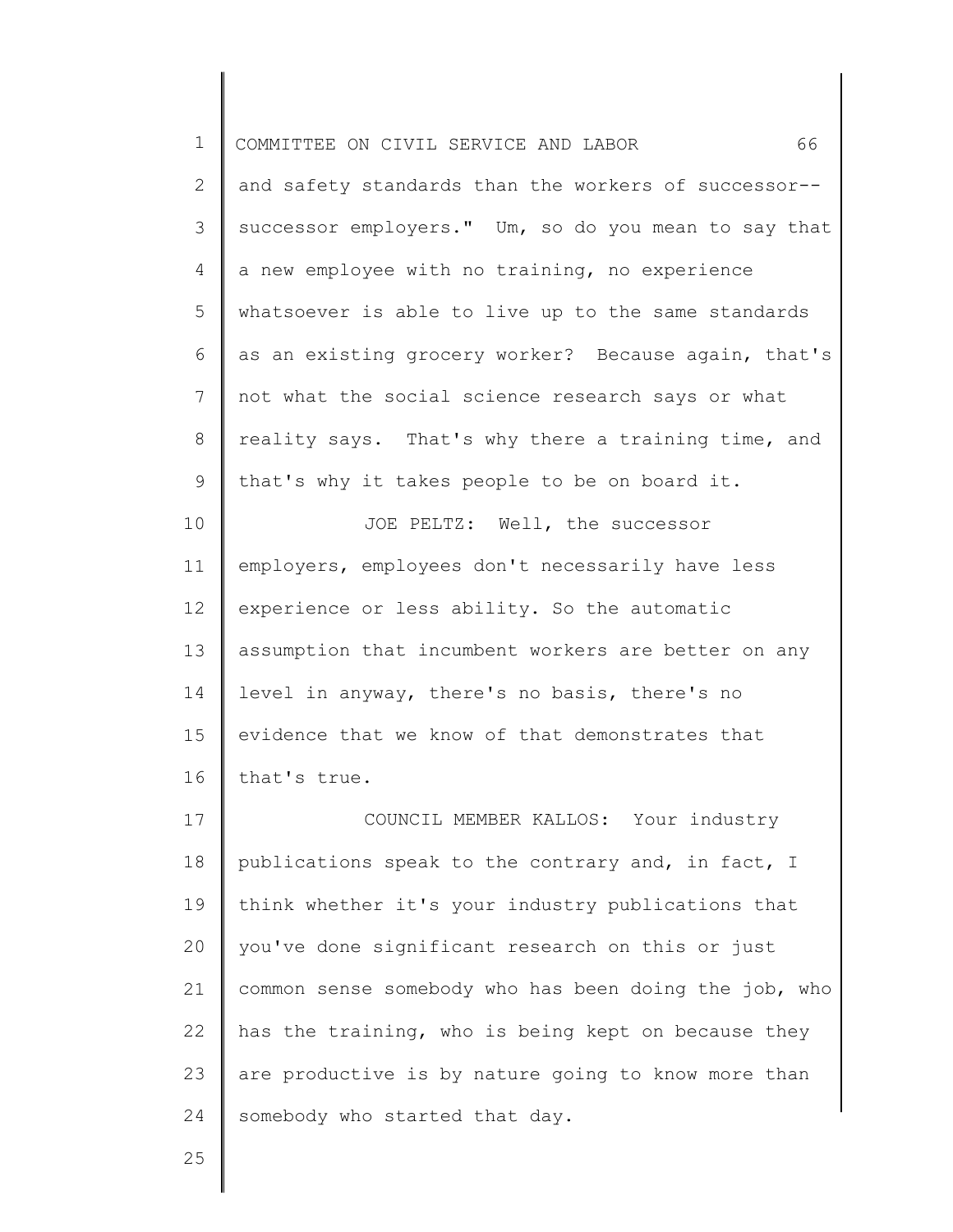1 COMMITTEE ON CIVIL SERVICE AND LABOR 67

2 3 4 JOE PELTZ: But they're not being kept on because they're productive. They're being kept on because the of the mandate.

5 6 7 8 9 10 COUNCIL MEMBER KALLOS: And so you believe that somehow in between a sale and purchase, a grocery store is just going to be full of incompetent people and the employees won't be able to--I don't understand your assertion because it doesn't make sense.

11 12 13 14 15 16 17 18 19 20 21 22 23 24 JOE PELTZ: With all due respect, that's an distortion. What--what we maintain is that when an investor or investor group, um, puts up and/or personally guarantees hundreds of thousands if not millions of dollars, they are fully motivated and fully incentivized to hire the best possible people that they can find. There's no--if you--okay, sometimes you obtain incumbent workers. Other workers are frozen out. There's no net gain here. It's just picking winners and losers, and over the long run we think this is going to produce a less productive, less efficient market, which will mean less--less store growth, stores that aren't as inviting to shop, and less job opportunities.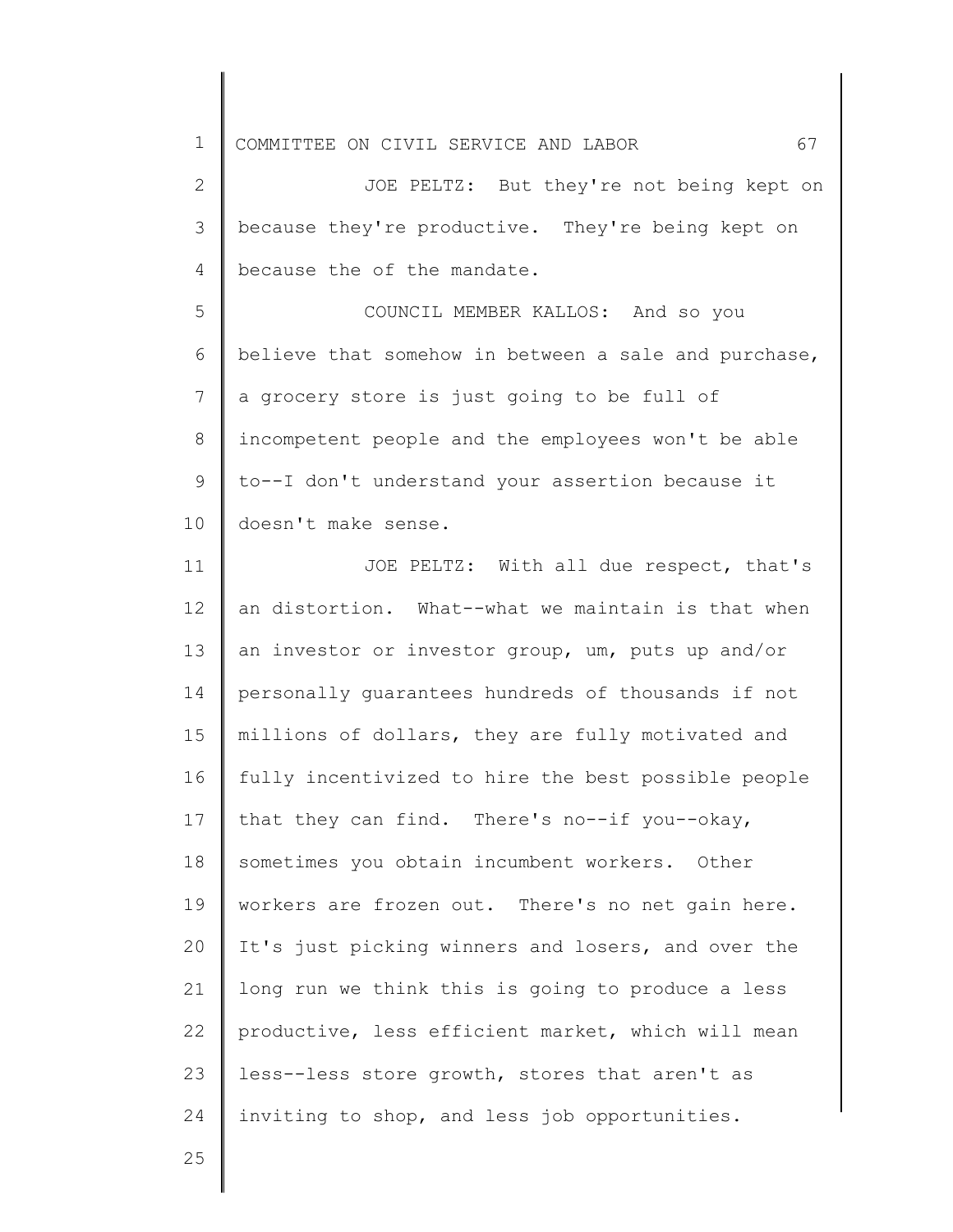1 COMMITTEE ON CIVIL SERVICE AND LABOR 68

2 3 4 5 6 7 8 9 10 11 12 13 14 15 16 17 18 19 20 21 22 23 24 COUNCIL MEMBER KALLOS: So what you're talking about is these investors and whether it's smart money or dumb money they're--what it sounds like you're trying to protect is the initial, um, desire to just start with a clean slate bringing in new teams. And I guess one question is do you think that by having a 90-day period for a new company to operate with the existing employees to see what's working and what isn't before they just wipe the slate clean? Don't you think there's a value to that because it's--after a certain period they can still do whatever they want. We're just asking them for operate for a very brief period using the existing team to see if that works. JOE PELTZ: But it's government allocating all the risks to them. They have to fund it during the tryout period, and the problem is you only get once chance to make a first impression. And the opening night of a period of a store is vital. So if customers aren't happy with what they see, they won't come back and that increases the chances for failure. But the mistake here is that the assumption here is that the new owner fires everybody and brings

in all new people, and that does not automatically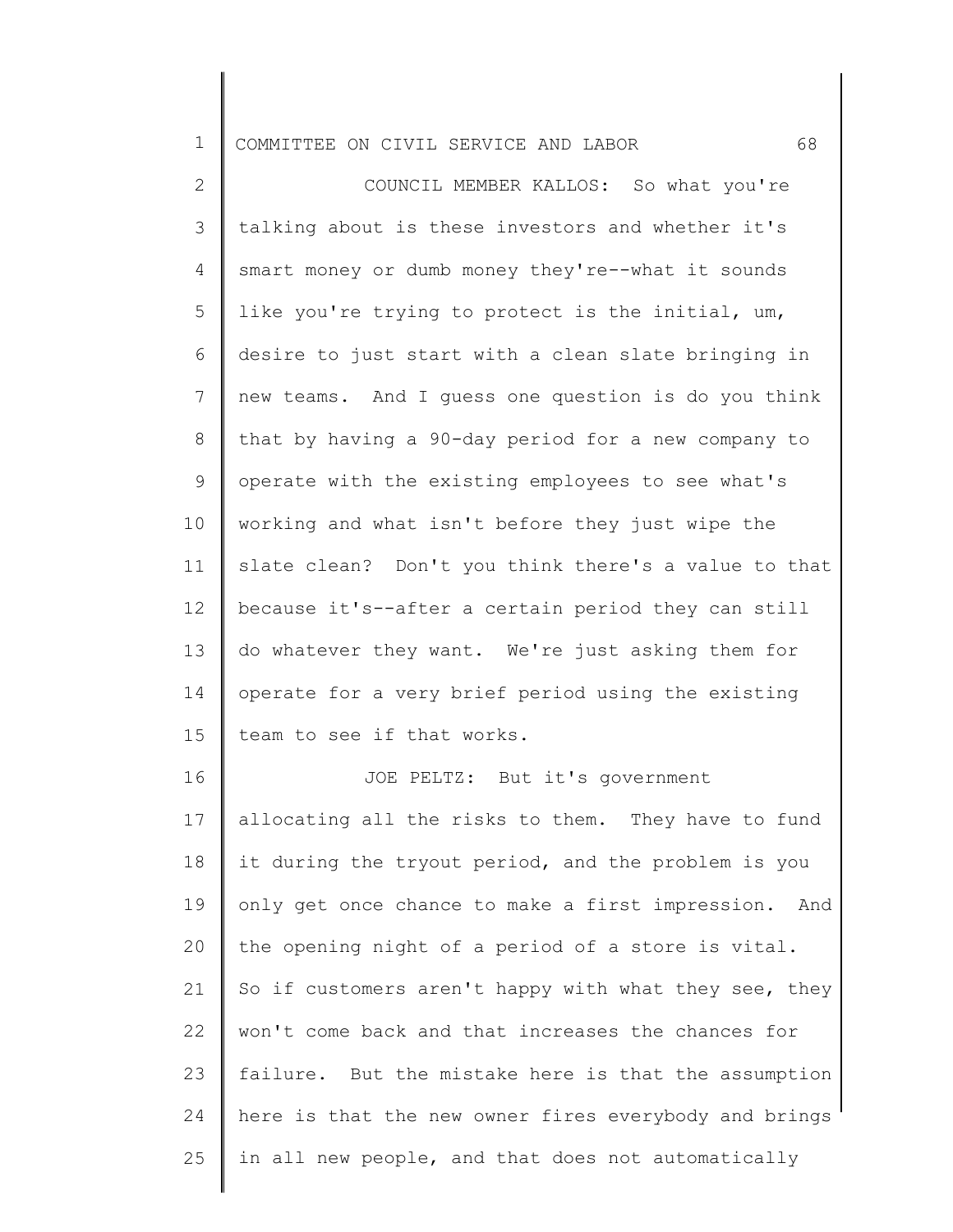1 2 3 4 5 6 7 8 9 10 11 COMMITTEE ON CIVIL SERVICE AND LABOR 69 happy, and it does not happen every time. The idea is that the investor who might have millions of dollars at risk, he might be putting everything on the line has a full and fair opportunity to bring in the people that he thinks maximize the chances of operating the best store, which is better for ownership. It's better for management and it's better for job growth, and it's better for the neighborhood COUNCIL MEMBER KALLOS: So I'm going to

12 13 14 15 16 17 18 19 20 21 22 23 24 25 wrap up here and thank you for your indulgence, Chair Miller. I believe he or she--I'm hoping that some of the owners are--are women that you have women owners here today. Um, but, um, I think our hope is that this isn't going to have any impact. So perhaps you can give us research that shows us what the impact is how many people who start to come in and do a clean slate, and then how many people actually keep the employees there. But, ultimately we're talking about 90 days to get to know your new company, and whether you have a grand opening or second grand opening or you wait until after the 90 days, I don't think that's quite important. I guess the question is why do you believe that 90 days of getting to know your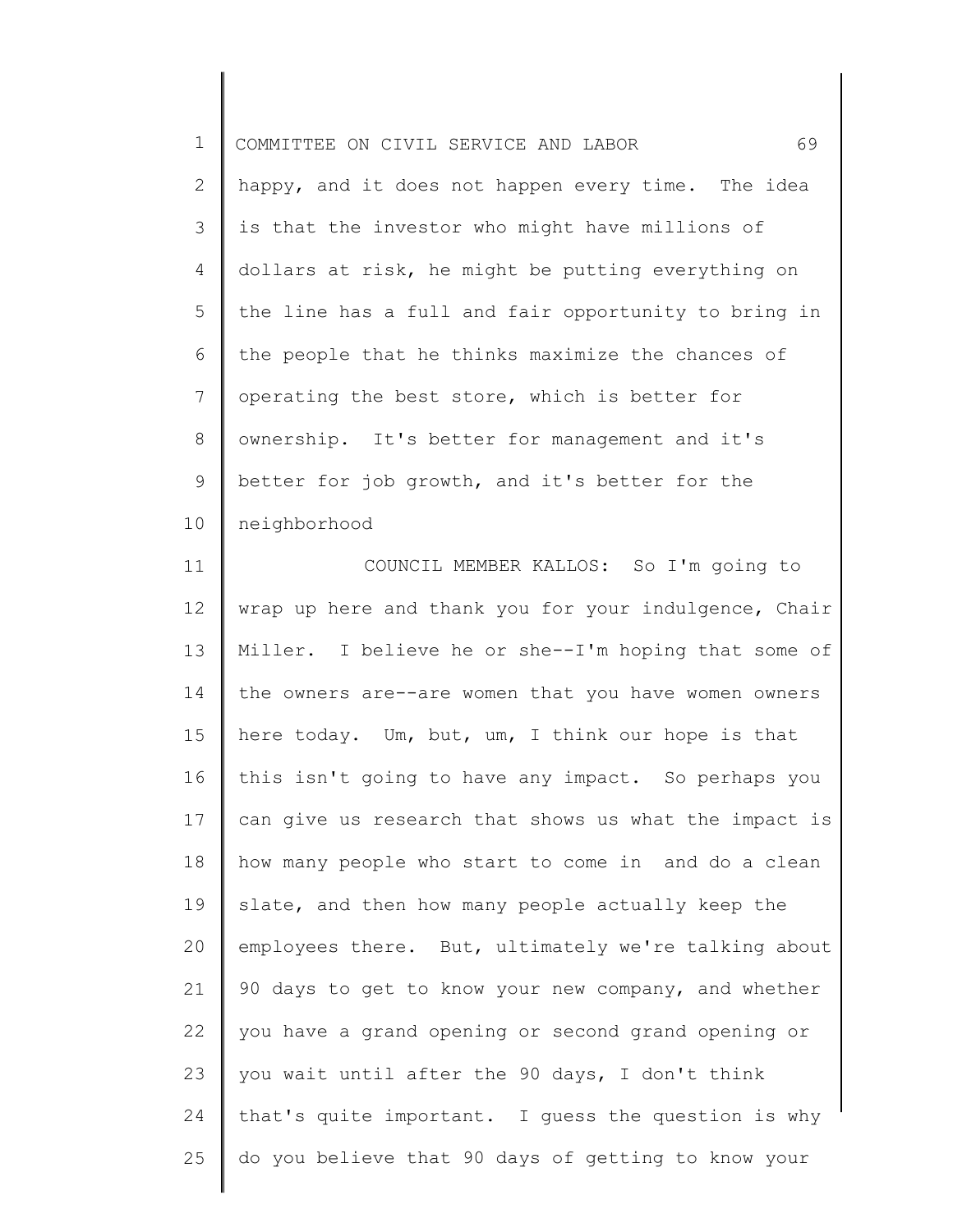1 2 3 4 5 6 7 8 9 10 11 12 13 14 15 16 17 18 19 20 21 22 23 24 25 COMMITTEE ON CIVIL SERVICE AND LABOR 70 team of a company you just bought or a store you just bought is going to frustrate and stop the marketplace from operating? JOE PELTZ: Because if the store is not being operated as well as it could be or would be with a successor employer's workers, you're going to lose customers. So government is not offering to pay for any fall right, right, from the mandated, um, employment period. It's shifting the risk to the owners who all they're doing is taking a ton of risk while they're trying to put on a better show. COUNCIL MEMBER KALLOS: So, just so you know, any time your folks fire people, it's us at this table and the City and the State of New York that has to pay for that unemployment. So we're the ones maintaining the risks. JOE PELTZ: No, it's the taxpayers that pay for it, but unemployment occurs for a number- let's not over-simplify it. Unemployment occurs for a number of reasons. COUNCIL MEMBER KALLOS: Right. CHAIRPERSON MILLER: Thank you. I'm sorry. Before we go to Council Member Dromm, so here's what I've experienced and I think this would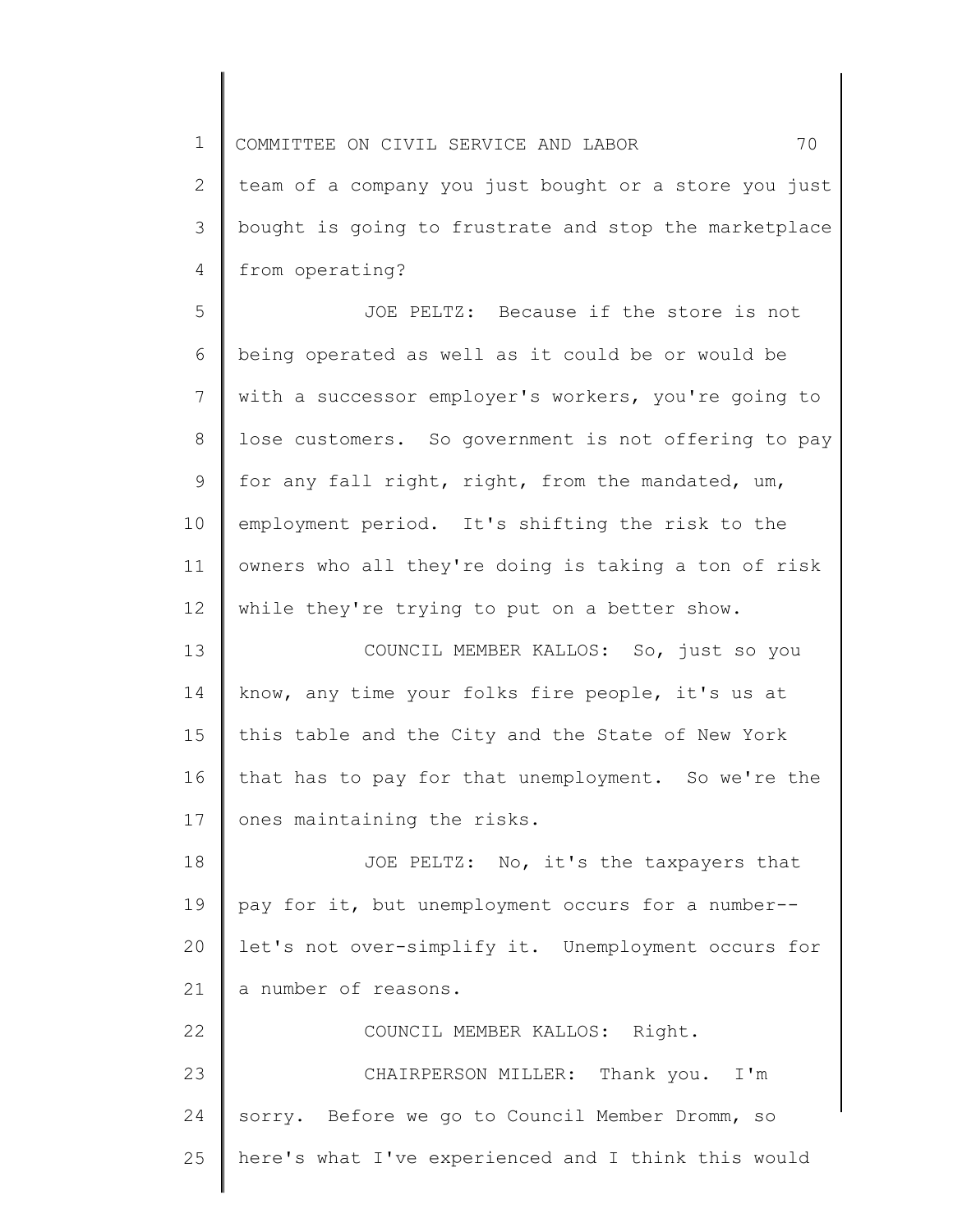| $\mathbf 1$ | 71<br>COMMITTEE ON CIVIL SERVICE AND LABOR            |
|-------------|-------------------------------------------------------|
| 2           | be applicable to a number of members here obviously   |
| 3           | we all represent in the city communities. And, um, I  |
| 4           | have yet to see a robust recruitment practice of any  |
| 5           | of the stores that have been opened in the community. |
| 6           | The fact of the matter, what I find is--is those--    |
| 7           | those new owners bringing in workers from the         |
| 8           | communities that they represent. Therefore,           |
| 9           | minimizing the economic impact on the communities     |
| 10          | that they're coming into, and providing the service.  |
| 11          | So how then would we address that? Is--is--or am I    |
| 12          | just based on that?                                   |
| 13          | [background comments]                                 |
| 14          | JOHN DURANTE: Okay, I think the--I think              |
| 15          | the individual owners can speaker better to that.     |
| 16          | However, most of our employees come from the local    |
| 17          | community. Most of them, you know--most of our        |
| 18          | shoppers are walking to that store.                   |
| 19          | CHAIRPERSON MILLER: So, I'm sorry.<br>Who             |
| 20          | do you represent?                                     |
| 21          | JOHN DURANTE: Key Food and is that--is                |
| 22          | that an independent Key Food operation or is that--   |
| 23          | because it's been my experience that those local      |
| 24          | stores that are independently owned, don't reflect--  |
| 25          |                                                       |
|             |                                                       |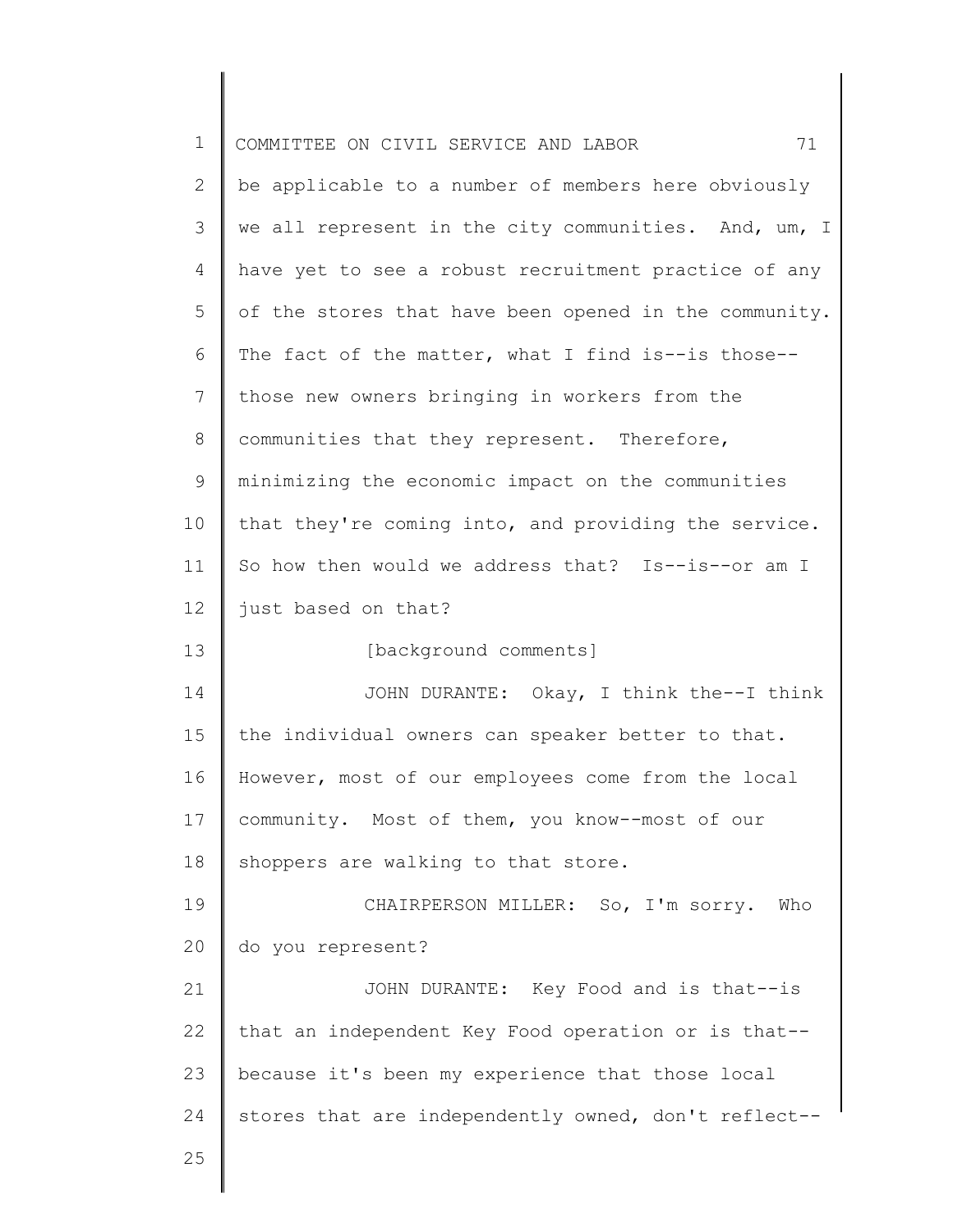1 2 3 4 5 6 7 8 9 10 11 12 13 14 15 16 17 18 19 20 21 22 23 24 25 COMMITTEE ON CIVIL SERVICE AND LABOR 72 the employees don't necessarily reflect the communities that they are servicing. JOHN DURANTE: Key Food is independently owned, and independent operator. CHAIRPERSON MILLER: And so how do your recruitment? JOHN DURANTE: That's--that's another question to the local owners, and it's--it's really up to them. They--they run their stores. MALE SPEAKER: [off mic] CHAIRPERSON MILLER: Okay. SERGEANT-AT-ARMS: Quiet, please. CHAIRPERSON MILLER: Okay, Council Member Dromm. COUNCIL MEMBER DROMM: Do you take any responsibility for what your local stores do? JOHN DURANTE: At Key Food, yes. COUNCIL MEMBER DROMM: So, you're shifting the responsibility at this point to the owners. Do you take responsibility for the way in which those stores are run? JOHN DURANTE: Yes.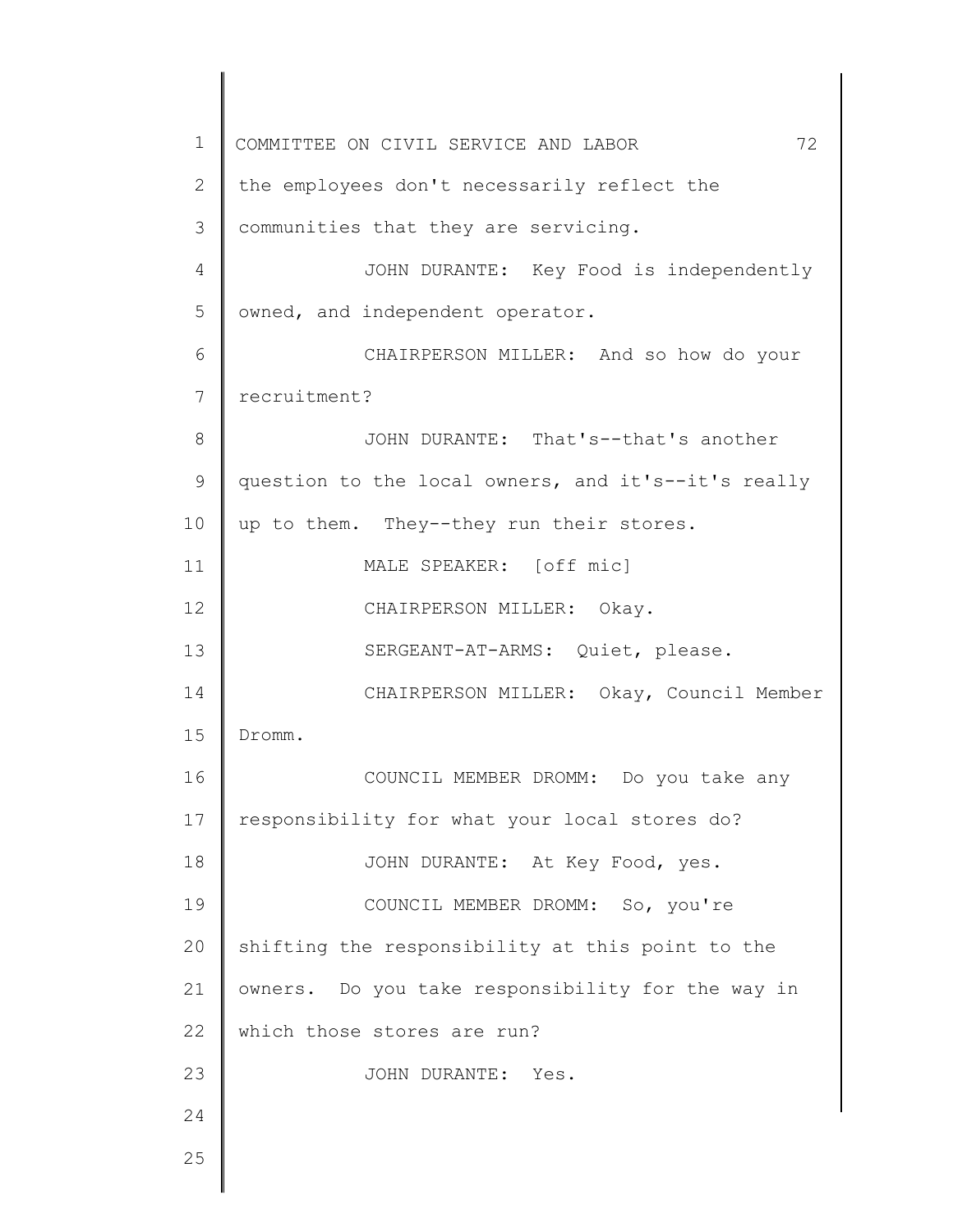1 2 3 4 5 6 7 8 9 10 11 12 13 14 15 16 17 18 19 20 21 22 23 24 25 COMMITTEE ON CIVIL SERVICE AND LABOR 73 COUNCIL MEMBER DROMM: Then why can't you answer the question about why or how hiring is done in those stores? JOHN DURANTE: Because we don't mandate that to the owners. COUNCIL MEMBER DROMM: So that aspect you don't have anything to with? JOHN DURANTE: We don't mandate it. COUNCIL MEMBER DROMM: Do you have anything to do with it? JOHN DURANTE: No. COUNCIL MEMBER DROMM: Um, do you represent Key Food 2? Have you heard of Key Food 2? JOHN DURANTE: No, no. COUNCIL MEMBER DROMM: Do you represent Global Supermarket in Jackson Heights? JOHN DURANTE: Global is a member. COUNCIL MEMBER DROMM: Is a member and they were the ones involved in this mess that I descried earlier. Am I correct? JOHN DURANTE: He's a member of Key Food. COUNCIL MEMBER DROMM: He's a member of Key Food. Okay, so that's where the Key Food 2 thing comes in. So he is a member of your organization.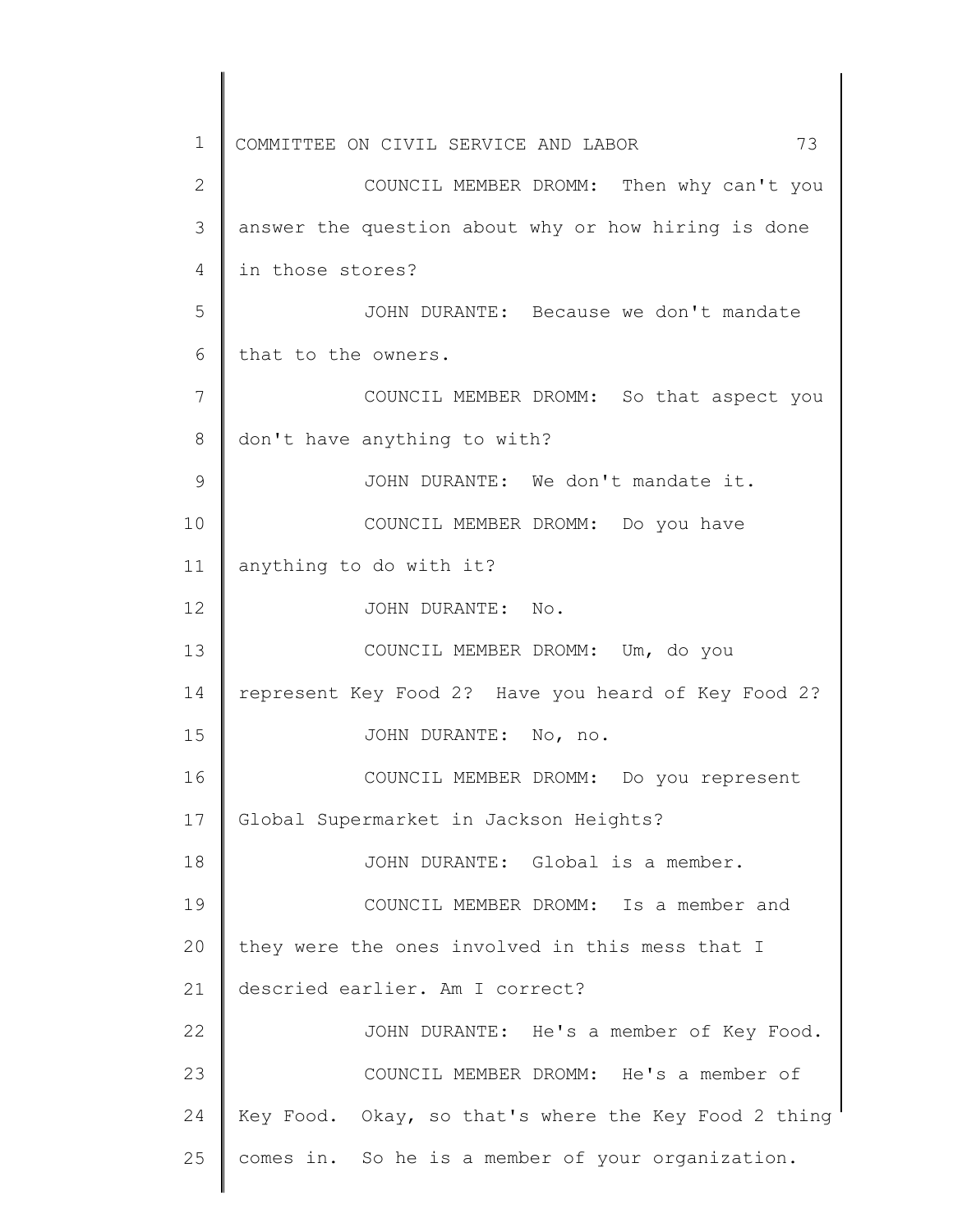1 2 3 4 5 6 7 8 9 10 11 12 13 14 15 16 17 18 19 20 21 22 23 24 25 COMMITTEE ON CIVIL SERVICE AND LABOR 74 Was he one of your stellar participants in your organization? JOHN DURANTE: I can't comment on--on how his-- COUNCIL MEMBER DROMM: Well, you know his record. You know what he did. You know he locked out workers. You know that he fired half of them. Um, you know all of that information that I provided to you earlier, but you say you represent them. You say that you're here on their behalf, but you don't provide any information or acknowledgement that what we said is the truth. JOHN DURANTE: Again, as I said earlier, the individual owner hires and fires their own employees. COUNCIL MEMBER DROMM: So it's all right for one of your members to go out and to fire half of the employees and to lock them out, and to break laws, and as organization you do not want to take responsibility for that? JOHN DURANTE: I believe we did. COUNCIL MEMBER DROMM: I don't believe that you did really because you want to know something, those people were locked out for a long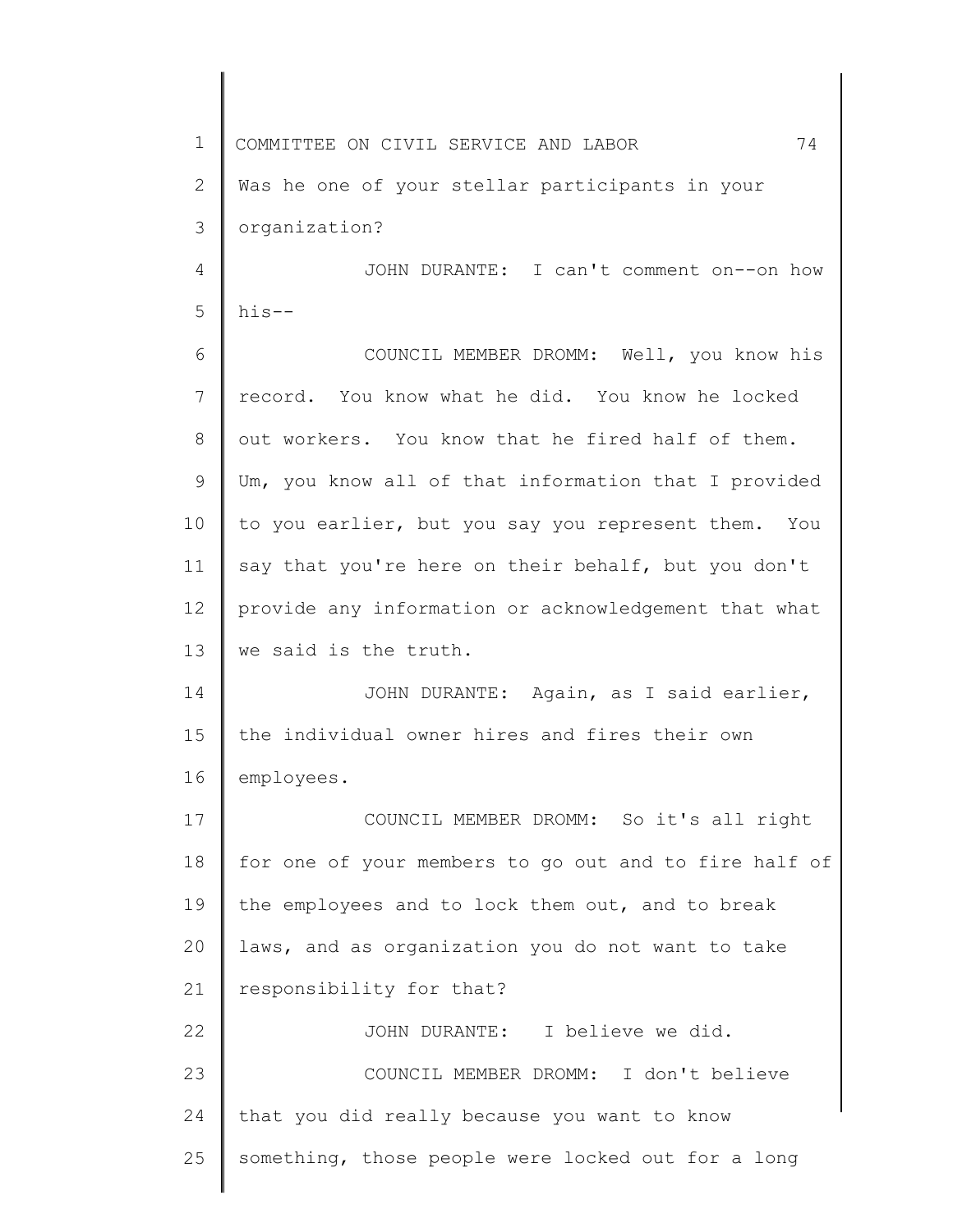| $\mathbf 1$     | 75<br>COMMITTEE ON CIVIL SERVICE AND LABOR              |
|-----------------|---------------------------------------------------------|
| $\mathbf{2}$    | period of time and there was a battle that went on      |
| 3               | for over a year in that supermarket, and there was an   |
| 4               | unwillingness to rehire those employees, any of them.   |
| 5               | And, in fact, what was happening at that store that     |
| 6               | you represent, that's part of your organization was     |
| $7\phantom{.0}$ | that they were bringing in people from other stores     |
| $\,8\,$         | and putting in place just as Council Member Miller or   |
| 9               | Council Member Kallos alluded to previously. So that    |
| 10              | is actually the reality as much as you may try to       |
| 11              | deny it. Do you have a moral obligation at all to       |
| 12              | your workers to keep them or to treat them fairly?      |
| 13              | JOHN DURANTE: Again, I think that's a                   |
| 14              | question for the individual owners.                     |
| 15              | COUNCIL MEMBER DROMM: Gee whiz, the                     |
| 16              | individual owners have a lot of independence here.<br>I |
| 17              | mean they don't even want to state--you don't even      |
| 18              | want to state on the record whether or not you feel     |
| 19              | that it's right to hire all fire people in this         |
| 20              | transfer?                                               |
| 21              | [background comments]                                   |
| 22              | There's--to the extent member<br>JOE PELTZ:             |
| 23              | of Key Food who violate the co-op's policies--          |
| 24              |                                                         |
| 25              |                                                         |
|                 |                                                         |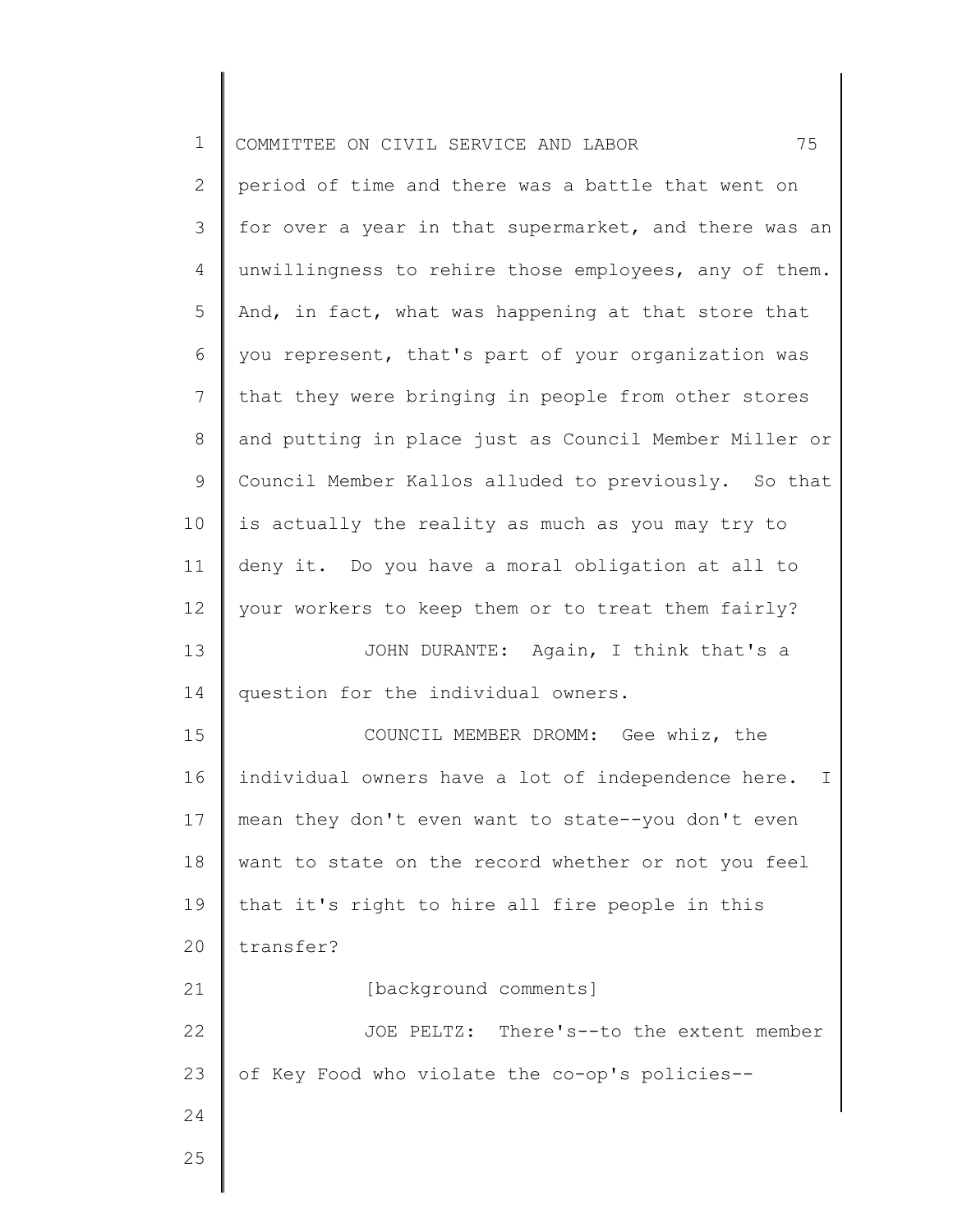1 2 3 4 5 6 7 8 9 10 11 12 13 14 15 16 17 18 19 20 21 22 23 24 25 COMMITTEE ON CIVIL SERVICE AND LABOR 76 COUNCIL MEMBER DROMM: But do you represent him or does he represent you? I don't get the relationship here. JOHN DURANTE: Key Food Stores is a member of the Food Industry Alliance. COUNCIL MEMBER DROMM: All right. So I'm asking him. JOHN DURANTE: And your question again? COUNCIL MEMBER DROMM: Do you have an obligation at all to work with and try to rehire members of your organization as a moral obligation? JOHN DURANTE: Key Food or the independent owner? COUNCIL MEMBER DROMM: Key Food, you. JOHN DURANTE: No. COUNCIL MEMBER DROMM: You have no obligation to it whatever? JOHN DURANTE: We--we--because we're not hiring those employees. COUNCIL MEMBER DROMM: Okay. That's- that's interesting to know. So people that have worked for you for 10, 15, 20 years and you feel that you have no obligation to them at all?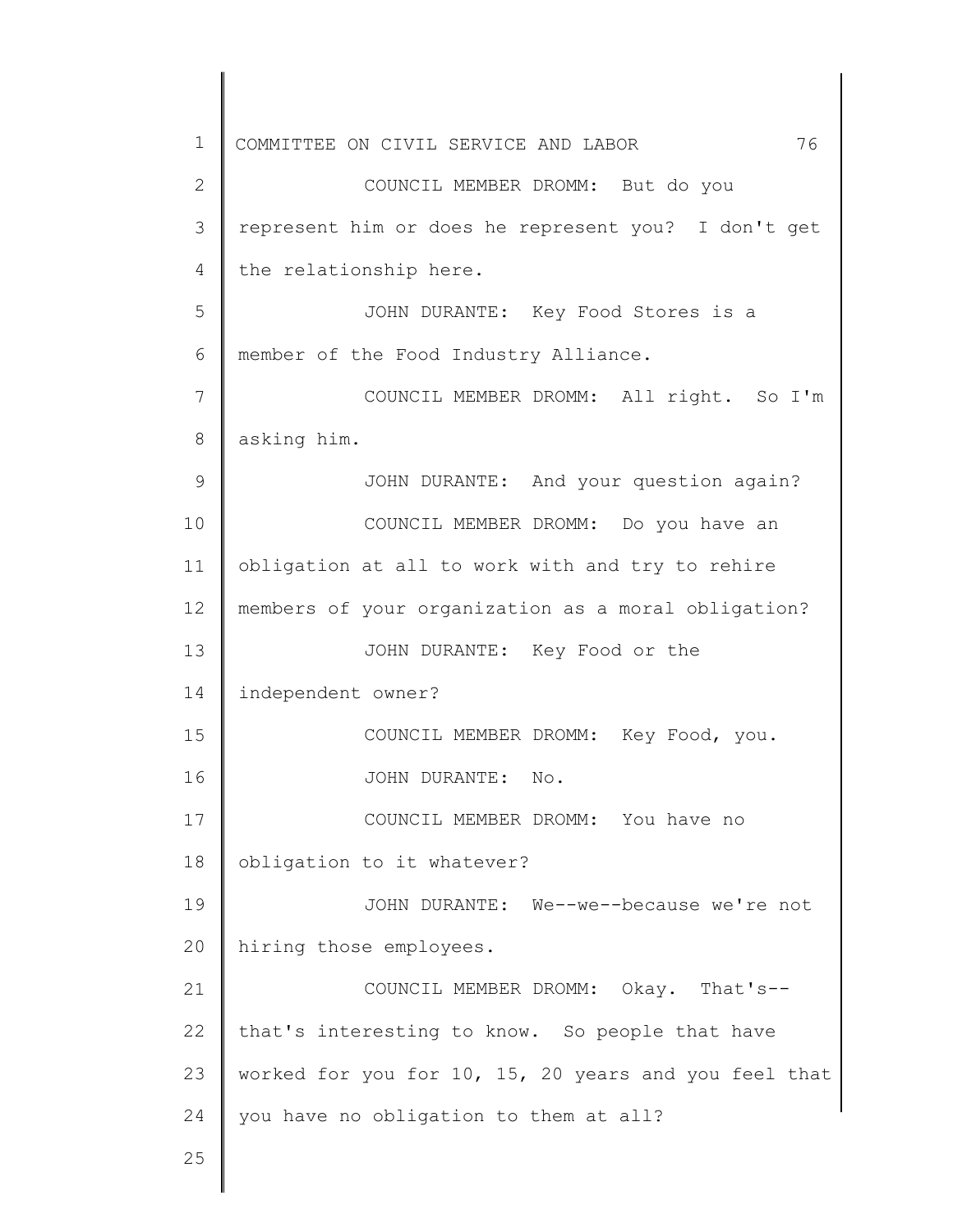1 2 3 4 5 6 7 8 9 10 11 12 13 14 15 16 17 18 19 20 21 22 23 24 25 COMMITTEE ON CIVIL SERVICE AND LABOR 77 JOHN DURANTE: At Key Food, yes. As an independent owner. That's not a-- COUNCIL MEMBER DROMM: About at Global? JOHN DURANTE: That's not up to us. COUNCIL MEMBER DROMM: That's not up to you. Okay. Anyway, I'm not--I'm not going to belabor the point too much. I think I've made my point. What do you consider to be a small business? JOHN DURANTE: We have--we have businesses that--that do business anywhere from \$20,000 a week to \$600,000 a week. COUNCIL MEMBER DROMM: So this law would cover those who are 10,000 feet or larger. Um, is 10,000 feet a small business? JOHN DURANTE: I would say that's probably in the middle. Our stores average probably around-- COUNCIL MEMBER DROMM: Yes, we're not really talking about the effect on small business owners here. We're talking about in the middle type stores? JOHN DURANTE: Correct. COUNCIL MEMBER DROMM: So what about those stores that are 10,000 feet and less and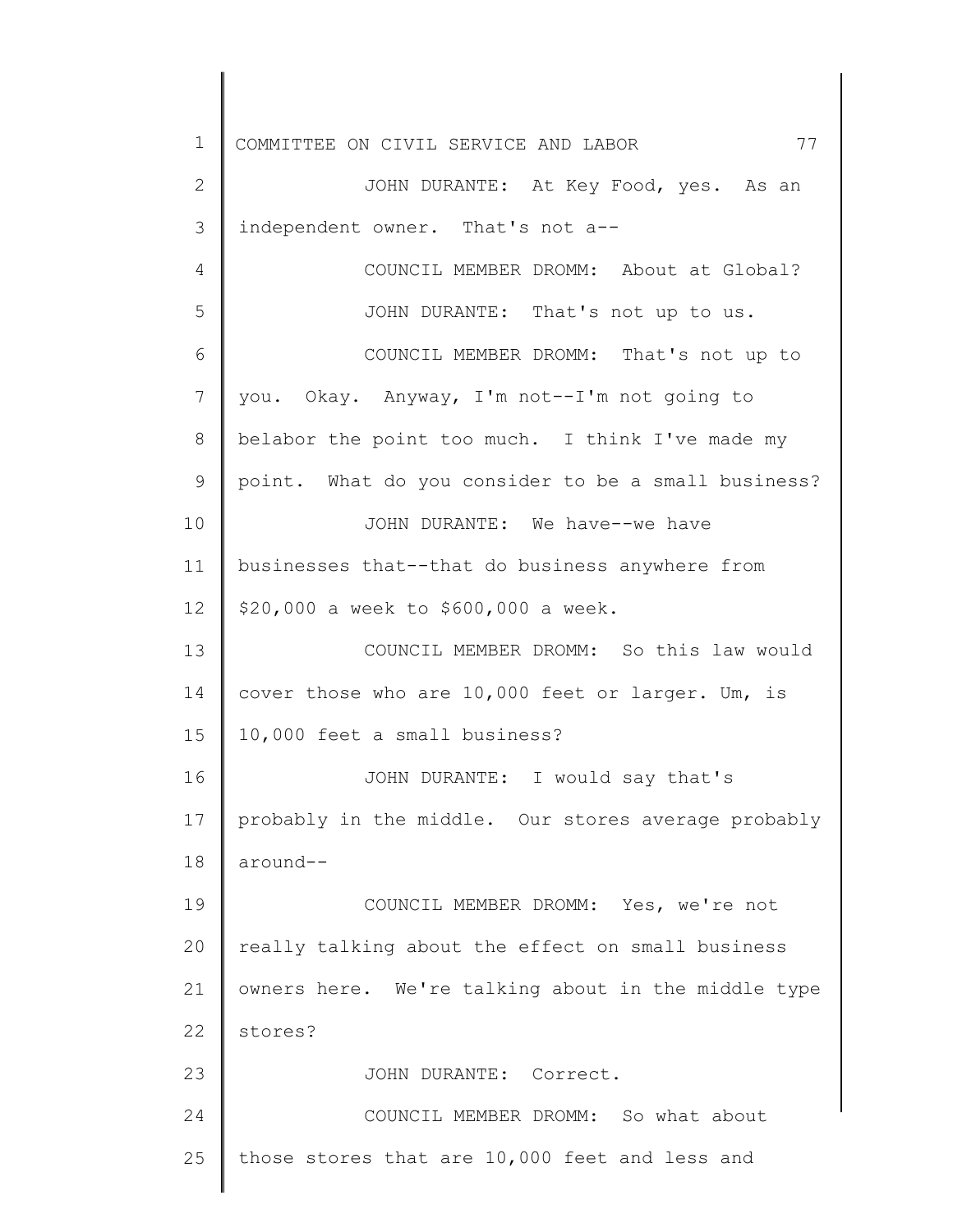1 2 3 4 5 6 7 8 9 10 11 12 13 14 15 16 17 18 19 20 21 22 23 24 25 COMMITTEE ON CIVIL SERVICE AND LABOR 78 there's nine or ten of them owned by the same owner? Is that a small business owner or is that a supermarket chain? JOHN DURANTE: I would say that's a small business owner. COUNCIL MEMBER DROMM: I would disagree with you on that, um, and that's one of the big problems here. I think that's fairly obvious. Um, one of the things that's not addressed Mr. Peltz in your testimony is the reason why these managers or these businesses are mismanaged. How do you enforce or, um, police or oversee your own members to make sure that they are abiding by the laws? JOE PELTZ: Well, they--they often come to us with compliance matters and we assist them, um, with those questions. But, Councilman, if I could respond to your question you asked before-- COUNCIL MEMBER DROMM: Uh-huh. JOE PELTZ: --with a broader perspective. We--a 10,000 square foot store from the Association's perspective is a small store, is a lot smaller by every measure than, for example, a 50,000-- COUNCIL MEMBER DROMM: Okay, if it's just that one store--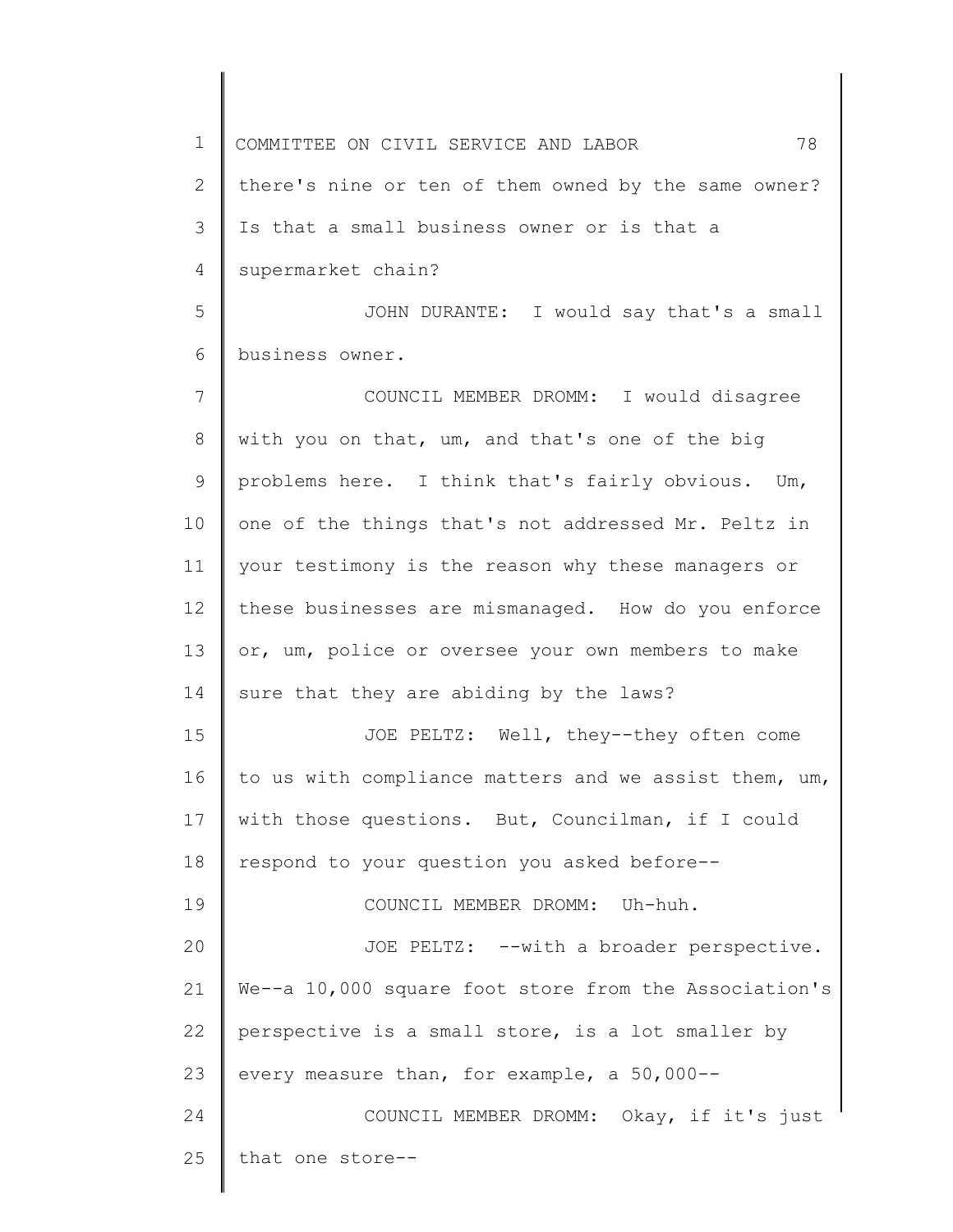1 2 3 4 5 6 7 8 9 10 11 12 13 14 15 16 17 18 19 20 21 22 23 24 25 COMMITTEE ON CIVIL SERVICE AND LABOR 79 JOE PELTZ: --square foot construction built like a K-Mart shopping shop. (sic) COUNCIL MEMBER DROMM: If it's just that one store, maybe you're right, but when have somebody who owns ten of them, it's no longer really a small business. JOE PELTZ: Correct. It's some--once you can-- COUNCIL MEMBER DROMM: So Trade Fair the one that was the violator--the first violator in Jackson Heights was not really a small business owner, nor is Global a small business owner. JOE PELTZ: I understand your point. It's just a matter of coming to an agreement on what constitutes a chain. At some point owning some number or stores makes you the owner of a chain even if each store is small. COUNCIL MEMBER DROMM: By the way, in your testimony you mentioned about New York State Department of Agriculture ensuring that the quality of the food and the meat in these stores is up to par. That often times doesn't really happen, um, and State--try to get a State Agriculture person to come into one of the stores as we did on a number of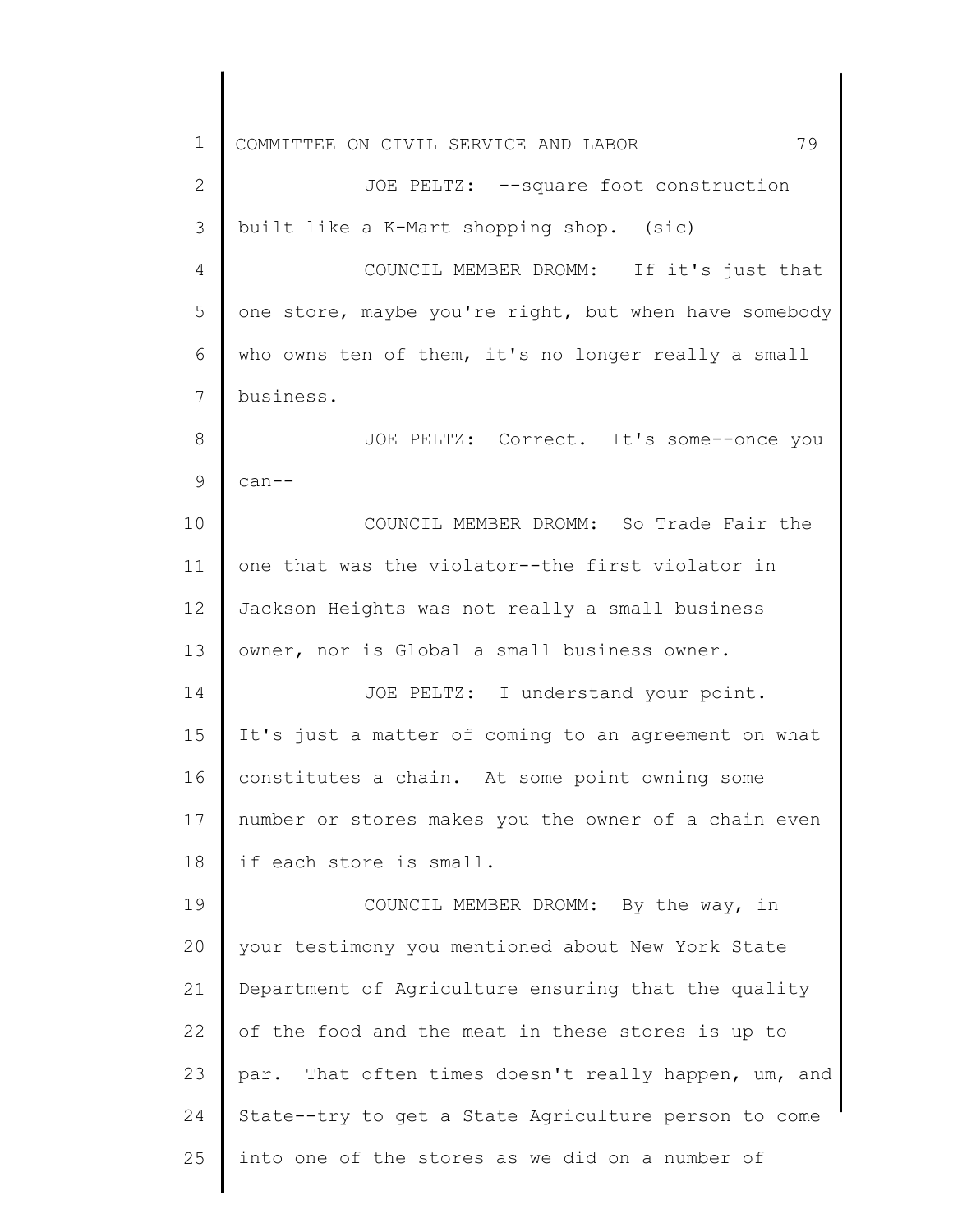1 2 3 4 5 6 7 8 9 10 11 12 13 14 15 16 17 18 19 20 21 22 23 24 25 COMMITTEE ON CIVIL SERVICE AND LABOR 60 occasions with the store that, um with this Global Supermarket or Trade Fair. JOE PELTZ: Our experience is that they were in our stores on a regular basis. COUNCIL MEMBER DROMM: Well, that's not been my experience. So you may have a different experience than I do. Um, [pause] Okay, I think that's about it for me. CHAIRPERSON MILLER: Okay. Thank you so much to the panel. I'll call the next panel. Thank you for coming out. Alma Torres, Josh Kellerman. [background comments, pause] You may begin. ALMA TORRES: Oh. My name is Alma Torres. I'm--I'm--excuse me. Good morning. I've never been to one of these. [background noise] Thank you. Good morning. My name is Alma Torres, and I'm a Brooklyn resident at the Food Emporium located at 49th and 8th Avenue in Manhattan where I've worked for at--for the last 17 years as parttime floral manager. I also am serving as the 338 Shop Steward at my store. I am here today to provide a first hand account of why the Grocery Workers Retention Act helps thousands of grocery store workers like myself. Five years ago, A&P, which owns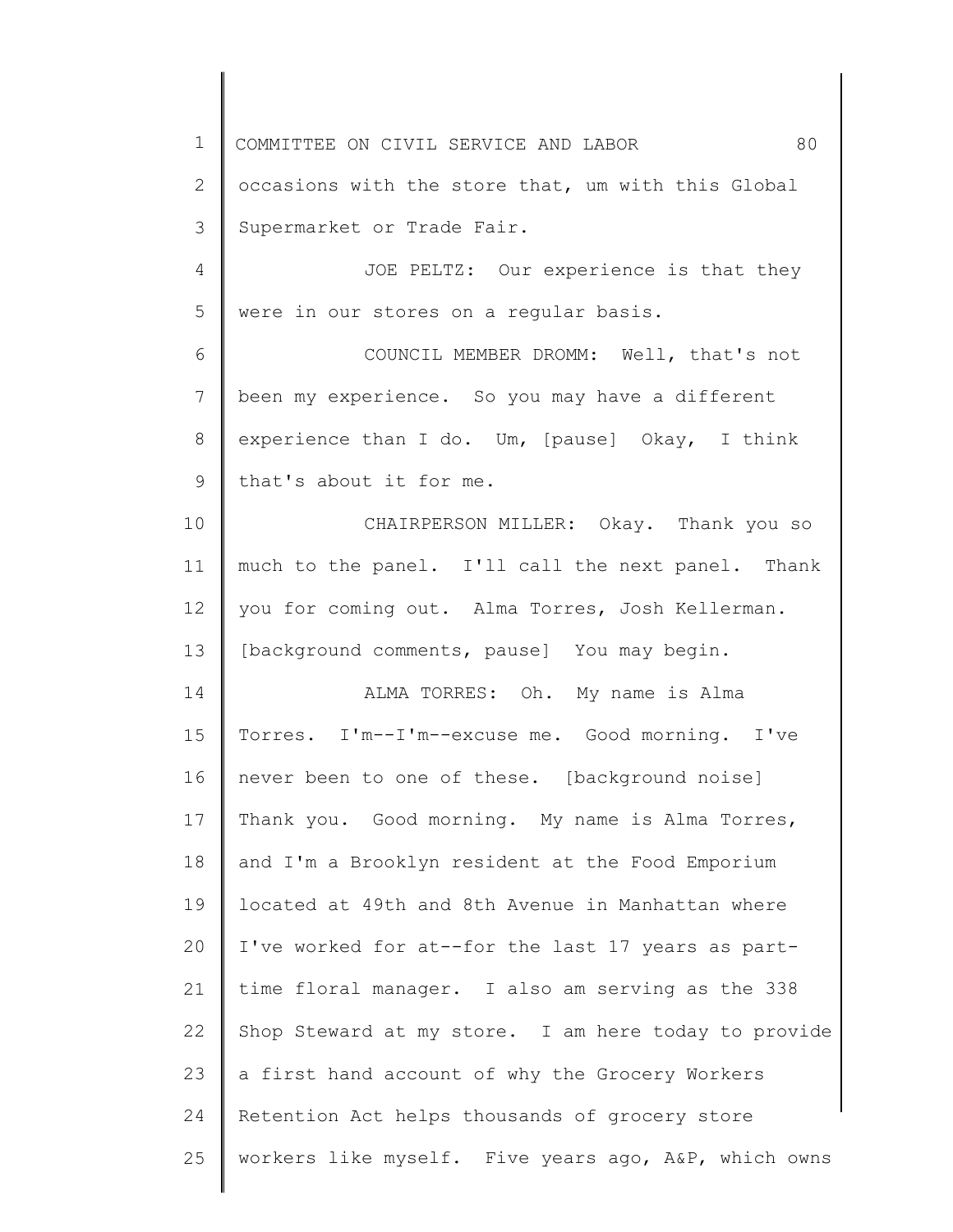| $\mathbf 1$  | 81<br>COMMITTEE ON CIVIL SERVICE AND LABOR             |
|--------------|--------------------------------------------------------|
| $\mathbf{2}$ | Food Emporium went through its first bankruptcy.<br>At |
| 3            | that time, we made many sacrifices including taking a  |
| 4            | five-year work break--wage freeze, and giving back     |
| 5            | paid time off in order to keep the company afloat and  |
| 6            | save our jobs. Unfortunately, this time it's very      |
| 7            | different. There is no saving the company, and all     |
| 8            | the stress we experienced five years ago was great,    |
| 9            | nothing compares to the anxiety and the fear that my   |
| 10           | co-workers and I are dealing with right now. The       |
| 11           | Food Emporium I work at is special to me. I am a       |
| 12           | breast cancer survivor [crying] and I received         |
| 13           | support at my store including from my co-workers and   |
| 14           | my union. Unfortunately, the store, which employs      |
| 15           | about 100 people is one of A&P's locations that is     |
| 16           | currently been on sale. This means that we are in      |
| 17           | limbo, and we are waiting until next week when our     |
| 18           | store goes into auction, and recognize our union.      |
| 19           | However, I know that currently there is nothing that   |
| 20           | will require a new owner to even just rehire us.       |
| 21           | There is the real possibility that the owner could     |
| 22           | reopen the store or simply hire all new workers at     |
| 23           | minimum wage over us, off the books and do so without  |
| 24           | any obligations (sic) or second thought about what     |
| 25           | will happen to us. The Grocery Workers Retention Act   |
|              |                                                        |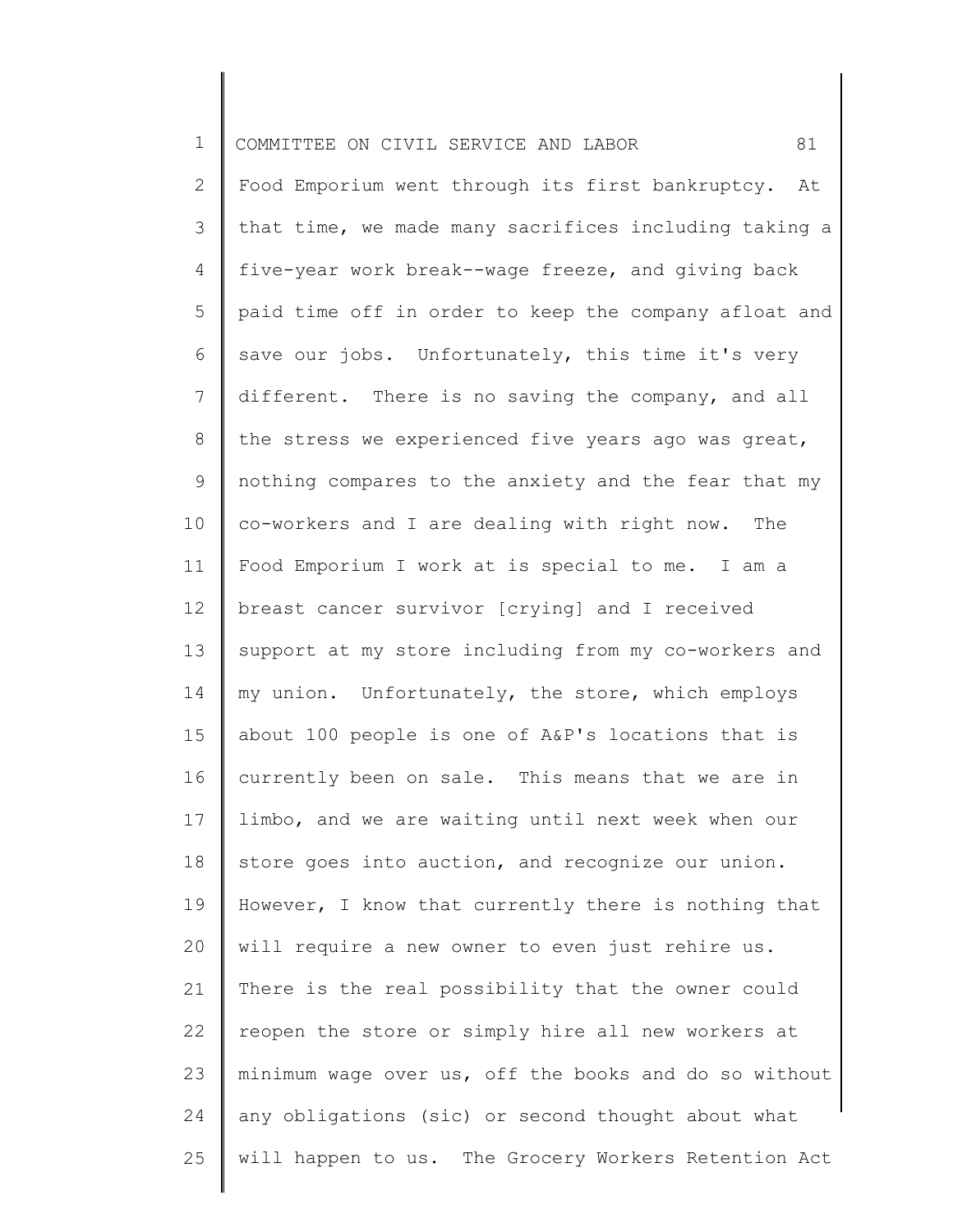| $\mathbf 1$    | 82<br>COMMITTEE ON CIVIL SERVICE AND LABOR            |
|----------------|-------------------------------------------------------|
| $\overline{2}$ | will ease some of the worry workers face during the   |
| 3              | transition period like the one at my co-workers and I |
| 4              | are potentially facing. I can testify to the          |
| 5              | difference of having 90 days to work and benefits as  |
| 6              | well as the opportunity for a permanent job onto it,  |
| $\overline{7}$ | can make all of us and our families. WE definitely    |
| $8\,$          | all will be breathing much easier if it was already   |
| $\mathsf 9$    | in law in New York City. I have done nothing wrong    |
| 10             | except to have the misfortune of working for a        |
| 11             | company that could be changing hands. As a result, I  |
| 12             | have begun going on job interviews in order [pause]   |
| 13             | in order to prepare for what is coming up next. This  |
| 14             | is a very difficult transition, one that is full of   |
| 15             | uncertainty, and I don't take comfort in knowing that |
| 16             | I am not alone in this situation. And as I am just    |
| 17             | one of the thousands of working people who now and    |
| 18             | may in the future find themselves out of work because |
| 19             | of a store being sold, closed or going into           |
| 20             | bankruptcy. Please know that passing the Grocery      |
| 21             | Retention Act would incredibly be meaningful for me.  |
| 22             | All I am asking is for the ability to continue to     |
| 23             | help my customers, pay my bills, spoil my             |
| 24             | grandchildren and see it is simply an opportunity to  |
| 25             | secure a future for myself and thousands of hard      |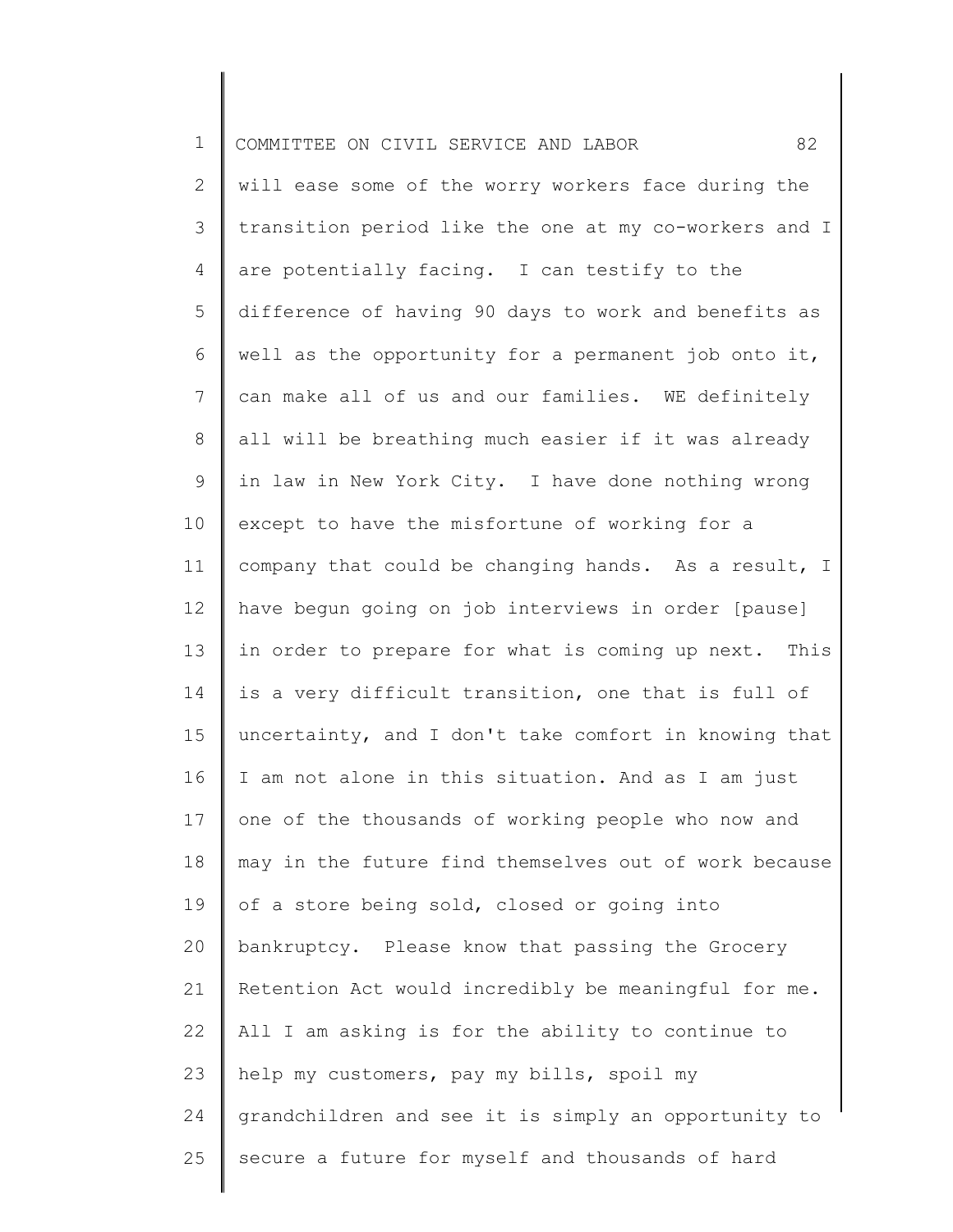1 2 3 COMMITTEE ON CIVIL SERVICE AND LABOR 83 working New Yorkers. Thank you very much for your time.

## [background comments]

4

5 6 7 8 9 10 11 12 13 14 15 16 17 18 19 20 21 22 23 24 25 JOSH KELLERMAN: Good morning. My name is Josh Kellerman. I work at ALIGN, the Alliance for a Greater New York. I'm a Senior Research and Policy Analyst there, and ALIGN is a community labor coalition here in New York City dedicated to creating good jobs, vibrant communities and accountable democracy for all New Yorkers. In this year of globalization and rapidly shifting economy, workers often suffer the brunt of these changes. Intro 632-A provides an important buffer between the vigors of our economy and the real needs of workers, their families and their communities. This proposed law strikes a balance between the needs of the new employer to hire workers who have the skills to match the job, and the existing workers who have the opportunity to demonstrate their value to their new employer. A 90-day transition period is a practical solution that serves the needs of both employees and employers. And I'll just kind of move off of my comments here and speak to a couple of things that were mentioned earlier. One is that, you know, from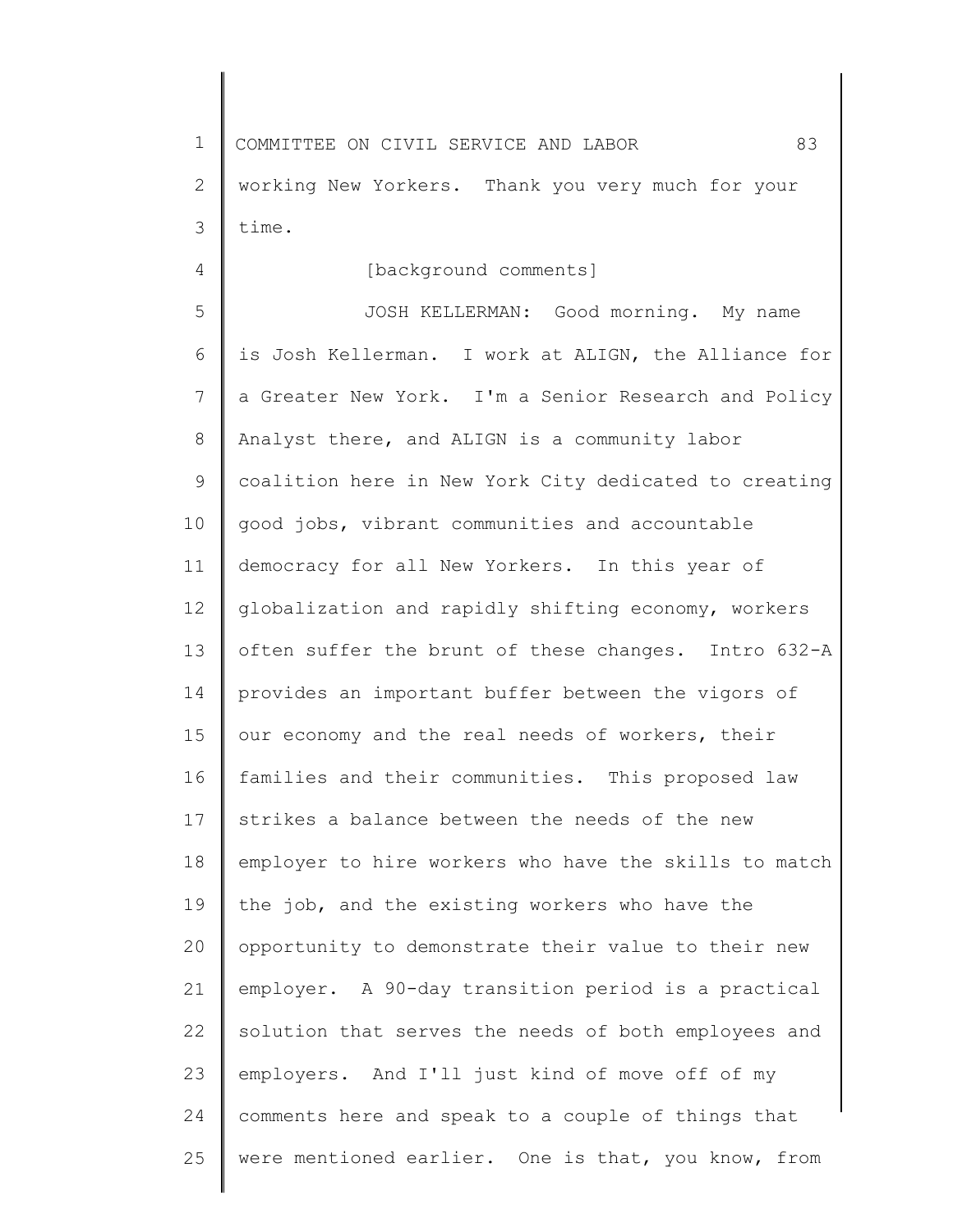| $\mathbf 1$     | 84<br>COMMITTEE ON CIVIL SERVICE AND LABOR           |
|-----------------|------------------------------------------------------|
| $\overline{2}$  | what I heard from some of the representatives from   |
| 3               | the business community, I didn't hear actual         |
| 4               | demonstration of how this will impact their          |
| 5               | businesses. It seemed largely unsubstantiated. Um,   |
| 6               | there is, of course, the need to support business    |
| $7\phantom{.0}$ | owners and to make sure that businesses are able to  |
| 8               | thrive here in the city. It's also important to make |
| 9               | sure that workers thrive in the city, and I think    |
| 10              | that this loss strikes that balance. It was          |
| 11              | mentioned that business owners put everything on the |
| 12              | line to make their businesses function. Workers do   |
| 13              | the exact same thing, and this is what we've heard   |
| 14              | from Almont (sic) earlier. And then, you know,       |
| 15              | speaking, Chairman Miller to the question of the     |
| 16              | robust recruitment strategies, I think one area that |
| 17              | has really been overlooked is the subsidy programs   |
| 18              | that exist. For example the FRESH Program. It could  |
| 19              | be used as a tool for establishing really strong     |
| 20              | recruitment strategy--strategies like we're seeing   |
| 21              | with the Build it Back Program where there's local   |
| 22              | hiring centers set up in the communities that were   |
| 23              | impacted by Hurricane Sandy. You can see some of the |
| 24              | same strategies in store openings that accept the    |
| 25              | FRESH Program doing some of the same to ensure       |
|                 |                                                      |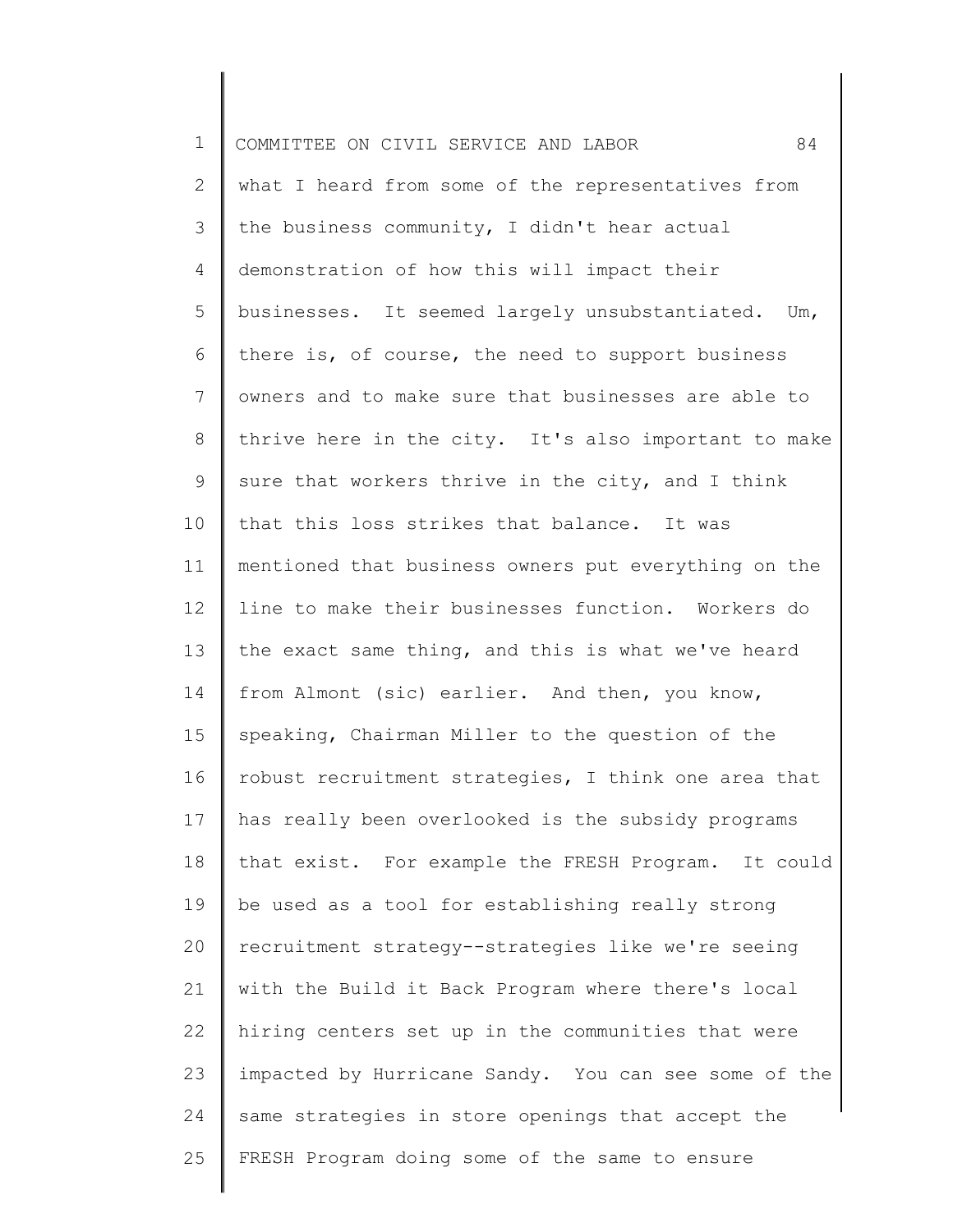1 2 3 4 5 6 7 8 9 10 11 12 13 14 15 16 17 18 19 20 21 22 23 24 25 COMMITTEE ON CIVIL SERVICE AND LABOR 85 transition for local workers into the job. I'll leave it at that. Thank you for--for your work on this bill. CHAIRPERSON MILLER: Thank you, Josh. Ms. Torres. ALMA TORRES: [off mic] Yes. CHAIRPERSON MILLER: You've indicated- let me read--ask you this. I'm sorry for kind of even asking, but, um, that you, um, you are a survivor of cancer, is that correct? ALMA TORRES: Yes. CHAIRPERSON MILLER: And during that time, um, obviously you received treatment, and, um through--do you enjoy currently a health benefit package? ALMA TORRES: No. CHAIRPERSON MILLER: You don't--you don't have health benefits at the moment? ALMA TORRES: No, not with my company. CHAIRPERSON MILLER: You didn't have health benefits at the time that you were, um, being treated? ALMA TORRES: Not at that time.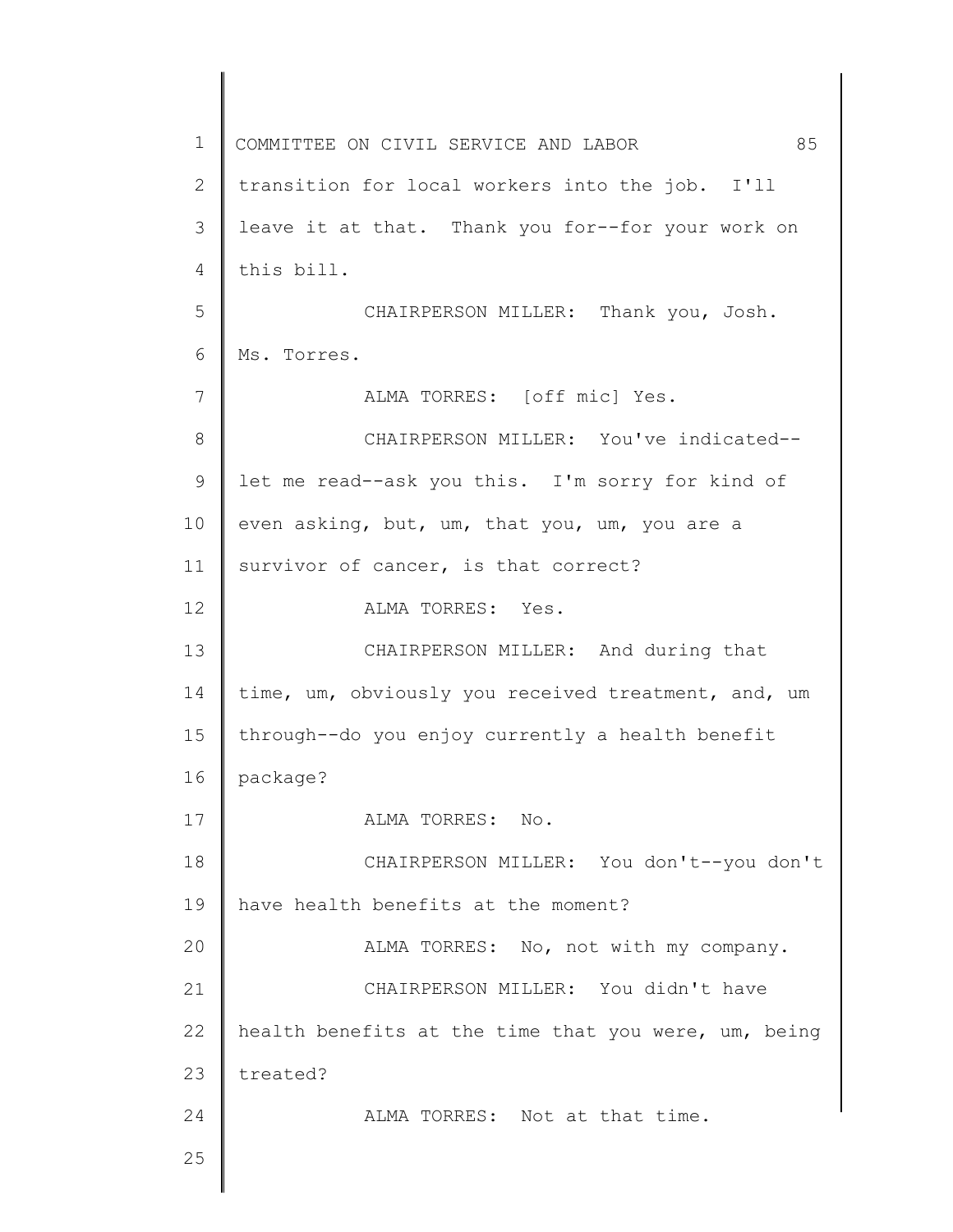1 2 3 4 5 6 7 8 9 10 11 12 13 14 15 16 17 18 19 20 21 22 23 24 25 COMMITTEE ON CIVIL SERVICE AND LABOR 86 CHAIRPERSON MILLER: Were you a part-time employee at that time? ALMA TORRES: Yes, I am a part-time employee. CHAIRPERSON MILLER: Okay, is that the reason why there were no benefits provided? ALMA TORRES: I didn't know I had benefits at the time, and I took another route to take care of my health. CHAIRPERSON MILLER: Okay, because in general, the shops--this shop and other union shops as part of the collective bargaining agreements provide for healthcare benefits. Is that correct? ALMA TORRES: They do provide some healthcare benefits, but they do not provide for everything that is covered when you have breast cancer. CHAIRPERSON MILLER: Uh-huh. ALMA TORRES: It is short-changed in that situation. The treatments are very costly. CHAIRPERSON MILLER: Of course, of course they are. Um, do you have anything to add? [pause] Could you--I'm sorry. Thank you very much. ALMA TORRES: Thank you.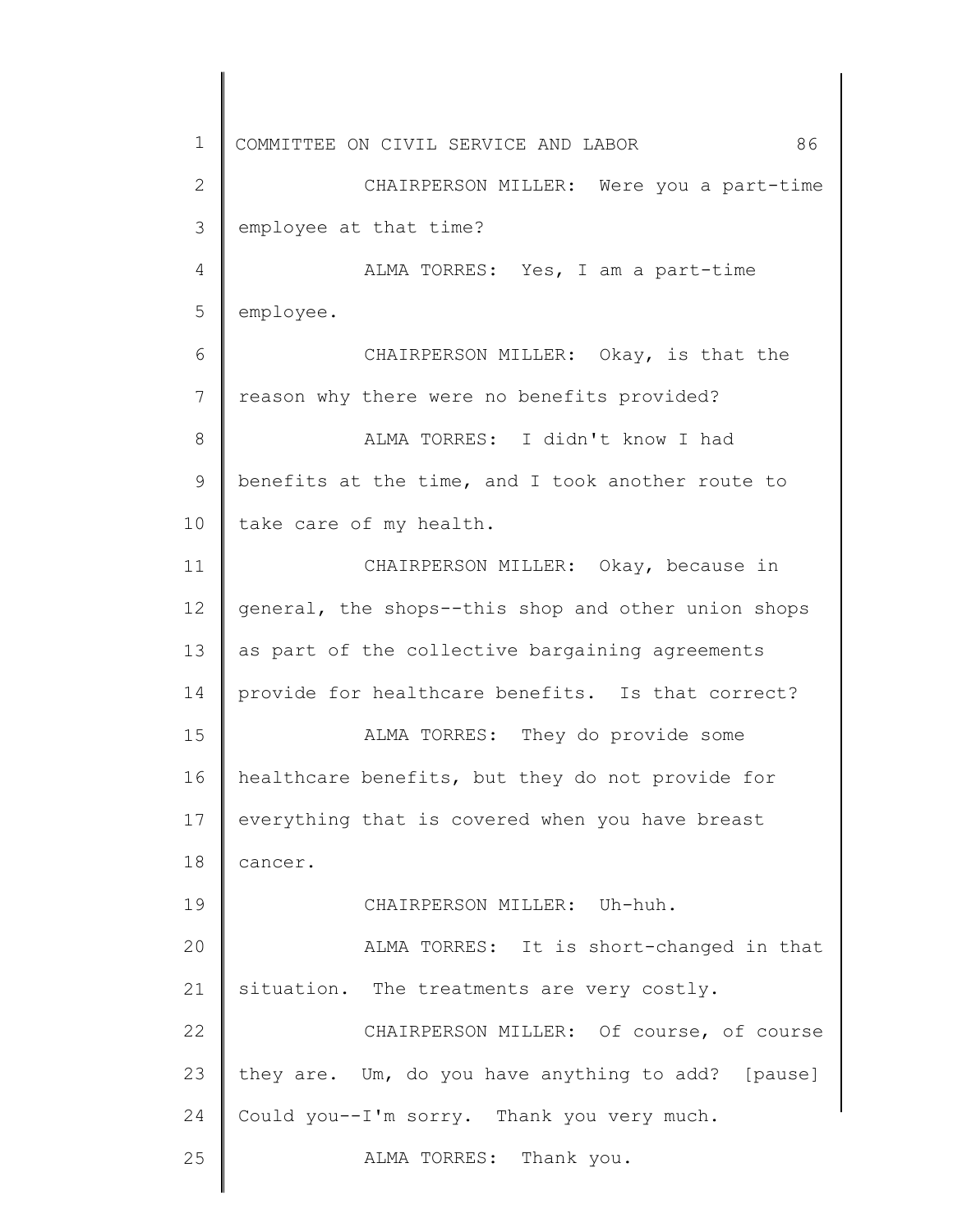1 COMMITTEE ON CIVIL SERVICE AND LABOR 87

2 3 4 5 6 7 8 9 10 11 12 13 14 15 16 17 18 19 20 21 CHAIRPERSON MILLER: So, Josh, in terms of you talked about some of the programs that provide subsidies particularly to--to, um, to the markets that exist and--and food starved communities, and- and so that--that's done as an incentive to, um, provide, um, good foods to these communities that suffer, um, because of lack of--[pause] Do you know of any of these supermarkets that, um, and question that may have availed themselves of those subsidies, or could you elaborate on some of the subsidies and the reason why these programs exist? JOSH KELLERMAN: Yeah, um, I mean that would be a better question for some--some of probably the businesses here that have actually taken up the program. And I know the program, the FRESH Program specifically has been considered a moderate success in the city where, um, I know that--I think at least like 10 or so stores that have opened under the program throughout food deserts in the city, and are providing now, you know, a significant chunk of

22 23 24 25 their, um, square footage for fresh food for that community. So very important, um, and, um, and so yes these programs are being taken up. Yes, they are--they have been identified as sort an essential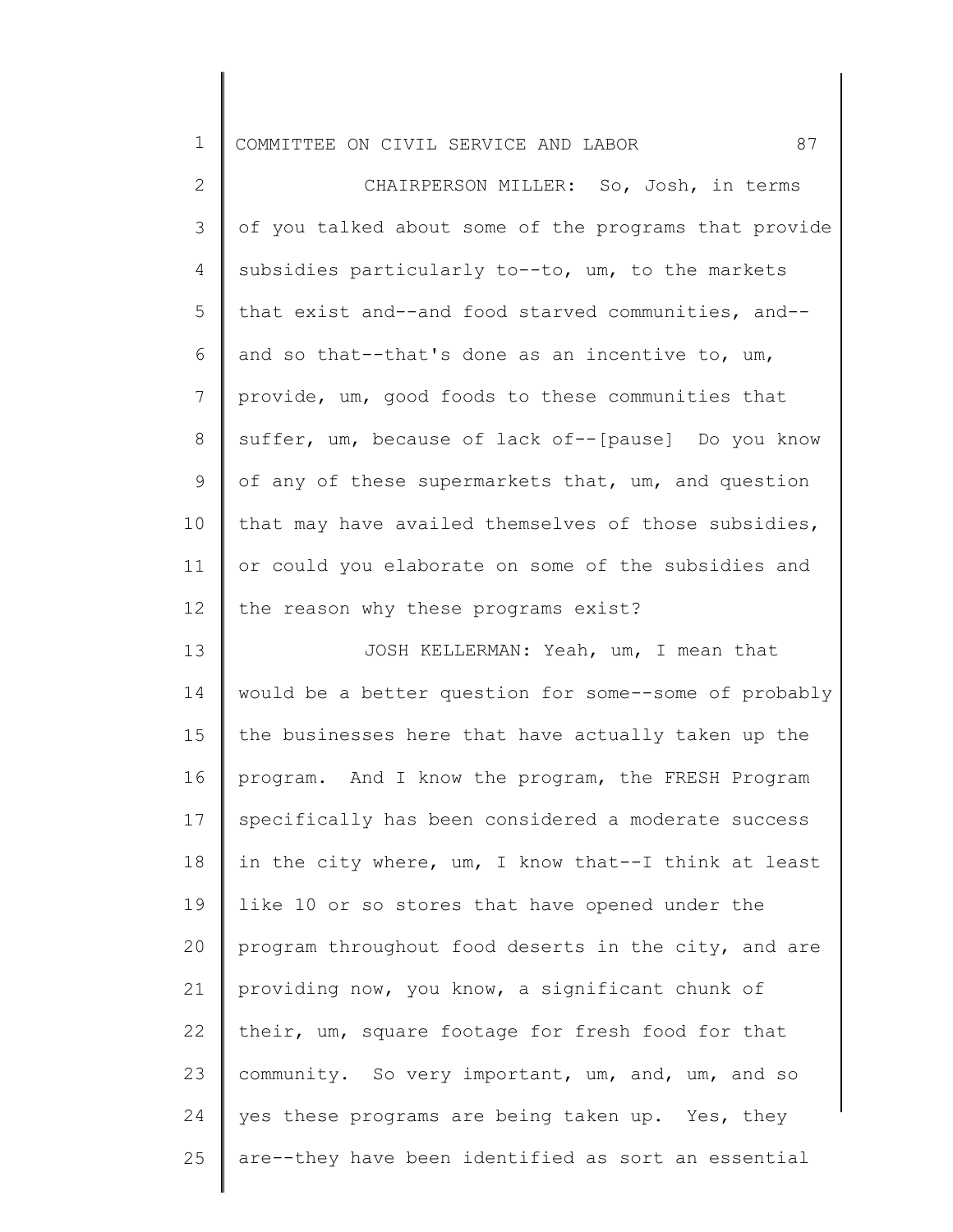| $\mathbf 1$    | COMMITTEE ON CIVIL SERVICE AND LABOR<br>88            |
|----------------|-------------------------------------------------------|
| $\mathbf{2}$   | bridge to, you know, make it sort of viable for some  |
| 3              | stores to open and food deserts in the city. Um, I    |
| $\overline{4}$ | think that there's always been a question that we've  |
| 5              | raised around who's actually getting higher than low  |
| 6              | wages. There's always a concern that, um, a low road  |
| 7              | employer comes in these communities and provides      |
| $\,8\,$        | fresh foods, but then essentially pays such low wages |
| 9              | that their employees themselves can't shop there.     |
| 10             | CHAIRPERSON MILLER: Okay. Okay, thank                 |
| 11             | you to the panel for your testimony today.            |
| 12             | [pause]                                               |
| 13             | CHAIRPERSON MILLER: The final panel is                |
| 14             | Genius George, Moving owner. I'm going to mess this   |
| 15             | up Pedro Goyco (sp?). Mataya? [pause] Mataya.         |
| 16             | PEDRO GOYCO: She'll come back.                        |
| 17             | CHAIRPERSON MILLER: Okay. You got the                 |
| 18             | mic, sir. You can start.                              |
| 19             | PEDRO GOYCO: Well, good afternoon                     |
| 20             | already. Thank you for the opportunity. Besides       |
| 21             | being a Super Market Association member, I come here  |
| 22             | to also represent myself and my employees. I'm here   |
| 23             | on behalf of the association, and I'm not taking      |
| 24             | sides on this. Um, I want to just kind of be, you     |
| 25             | know, quick on this and--and tell you guys that I     |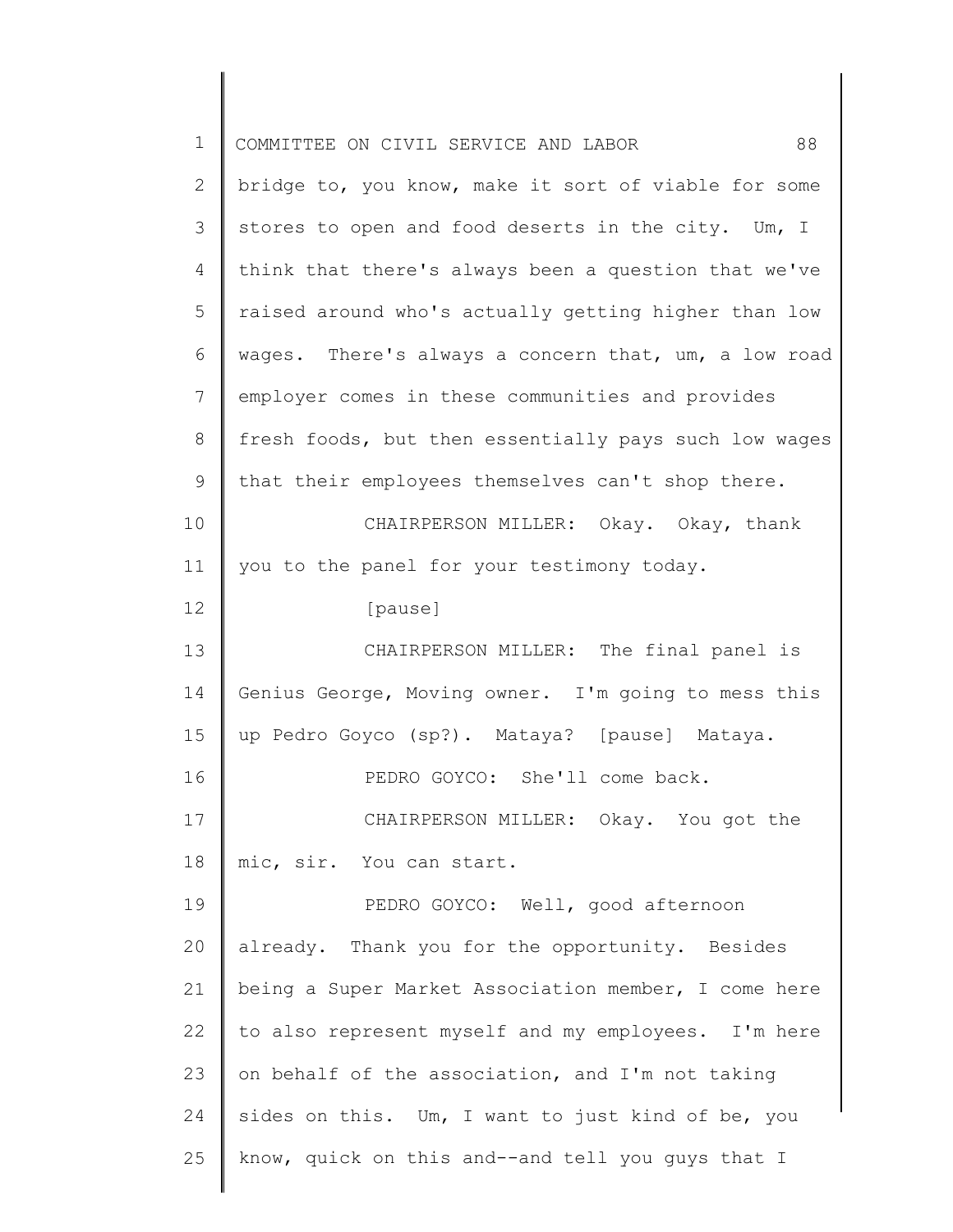| $\mathbf 1$    | 89<br>COMMITTEE ON CIVIL SERVICE AND LABOR             |
|----------------|--------------------------------------------------------|
| 2              | think this whole A&P thing is the reason why we're     |
| 3              | sitting here today. But A&P and--A&P and--Pathmark     |
| $\overline{4}$ | and all those companies don't represent independent    |
| 5              | supermarkets, which are the reason why they're         |
| 6              | leaving because we are employing the right people. We  |
| 7              | are doing the right things. So sometimes you're        |
| 8              | sitting a store like mine for example let's say        |
| 9              | \$100,000 or \$90,000 a week, right. Out of that maybe |
| 10             | 15 or 19% is my payroll. Healthcare now is going       |
| 11             | high, and then landlord is my partner, right.          |
| 12             | Besides that, you know, sometimes employees don't see  |
| 13             | that, and my job is to--the employees are my friends,  |
| 14             | my barbecues, my--my--everything I do is for my        |
| 15             | employees. I cannot do it without them. I can't be     |
| 16             | a butcher. I can--I can't do anything without them.    |
| 17             | So I think that we have done something correctly in    |
| 18             | saying that independent owners go into a store and     |
| 19             | just wipe it out and bring people from another state.  |
| 20             | That's not the case. I want the cashier to be known    |
| 21             | by the community people where I live. That's the       |
| 22             | only way people are going to come to my store, right.  |
| 23             | Besides I have stores opening across the street from   |
| 24             | me. I got Whole Foods opening across the street from   |
| 25             | me, and nobody is doing anything about that, right.    |
|                |                                                        |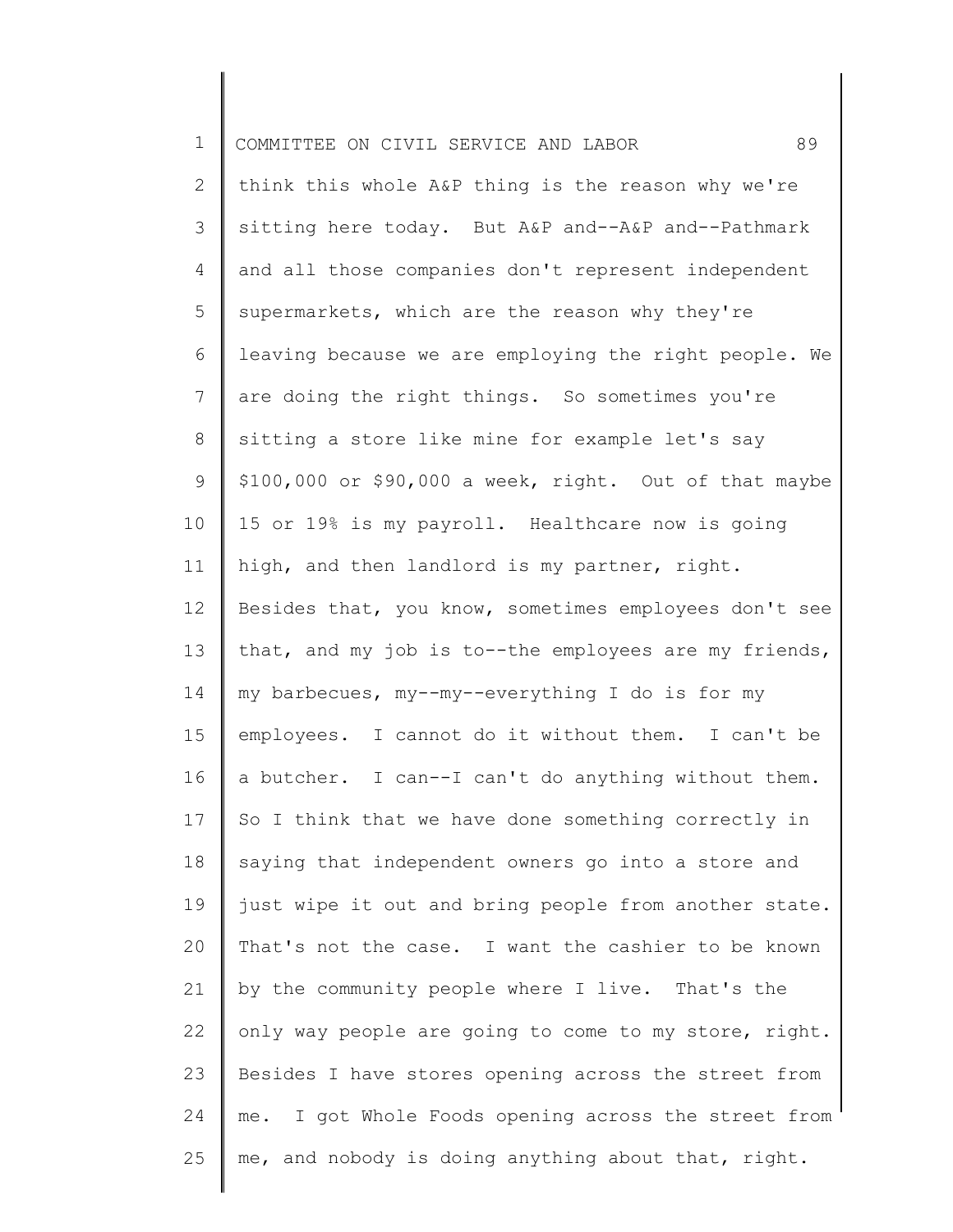1 2 3 4 5 6 7 8 9 10 11 12 13 14 15 16 17 18 19 20 21 22 23 24 25 COMMITTEE ON CIVIL SERVICE AND LABOR 90 So when these big stores come in, I have to do something to stay in business because I also have a family. Right, I don't walk out with a bag of money everyday out of my store and put under my mattress, right. We're not in 1980 any more. Okay, that's why sometimes I want you guys to understand that passing a law like this yeah, we should--we should--when I buy a store, my job is to look at every single staff member in there and see if they qualify for the jobs. But for me because I'm letting somebody go, it's the reason I'm going to bring somebody less qualified person. I shop in my store. So I don't want to have unhealthy food to my house. So that's the kind of things that yes we have to evaluate them. I'm not against, right. But at the same time, you have to look at what a store is selling? What are the bills of the stores, and see how much payroll you can afford so you can stay open the business, don't close the business. So you guys need to let us know. I- and I don't want to come with this story that I was a packer and then I'm an owner to get sentimental. Yes, but I was a packer, and now I'm a store owner. Right, so my job as well as being a boss it's being a leader, and make sure that my, Hillside Avenue 171st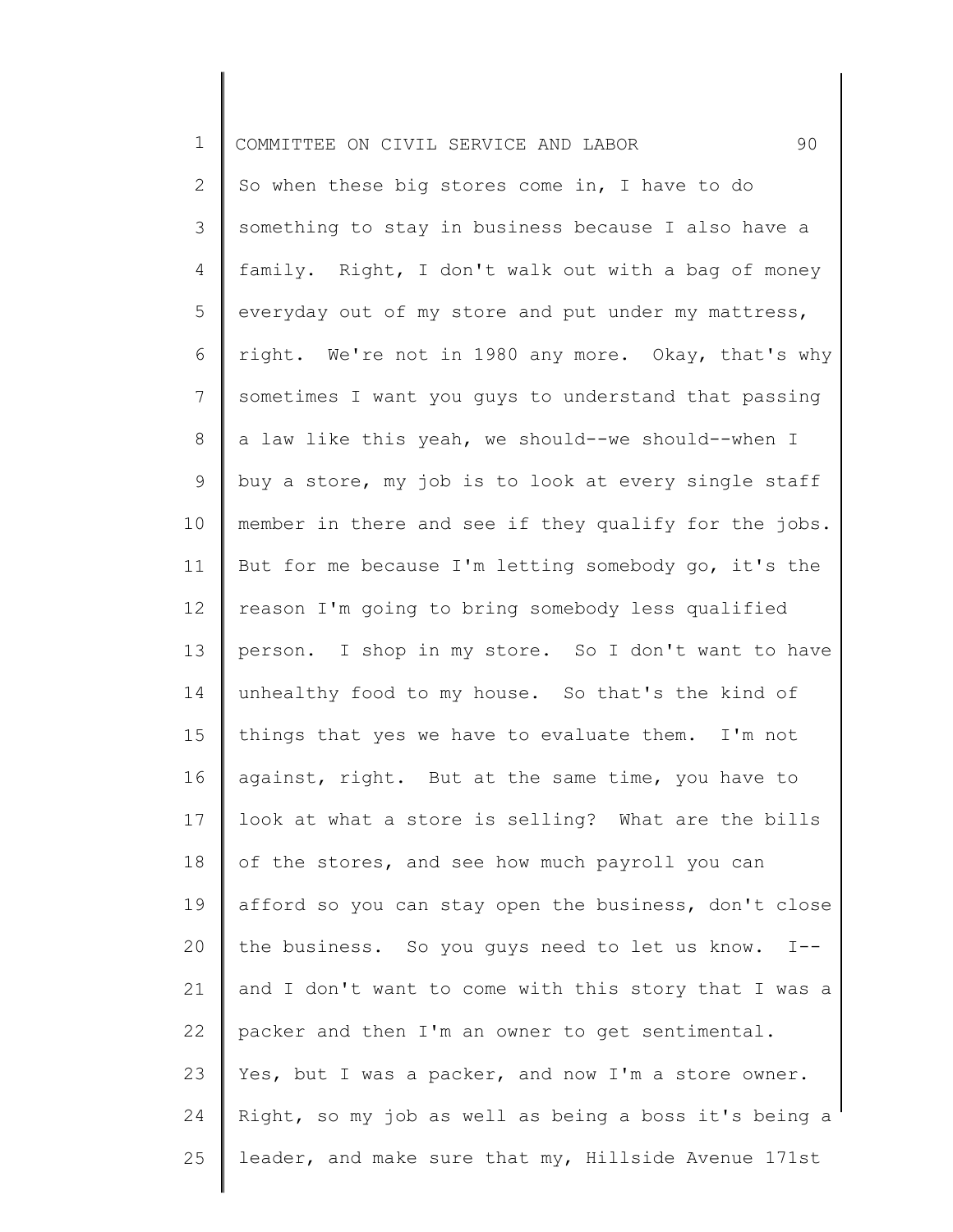| $\mathbf 1$    | 91<br>COMMITTEE ON CIVIL SERVICE AND LABOR            |
|----------------|-------------------------------------------------------|
| $\mathbf{2}$   | Street, Seatown. This guy's been there for 25 years.  |
| 3              | It's my first job. I lived there. I parked there      |
| 4              | when I went to Jamaica High School, right. So I       |
| 5              | bettered myself and I always--every time I park there |
| 6              | I stop and say hi. Why? Because those guys showed     |
| $\overline{7}$ | me how to work, how to be a man. You have to be       |
| 8              | better, and I want to own the store, and I'm a store  |
| 9              | owner because I just went to the bank. They like me.  |
| 10             | They give me the money, right. I did it because I     |
| 11             | worked hard. So it bothers me sometimes when I go to  |
| 12             | Pathmark and I go through the line because she's, you |
| 13             | know, they feel because they're protected by someway  |
| 14             | or another they can just treat the customer however   |
| 15             | they want. I'm not saying everybody does that, but    |
| 16             | you should know that if you do the right job, right,  |
| 17             | you're going to stay there. You don't want to go      |
| 18             | anywhere? Why? Why do I need to go anywhere to hire   |
| 19             | people? And what Mr. Dromm said, you know, Mr.        |
| 20             | Dromm, I just want you to know I live in the area     |
| 21             | where Global is, which is I don't go to Astoria. I    |
| 22             | agree they shouldn't do that. So I agree with you.    |
| 23             | They shouldn't do it, but saying that thing that's    |
| 24             | with all of us, and I hate it that Mr. Kallos left    |
| 25             | because he's very passionate. I wish he had stayed    |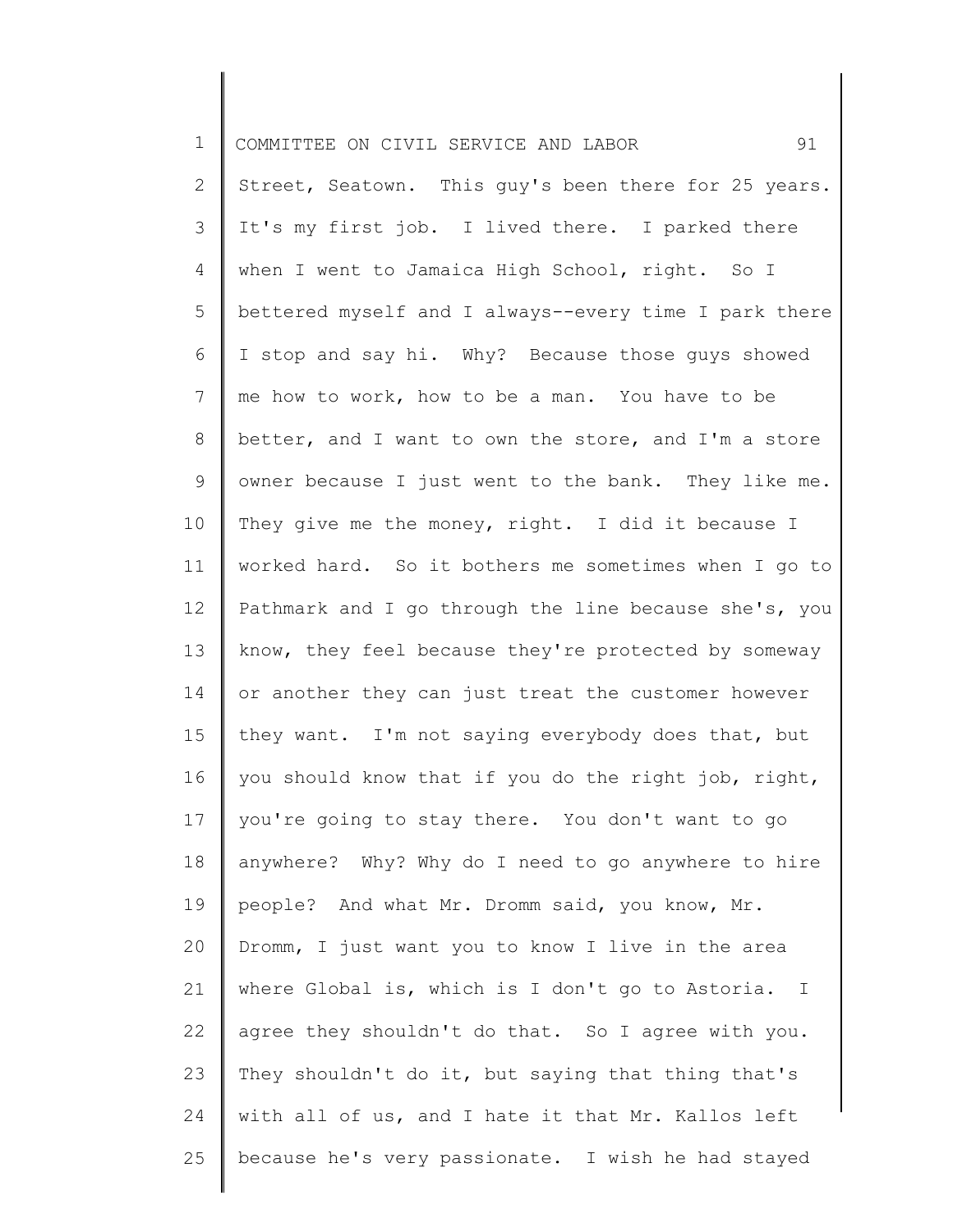| $\mathbf 1$  | 92<br>COMMITTEE ON CIVIL SERVICE AND LABOR             |
|--------------|--------------------------------------------------------|
| $\mathbf{2}$ | here and listened to everybody, and the other people   |
| 3            | that left in the first panel should have never left.   |
| 4            | They should have stayed and listened and that side of  |
| 5            | me. But, you know, look at everything. I invite you    |
| 6            | to our store. Come in. See how our payroll--how we     |
| 7            | run the store. We don't hire people off the books.     |
| 8            | We'd have Labor Department there every week doing      |
| 9            | raids, and we welcome them, and we--we welcome them.   |
| 10           | We do notice or association with the Department of     |
| 11           | Labor. We hire from the Strike Program. We've          |
| 12           | benefitted from the FRESH Program. So, them that was   |
| 13           | before yes we use the programs because, you know,      |
| 14           | what there's a store and one of my members has been    |
| 15           | there right now. They saved me \$180,000 in taxes      |
| 16           | because of the FRESH Program. So we do benefit from    |
| 17           | that. So whoever thinks we don't we do. So, the        |
| 18           | union members that are, we know there's a union.<br>We |
| 19           | get the right job because I was unemployed as well,    |
| 20           | you know. So what we're saying is creating all these   |
| 21           | laws that you have to protect everybody. Let's look    |
| 22           | at both sides, but let's before you write this bill,   |
| 23           | this independent stores whether a Pathmark. That's     |
| 24           | why they're leaving 'cause they're not doing the       |
| 25           | right job. That's why people are losing money, and     |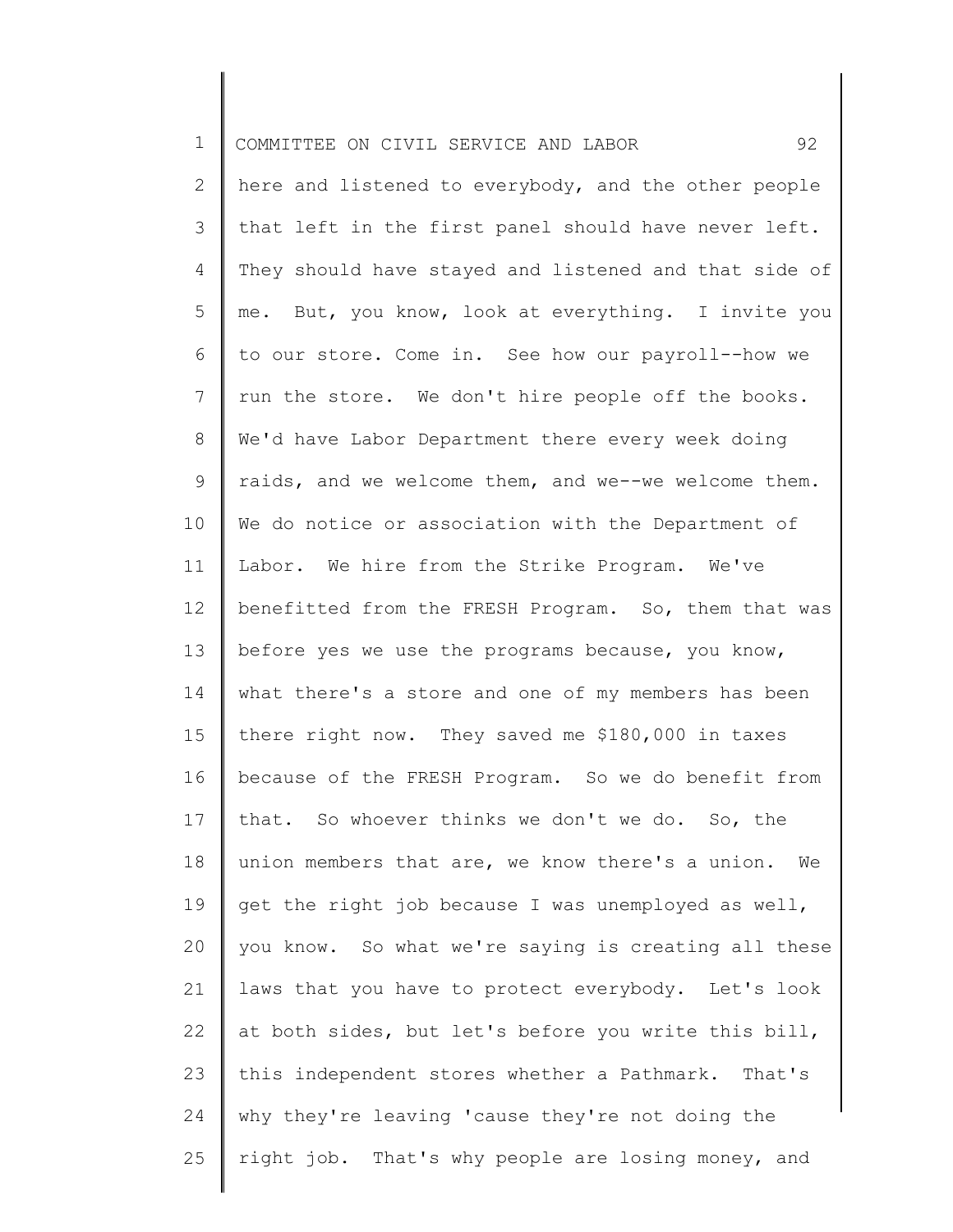| $\mathbf 1$    | 93<br>COMMITTEE ON CIVIL SERVICE AND LABOR             |
|----------------|--------------------------------------------------------|
| $\overline{2}$ | nobody get into business to lose money, right, but at  |
| 3              | least to make a fair--a fair living. So, Mr. Dromm,    |
| 4              | I invite you not to go to that store, right, to go to  |
| 5              | the actually the stores 95, 98% of the stores are      |
| 6              | doing actually doing the right job, and see how we     |
| $\overline{7}$ | run the business. And our--you can talk to our         |
| $8\,$          | employees and see how they do that. So it doesn't      |
| $\mathsf 9$    | mean that I'm going to hire. I'll give you an          |
| 10             | example, my deli guy was making minimum wage when I    |
| 11             | went to the store that I bought. I raised him to       |
| 12             | \$11.00, right, because the guy was doing a good job,  |
| 13             | and I'd rather pay \$2.00 or \$3.00 more for somebody  |
| 14             | doing--treating my customers correctly, but paying     |
| 15             | \$3.00 more because if you're a smart business person, |
| 16             | that person will actually bring you more money than a  |
| 17             | guy doing \$9.00 an hour at that job because it        |
| 18             | doesn't mean that he's making less--that I'm going to  |
| 19             | hire somebody to make less money just because I want   |
| 20             | to lower my payroll. If that guy's bringing me in      |
| 21             | revenue because he's treating my customer right,       |
| 22             | cutting the ham the right way and packing it the       |
| 23             | right way and putting a smile when he gives it you--   |
| 24             | because when you go to the supermarket, you want to    |
| 25             | make sure the ham is cut the right way. And people     |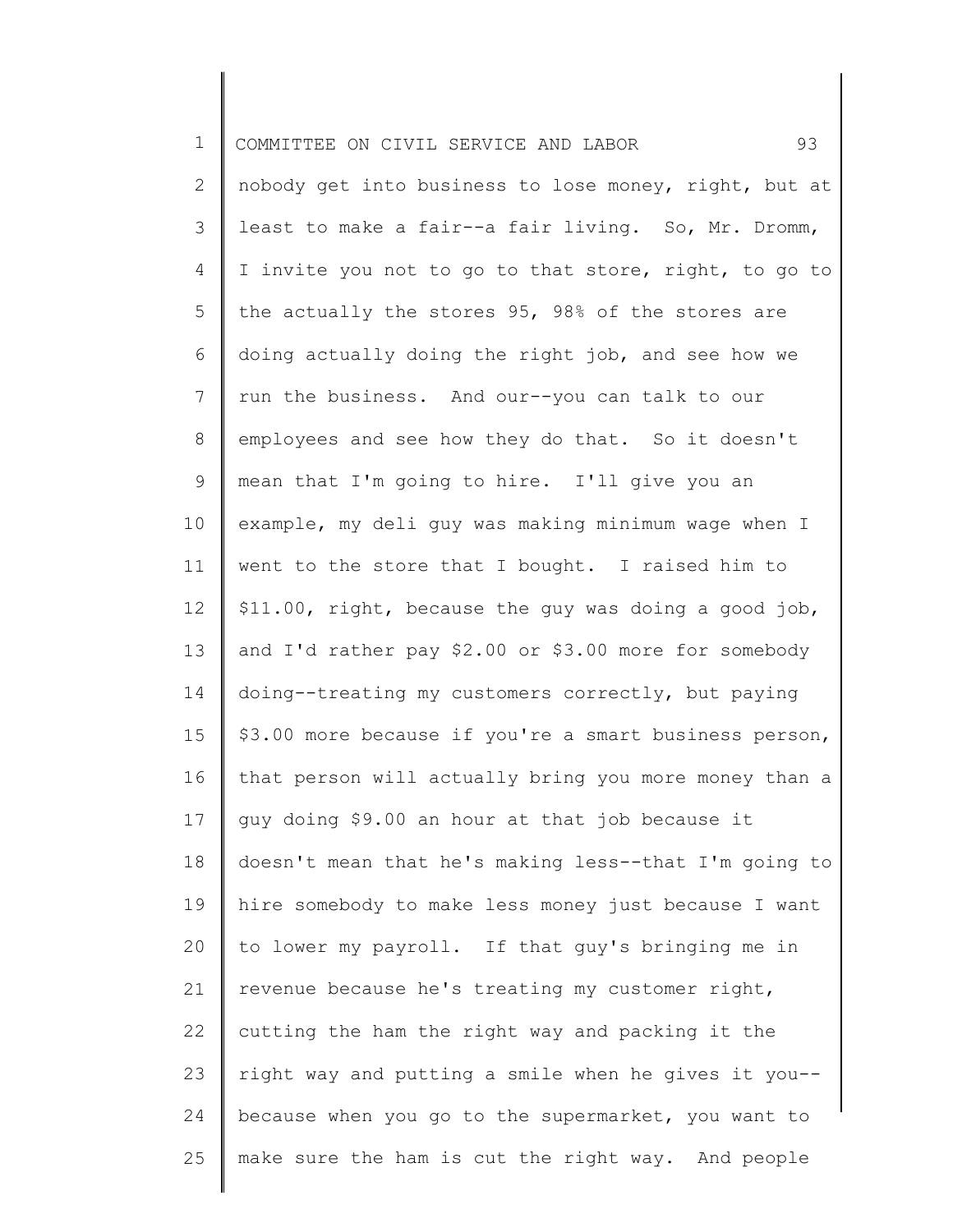| $\mathbf 1$       | 94<br>COMMITTEE ON CIVIL SERVICE AND LABOR            |
|-------------------|-------------------------------------------------------|
| $\overline{2}$    | say thank you. Have a good day because probably you   |
| 3                 | had a bad day at work. So that's what we want in our  |
| 4                 | staff, right, people that are friendly and not        |
| 5                 | shrink. But if the were to stay with the Health--the  |
| 6                 | Health Department goes to our store all the time.     |
| $\overline{7}$    | Who say they don't. If you had a hard time going      |
| $8\,$             | there, go and find out why that they didn't go to     |
| $\mathsf 9$       | Global. Why don't you shop their inventory. But we    |
| 10                | want to have a safety. You know, they decide they     |
| 11                | don't want to go and they put a rat in front of the   |
| $12 \overline{ }$ | stores. Just look at what happened. Why--why is the   |
| 13                | reason this is happening? Okay, 'cause I don't think  |
| 14                | nobody came to business, right, to fire people, right |
| 15                | because they have to have good people to work, but to |
| 16                | just lose money. So bear in mind you have to before   |
| 17                | you write this bill, actually go in the field.        |
| 18                | Papers--everything it goes on paper, but the reality  |
| 19                | might be different. So as my statement today, you     |
| 20                | know, take a look at this bill the right way.<br>New  |
| 21                | York is very tough right now, and rent, you know,     |
| 22                | the--the--the--fortunately, the economy of New York   |
| 23                | is going up right. You know, we're seeing it get      |
| 24                | better, but the landlords are from 1940 owners that   |
| 25                | think--I'll give you an example in my store we have a |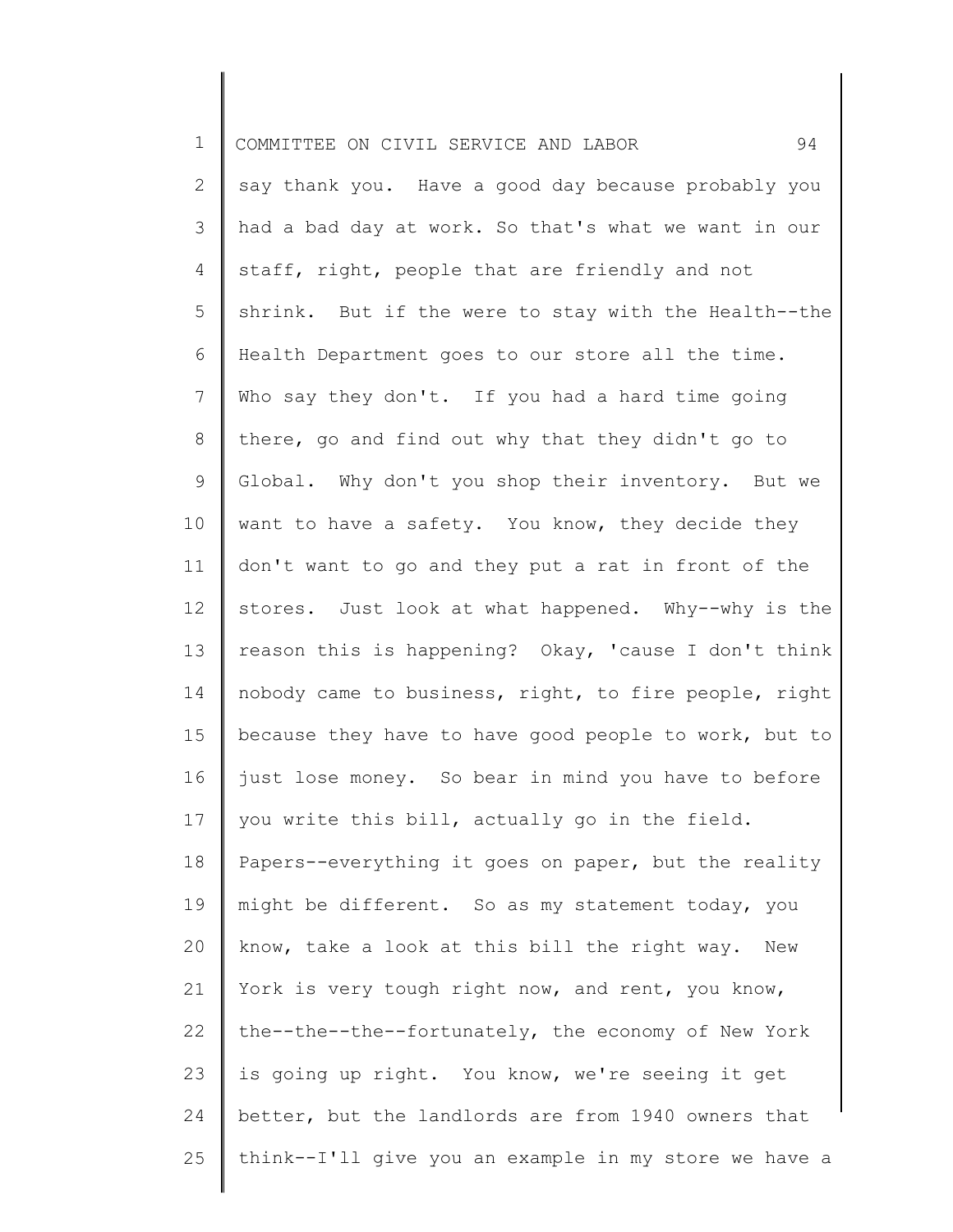| $\mathbf 1$    | 95<br>COMMITTEE ON CIVIL SERVICE AND LABOR            |
|----------------|-------------------------------------------------------|
| $\overline{2}$ | hardware store next door. They guy passed away. So    |
| 3              | I told my landlord, you know, I want take the space   |
| 4              | and make it bigger. I want to hire five more people   |
| 5              | because of that. Well, he told me well, you know,     |
| 6              | what this is a little prong. I don't understand       |
| 7              | what'd going on in an email, and I said what's going  |
| 8              | on? He said, I haven't even put up a sign yet and I   |
| 9              | have people calling me. You know what that means      |
| 10             | right? That means that I need to go with a bag of     |
| 11             | money there so I can get the space. Sometimes         |
| 12             | employees don't see that. You know, we don't tell     |
| 13             | them that because my job is not to worry them, it's   |
| 14             | to be leaders. So sometimes I want the employees and  |
| 15             | guys out here to also understand that, you know, we   |
| 16             | don't like to fire, you know, they're sitting there   |
| 17             | and say, let's see who we're going to fire today to   |
| 18             | hire somebody for less money. That's not the case     |
| 19             | overall. So, creating a bill that doesn't allow us    |
| 20             | to do the job as entrepreneurs that we are, right, is |
| 21             | just not correct. So, Mr. Dromm, you know, I'm here   |
| 22             | and anybody can come over to the store if you want to |
| 23             | come over to us and see how we operate. Thank you.    |
| 24             | JENNY JORGE: So, my name is Jenny Jorge.              |
| 25             | You asked if there were women. I'm a small business   |
|                |                                                       |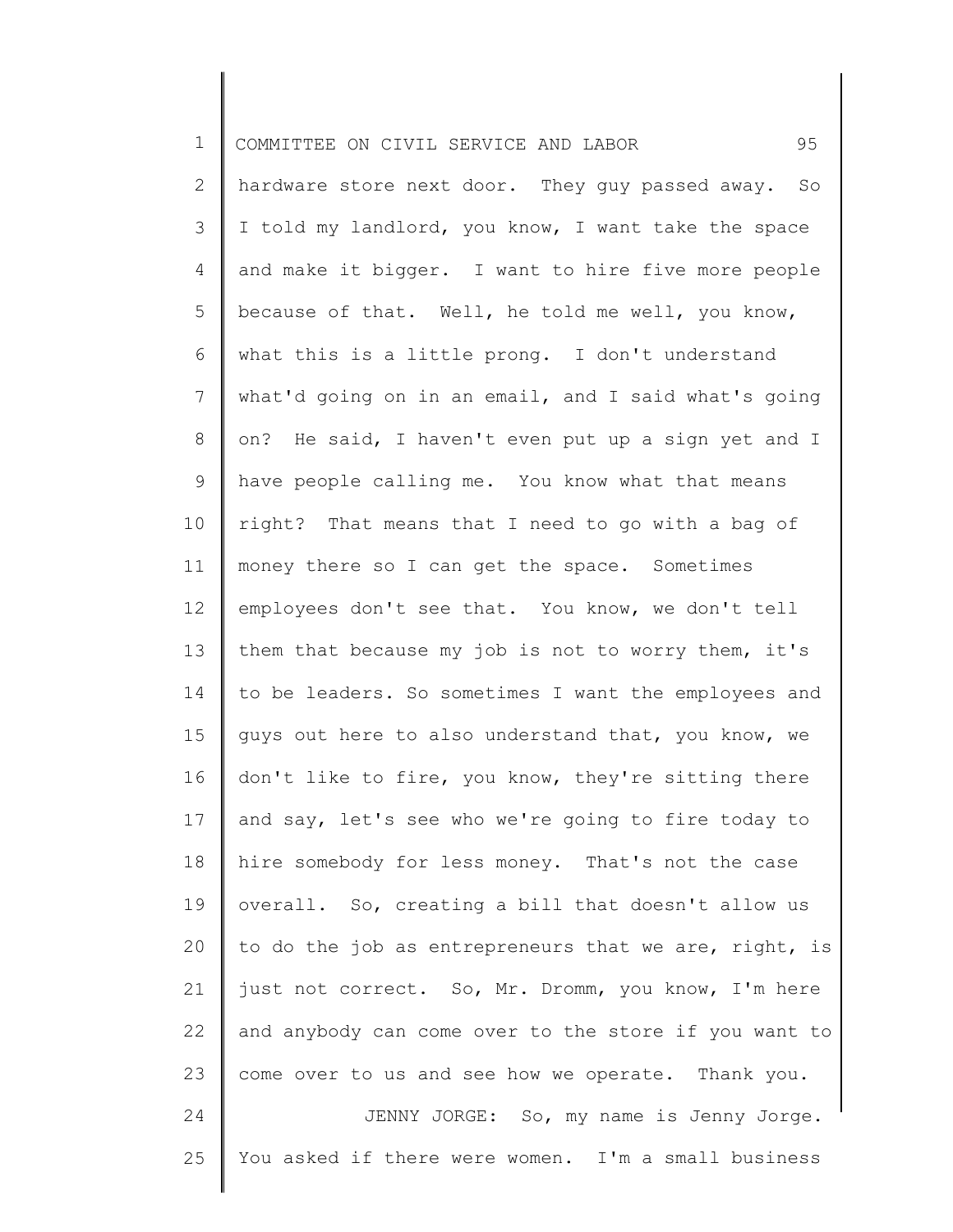| $\mathbf 1$     | 96<br>COMMITTEE ON CIVIL SERVICE AND LABOR            |
|-----------------|-------------------------------------------------------|
| $\mathbf{2}$    | owner, a woman. Was raised in my family--my family    |
| 3               | is in the supermarket industry for the last 25 or 30  |
| 4               | years. So I've been raised all my life in this        |
| 5               | industry. Um, the conflict that we come in here and   |
| 6               | try to fire everyone and a clean slate and everything |
| $7\phantom{.}$  | like that, that is not the case. In fact, our small   |
| 8               | businesses are really what brings employment to the   |
| 9               | area, and I can give you an example. Our store in     |
| 10              | Brooklyn was an abandoned hospital. I don't know if   |
| 11              | you are familiar with it, but it was an abandoned     |
| 12 <sup>°</sup> | hospital, and my family took that store, 11,000       |
| 13              | square feet, and made it into a beautiful successful  |
| 14              | supermarket that employs about 40, 45 people from the |
| 15              | community. Um, so we're not here to say we're firing  |
| 16              | everyone and bringing people in Manhattan when your   |
| 17              | store is in Brooklyn because those are the people     |
| 18              | that I like. That's not the case. The hiring was      |
| 19              | done through applications, through our websites.      |
| 20              | Putting out on our website you know, that we're       |
| 21              | hiring. Um, to answer your question about             |
| 22              | recruitment, if you go on our company website you're  |
| 23              | going to see applications, online applications. You   |
| 24              | come into our stores, you go to customer service, and |
| 25              | you can ask for an application. And it's all          |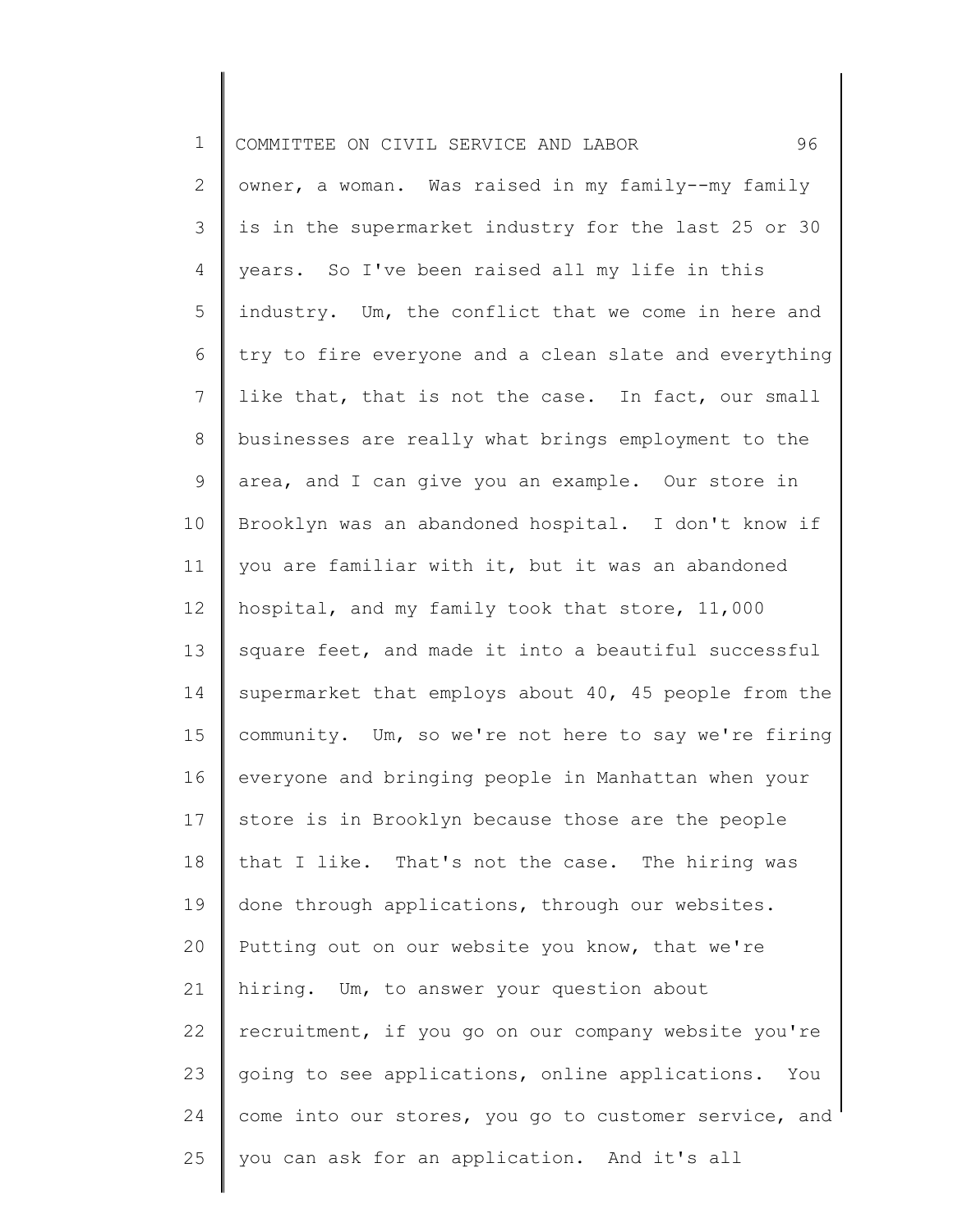| 97<br>COMMITTEE ON CIVIL SERVICE AND LABOR             |
|--------------------------------------------------------|
| community people. It's equal opportunity employment.   |
| Whoever comes in and applies, once we meet employees   |
| they get interviewed. So that is really our            |
| recruitment process, and the reason that maybe, um,    |
| John or Haile or Jay couldn't answer those questions   |
| is because they're not on the front lines. We are      |
| and they--and you have to understand some of the       |
| background of the supermarket industry and how it      |
| works to be--to be able to understand that part of     |
| that. That they might do the corporate things up on    |
| top, but we're the ones that are on the front line     |
| dealing with our customers, um, making relationships   |
| with our employees, and handling the day-to-day        |
| operations. Something that's very important is         |
| something that--that I believe Haile mentioned.<br>Um, |
| I walked into a Pathmark because without a bankruptcy  |
| I was independent and looking to grow, and as an       |
| independent store owners, we cater to the areas that   |
| we go into. And as you walk into our stores, if you    |
| have a store in a certain ethnic area, you're going    |
| to see that that ethnic area is going to have          |
|                                                        |
| representation our stores. Meanwhile, when you look    |
| at these, um, chain stores, you get cookie cutter      |
|                                                        |

∥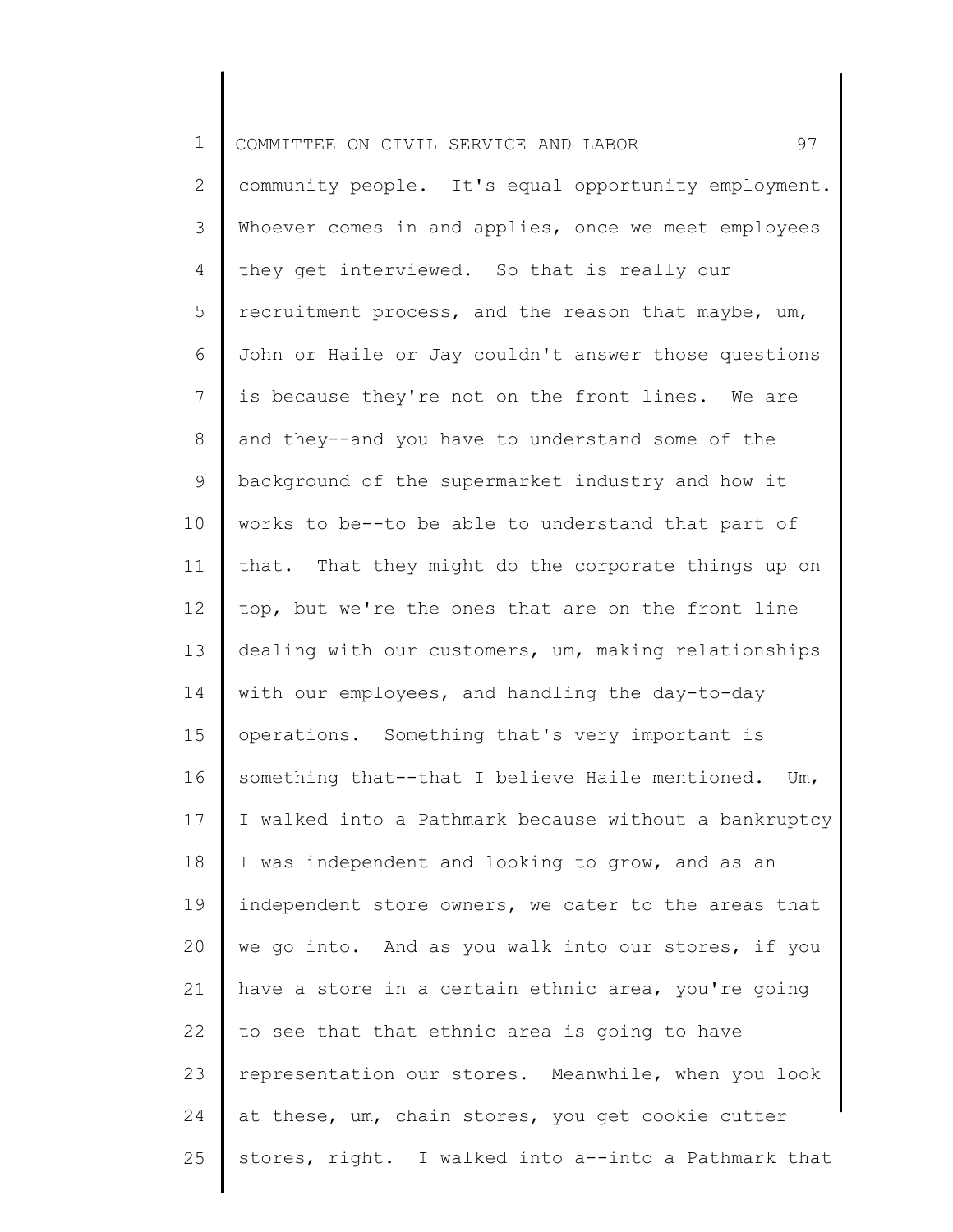| $\mathbf 1$     | 98<br>COMMITTEE ON CIVIL SERVICE AND LABOR            |
|-----------------|-------------------------------------------------------|
| $\mathbf{2}$    | we were looking at because it was closing down so we  |
| 3               | were looking to go and bid on it, and, um, you see    |
| 4               | that the store manager was very qualified. But he     |
| 5               | was so frustrated with tied--with how his hands were  |
| 6               | so tied by the corporation. He said, We can't do      |
| $7\phantom{.0}$ | anything. And that's the difference. We can reach     |
| $8\,$           | out to the community. We can participate in           |
| 9               | community events. We do participate in community      |
| 10              | events, and we cater to the areas that we operate in. |
| 11              | We form relationships with our employees. We help     |
| 12              | our employees out. When we see an employee that--I    |
| 13              | mean the vast majority of us, when we see an employee |
| 14              | that's going through a hard moment, we're there for   |
| 15              | them. We're at their families' funerals. We're at     |
| 16              | their kids' birthday parties. We can tell you their   |
| 17              | wife's name, their kids' names, everybody. Okay, we   |
| 18              | get--their mother comes in and hugs us in the store.  |
| 19              | That is just the relationship that we have with our-- |
| 20              | with our employees because we're independents and we  |
| 21              | can do that. Okay, so that's just--that's just part   |
| 22              | of the whole employment things. We are not these      |
| 23              | evil demons that are out there trying to hurt people, |
| 24              | right? If we can't stay in business, then those are   |
| 25              | jobs that are lost. Okay, so that's something that    |
|                 |                                                       |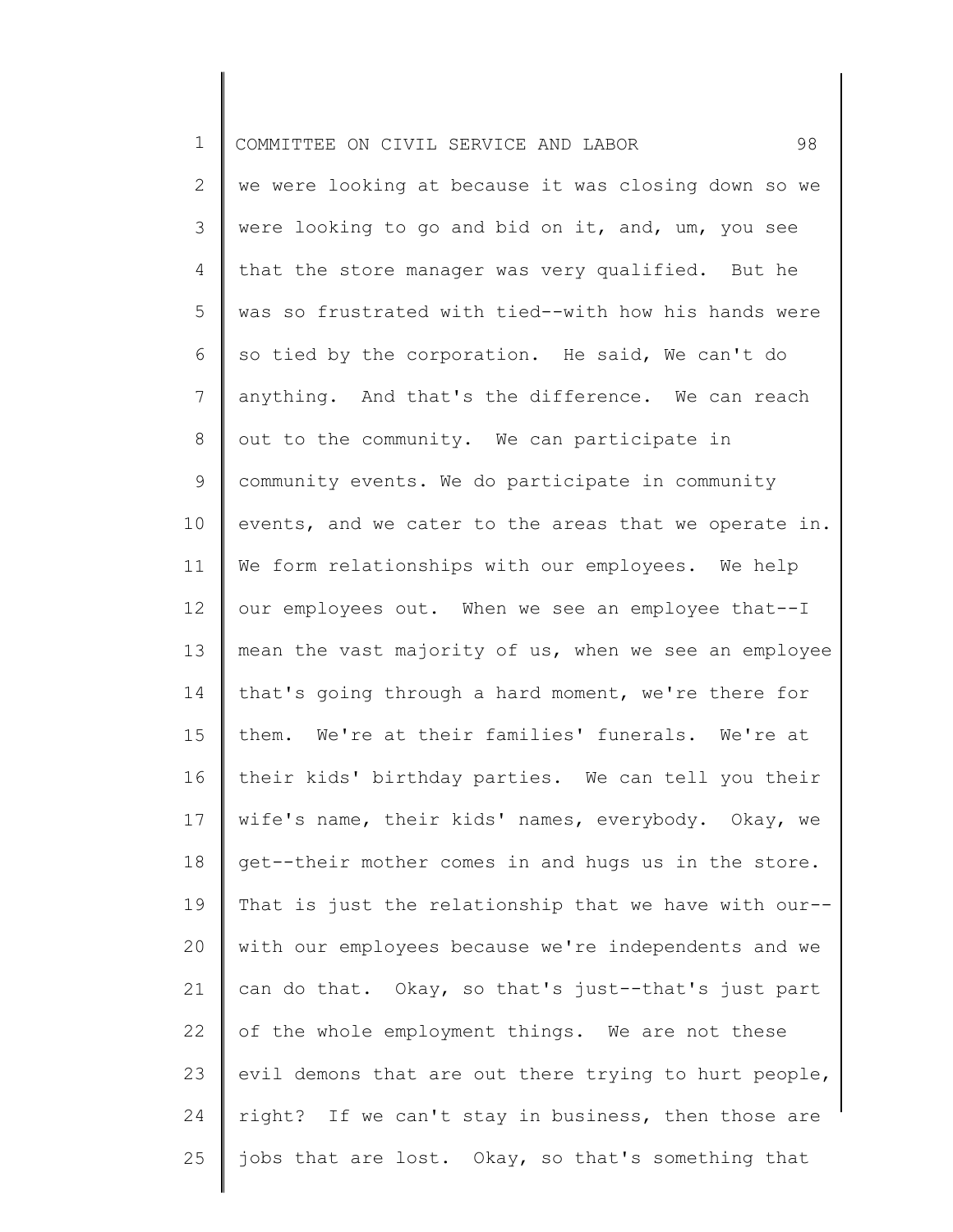| $\mathbf 1$     | 99<br>COMMITTEE ON CIVIL SERVICE AND LABOR            |
|-----------------|-------------------------------------------------------|
| 2               | has to be very clear. I think small business is at    |
| 3               | the heart of--of employment and of everything here in |
| 4               | New York. So to think that because we're coming in    |
| 5               | and buying a new store. We need to be able to make    |
| 6               | competitive decisions. We need to be able to say      |
| $7\phantom{.0}$ | this employee produces, and this employee does not.   |
| 8               | And in the supermarket industry, 90 days is an        |
| 9               | eternity. For us to put our stores in the hands of    |
| 10              | employees that are locked in for 90 days that they    |
| 11              | can basically just hang out and not be productive.    |
| 12              | I'm saying that's the case of everyone, but there are |
| 13              | cases of people who think well I can get comfortable  |
| 14              | because, you know, what, I'm locked in for 90 days.   |
| 15              | After 90 days then I'll figure out what I do. Okay,   |
| 16              | that's--that's not fair to us that we want to improve |
| 17              | the stores, that we want to improve our businesses,   |
| 18              | that we want to grow with the community. That's not   |
| 19              | fair to us as far as we're locked in with employees   |
| 20              | who have a job security of 90 days when they can      |
| 21              | become complacent. And I'm not saying again, with     |
| 22              | all due respect, I'm saying that is everyone, but,    |
| 23              | um, but we should be able to make that choice of this |
| 24              | employee produces, this employee does not. We can't   |
| 25              | keep this employee on the payroll, but we're going to |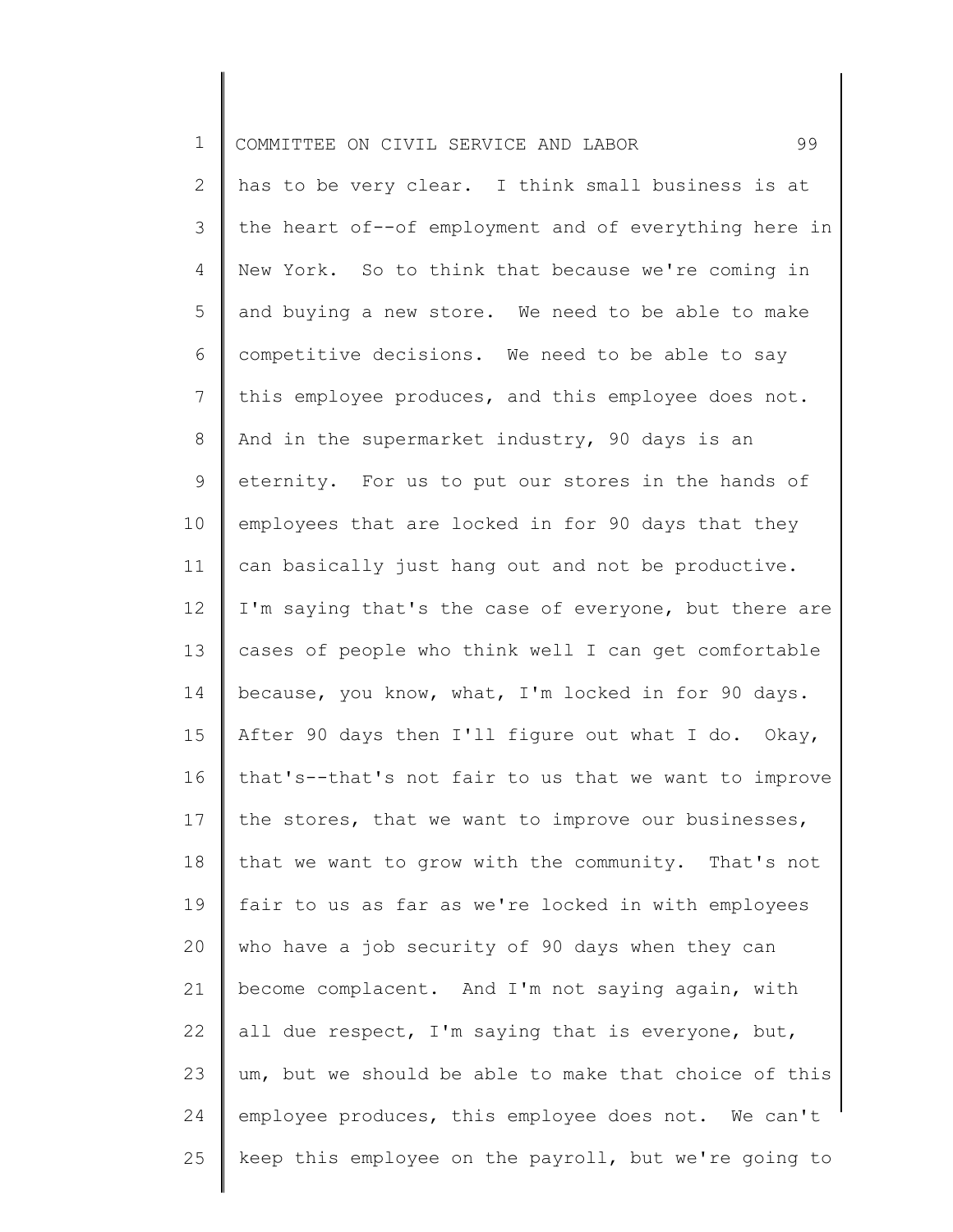| $\mathbf 1$    | 100<br>COMMITTEE ON CIVIL SERVICE AND LABOR           |
|----------------|-------------------------------------------------------|
| $\mathbf{2}$   | keep the other 90%. Okay. Um, an employee can         |
| 3              | really ruin your business in a month if they want to. |
| $\overline{4}$ | If you get a team of employees that bands up and      |
| 5              | wants to do something against your store, the         |
| 6              | employee makes your business and it breaks your       |
| $7\phantom{.}$ | business. So the same with an employee can give you   |
| 8              | the best possible service to your customers, to your  |
| $\mathsf 9$    | community, they can also destroy your business in a   |
| 10             | matter of a month. So 90 days is definitely an        |
| 11             | eternity in the supermarket industry. Um, I didn't    |
| 12             | prepare anything because like--like Ms. Torres says,  |
| 13             | I've never been to one of these hearings, and I'd     |
| 14             | like to be able to submit something in writing later  |
| 15             | on. And as you can see, I don't have these prepared   |
| 16             | statements that the union has trying to, you know,    |
| 17             | prove their point. I'm talking from the heart and     |
| 18             | with some--with some points. [laughs] Um, and so,     |
| 19             | yeah, that's--that's basically all I have to say, and |
| 20             | on behalf of a--of a store owner, and I open you guys |
| 21             | to ask us the questions that you asked Jay and Haile  |
| 22             | and John because we are open to answering those       |
| 23             | questions.                                            |
| 24             | CHAIRPERSON MILLER: You could also email              |
| 25             | to the committee your--your statement as well.        |
|                |                                                       |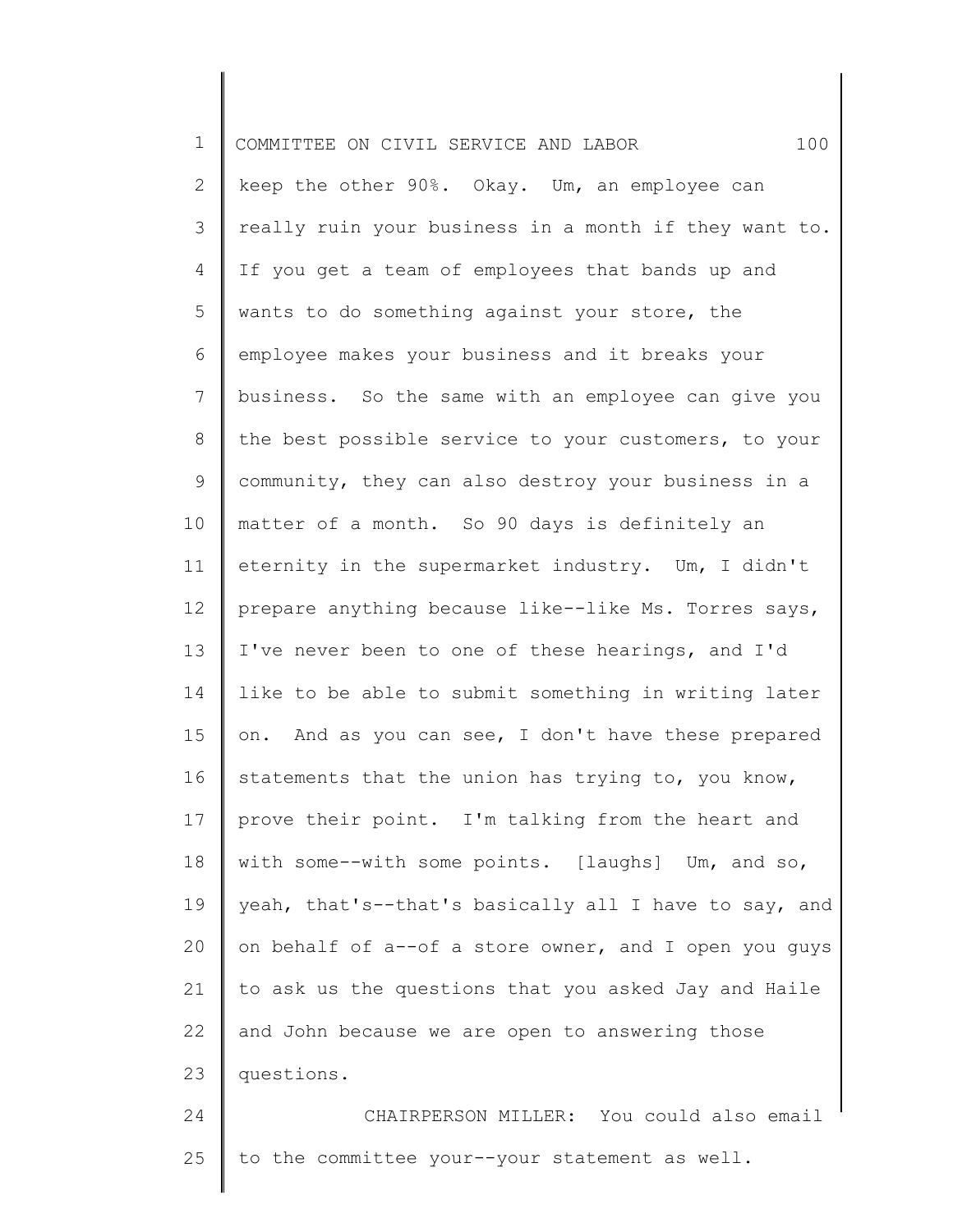| $\mathbf 1$  | 101<br>COMMITTEE ON CIVIL SERVICE AND LABOR         |
|--------------|-----------------------------------------------------|
| $\mathbf{2}$ | JENNY JORGE: Thank you.                             |
| 3            | MALE SPEAKER: Um, good--                            |
| 4            | CHAIRPERSON MILLER: I'm sorry. Before               |
| 5            | we get started with the next one, with--            |
| 6            | COUNCIL MEMBER DROMM: Just a quick                  |
| 7            | question or a couple of questions, and an           |
| 8            | explanation. Part of the reason why council members |
| 9            | don't stay is because they have other hearings that |
| 10           | they have to go to, and have to give attendance at  |
| 11           | those hearings. And so, that's why you'll see       |
| 12           | council members walk in and out. It's not meant as  |
| 13           | disrespectful, and I'm going to have to leave in a  |
| 14           | minute as well for that very purpose. So that's why |
| 15           | I wanted to ask if I could ask a question before    |
| 16           | leaving. How many--what--what size is your store,   |
| 17           | sir?                                                |
| 18           | PEDRO GOYCO: Um, I've got three stores              |
| 19           | total.                                              |
| 20           | COUNCIL MEMBER DROMM: Are they over                 |
| 21           | 10,000 square feet.                                 |
| 22           | PEDRO GOYCO: One store is. Two of them              |
| 23           | are not, but, um, just to--a little elaborate on    |
| 24           | that--                                              |
| 25           |                                                     |
|              |                                                     |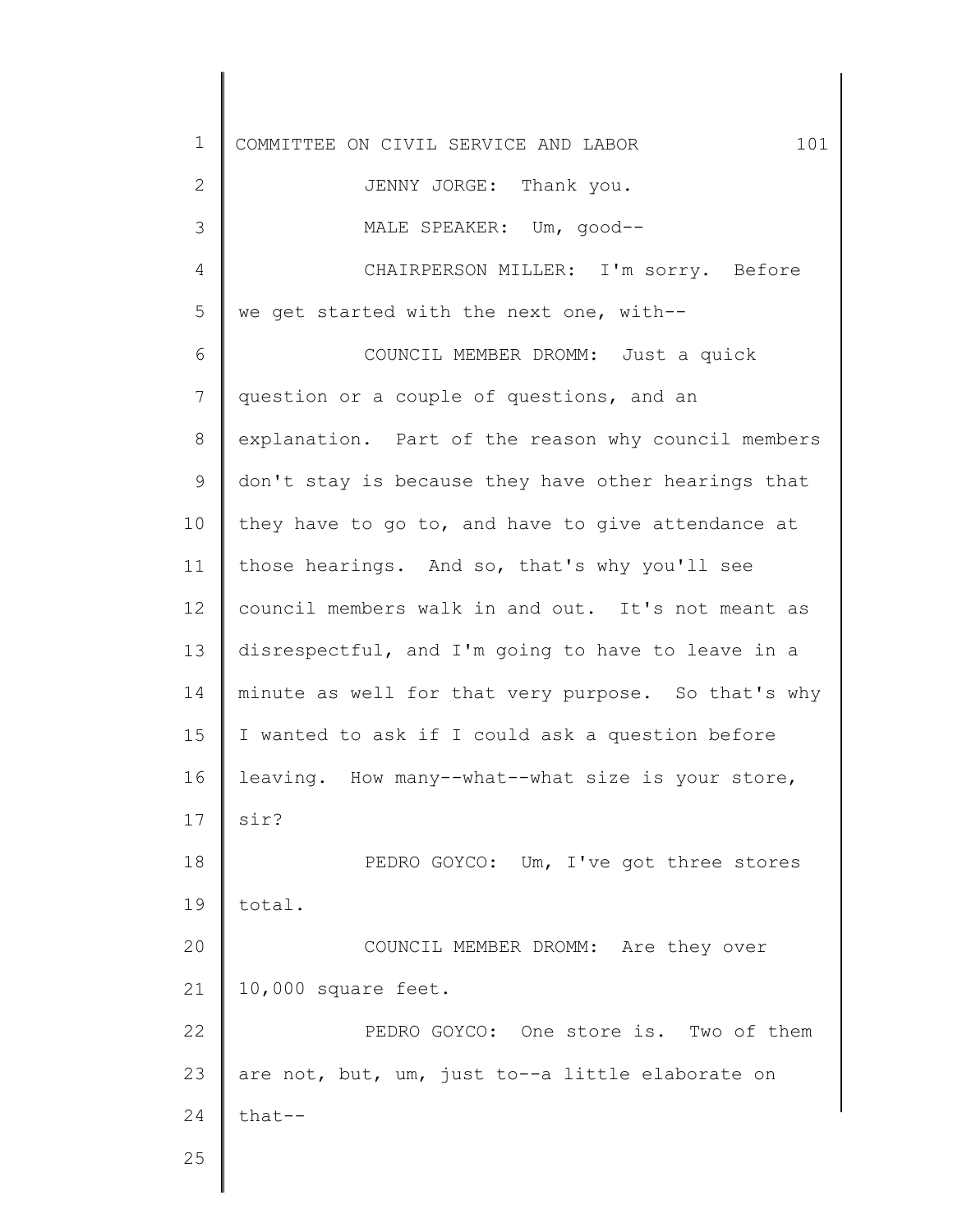1 2 3 4 5 6 7 8 9 10 11 12 13 14 15 16 17 18 19 20 21 22 23 24 25 COMMITTEE ON CIVIL SERVICE AND LABOR 102 COUNCIL MEMBER DROMM: It wouldn't affect your two stores. PEDRO GOYCO: But it will affect my industry, in the kind of industry that I am in, so I guess it-- COUNCIL MEMBER DROMM: But what would you expect from this? (sic) PEDRO GOYCO: Well, but it will not--it will affect one of my stores, but besides affecting my store, I represent my industry. If some industries get hurt for any reason primarily believe it or not, it will affect me indirectly. So you can say it won't affect me, I'm not sitting here on my behalf only. I'm sitting here on the industry that I live from. COUNCIL MEMBER DROMM: But that's not the way--that's not the way that you portrayed yourself at the beginning. That's not the way that-- PEDRO GOYCO: Well, that's the way how I- -Like I told you before, um, this is my first time in one of these hearings. COUNCIL MEMBER DROMM: If you have three stores, you're not really a small business owner. I think you're getting to be almost a chain.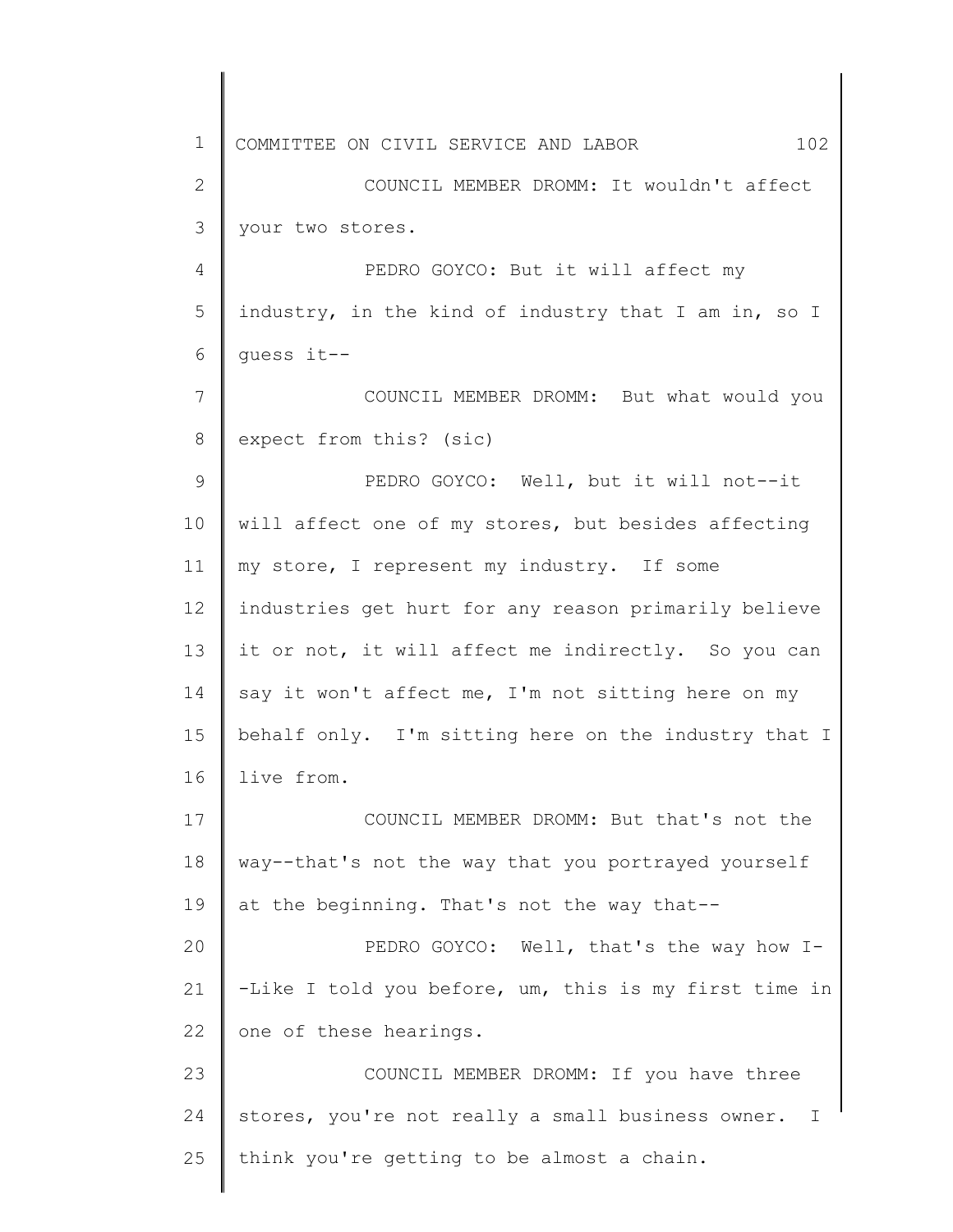1 2 3 4 5 6 7 8 9 10 11 12 13 14 15 16 17 18 19 20 21 22 23 24 25 COMMITTEE ON CIVIL SERVICE AND LABOR 103 PEDRO GOYCO: I think--I think you are incorrect. For example, Jenny-- COUNCIL MEMBER DROMM: No. PEDRO GOYCO: --like I told you, that's why you're in correct. That's why you're invited to come over to the store. COUNCIL MEMBER DROMM: [interposing] Let me--let me just--let me must take it up here, sir. PEDRO GOYCO: No, no, we're not big here sir. (sic) COUNCIL MEMBER DROMM: The next--the lady, please. How--what--what size is your store? JENNY JORGE: 11,000 square feet. COUNCIL MEMBER DROMM: So, you're just over the limit? Is that the only one that you have? JENNY JORGE: No, well, it depends on what--my family in general does not have only one store. We have a couple stores. COUNCIL MEMBER DROMM: So you're not a small business owner either. JENNY JORGE: We--you know what-- COUNCIL MEMBER DROMM: [interposing] You just said that you're going to buy another one.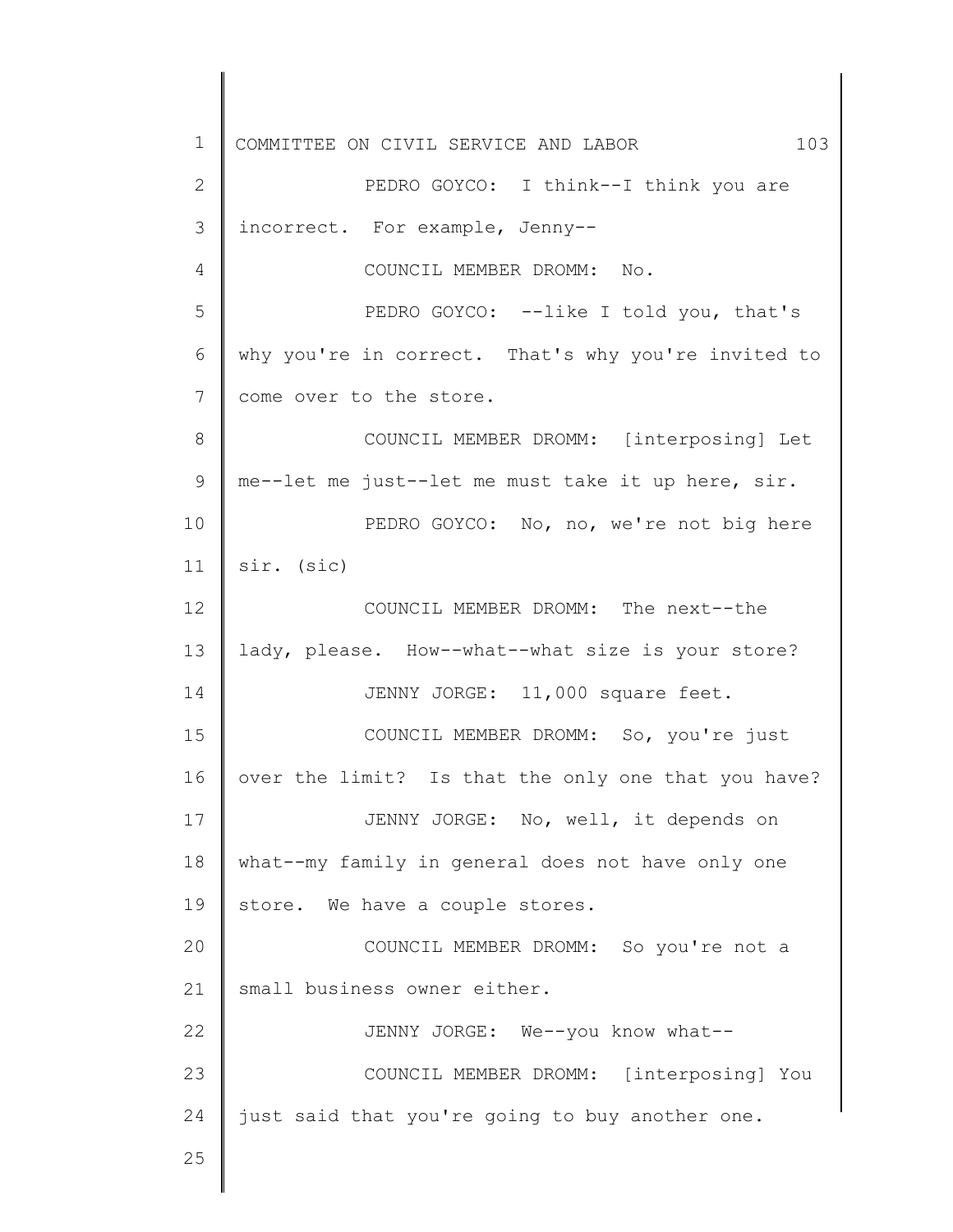1 2 3 4 5 6 7 8 9 10 11 12 13 14 15 16 17 18 19 20 21 22 23 24 25 COMMITTEE ON CIVIL SERVICE AND LABOR 104 JENNY JORGE: --that needs a correction. No, we--no, no, I did not. You see, don't twist my words. I did not say I'm buying one. COUNCIL MEMBER DROMM: You said you want to buy another one. JENNY JORGE: We are all looking to expand. Isn't that every business owner's dream? COUNCIL MEMBER DROMM: So, so--don't put-- JENNY JORGE: [interposing] My family came here-- COUNCIL MEMBER DROMM: But to come in here and say that you're small business owners-- JENNY JORGE: [interposing] We are--we very much so-- COUNCIL MEMBER DROMM: [interposing] - when it sound more like you're in between JENNY JORGE: [interposing] --and that's why I said--listen. Hold on a second. That is why I said I invite you to come--Haile invited you to come to the NSA. We invite you to come in and understand how our industry works. COUNCIL MEMBER DROMM: [interposing] But this is to present yourself to me--ma'am, excuse me.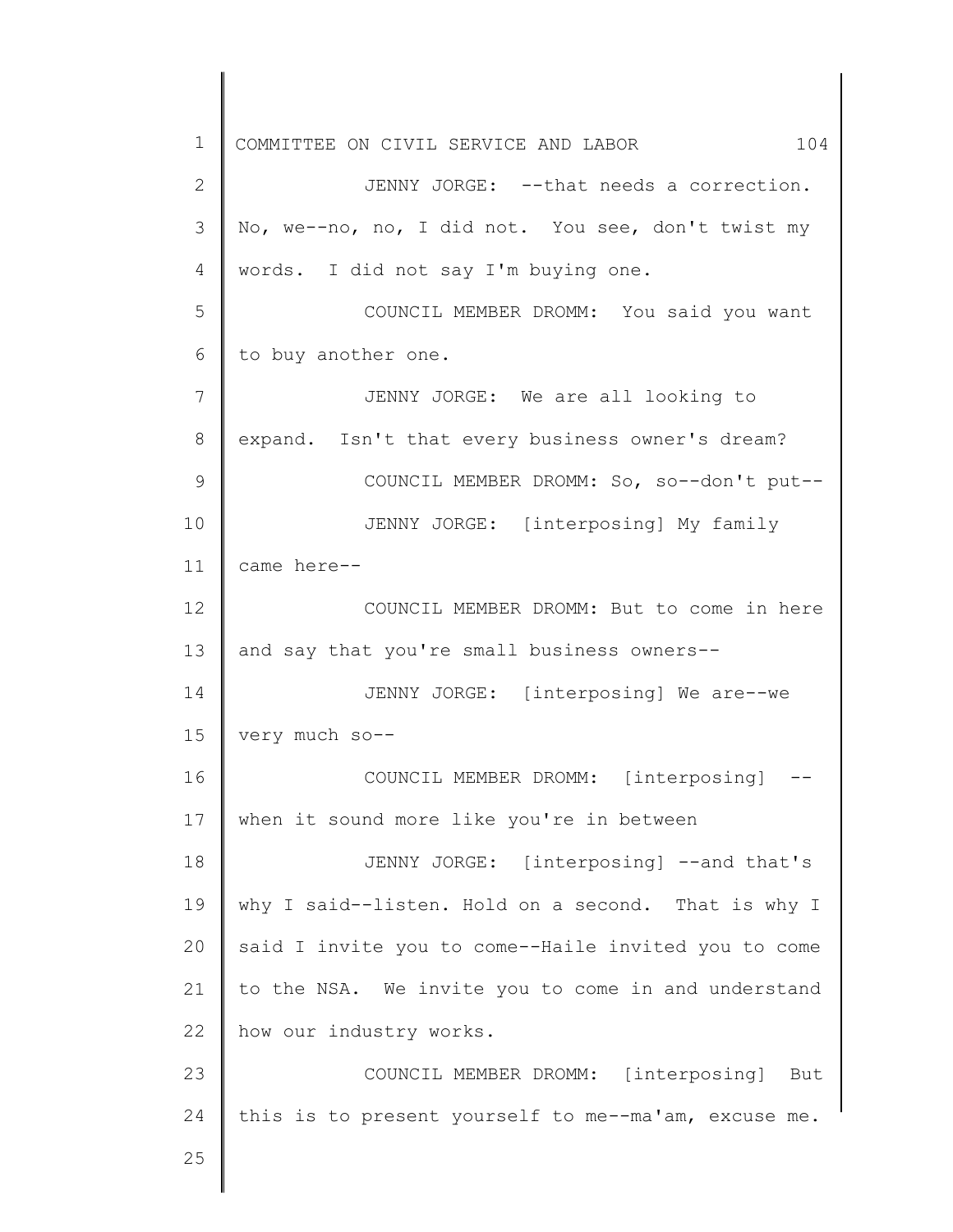1 2 3 4 5 6 7 8 9 10 11 12 13 14 15 16 17 18 19 20 21 22 23 24 25 COMMITTEE ON CIVIL SERVICE AND LABOR 105 When you come in here and say that you're small business owners and, in fact, you're not really. JENNY JORGE: [interposing] We are very much so business owners. COUNCIL MEMBER DROMM: You misrepresented yourselves? PEDRO GOYCO: [interposing] [off mic] How do you know that? How do you come up with that? COUNCIL MEMBER DROMM: Because I just asked you. PEDRO GOYCO: [interposing] Okay, what day did it happen on? COUNCIL MEMBER DROMM: [interposing] I'm not going to argue, sir. I'm not going to argue, sir, and we-- PEDRO GOYCO: I came here five years ago. COUNCIL MEMBER DROMM: You're at a public hearing. PEDRO GOYCO: You're out of place. COUNCIL MEMBER DROMM: We are the council members. We ask questions. JENNY JORGE: That's fine.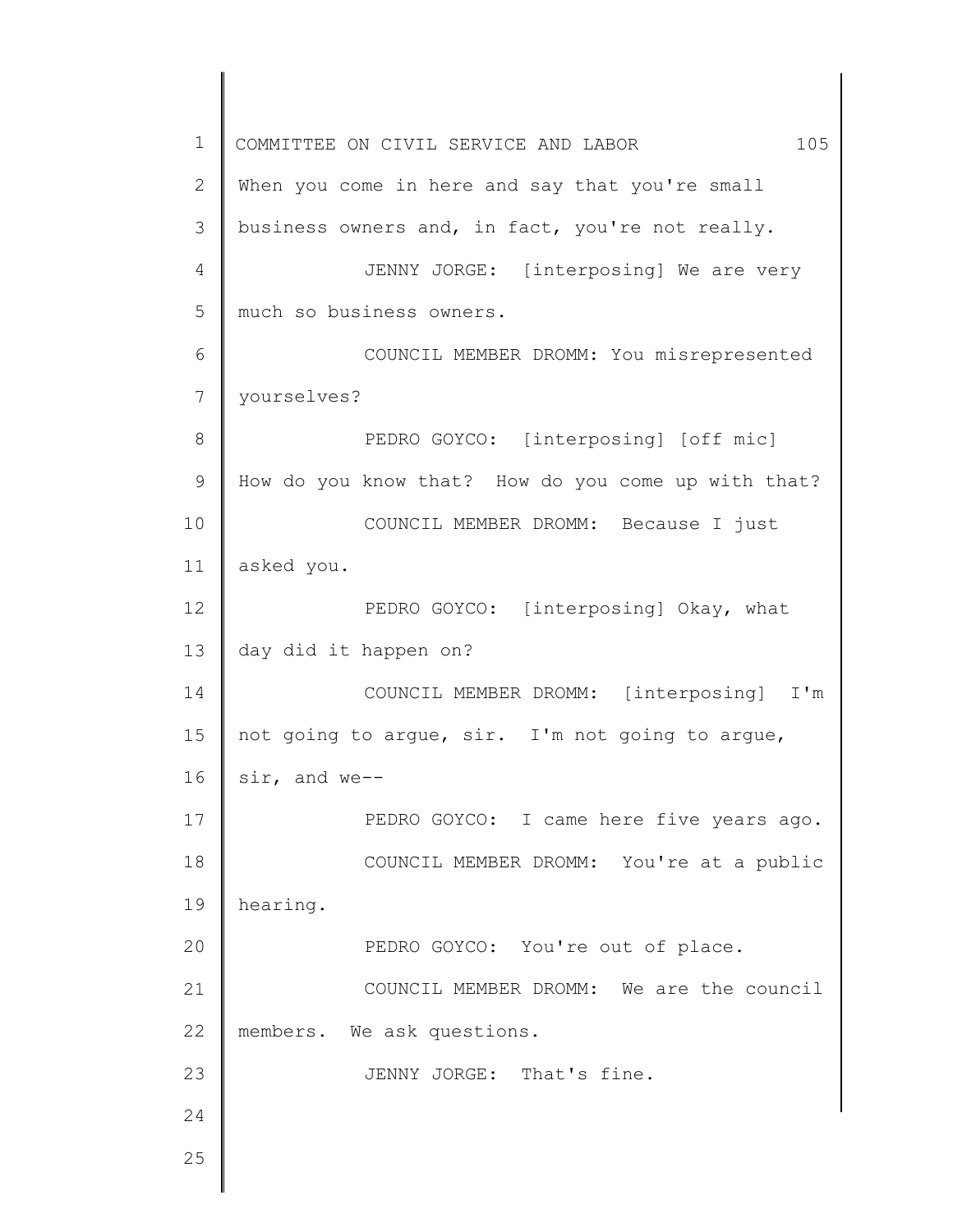1 2 3 4 5 6 7 8 9 10 11 12 13 14 15 16 17 18 19 20 21 22 23 24 25 COMMITTEE ON CIVIL SERVICE AND LABOR 106 COUNCIL MEMBER DROMM: Okay. Um, and- and I want to ask this question also, and I'm sorry. I forget your name, ma'am. JENNY JORGE: Jenny. COUNCIL MEMBER DROMM: Jenny. You said that, um, how do you know, um--how--how--you said, you know, when you come in, you don't want to have bad employees-- JENNY JORGE: [interposing] Okay. COUNCIL MEMBER DROMM: But unless you give them a shot at proving themselves-- JENNY JORGE: [interposing] Of course. COUNCIL MEMBER DROMM: -- how do you know? JENNY JORGE: We--we don't come in and fire people. We come in, we evaluate-- COUNCIL MEMBER DROMM: [interposing] So, basically 90 days. How do you--you can't determine within 90 days or give someone a 90-day option? JENNY JORGE: No. That's--that's-- COUNCIL MEMBER DROMM: [interposing] You want to know right away? JENNY JORGE: No, no, no. Do not twist my words. What I am telling you is that if you understood our industry, and we are inviting you to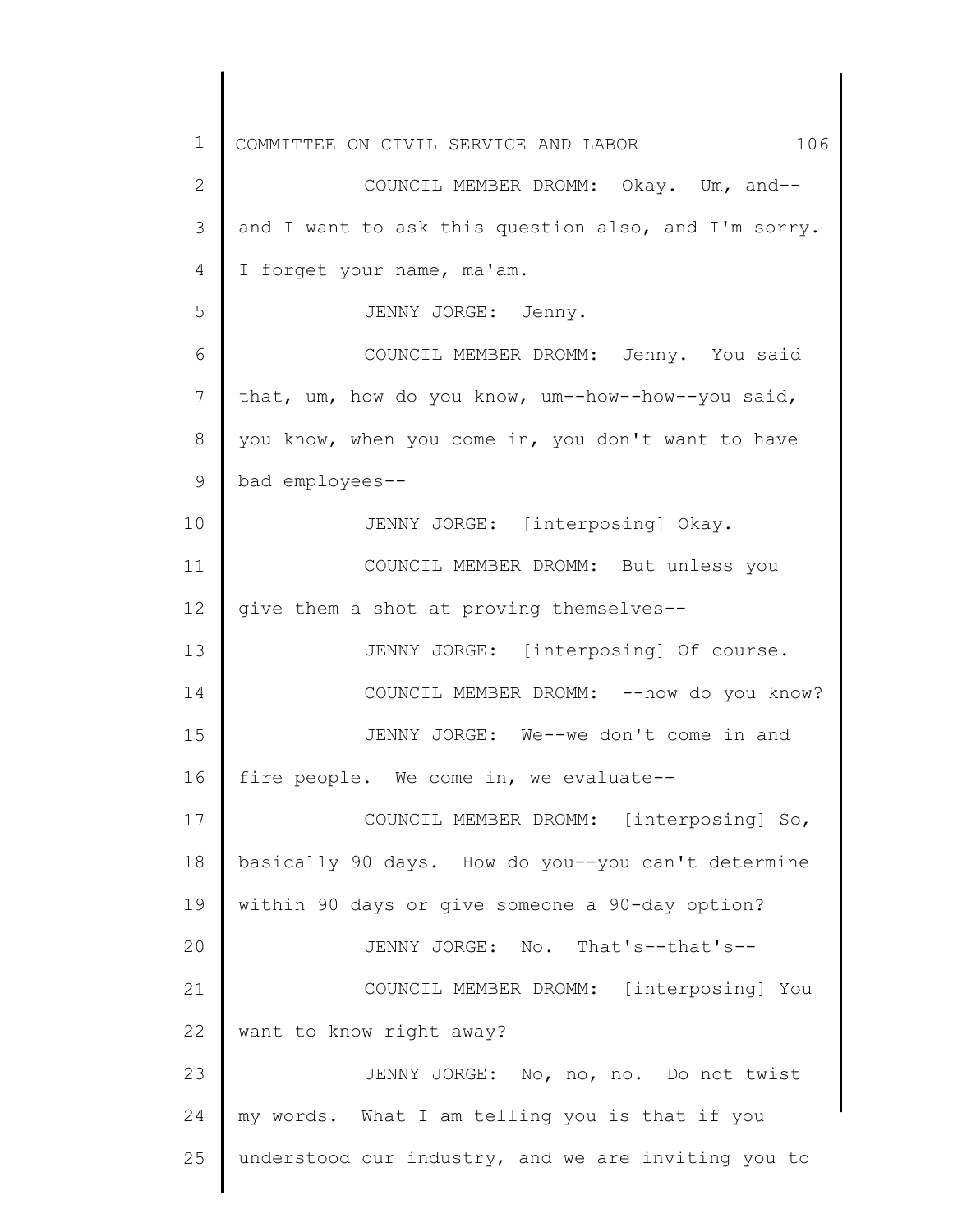| $\mathbf 1$ | COMMITTEE ON CIVIL SERVICE AND LABOR<br>107           |
|-------------|-------------------------------------------------------|
| 2           | have an open conversation with us, wherever you want. |
| 3           | We're inviting you to have an open conversation with  |
| 4           | us so we can explain to you a little bit more         |
| 5           | background on our industry because we're obviously    |
| 6           | the ones in the industry. Because the reason that     |
| 7           | you're where you are is the reason we are where we    |
| 8           | are.                                                  |
| 9           | COUNCIL MEMBER DROMM: Okay, let me go                 |
| 10          | back to another statement--                           |
| 11          | JENNY JORGE: [interposing] So can I                   |
| 12          | finish--can I finish your--your answer--              |
| 13          | COUNCIL MEMBER DROMM: [interposing]                   |
| 14          | Well, quickly.                                        |
| 15          | JENNY JORGE: -- question.                             |
| 16          | COUNCIL MEMBER DROMM: Okay.                           |
| 17          | JENNY JORGE: So, um, we invite you to                 |
| 18          | come and understand our industry, and see that we do  |
| 19          | not walk in there and say you're fired, you're fired  |
| 20          | and you're fired on the first day. We come in there.  |
| 21          | We evaluate how you work, and we slowly replace       |
| 22          | employees that we need to replace. But if we come in  |
| 23          | there, and we have 90 days before we can make any     |
| 24          | changes to our employee force, that's a problem       |
| 25          | because we're going to realize in the first week that |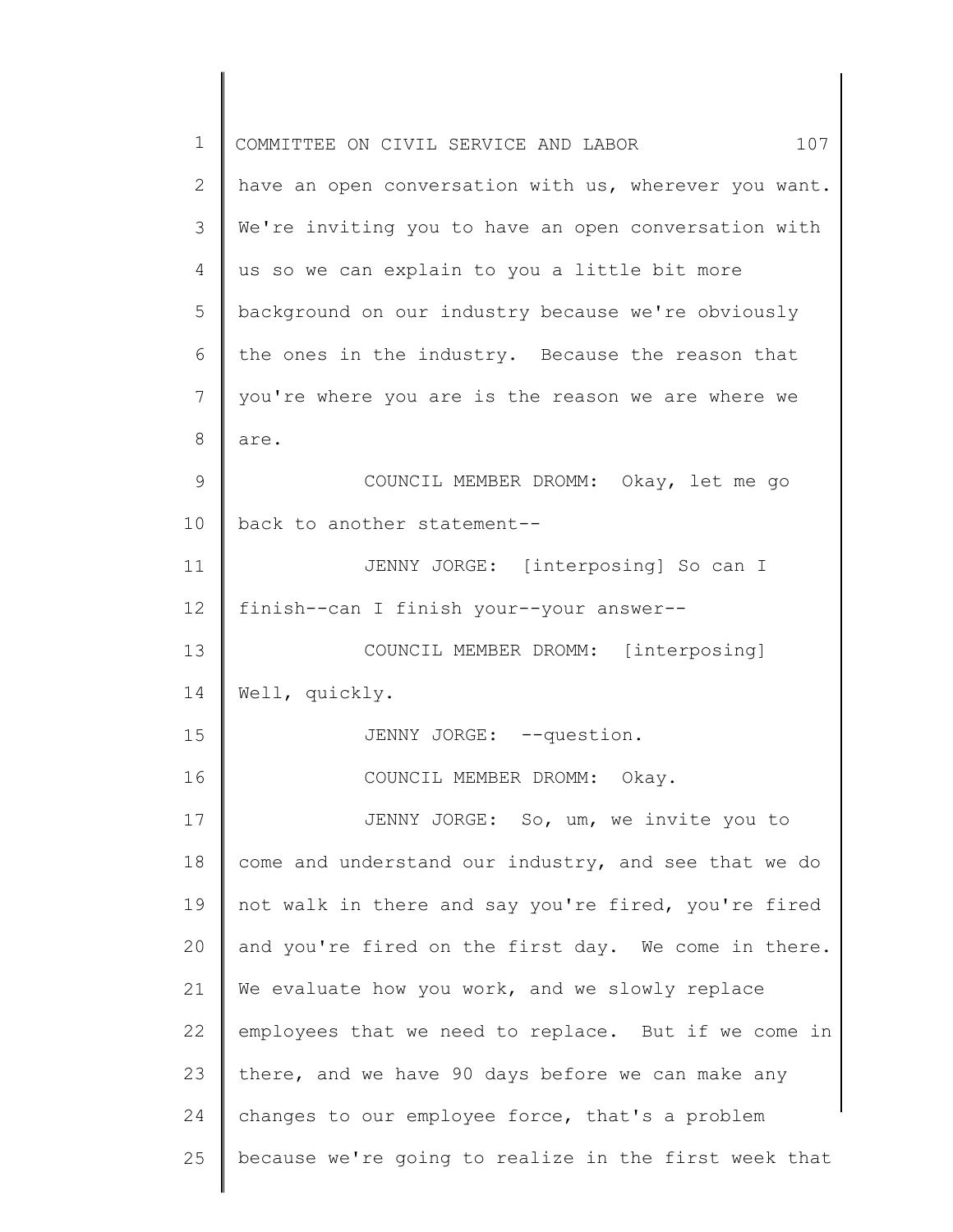1 2 3 4 5 6 7 8 9 10 11 12 13 14 15 16 17 18 19 20 21 22 23 24 25 COMMITTEE ON CIVIL SERVICE AND LABOR 108 they are one or two employees that shouldn't be there. COUNCIL MEMBER DROMM: [interposing] I think that's a major point of contention that I have. I don't really see that as a problem. JENNY JORGE: [interposing] Because you are not in our industry. COUNCIL MEMBER DROMM: I think it's an opportunity for people to prove themselves, and I certainly would want to see that. Now, you also said that you go to your employees' birthdays and funerals. JENNY JORGE: Of course. COUNCIL MEMBER DROMM: Suppose you decide to sell one of your stores, would you want those people who've been to their birthdays and their funerals and their weddings given an opportunity to prove themselves before being fired? JENNY JORGE: I would and-- COUNCIL MEMBER DROMM: [interposing] So you'd like to have them get the 90-day period? JENNY JORGE: No, that is not what I'm saying. COUNCIL MEMBER DROMM: Oh.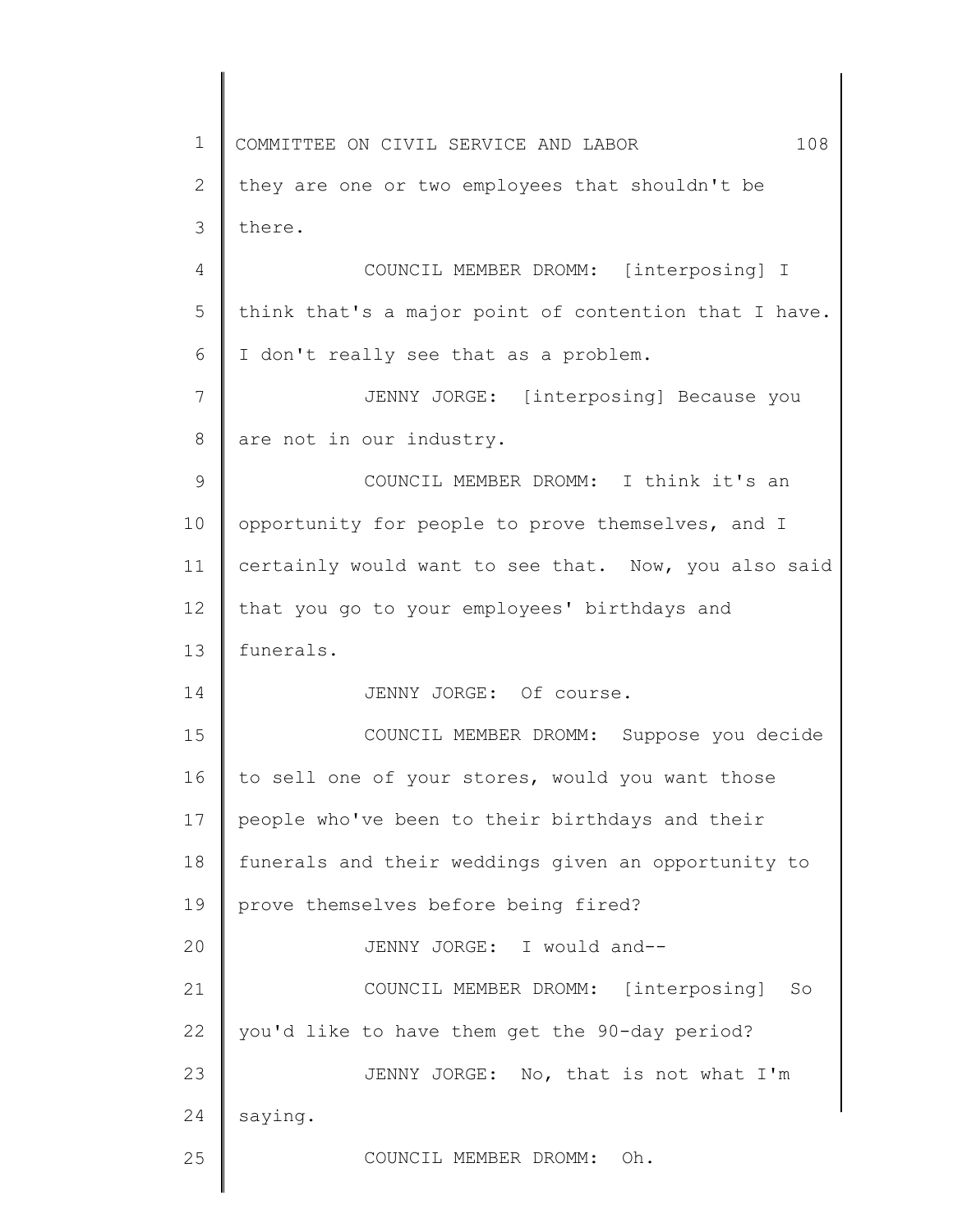1 2 3 4 5 6 7 8 9 10 11 12 13 14 15 16 17 18 19 20 21 22 23 24 25 COMMITTEE ON CIVIL SERVICE AND LABOR 109 JENNY JORGE: What I'm saying is I would like them to be fairly evaluated, and if they do not fit-- COUNCIL MEMBER DROMM: [interposing] And how is that? JENNY JORGE: [interposing] If they do not fit-- COUNCIL MEMBER DROMM: [interposing] How much time will that take? JENNY JORGE: Do you want to let me answer? COUNCIL MEMBER DROMM: I'm asking you a question? JENNY JORGE: Okay. Like I said-- COUNCIL MEMBER DROMM: [interposing] Uhhuh. JENNY JORGE: --if you give them the time, I would like them to be given a fair evaluation time. Not 90 days because that hurts the business owner. It's not fair to the business owner-- COUNCIL MEMBER DROMM: [interposing] How long? JENNY JORGE: --but it has to be--maybe 30 days. I think 30 days is a fair period of time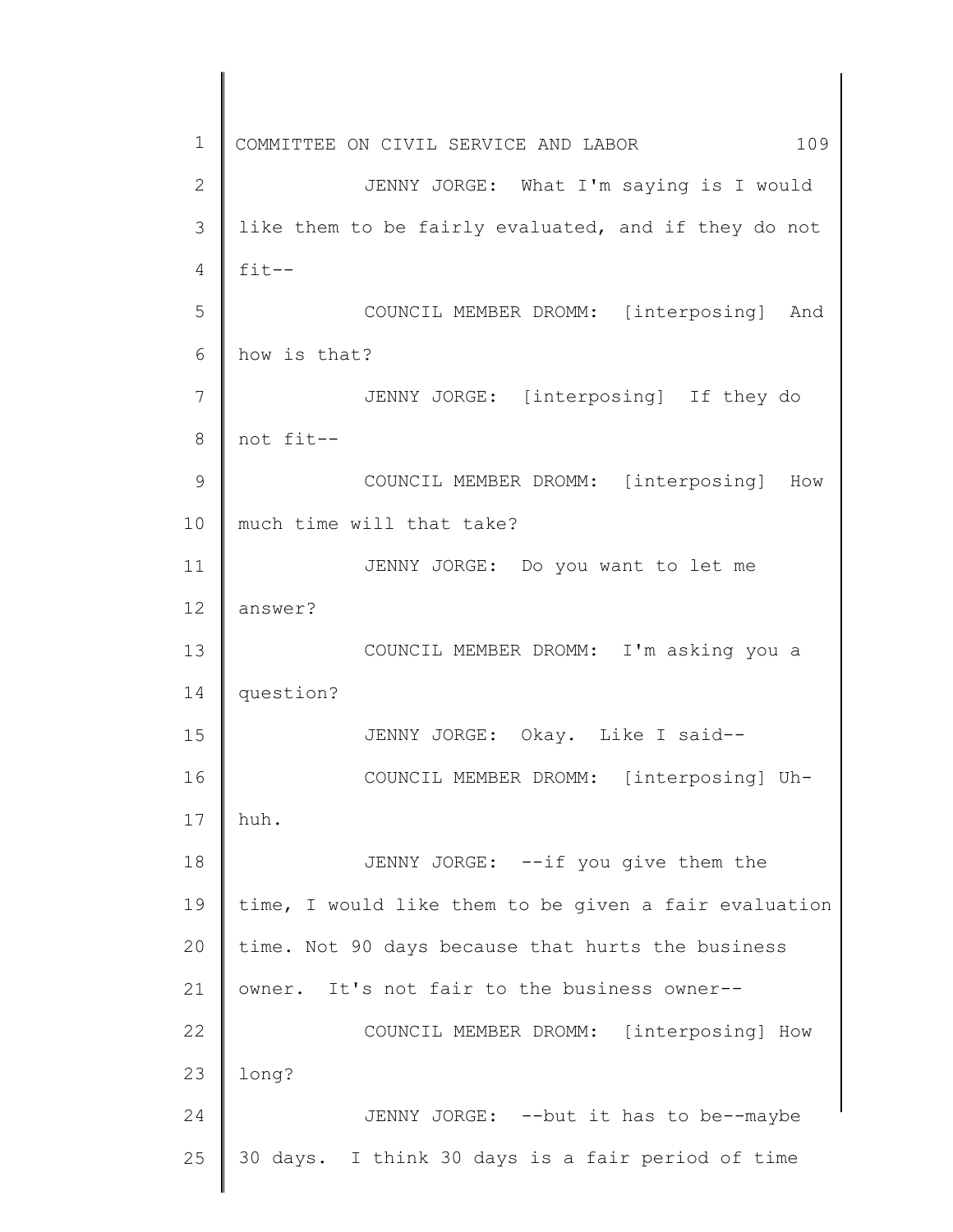| $\mathbf 1$ | 110<br>COMMITTEE ON CIVIL SERVICE AND LABOR           |
|-------------|-------------------------------------------------------|
| 2           | for you to say, you know what, within 30 days I can   |
| 3           | really tell if you know what you're doing, and if you |
| 4           | don't. And if you care about the business or if you   |
| 5           | fit into my culture or my business model. Because     |
| 6           | there are different cultures and different business   |
| 7           | models. Not everybody wants to work everywhere.       |
| $\,8\,$     | COUNCIL MEMBER DROMM: [interposing]                   |
| 9           | Okay, $so--$                                          |
| 10          | JENNY JORGE: And you might not like the               |
| 11          | way I run my store, and you might want to quit. You   |
| 12          | know, you might not like it, but the same way I       |
| 13          | should have the right to say, you know what, you      |
| 14          | really don't fit my business model. You really don't  |
| 15          | fit my culture and my business. So, I'm sorry, but    |
| 16          | $you--$                                               |
| 17          | COUNCIL MEMBER DROMM: [interposing] You               |
| 18          | know what, I think that's wrong. I really do, but     |
| 19          | I'm not going to argue it because just fit my         |
| 20          | culture, I don't know what you mean by that, but what |
| 21          | does that mean actually?                              |
| 22          | JENNY JORGE: I wish, um, Haile was still              |
| 23          | here because he spoke about these models, these       |
| 24          | business models, and everything. But every business   |
| 25          | has their own culture. Google has a culture of how    |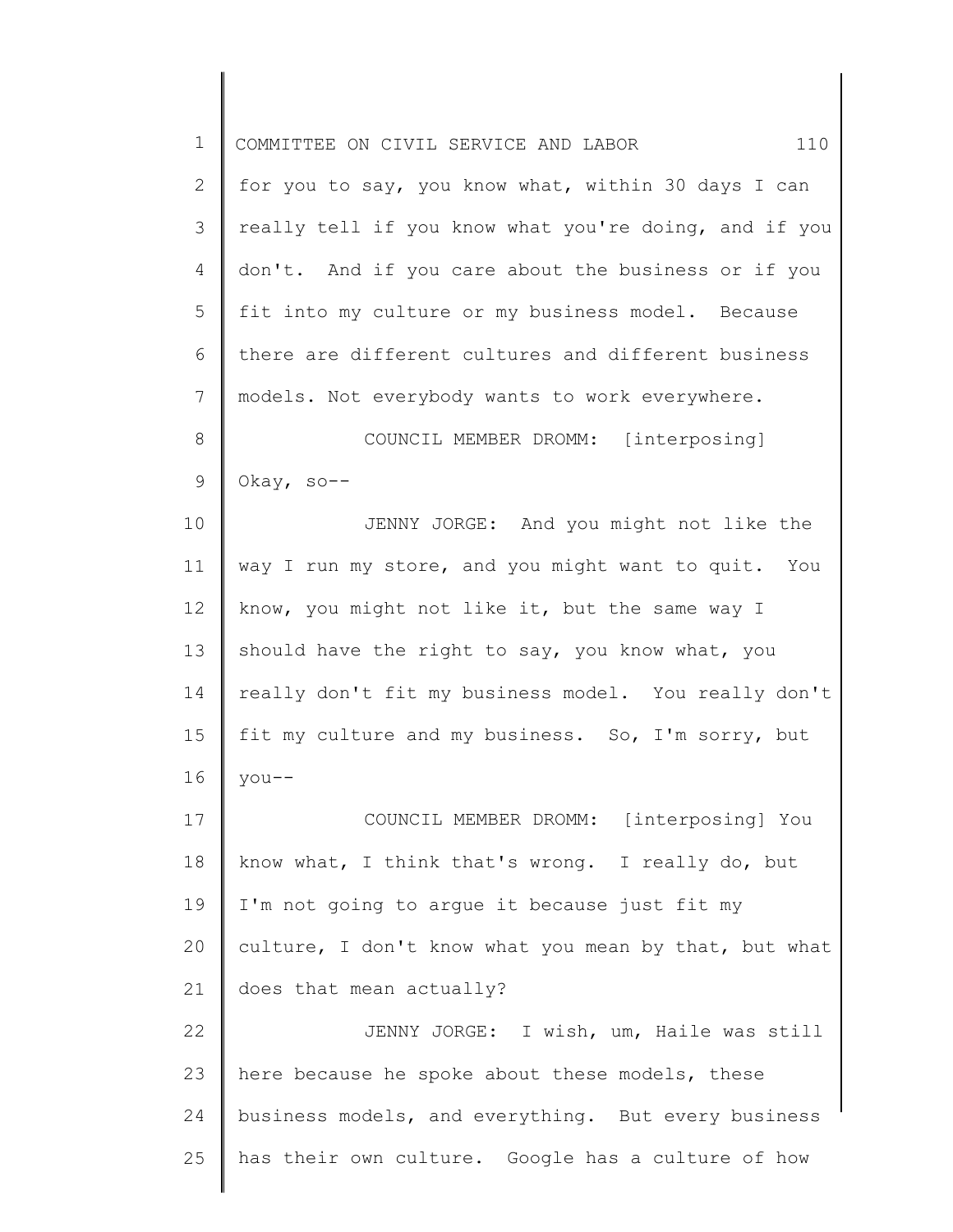| $\mathbf 1$    | COMMITTEE ON CIVIL SERVICE AND LABOR<br>111          |
|----------------|------------------------------------------------------|
| $\mathbf{2}$   | they operate, which is very different from what      |
| 3              | Amazon might have, or what some other company might  |
| 4              | have. Every business has their own business culture. |
| 5              | Okay. So there's some people that like to operate a  |
| 6              | store one way. Some people like to do illegal        |
| $\overline{7}$ | things. I personally don't agree with that, and I    |
| 8              | will not have it in my stores. So, if they're used   |
| 9              | to that in one store and I go in and buy it, I'm     |
| 10             | probably going to regulate everything. You might not |
| 11             | like that I do that.                                 |
| 12             | COUNCIL MEMBER DROMM: Right.                         |
| 13             | JENNY JORGE: So you're going to leave.               |
| 14             | COUNCIL MEMBER DROMM: Okay. So I--I                  |
| 15             | maybe misunderstood what you meant by culture, but   |
| 16             | anyway nevertheless I do feel that when come in here |
| 17             | you do need to be truthful. If, in fact, you're not  |
| 18             | really small business owners, you need to identify   |
| 19             | yourself as such.                                    |
| 20             | PEDRO GOYCO: [interposing] Well, I am                |
| 21             | small store owner. You have the wrong people for     |
| 22             | that. (sic) I was invited to come here and speak.    |
| 23             | COUNCIL MEMBER DROMM: You're out of order            |
| 24             | again.                                               |
| 25             |                                                      |
|                |                                                      |

 $\begin{array}{c} \hline \end{array}$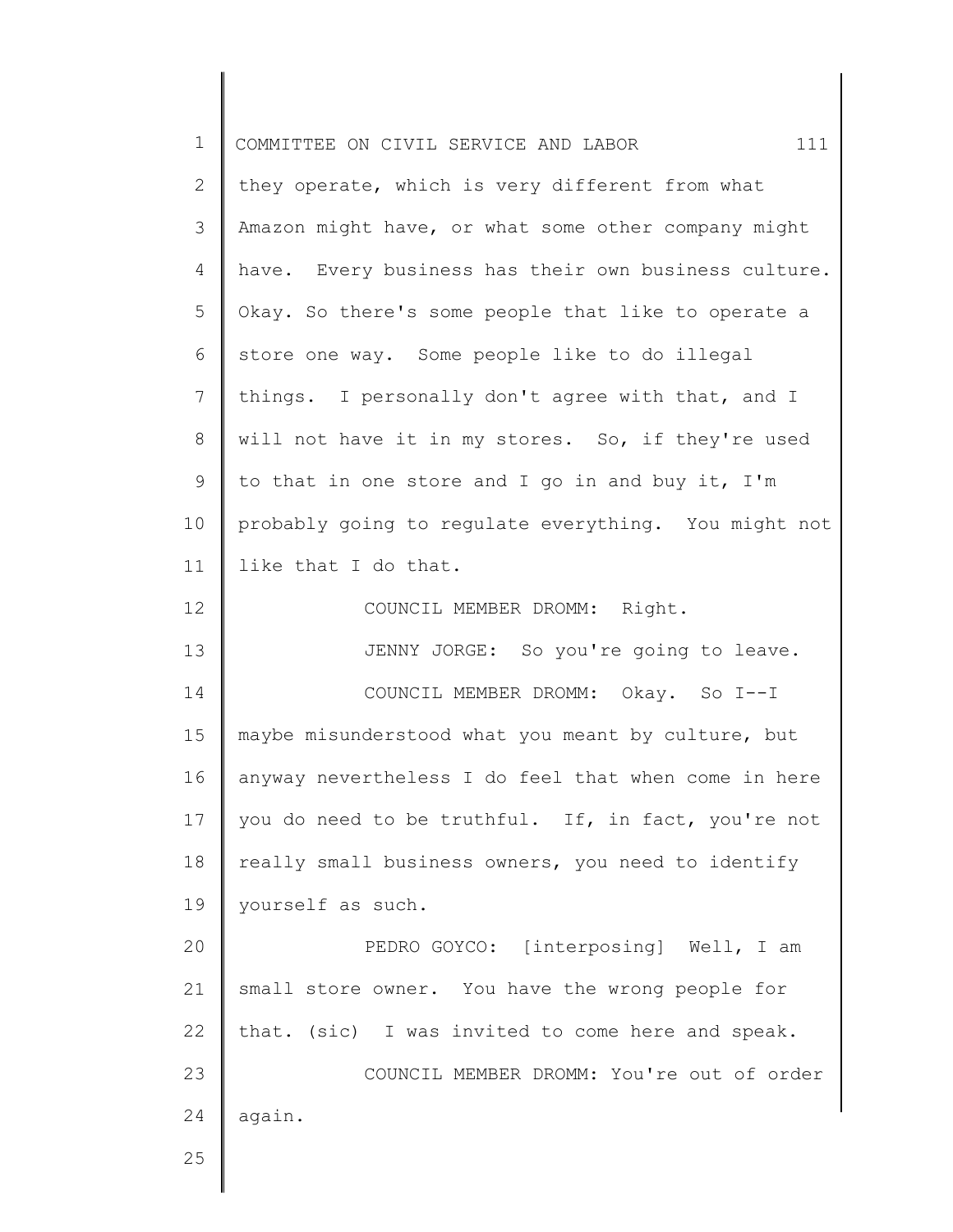1 2 3 4 5 6 7 8 9 10 11 12 13 14 15 16 17 18 19 20 21 22 23 24 25 COMMITTEE ON CIVIL SERVICE AND LABOR 112 PEDRO GOYCO: Well, I'm not out of order, but you asked the questions are incorrectly. CHAIRPERSON MILLER: So, um, from the Association, how many businesses actually fit this criteria that would require them to, um, partake in and participate-- PEDRO GOYCO: [interposing] I'd say-- CHAIRPERSON MILLER: --in this retention program? PEDRO GOYCO: --about 70%, 75% I would say. JENNY JORGE: More or less. PEDRO GOYCO: I don't have it currently with me. COUNCIL MEMBER MILLER: [interposing] And would you say-- PEDRO GOYCO: Yeah, I don't have the correct--I don't have it in front of me COUNCIL MEMBER MILLER: [interposing] - it would have to be over 10,000 square feet. PEDRO GOYCO: Okay. JENNY JORGE: Right.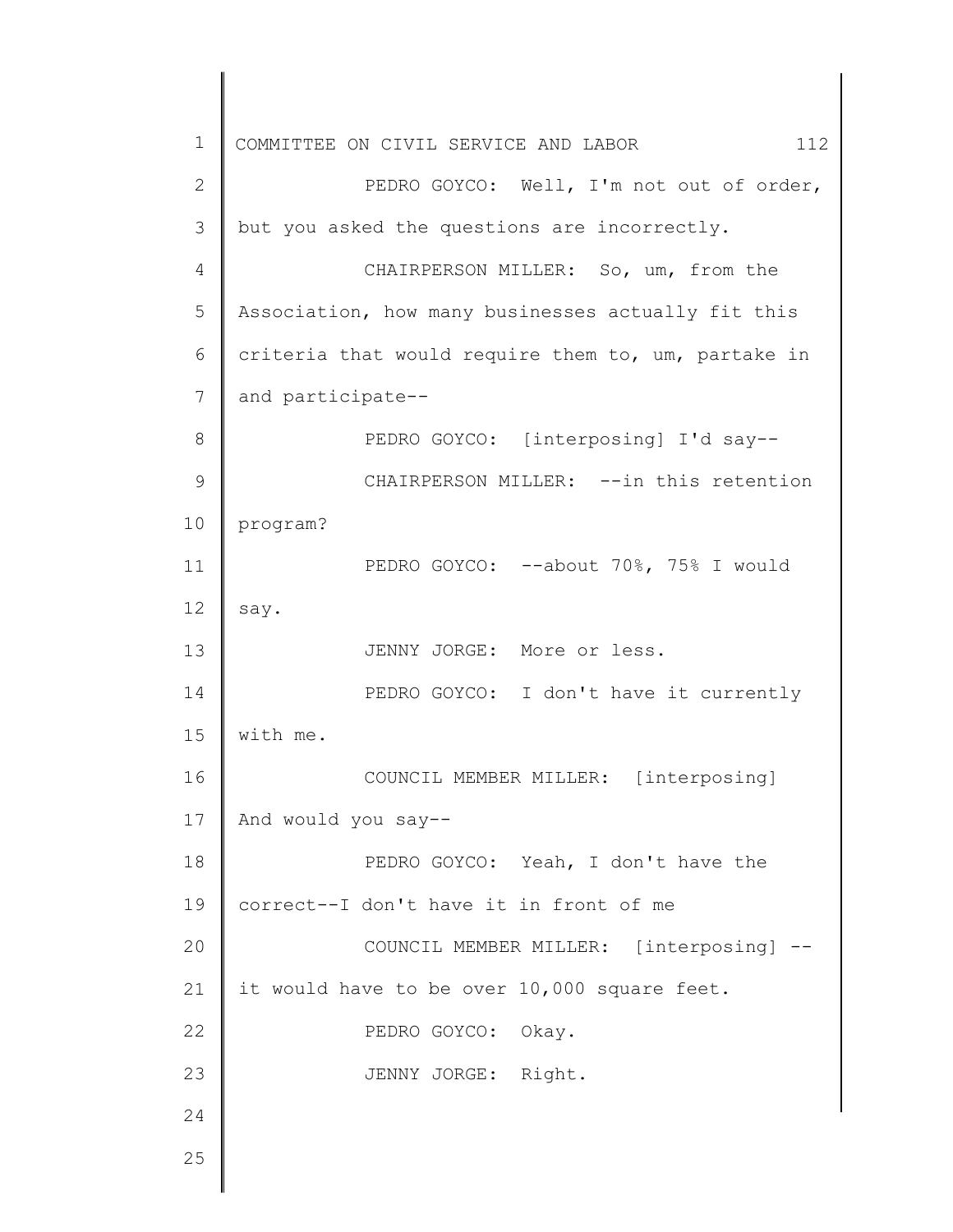1 2 3 4 5 6 7 8 9 10 11 12 13 14 15 16 17 18 19 20 21 22 23 24 25 COMMITTEE ON CIVIL SERVICE AND LABOR 113 PEDRO GOYCO: Yeah, it's safe to say. I don't have the information in front of me, but I would say 60 or 70%. CHAIRPERSON MILLER: Could you get that data for me. PEDRO GOYCO: Yeah, I can get that to you. JENNY JORGE: Yeah, we can definitely get that data to you. CHAIRPERSON MILLER: Considering that this doesn't include space. PEDRO GOYCO: We'll give you the data that you want. We'll give you that data on our small business. CHAIRPERSON MILLER: Yeah. JENNY JORGE: Any thing above 10,000 square feet. CHAIRPERSON MILLER: And--and let us know exactly what the--what the criteria. PEDRO GOYCO: Okay, we--we're second generation, and I just want to--we're second generation owners, and this guy is definitely out of place, and I--I--this is my first time in this hearing and I'm a taxpayer and I should be able to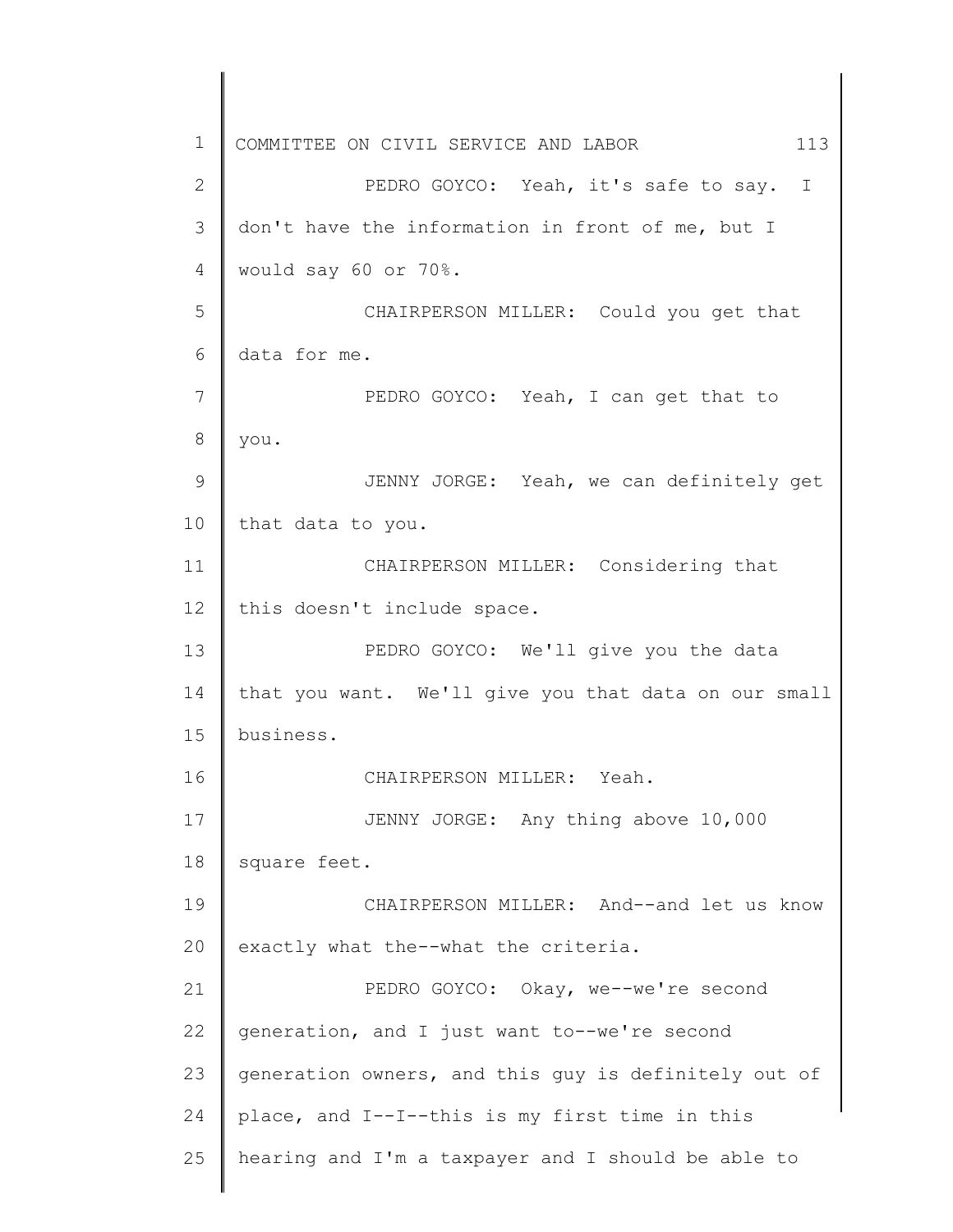1 2 3 4 5 COMMITTEE ON CIVIL SERVICE AND LABOR 114 say what I have to say. But this guy is misleading this committee by saying we aren't a small business. We--go to my business. You'll see that I am--I am a small business owner.

6 7 8 9 10 11 12 13 14 15 16 17 CHAIRPERSON MILLER: So, again, I'm just trying--I'm just trying to get to the association, the overall demographics of the association and--and- -and the size. And so when we--when we looked at that, we looked at 10,000 very specifically, um, and who it would--who it would impact. And it was our understanding that most of the local independents did not meet that criteria. PEDRO GOYCO: That's incorrect. CHAIRPERSON MILLER: So, um, if you could, um, forward that information to me. JENNY JORGE: If you--if you look at, um,

18 19 20 21 22 23 24 a bodega, a bodega is not going to fit that, but our supermarkets I would say 50 to 70% of them, and I'm guessing. A rough guess and I can get you real numbers on that later on, but I would 60 to 70, maybe 75% do fit into about 10,000 square feet stores. CHAIRPERSON MILLER: Okay.

25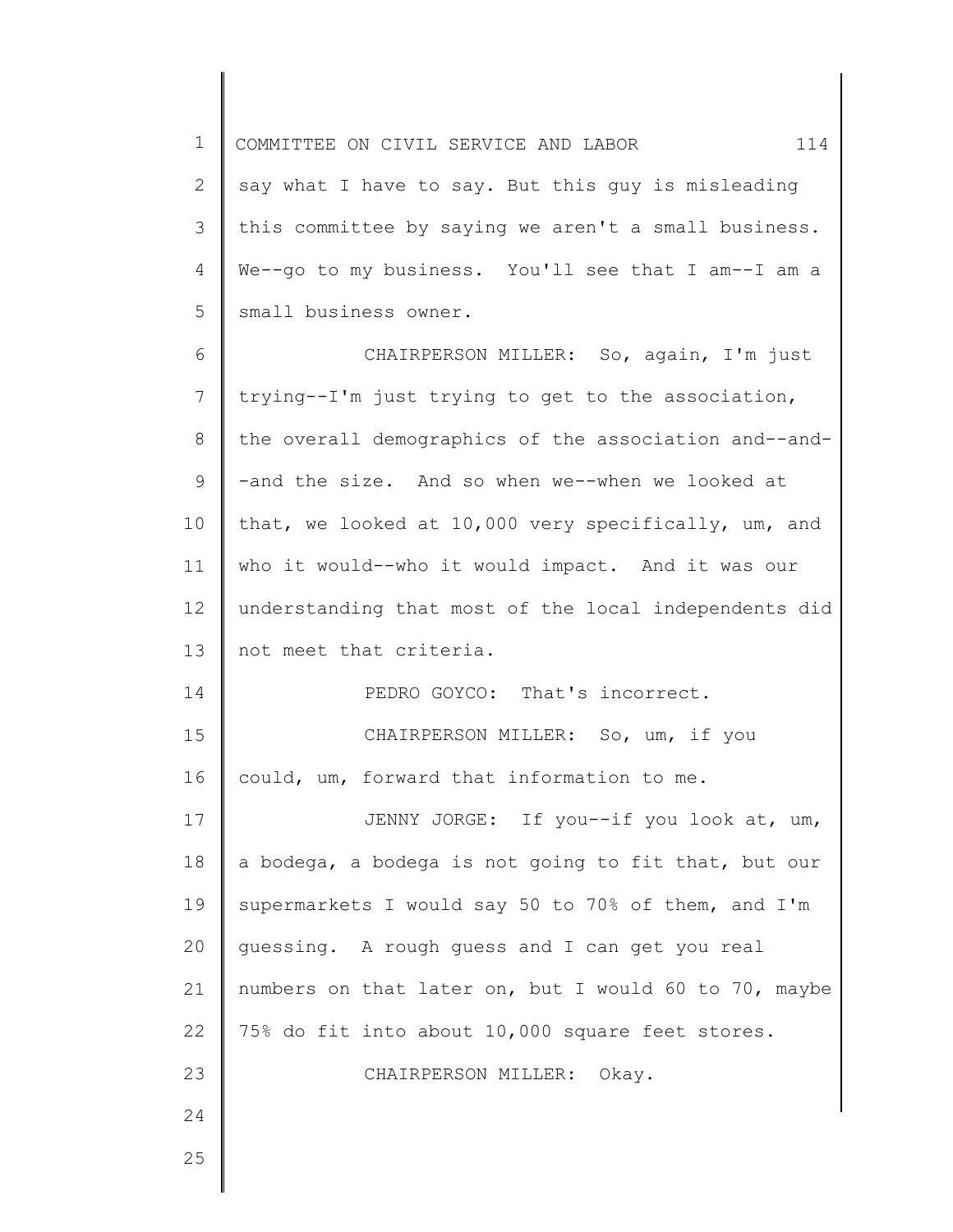1 2 3 4 5 6 7 8 9 10 11 12 13 14 15 16 17 18 19 20 21 22 23 24 25 COMMITTEE ON CIVIL SERVICE AND LABOR 115 PEDRO GOYCO: I should--I should have had Mr. Brown pointing at one of those stores he could see where--how big we are? (sic) CHAIRPERSON MILLER: Council Member Dromm PEDRO GOYCO: Council Member Dromm, yeah. Um, 10,000 square feet is not a big store these days. With the competition, it's not a big store. Whole Foods is 50,000 square feet, so one of my stores fit five times there. Ain't that a small business. CHAIRPERSON MILLER: Okay. Well, I--I think we agree if you had a number of them it wouldn't be. PEDRO GOYCO: Well, but you know--but you know what with that said, hello, with that said, that's another misleading information. CHAIRPERSON MILLER: No, sir. PEDRO GOYCO: Because I have ten stores. [gavel] I work ten stores differently. I have ten- ten different stores. It doesn't mean I'm a chain. That's incorrect. [gavel] So if I have ten stores in different areas, the wrong-- CHAIRPERSON MILLER: [interposing] So-- PEDRO GOYCO: -- it depends on--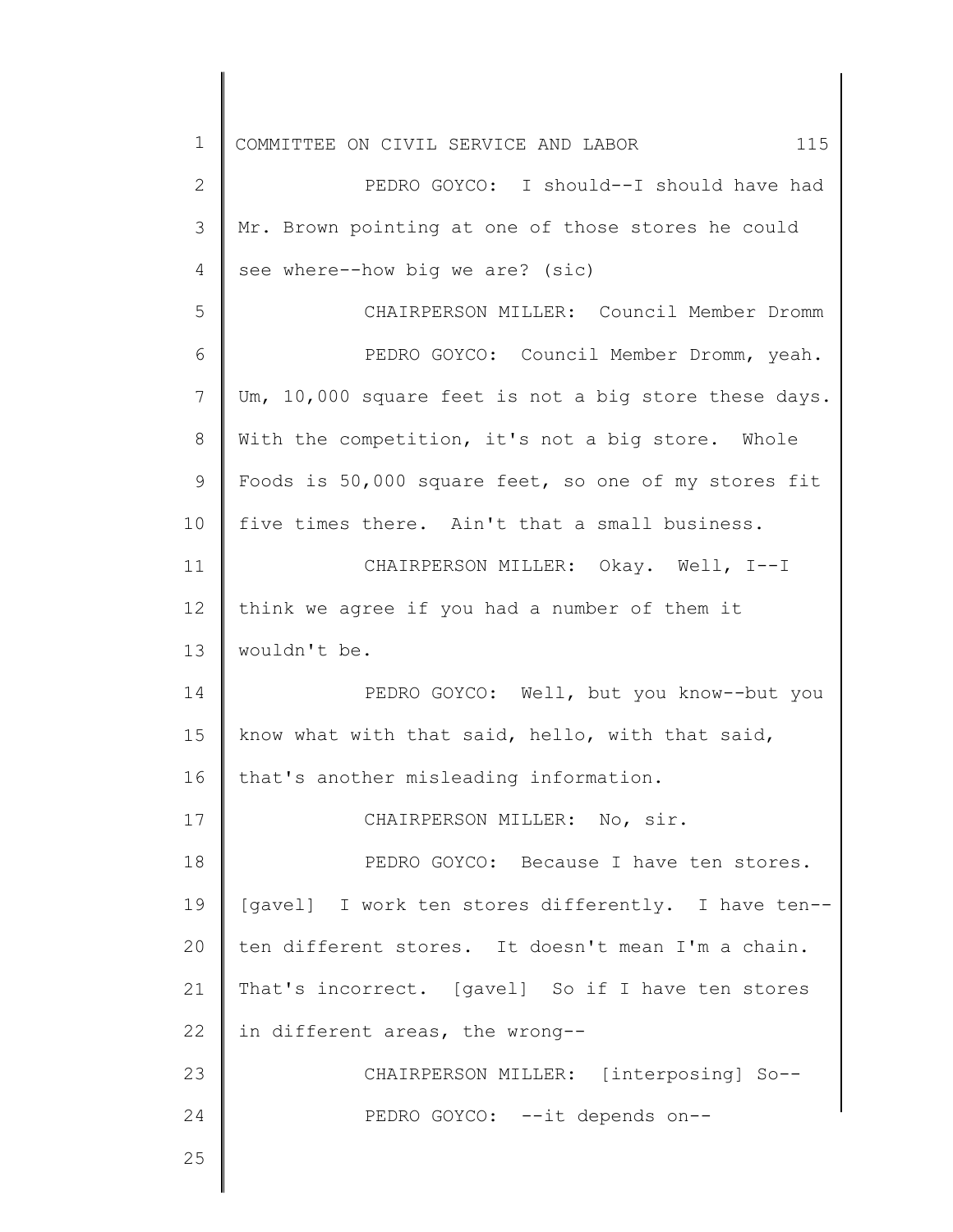| $\mathbf 1$ | 116<br>COMMITTEE ON CIVIL SERVICE AND LABOR           |
|-------------|-------------------------------------------------------|
| 2           | CHAIRPERSON MILLER: --I'm being like--                |
| 3           | I'm being real kind now, I'm--I'm--[gavel]            |
| 4           | PEDRO GOYCO: [interposing] No, no, I                  |
| 5           | know you are. I just want to prove my point.          |
| 6           | CHAIRPERSON MILLER: You know the gavel                |
| 7           | that's what that means, and we're not here to debate  |
| 8           | the merit of that. But also then before we--we        |
| 9           | disperse here, um, we talked about the first program  |
| 10          | and--and I'm sorry, you did have it. We talked about  |
| 11          | the first program and others, right. Um, have you     |
| 12          | guys availed yourselves of the SBS, Small Business    |
| 13          | Services and the other services, um, that--that the   |
| 14          | city is providing so that you can take advantage of   |
| 15          | the subsidies. And at the same time provide, um,      |
| 16          | food services--                                       |
| 17          | JENNY JORGE: [interposing] Yeah.                      |
| 18          | CHAIRPERSON MILLER: -- to communities                 |
| 19          | that--that quite frankly often are underserved? And   |
| 20          | so, it would appear that that's a match kind of made  |
| 21          | in heaven. And so if, in fact, those, you know, do    |
| 22          | you find those subsidies to be beneficial?            |
| 23          | JENNY JORGE: We--                                     |
| 24          | CHAIRPERSON MILLER: [interposing] Are--               |
| 25          | are you--when--when--when Council Member Cornegy is-- |
|             |                                                       |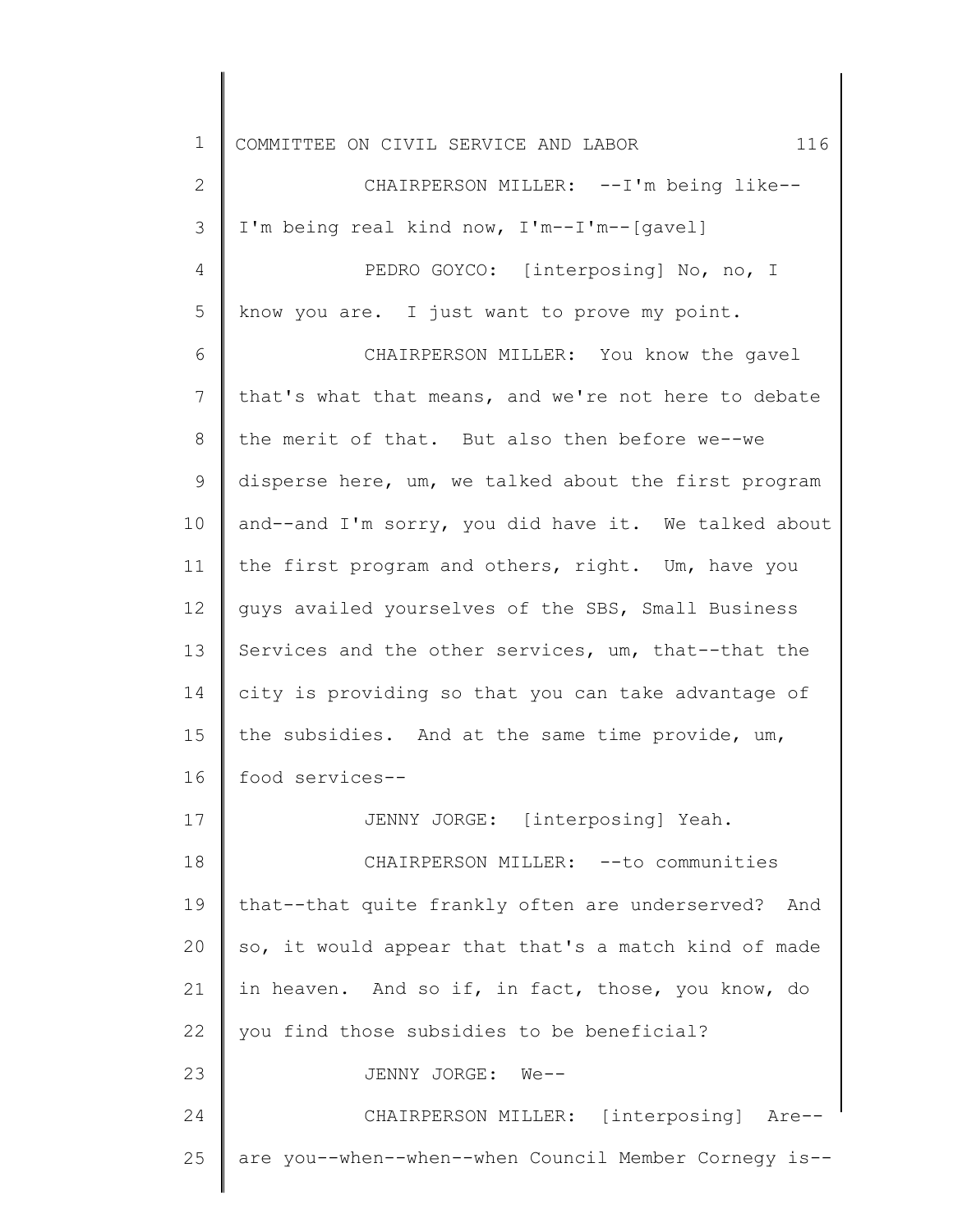1 2 3 4 5 6 7 8 9 10 11 12 13 14 15 16 17 18 19 20 21 22 23 24 25 COMMITTEE ON CIVIL SERVICE AND LABOR 117 is passing legislation to enhance the opportunity of small business owners, are we going to be here and be as vigilant about supporting that-- JENNY JORGE: [interposing] We will. CHAIRPERSON MILLER: --as we are--JENNY JORGE: [interposing] We will. CHAIRPERSON MILLER: --with this here? JENNY JORGE: Um, as you can tell, we're very passionate about this. We've grown up in this industry. So we are very much passionate about it, and every--and every aspect of it including our employees. But to answer your question, we have one specific member actually the president of our association who has twice already taken advantage of the FRESH Program in those supermarkets where they're needed based on the FRESH Program. We've had the Department of Labor come in, and give us seminars and give us classes, and teach how first of all how to be in compliance. And second of all, what programs are out there to help us continue raising employment and how to treat our employees and that type of thing. So we very much take advantage, and we had--to name a few, we had the Strike--we have a program called Strike Force that's at the Department of Labor.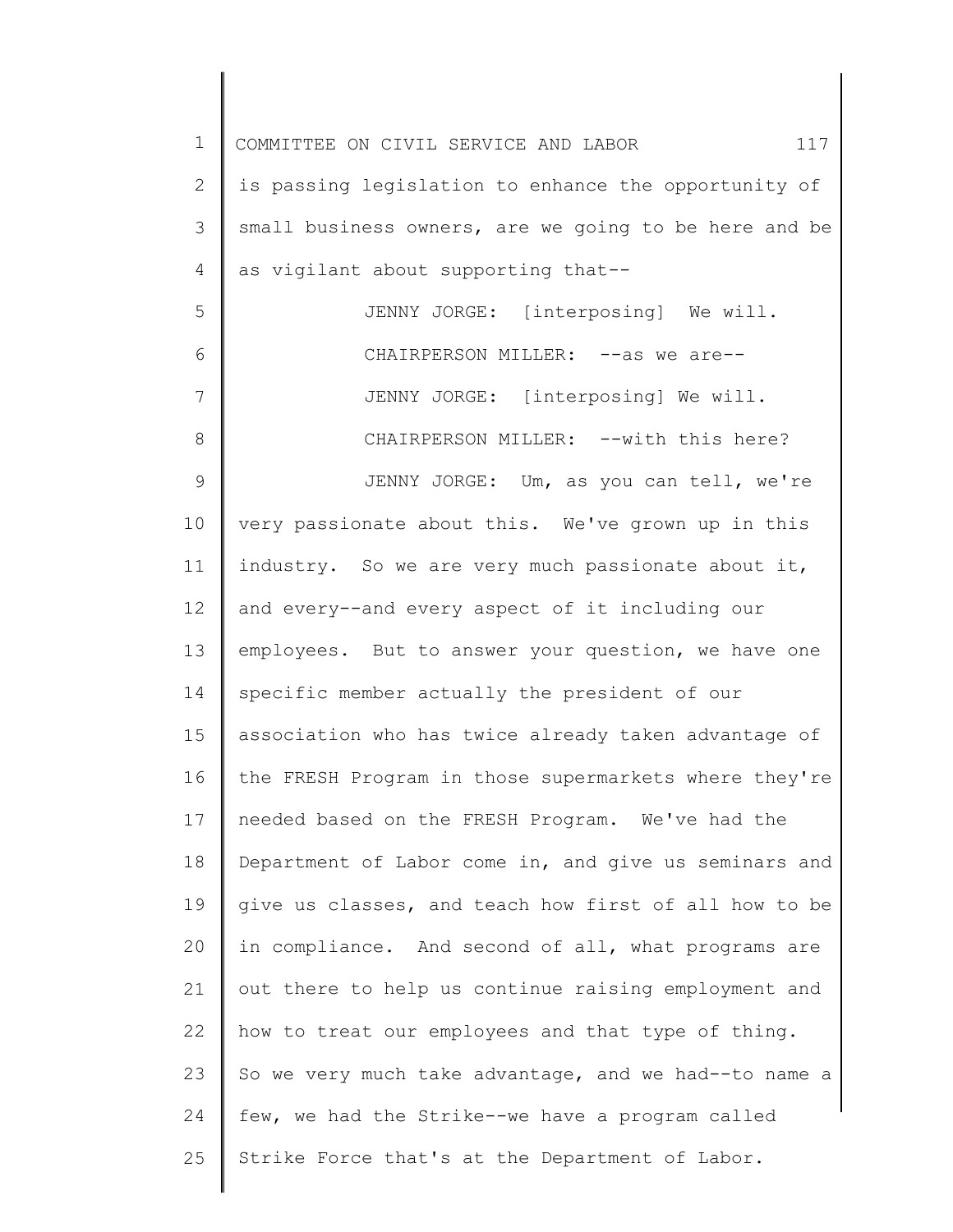| 1  | COMMITTEE ON CIVIL SERVICE AND LABOR<br>118           |
|----|-------------------------------------------------------|
| 2  | We've been speaking to the Department, to Angle       |
| 3  | actually to be specific, and in regards to that       |
| 4  | program.                                              |
| 5  | CHAIRPERSON MILLER: That--that is on the              |
| 6  | state side, and we're talking about what the city     |
| 7  | $has-$                                                |
| 8  | JENNY JORGE: [interposing] Okay.                      |
| 9  | CHAIRPERSON MILLER: -- the opportunities --           |
| 10 | JENNY JORGE: [interposing] What we-what               |
| 11 | $we --$                                               |
| 12 | CHAIRPERSON MILLER: -- but it's even                  |
| 13 | better when you can take advantage of everything--    |
| 14 | JENNY JORGE: [interposing] Exactly.                   |
| 15 | CHAIRPERSON MILLER: --and kind of put                 |
| 16 | all those opportunities in place.                     |
| 17 | JENNY JORGE: [interposing] Yes, the                   |
| 18 | FRESH Program is a perfect example. I think Ruben     |
| 19 | right here next to me is trying to take advantage of  |
| 20 | the FRESH Program as well. Our store owners are       |
| 21 | looking into these programs. We are being educated    |
| 22 | about these programs, and we are reaching out, as you |
| 23 | said, and we will be at hearings like this being      |
| 24 | passionate about it on both sides of it, whether      |
| 25 | we're for what you're doing or whether we're against  |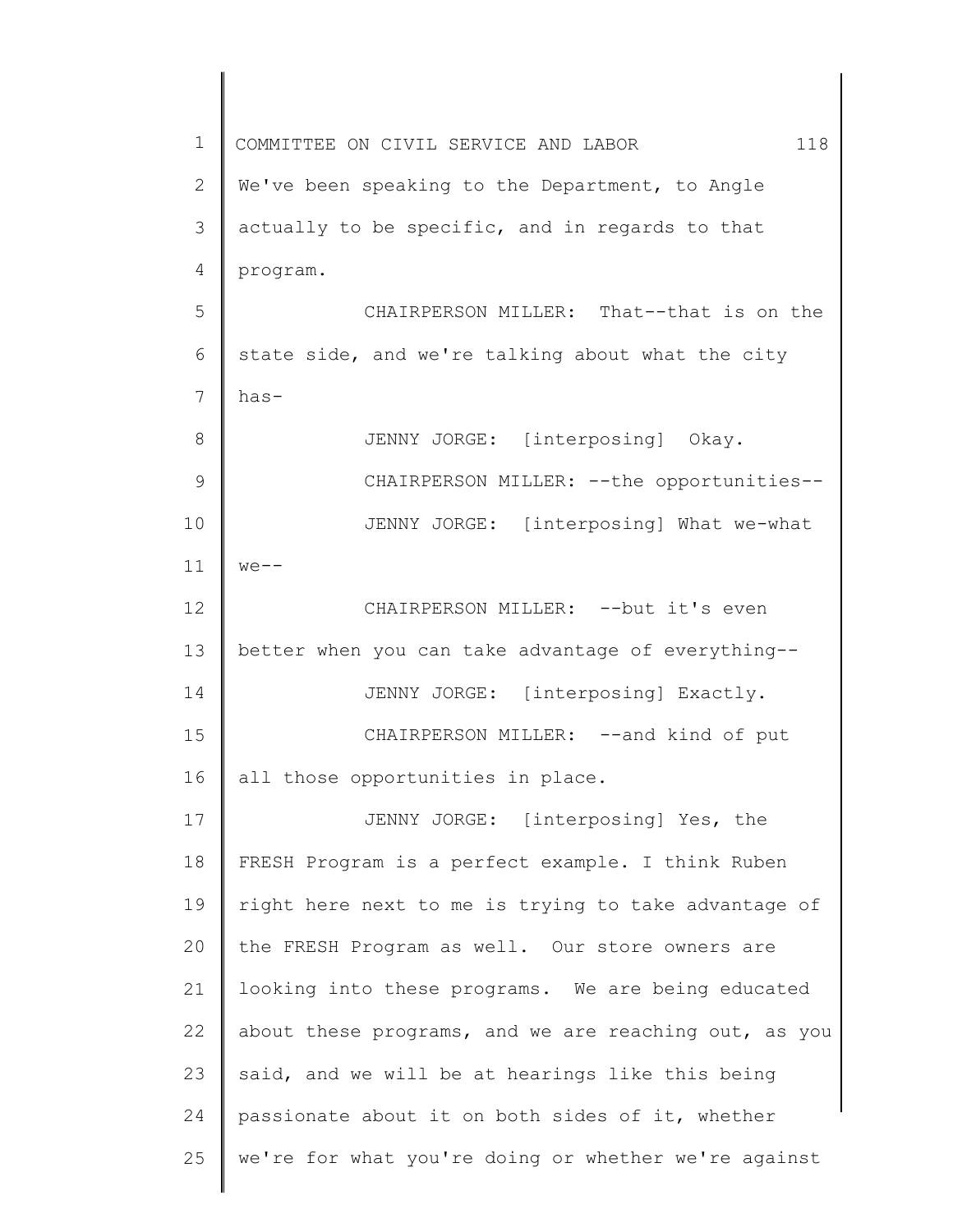| $\mathbf 1$ | COMMITTEE ON CIVIL SERVICE AND LABOR<br>119          |
|-------------|------------------------------------------------------|
| 2           | what you're doing. We're going to be here and we're  |
| 3           | going to be passionate about it because it is really |
| 4           | the industry that we love, and that we've grown up   |
| 5           | in. And that we, you know, and that we care about    |
| 6           | how it develops.                                     |
| 7           | CHAIRPERSON MILLER: Thank you.                       |
| 8           | JENNY JORGE: You're welcome.                         |
| 9           | CHAIRPERSON MILLER: Mr. Luna.                        |
| 10          | RUBEN LUNA: Finally. [laughter]                      |
| 11          | PEDRO GOYCO: Thank you for being so                  |
| 12          | passionate about it.                                 |
| 13          | RUBEN LUNA: But I learned. Um, my name               |
| 14          | is Ruben Luna. I am also an independent supermarket  |
| 15          | owner. Um, I'm also a congressman for the Dominican  |
| 16          | Republic based in the United States representing the |
| 17          | United States and Canada. So, in both sides. My job  |
| 18          | is also to work with the community, help the         |
| 19          | community as a supermarket owner, and also as a      |
| 20          | congressman for my country. But I think that this    |
| 21          | bill will--will be very difficult for the--our       |
| 22          | industry. We are considered a minority. We serve     |
| 23          | the community that that we are. We also employ       |
| 24          | people from our community. We also provide in our    |
| 25          | community--I belong to the National Supermarket      |
|             |                                                      |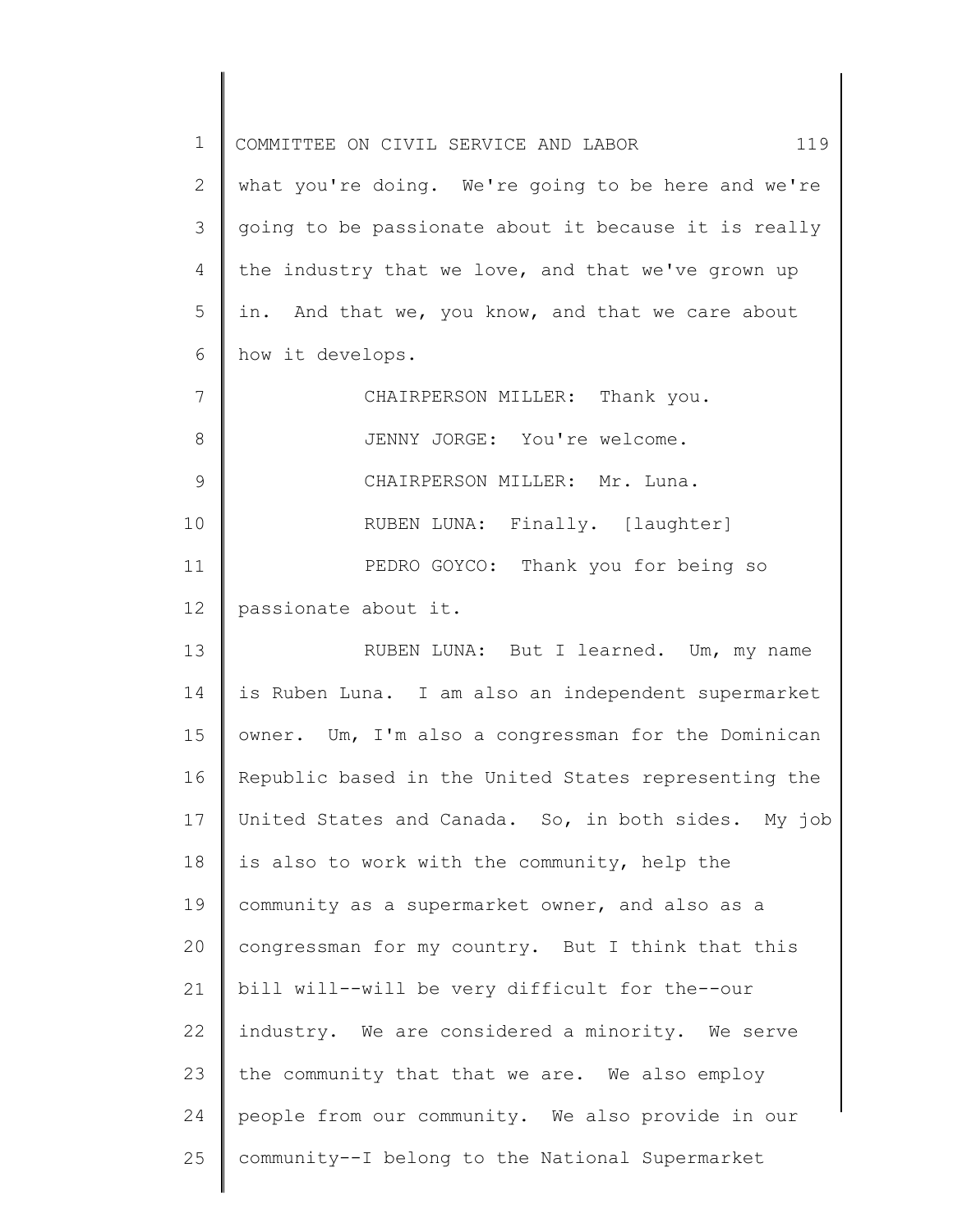1 2 3 4 5 6 7 8 9 10 11 12 13 14 15 16 17 18 19 20 21 22 23 24 25 COMMITTEE ON CIVIL SERVICE AND LABOR 120 Association that also provides service in the community that we have the supermarket. We give out scholarships. My colleagues didn't mention. I think we are already up to \$2 million given out to the community. The way we do it, for every member is given five--a scholarship to the delivery of the store with the--with the neighborhood to give out for the student in that neighborhood. That's providing that we work with the community. We employ the people form our community. We are the type of owner that works seven days that in the morning we know almost every customer that comes to our store. We say hello with the name. Um, we're not a big chain store, um, Pathmark or A&P where you go to the store and you will not know anybody when you are there or any item in the store or any job or anything. We work day by day. I own seven supermarket myself. Okay but I work seven days. Okay, my children work six days because they go to school, okay, and my job is to make sure that we give the right service to the community. My employees they are my family, okay. They are to me like family. I don't consider myself the boss or the owner of the store. All I tell my workers I make a little bit more than you, but we all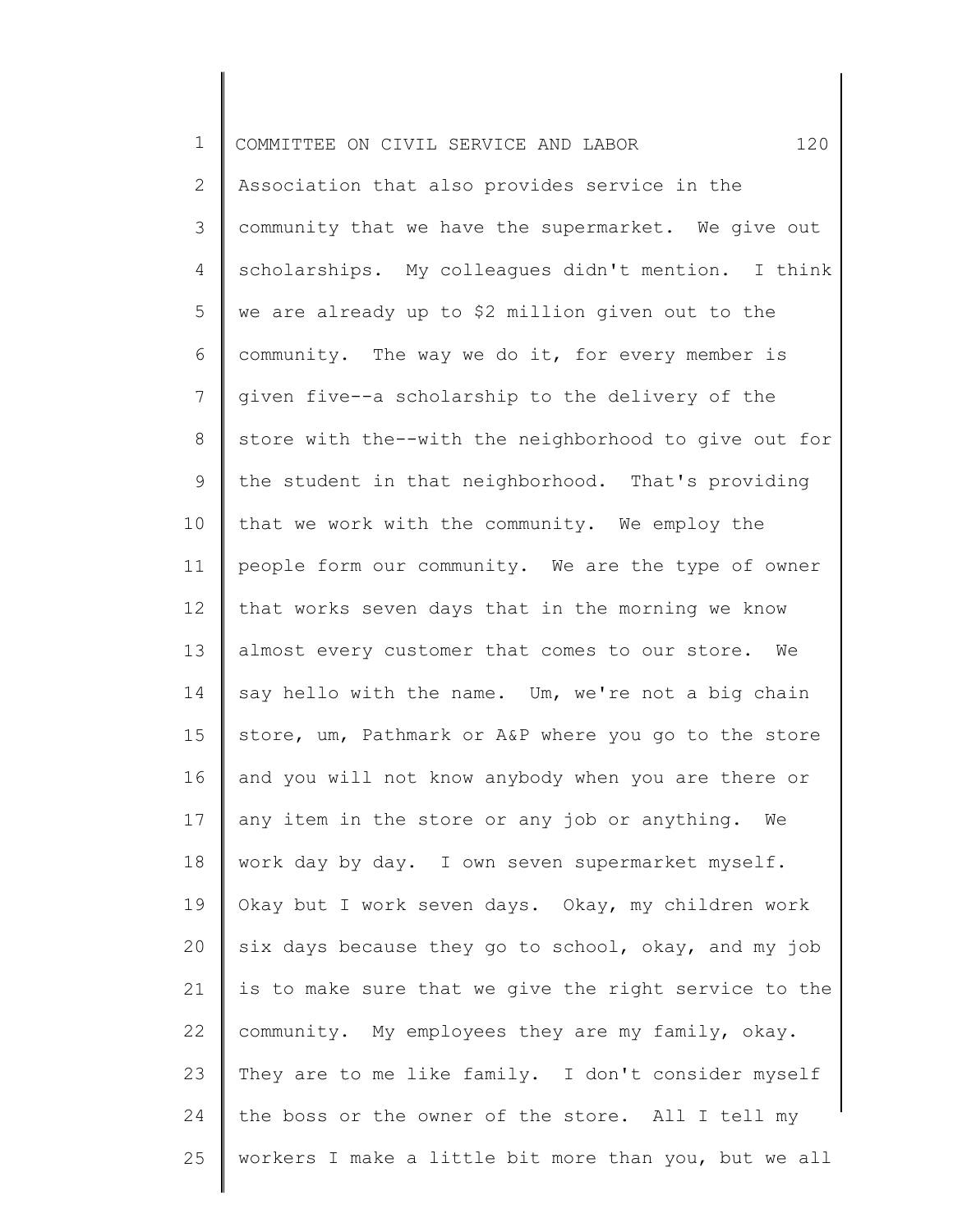| $\mathbf 1$ | 121<br>COMMITTEE ON CIVIL SERVICE AND LABOR           |
|-------------|-------------------------------------------------------|
| 2           | work for a living. So it's a misinterpretation here   |
| 3           | that because you have five or six stores you're       |
| 4           | considered a--a--a chain store. That's not the way    |
| 5           | it is. Also, your panel there was also some question  |
| 6           | about Key Food. My store they're all Key Food. Key    |
| 7           | Food he didn't explain that Key Food is a card up.    |
| 8           | Key Food is a card, but it's owned by independent     |
| 9           | owner. Whatever a Key Food owner do, Key Food is not  |
| 10          | responsible for hiring any worker in the store. They  |
| 11          | only supply us with a measuring guide. Any--whatever  |
| 12          | I do in my store, of course, they're looking, of      |
| 13          | course, to make sure that we provide the customer the |
| 14          | right service. But they are not responsible for       |
| 15          | hiring or firing anybody. We are the ones who         |
| 16          | interview the people, hire the people and then        |
| 17          | determine if they--they're doing the right job or     |
| 18          | not. Key Food has nothing to do with the running of   |
| 19          | the store. So we are--we are considered a             |
| 20          | neighborhood store, independent owners. By passing    |
| 21          | this bill it would really, really--there is no        |
| 22          | opportunity for the new company. There's no way that  |
| 23          | a new company buying a supermarket and then you have  |
| 24          | to keep the workers for 90 days. Before the 90 days   |
| 25          | is over, you will be out of business. Don't forget    |
|             |                                                       |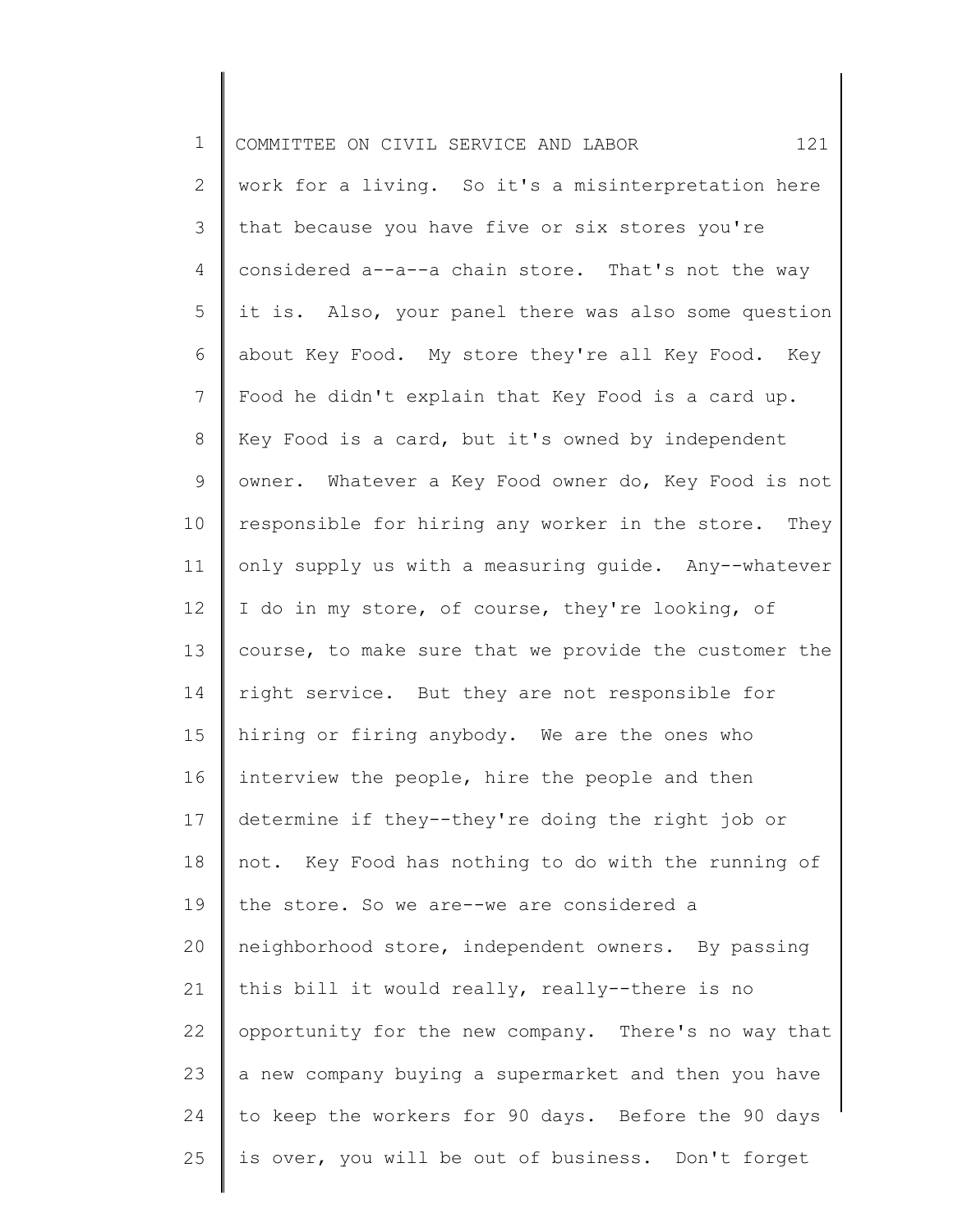1 2 3 4 5 6 7 8 9 10 11 12 13 14 15 16 17 18 19 20 21 22 23 24 COMMITTEE ON CIVIL SERVICE AND LABOR 122 that we buy the store, and we--we borrow money that we have to pay in 30 days after we buy it. It's not easy for us to maintain. It's not that we want to fire the people who are working at the present time. But you have to understand an example of this bill right now is why A&P, Pathmark and Walbaums is going out of business because it's--they are not ready to start probably because the high salaries. Because they've been now for many years, and the salary may be too high and the rent, and they won't be able to be in business. In our case, we work seven days. But you--but you have to understand that we--we--we not take the food away from anybody from any family. If they can do the job, and we feel that we can pay the--the, um, salary, we will keep the workers in good faith. So it's not that we're going to come and buy the store and we're going to clean up the whole house just because we want to bring new people. It doesn't work that way. We are family people. We're coming from not--from not--from--from the borough, and we know how it is to struggle in New York. Thank you very much. CHAIRPERSON MILLER: Thank--thank you

25 much. Okay.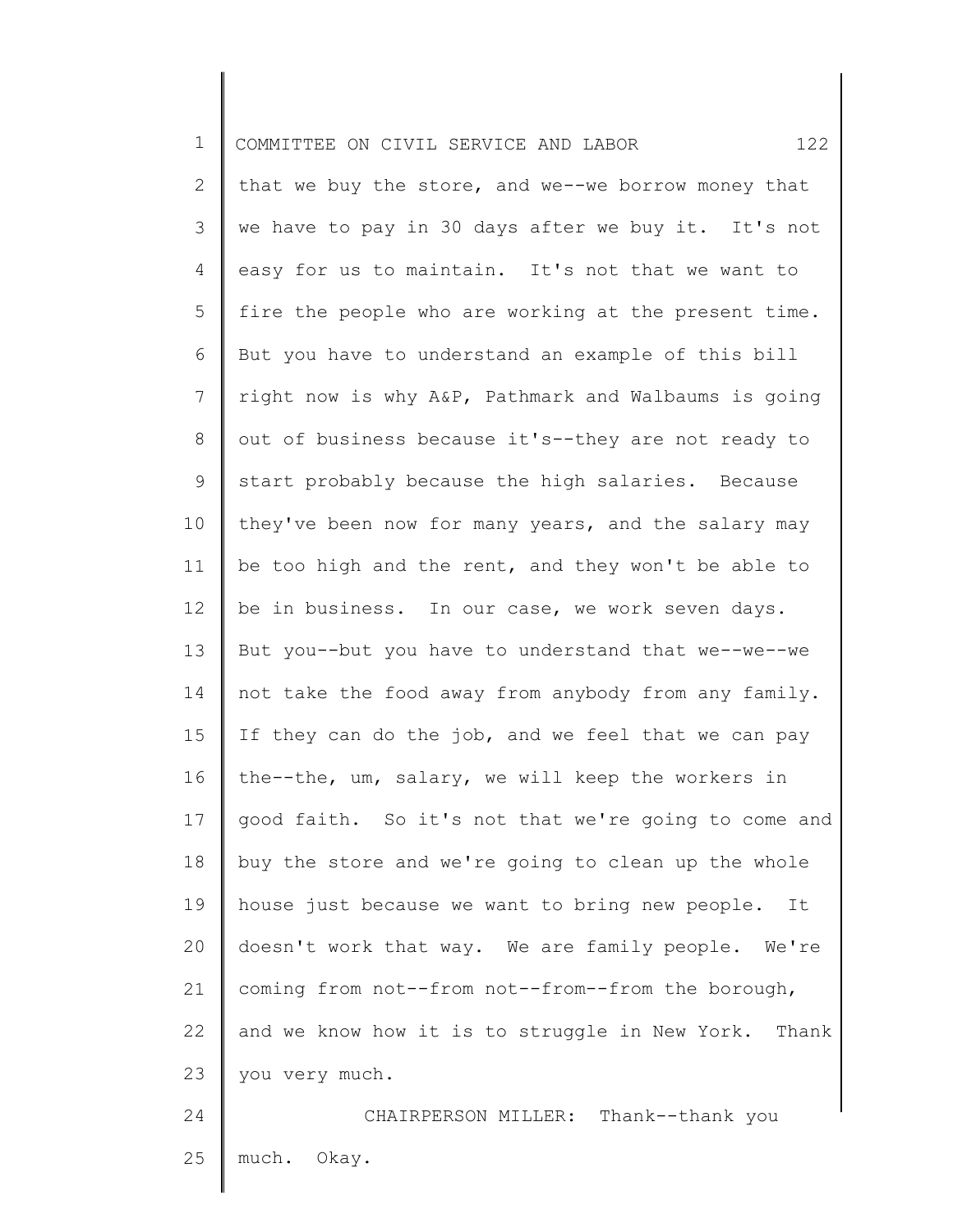1 COMMITTEE ON CIVIL SERVICE AND LABOR 123

2 3 4 5 6 7 8 9 10 11 12 13 14 15 16 17 18 19 20 21 22 23 24 JENNY JORGE: Can I just very quickly say something about a question I was asked earlier? You asked about, um, the turnaround--the turnaround rate when it comes to an employee, right? For us, it would be the most beneficial thing to be able to keep those productive employees because then we don't have to retrain other people. Okay. So for us it does cost us money to train employees to prepare them to be able to handle food and to do everything at the store level, right. So for us if the employee is a great employee, we're going to want to keep them because it makes business sense. It's going to make our change, our--our buying of the store so much more effective as long as they are actually being profitable, being productive to the store. So that's something they have to keep in mind as well. We would prefer to keep employees that are already trained and productive. RUBEN LUNA:And also to close out this council, um, remember every associate supermarket is not owned by the same person. People have that misconception. Like I--I'll give you an example. I have a compare. A table for me is another compare.

25 So a lady come and say what do you have in the store?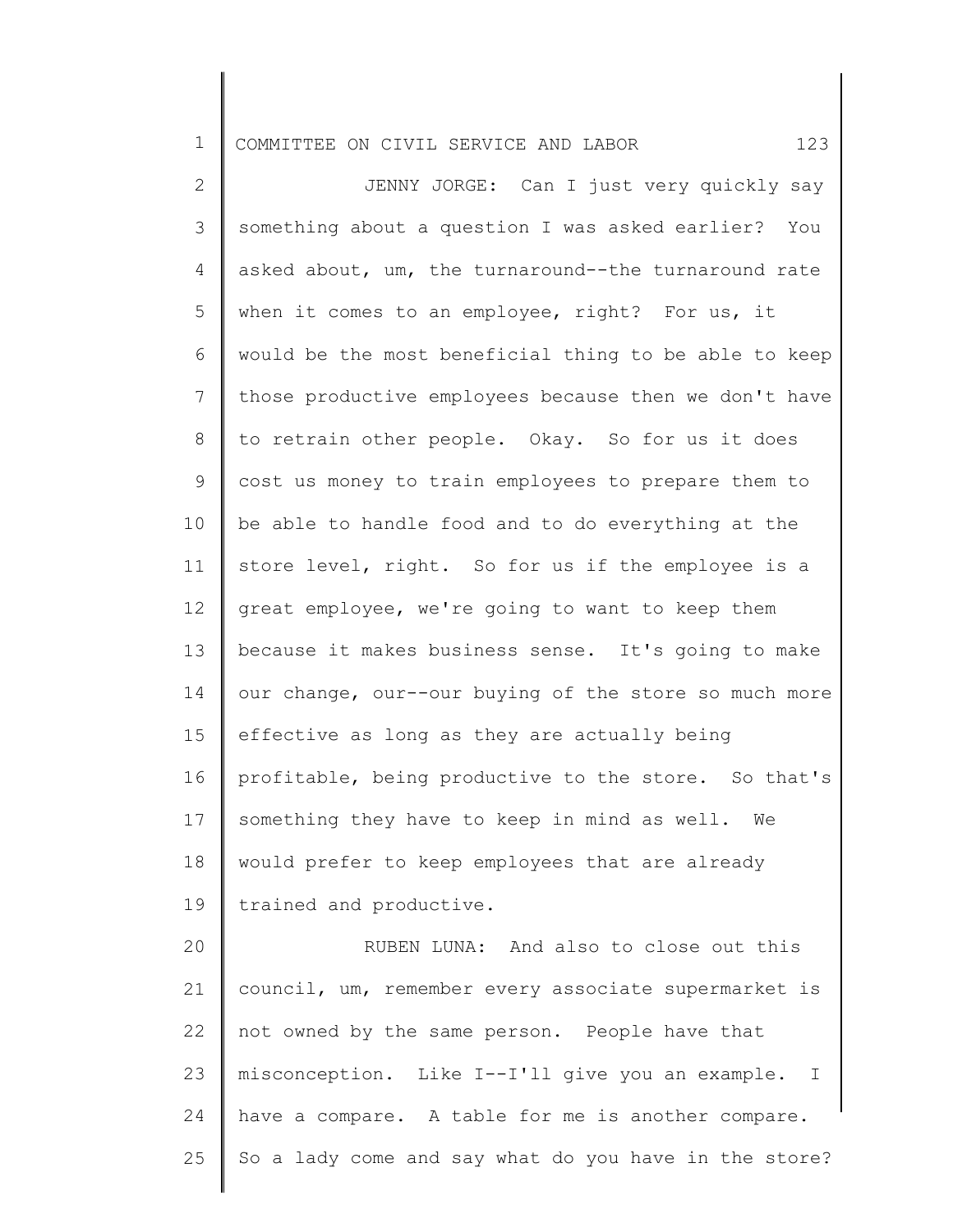1 2 3 4 5 6 7 8 9 10 11 12 13 14 15 16 17 18 19 20 21 22 23 24 25 COMMITTEE ON CIVIL SERVICE AND LABOR 124 Compare that one with the individual that individual- -so if one guy did something wrong for Key Food that doesn't mean that other Key Food is bad. But we have different owners. CHAIRPERSON MILLER: So I just want to say-- RUBEN LUNA: [interposing] Key is a coop and the co-op model is just a ways to get more money because we have all this competition to really bring more money to keep the store open. CHAIRPERSON MILLER: We--we--we do understand that. And, um, so in the case that you're actually taken over an existing market, there's a transition. Do you go in, and has there been times when salaries have been reduced? RUBEN LUNA: Reduced? CHAIRPERSON MILLER: Yeah. RUBEN LUNA: Usually, um, we don't work that way. Um, we would, um, to--to go to a contract for the store, it would take a while. So we would take what is your salary. We check the salary that he's--we see--first we see what is the problem with that owner. Usually when the owner sells the store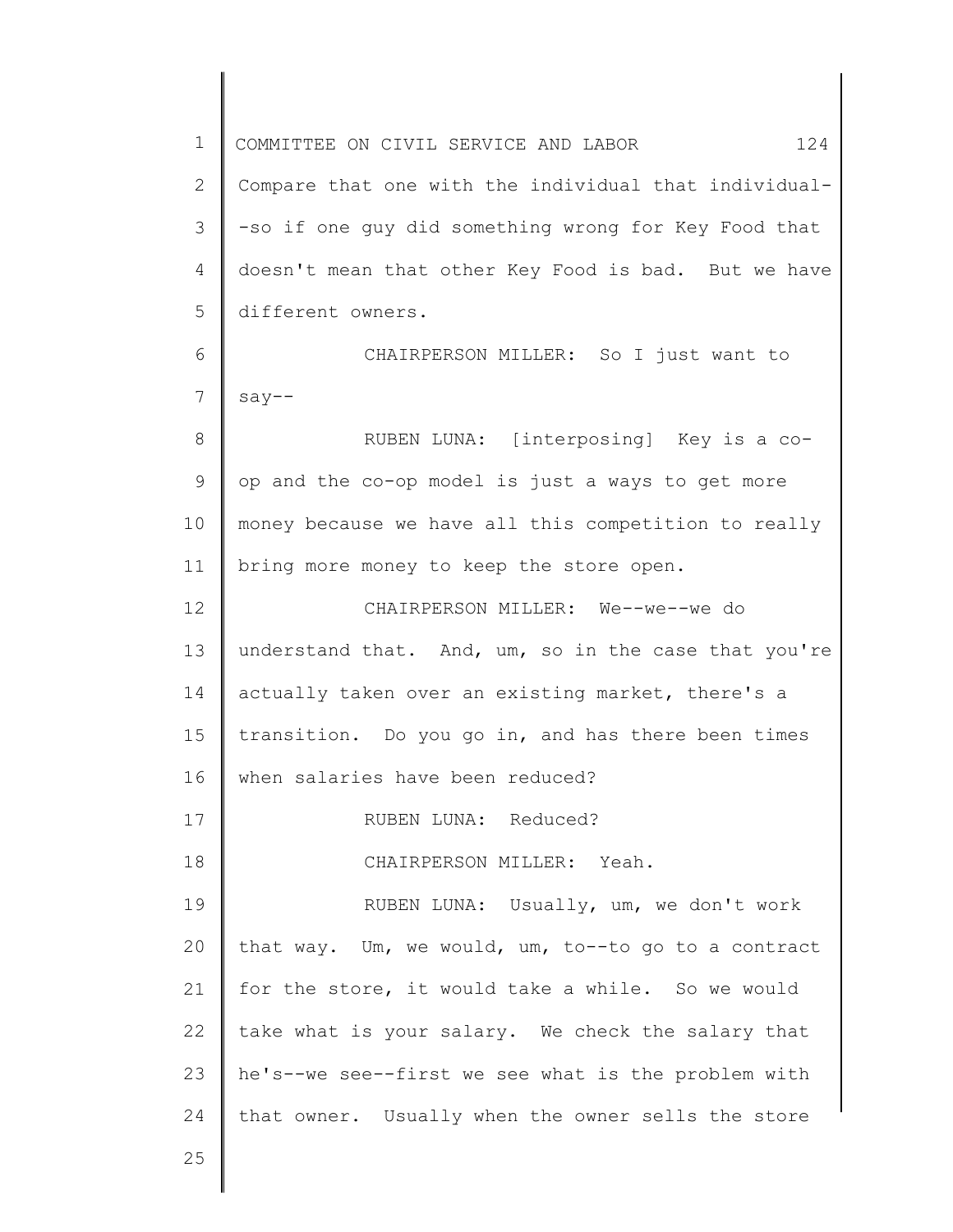1 2 3 4 5 6 7 8 9 10 11 12 13 14 15 16 17 18 19 20 21 22 23 24 25 COMMITTEE ON CIVIL SERVICE AND LABOR 125 it is because he's losing money. If you're making money in a supermarket, you will not sell it. CHAIRPERSON MILLER: Okay, I'm sorry. In the interest of time, has there been occasions when salaries were reduced? RUBEN LUNA: Not in my case. Um, no. Not in my case 'cause you're going to have unhappy- an unhappy employee. PEDRO GOYCO: [interposing] In my case-- RUBEN LUNA: And we don't--I don't think no. PEDRO GOYCO: In my last--in my last store that I purchased, Mr. Councilman, 99% of my force was kept, and actually I increased salary on maybe 70% of them. CHAIRPERSON MILLER: Okay, and--and just in general, where are your stores located? PEDRO GOYCO: In Brooklyn. Well, in the five boroughs. My stores are in Brooklyn and in the Bronx. JENNY JORGE: [off mic] We're in Long Island. RUBEN LUNA: My stores at Queens and Manhattan.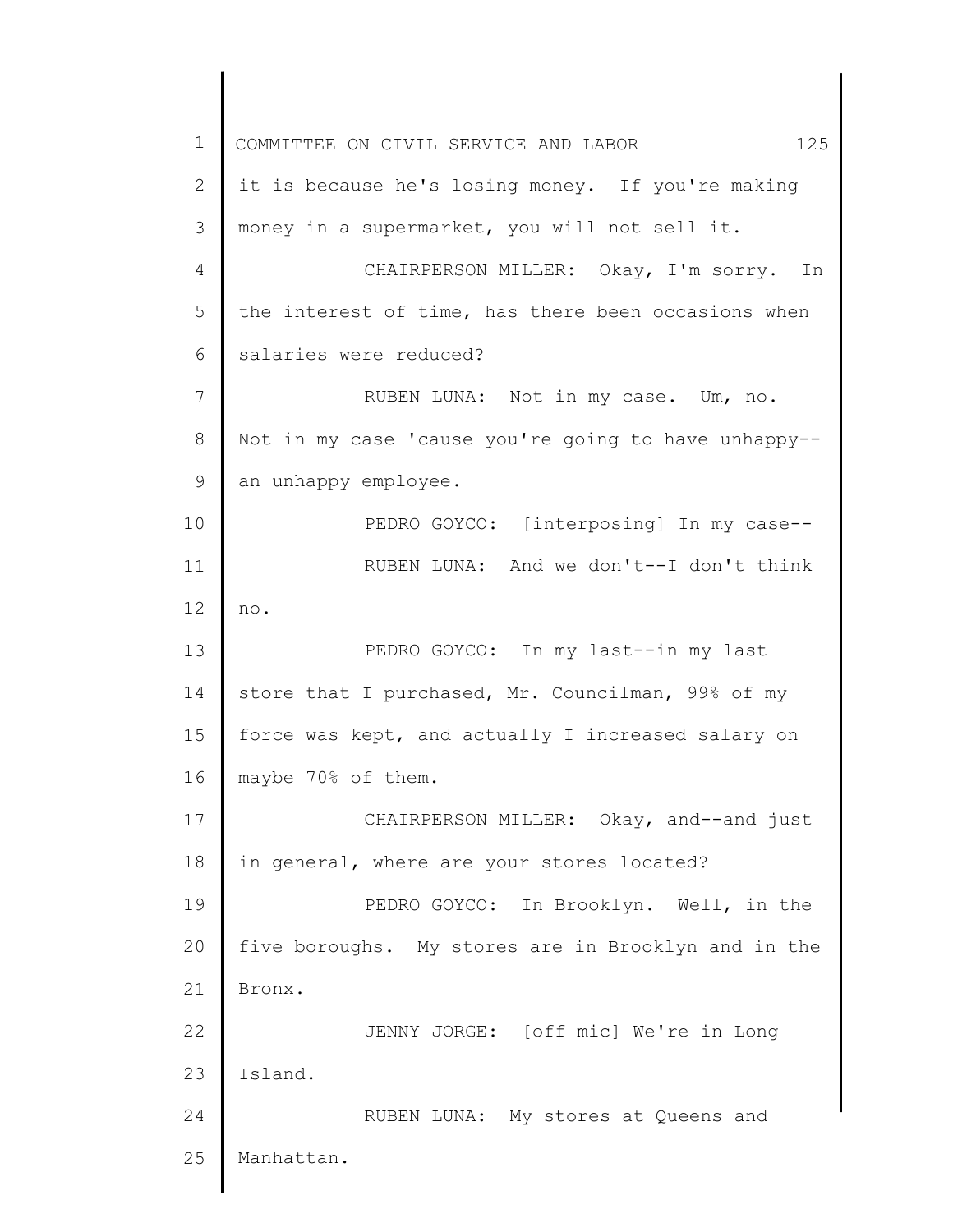| $\mathbf 1$    | 126<br>COMMITTEE ON CIVIL SERVICE AND LABOR          |
|----------------|------------------------------------------------------|
| $\mathbf{2}$   | CHAIRPERSON MILLER: Would you provide,               |
| 3              | um, some background on your employees and locations? |
| 4              | JENNY JORGE: You want like at--?                     |
| 5              | CHAIRPERSON MILLER: Who they are, and                |
| 6              | where they live. And we don't want to know           |
| $\overline{7}$ | specifically, and that's how many people come from   |
| 8              | the zip code that they--where the stores are?        |
| $\mathcal{G}$  | PEDRO GOYCO: I--I would say all--all my              |
| 10             | cashiers, um, maybe 70% are across the street, from  |
| 11             | the project across the street, right? And I'd say    |
| 12             | 70% of the other guys maybe--I mean in our industry  |
| 13             | it is independent. It's very hard for me to hire     |
| 14             | somebody who lives five hours away. It doesn't make  |
| 15             | sense. You know, I can't use them. I continue to     |
| 16             | hire them, but I think when they walk in--you know,  |
| 17             | there we are like traveling five hours, you know,    |
| 18             | sometimes it's kind of hard. We start at 6:30, 7:30  |
| 19             | in the morning. But I would say maybe 80% or 90% of  |
| 20             | my force is from my neighborhood.                    |
| 21             | CHAIRPERSON MILLER: So                               |
| 22             | PEDRO GOYCO: And like I say it's all                 |
| 23             | from across the street.                              |
| 24             | CHAIRPERSON MILLER: Yeah, so--so do                  |
| 25             | those cashiers do they--do they have an opportunity  |
|                |                                                      |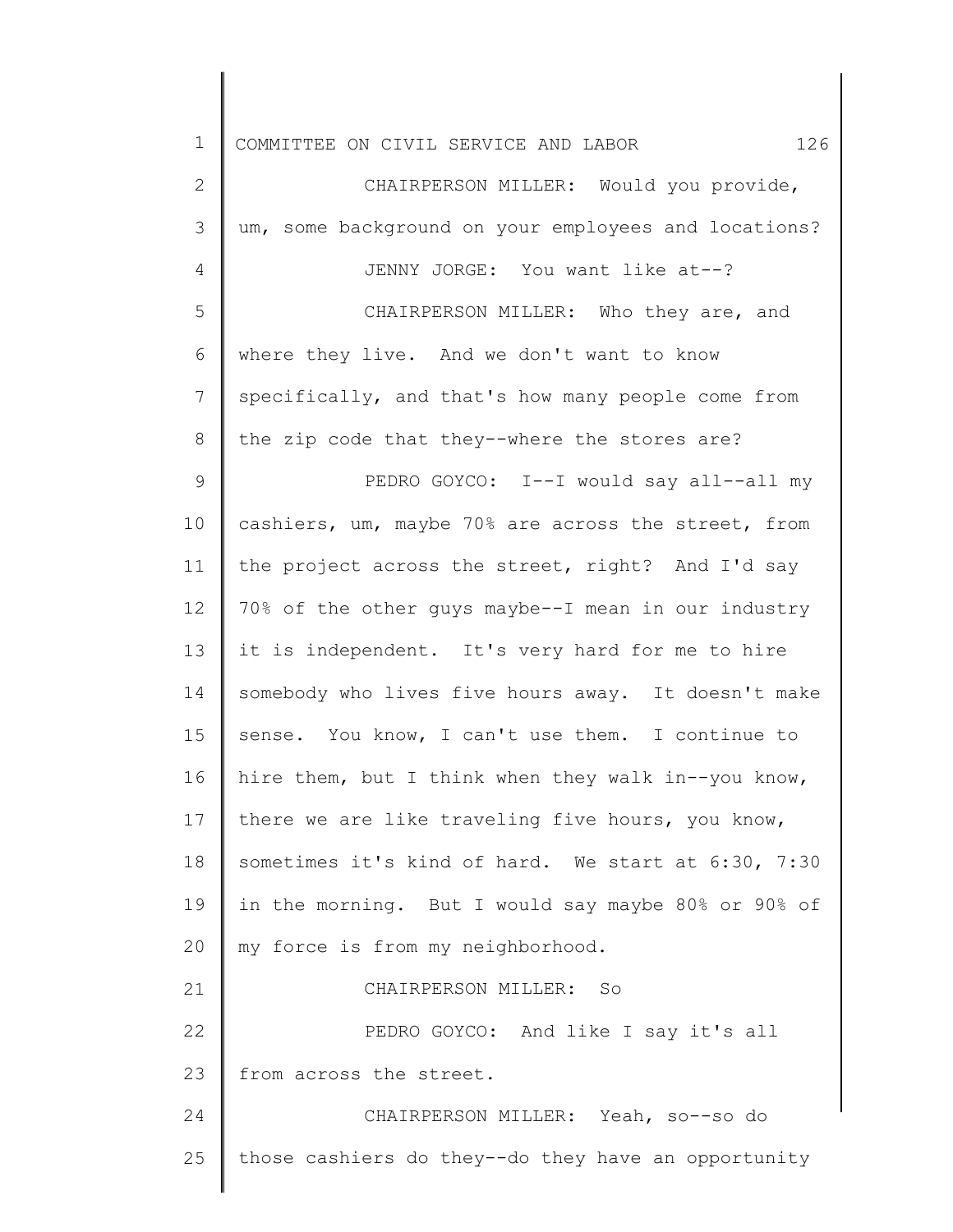1 2 3 COMMITTEE ON CIVIL SERVICE AND LABOR 127 to advance to become deli persons and butchers and so forth?

4 5 6 7 8 9 10 11 12 PEDRO GOYCO: Of course. Our goal is, for example, the office, right. Our goal is for a cashier to become officer manager. Normally, when you hire you want somebody who already knows the dynamics of the store. So, of course, what business owner that's smart doesn't want people to grow within their business? I mean that's just smart business. So whoever doesn't do that shouldn't deserve to have a business.

## CHAIRPERSON MILLER: Okay.

14 15 16 17 18 19 20 21 22 23 24 JENNY JORGE: In my case, um, we're actually looking into, um, a new store. And one of the main things that we've been telling our employees if you feel that you're prepared to take on a bigger role, let us know what you would like to do within the new store in case it comes through. Because what we would like to do is promote from within. I don't want to bring someone from the outside to take on key roles when I can promote my employees that have dedicated their time and effort to my--my business that's growing.

25

13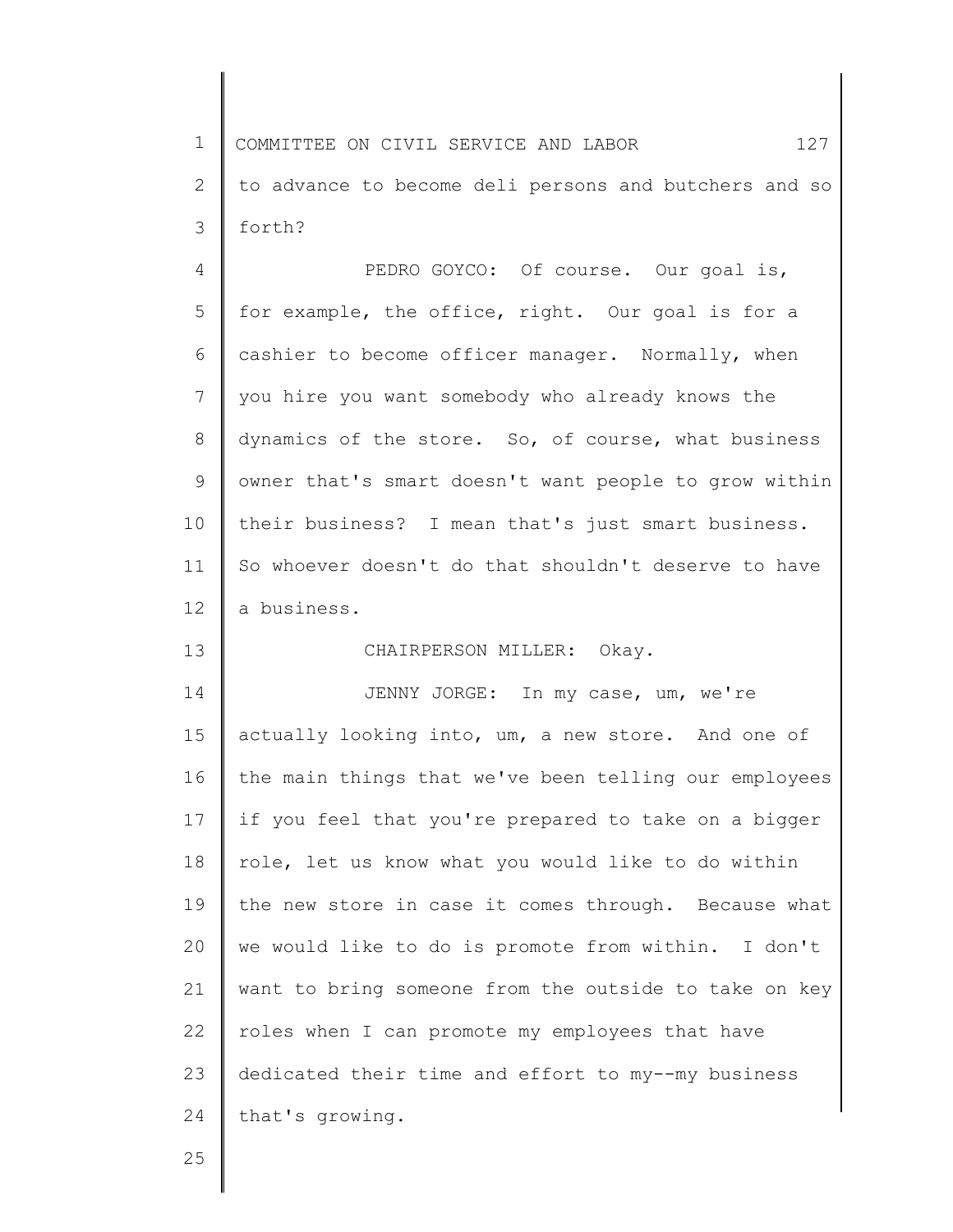1 2 3 4 5 6 7 8 9 10 11 12 13 14 15 16 17 18 19 20 21 22 23 24 25 COMMITTEE ON CIVIL SERVICE AND LABOR 128 CHAIRPERSON MILLER: Okay. Thank you. All right, so it looks like Luna has something to say to add there. RUBEN LUNA: Yes, well, of course. CHAIRPERSON MILLER: We want--we want to end there so-- RUBEN LUNA: Well, as a youth I came here in 1978 at the age of 14. I was--I was only home two days. I remember those days I got--No, I was wrong. My--my--my sister called. I have not--very poor. (sic) And two days later, I went to pack bags in a supermarket, and, um, seven years later I was already--I saved a little money--I was a partner with the owner. And I also go to school. Um, and, you know, I remember those days, and my policy in my company is that when I hire anybody, I say listen you--the sky is the limit for. You--I don't want to treat you like new workers. You are being treated here, the day you start working with us, as a family, as you've been here like 100 years. The sky is the limit. Um, you'll be hired as a cashier, um, don't limit yourself. Learn anything you want. You got a green light. Um, and that's my philosophy. My supervisors I said never take the floor away from any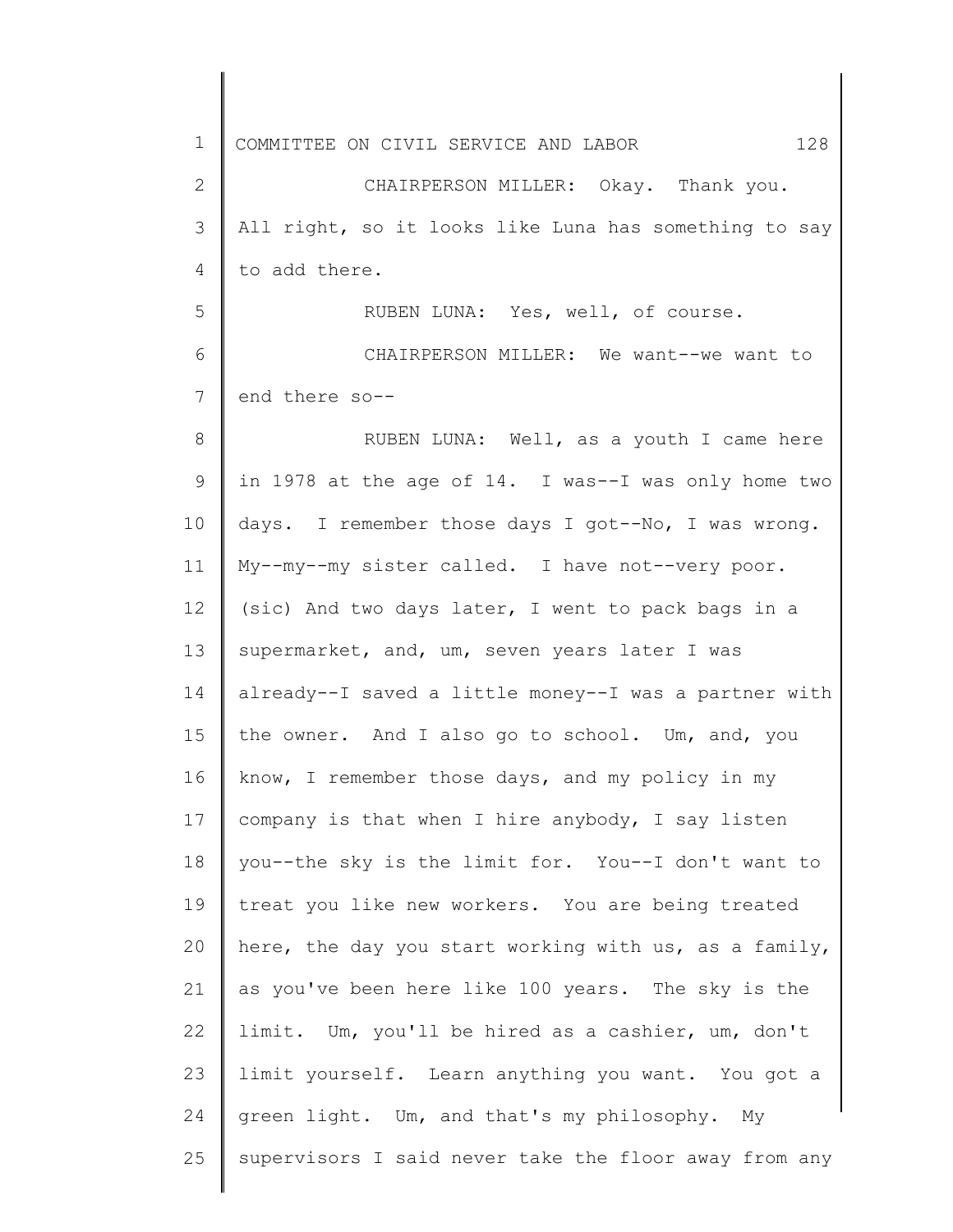| $\mathbf 1$ | 129<br>COMMITTEE ON CIVIL SERVICE AND LABOR           |
|-------------|-------------------------------------------------------|
| 2           | of my workers. Never because I got children. I want   |
| 3           | to treat the people the way I want other people to    |
| 4           | treat my children. That's our--my philosophy in my    |
| 5           | company. So, you know, I'm there--I'm there by day    |
| 6           | working within, um, going out with them as a family   |
| 7           | then or anything, and I feel very happy. I'm very     |
| $8\,$       | happy to be that way, and treat my workers as a       |
| 9           | family. They are my family.                           |
| 10          | CHAIRPERSON MILLER: Okay. Thank you                   |
| 11          | very much to everybody who came out and spend your    |
| 12          | time. Thank you.                                      |
| 13          | JENNY JORGE: Thank you.                               |
| 14          | [pause, background comments]                          |
| 15          | CHAIRPERSON MILLER: So, that is--that's               |
| 16          | going to conclude. There was some folks who--who      |
| 17          | were--was scheduled to speak, but did not speak.      |
| 18          | They could enter their testimony and to give it to    |
| 19          | the sergeant-at-arms, and it will be entered into the |
| 20          | record. I thank everybody for coming out here today,  |
| 21          | and on these two important pieces of legislation.     |
| 22          | Certainly we're able to advance the cause of working  |
| 23          | families, um, by extending the benefits of the        |
| 24          | Sanitation officer who was killed in the line of      |
| 25          | duty, and his family is secure in knowing that they   |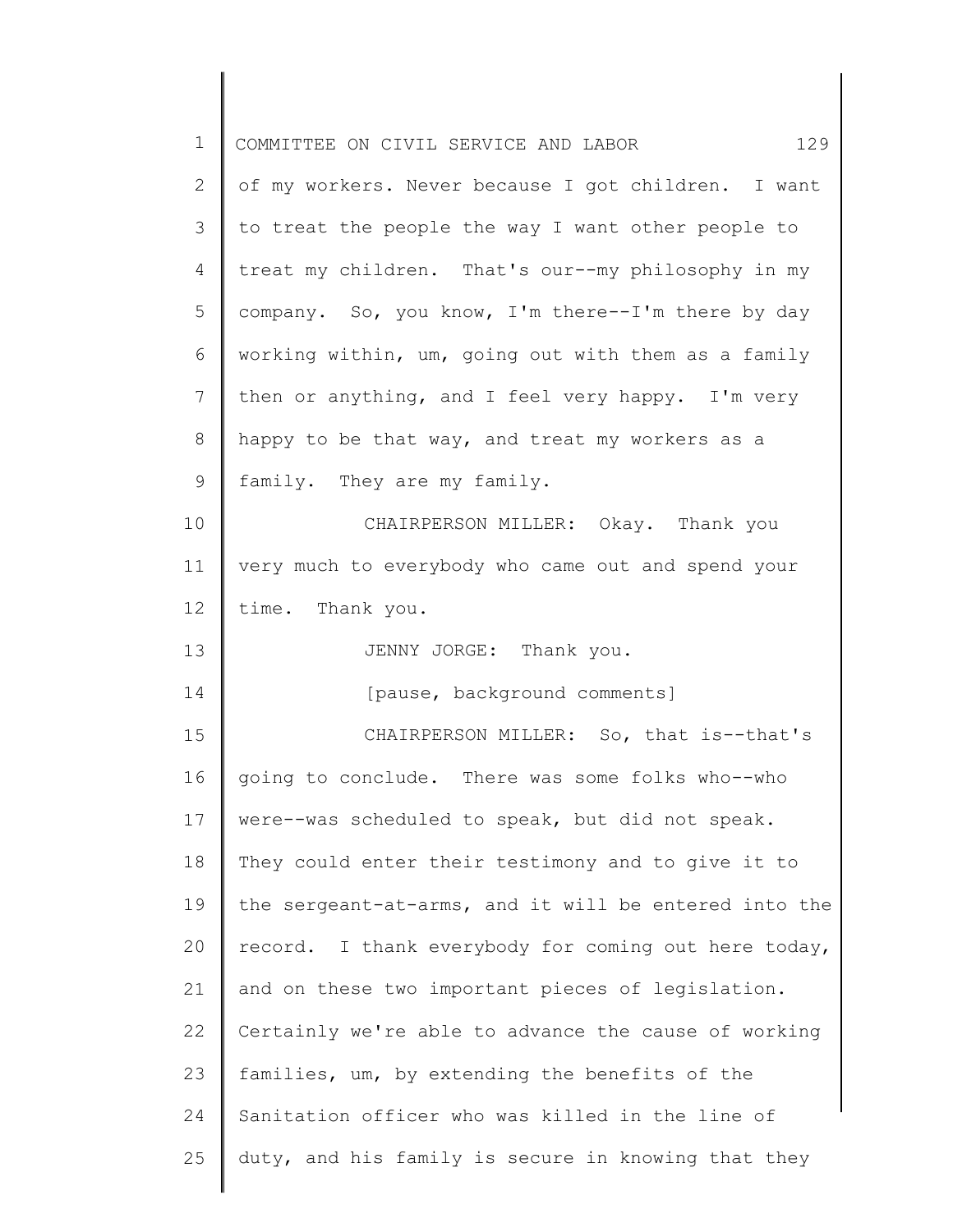| $\mathbf 1$    | COMMITTEE ON CIVIL SERVICE AND LABOR<br>130           |
|----------------|-------------------------------------------------------|
| $\mathbf{2}$   | will henceforth have healthcare because of that. Um,  |
| 3              | to the food service workers, um, we are certainly     |
| 4              | interested in ensuring that they have every           |
| 5              | opportunity to have employment be retained and we     |
| 6              | are--the reason why we have hearings is so that we    |
| $\overline{7}$ | have an opportunity to engage all sides. But make no  |
| 8              | mistake that here in the Committee on Civil Service   |
| 9              | and Labor we want to ensure that worker's rights are  |
| 10             | respected, and maintained wherever possible. And so,  |
| 11             | we try to, um, I--as the chair of this committee try  |
| 12             | to limit it to the merits of this specific issue here |
| 13             | and not go beyond those boundaries. I think that      |
| 14             | there is a lot of useful information as we move       |
| 15             | forward. And as was said earlier, this will be voted  |
| 16             | on some time in the near future. We don't have a      |
| 17             | date as of yet, but it will go before the full        |
| 18             | Council. So I thank everyone for coming out.<br>Have  |
| 19             | a great day, and the hearing is adjourned?            |
| 20             | [gavel]                                               |
| 21             |                                                       |
| 22             |                                                       |
| 23             |                                                       |
| 24             |                                                       |
| 25             |                                                       |
|                |                                                       |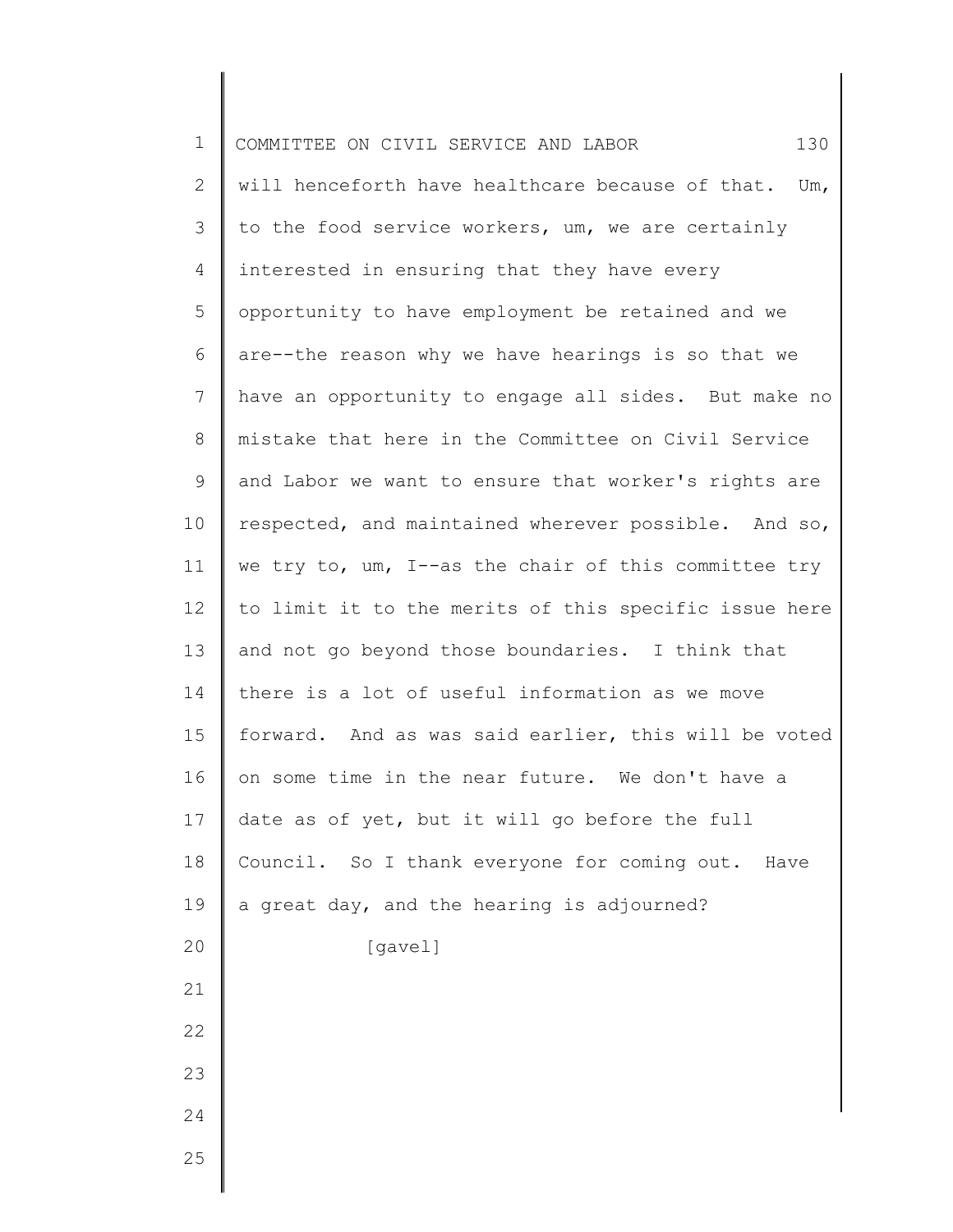| $\ensuremath{\mathbbm{1}}$ | COMMITTEE ON CIVIL SERVICE AND LABOR |  |  |  | 131 |
|----------------------------|--------------------------------------|--|--|--|-----|
| $\sqrt{2}$                 |                                      |  |  |  |     |
| $\mathcal{S}$              |                                      |  |  |  |     |
| $\sqrt{4}$                 |                                      |  |  |  |     |
| $\overline{5}$             |                                      |  |  |  |     |
| $\sqrt{6}$                 |                                      |  |  |  |     |
| $\boldsymbol{7}$           |                                      |  |  |  |     |
| $\,8\,$                    |                                      |  |  |  |     |
| $\mathcal{G}$              |                                      |  |  |  |     |
| $1\,0$                     |                                      |  |  |  |     |
| $11\,$                     |                                      |  |  |  |     |
| $12\,$                     |                                      |  |  |  |     |
| $13\,$                     |                                      |  |  |  |     |
| $1\,4$                     |                                      |  |  |  |     |
| $15\,$                     |                                      |  |  |  |     |
| 16                         |                                      |  |  |  |     |
| 17                         |                                      |  |  |  |     |
| $1\,8$                     |                                      |  |  |  |     |
| 19                         |                                      |  |  |  |     |
| $20$                       |                                      |  |  |  |     |
| 21                         |                                      |  |  |  |     |
| 22                         |                                      |  |  |  |     |
| 23                         |                                      |  |  |  |     |
| 24                         |                                      |  |  |  |     |
| 25                         |                                      |  |  |  |     |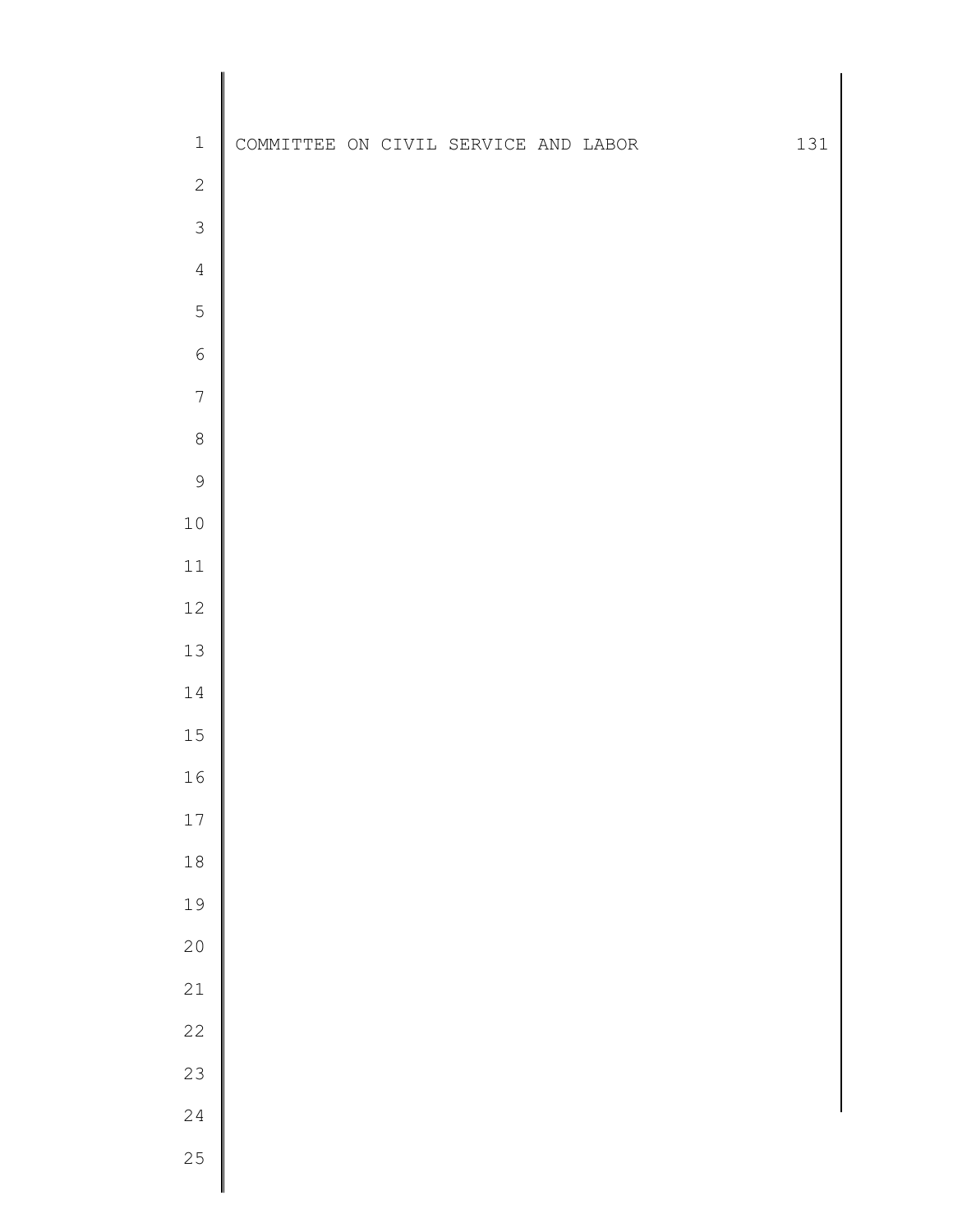| $\ensuremath{\mathbbm{1}}$ | COMMITTEE ON CIVIL SERVICE AND LABOR |  |  | 132 |
|----------------------------|--------------------------------------|--|--|-----|
| $\mathbf{2}$               |                                      |  |  |     |
| $\mathcal{S}$              |                                      |  |  |     |
| $\overline{4}$             |                                      |  |  |     |
| $\overline{5}$             |                                      |  |  |     |
| $\,$ 6 $\,$                |                                      |  |  |     |
| $\overline{7}$             |                                      |  |  |     |
| $\,8\,$                    |                                      |  |  |     |
| $\mathsf{S}$               |                                      |  |  |     |
| $1\,0$                     |                                      |  |  |     |
| $11\,$                     |                                      |  |  |     |
| $12\,$                     |                                      |  |  |     |
| $13\,$                     |                                      |  |  |     |
| $14\,$                     |                                      |  |  |     |
| $15\,$                     |                                      |  |  |     |
| $1\,6$                     |                                      |  |  |     |
| 17                         |                                      |  |  |     |
| $1\,8$                     |                                      |  |  |     |
| 19                         |                                      |  |  |     |
| 20                         |                                      |  |  |     |
| 21                         |                                      |  |  |     |
| 22                         |                                      |  |  |     |
| 23                         |                                      |  |  |     |
| 24                         |                                      |  |  |     |
| 25                         |                                      |  |  |     |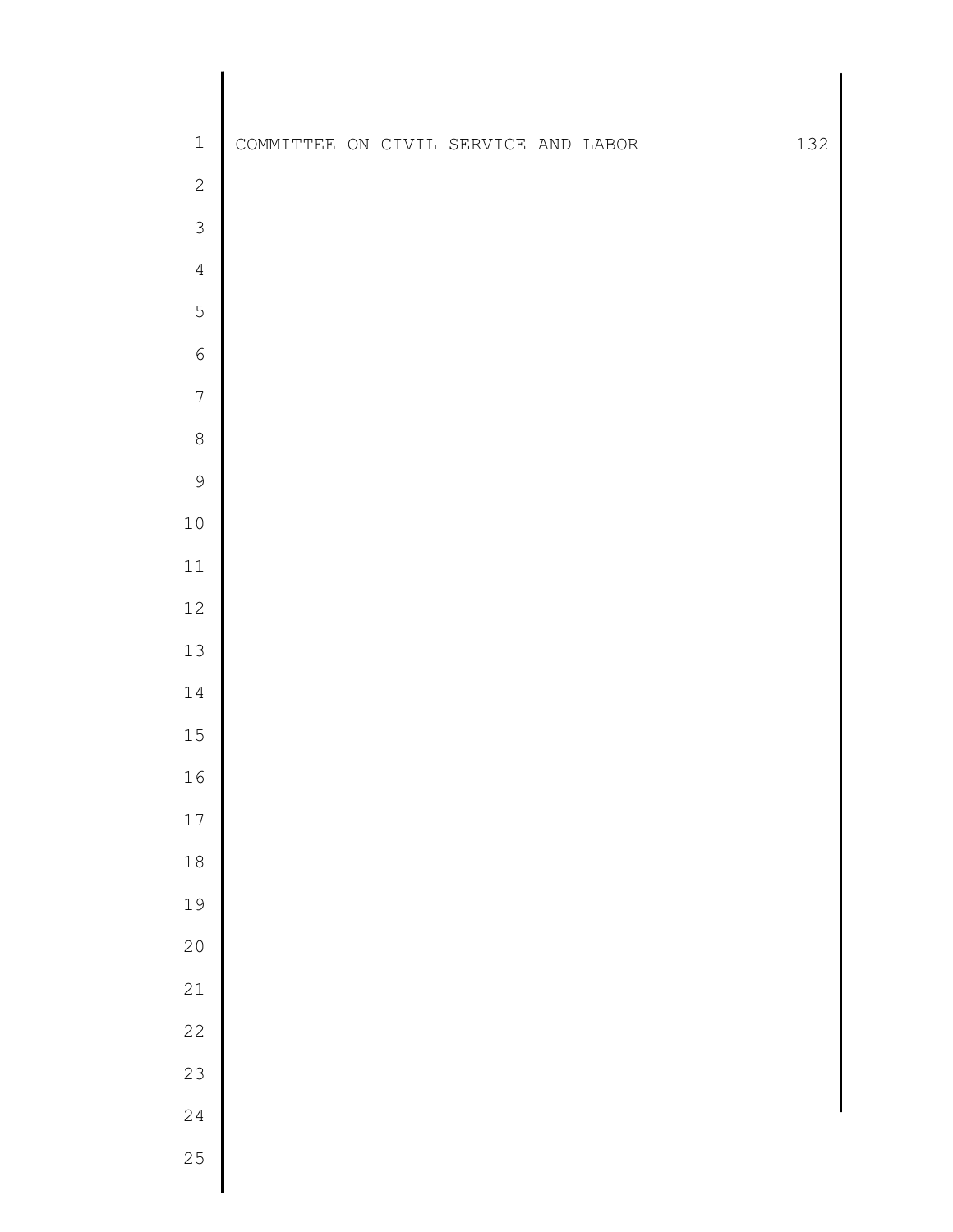| $\mathbf 1$      | COMMITTEE ON CIVIL SERVICE AND LABOR |  |  |  | 133 |
|------------------|--------------------------------------|--|--|--|-----|
| $\mathbf{2}$     |                                      |  |  |  |     |
| $\mathfrak{Z}$   |                                      |  |  |  |     |
| $\overline{4}$   |                                      |  |  |  |     |
| 5                |                                      |  |  |  |     |
| $\sqrt{6}$       |                                      |  |  |  |     |
| $\boldsymbol{7}$ |                                      |  |  |  |     |
| $\,8\,$          |                                      |  |  |  |     |
| $\mathcal{G}$    |                                      |  |  |  |     |
| $1\,0$           |                                      |  |  |  |     |
| $11\,$           |                                      |  |  |  |     |
| $12\,$           |                                      |  |  |  |     |
| $13\,$           |                                      |  |  |  |     |
| $14\,$           |                                      |  |  |  |     |
| 15               |                                      |  |  |  |     |
| 16               |                                      |  |  |  |     |
| 17               |                                      |  |  |  |     |
| $1\,8$           |                                      |  |  |  |     |
| 19               |                                      |  |  |  |     |
| $20$             |                                      |  |  |  |     |
| $21\,$           |                                      |  |  |  |     |
| 22               |                                      |  |  |  |     |
| 23               |                                      |  |  |  |     |
| 24               |                                      |  |  |  |     |
| 25               |                                      |  |  |  |     |